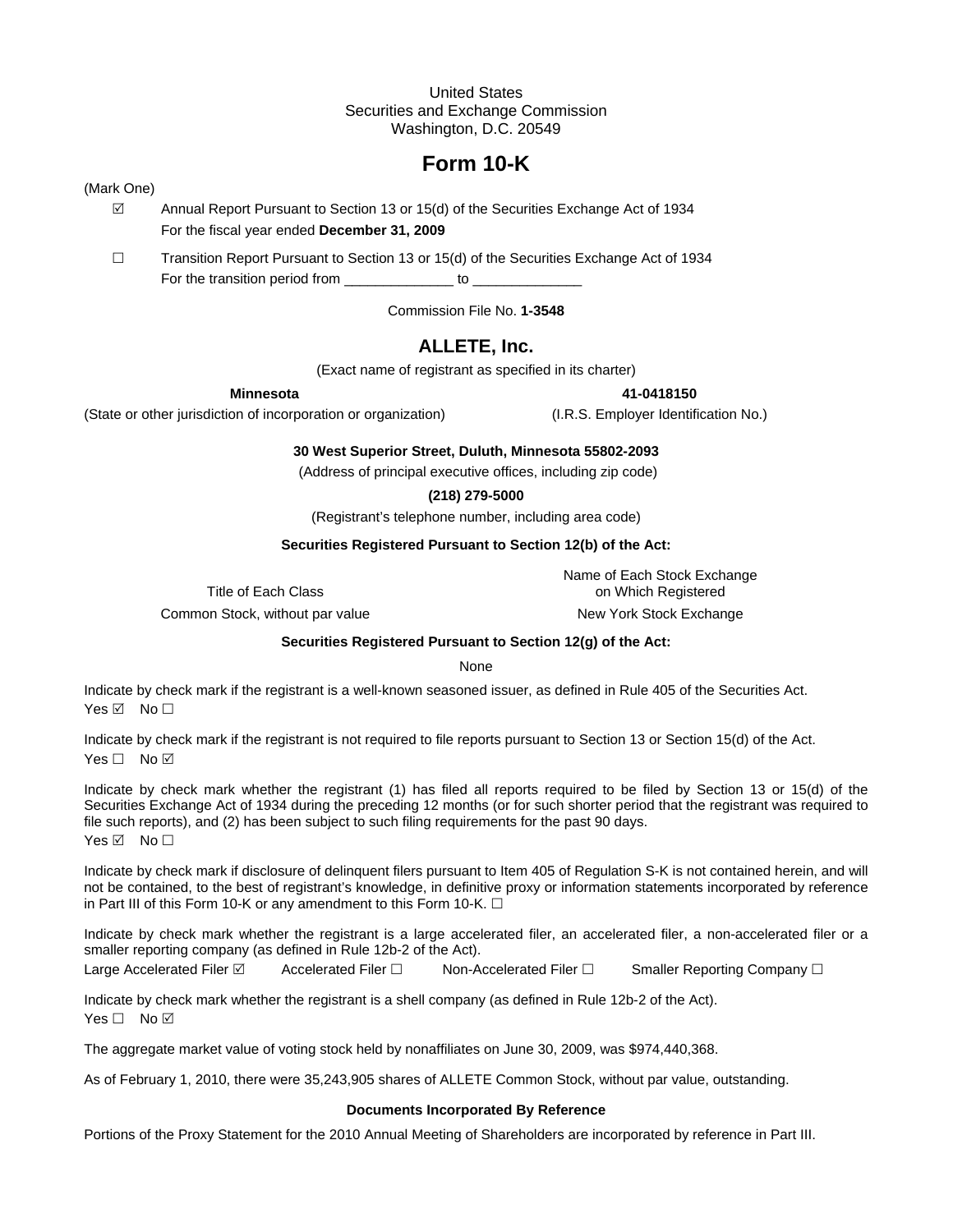## **Index**

| Part I         |                                                                                                   |  |
|----------------|---------------------------------------------------------------------------------------------------|--|
| Item 1.        |                                                                                                   |  |
|                |                                                                                                   |  |
|                |                                                                                                   |  |
|                |                                                                                                   |  |
|                |                                                                                                   |  |
|                |                                                                                                   |  |
|                |                                                                                                   |  |
|                |                                                                                                   |  |
|                |                                                                                                   |  |
|                |                                                                                                   |  |
|                |                                                                                                   |  |
|                |                                                                                                   |  |
|                |                                                                                                   |  |
|                |                                                                                                   |  |
|                |                                                                                                   |  |
|                |                                                                                                   |  |
|                |                                                                                                   |  |
|                |                                                                                                   |  |
|                |                                                                                                   |  |
|                |                                                                                                   |  |
|                |                                                                                                   |  |
|                |                                                                                                   |  |
| Item 1A.       |                                                                                                   |  |
| Item 1B.       |                                                                                                   |  |
| Item 2.        |                                                                                                   |  |
|                |                                                                                                   |  |
| Item 3.        |                                                                                                   |  |
| Item 4.        |                                                                                                   |  |
| Part II        |                                                                                                   |  |
| Item 5.        | Market for Registrant's Common Equity, Related Stockholder Matters                                |  |
|                |                                                                                                   |  |
| Item 6.        |                                                                                                   |  |
| Item 7.        | Management's Discussion and Analysis of Financial Condition and Results of Operations 29          |  |
|                |                                                                                                   |  |
|                |                                                                                                   |  |
|                |                                                                                                   |  |
|                |                                                                                                   |  |
|                |                                                                                                   |  |
|                |                                                                                                   |  |
|                |                                                                                                   |  |
|                |                                                                                                   |  |
|                |                                                                                                   |  |
|                |                                                                                                   |  |
|                |                                                                                                   |  |
|                |                                                                                                   |  |
| Item 7A.       |                                                                                                   |  |
| Item 8.        |                                                                                                   |  |
| Item 9.        | Changes in and Disagreements with Accountants on Accounting and Financial Disclosure 48           |  |
| Item 9A.       |                                                                                                   |  |
| Item 9B.       |                                                                                                   |  |
| Part III       |                                                                                                   |  |
| Item $10.$     |                                                                                                   |  |
| Item $11.$     |                                                                                                   |  |
|                |                                                                                                   |  |
| Item $12.$     | Security Ownership of Certain Beneficial Owners and Management and Related Stockholder Matters 50 |  |
| Item $13.$     |                                                                                                   |  |
| Item $14.$     |                                                                                                   |  |
| <b>Part IV</b> |                                                                                                   |  |
| Item $15.$     |                                                                                                   |  |
|                |                                                                                                   |  |
|                |                                                                                                   |  |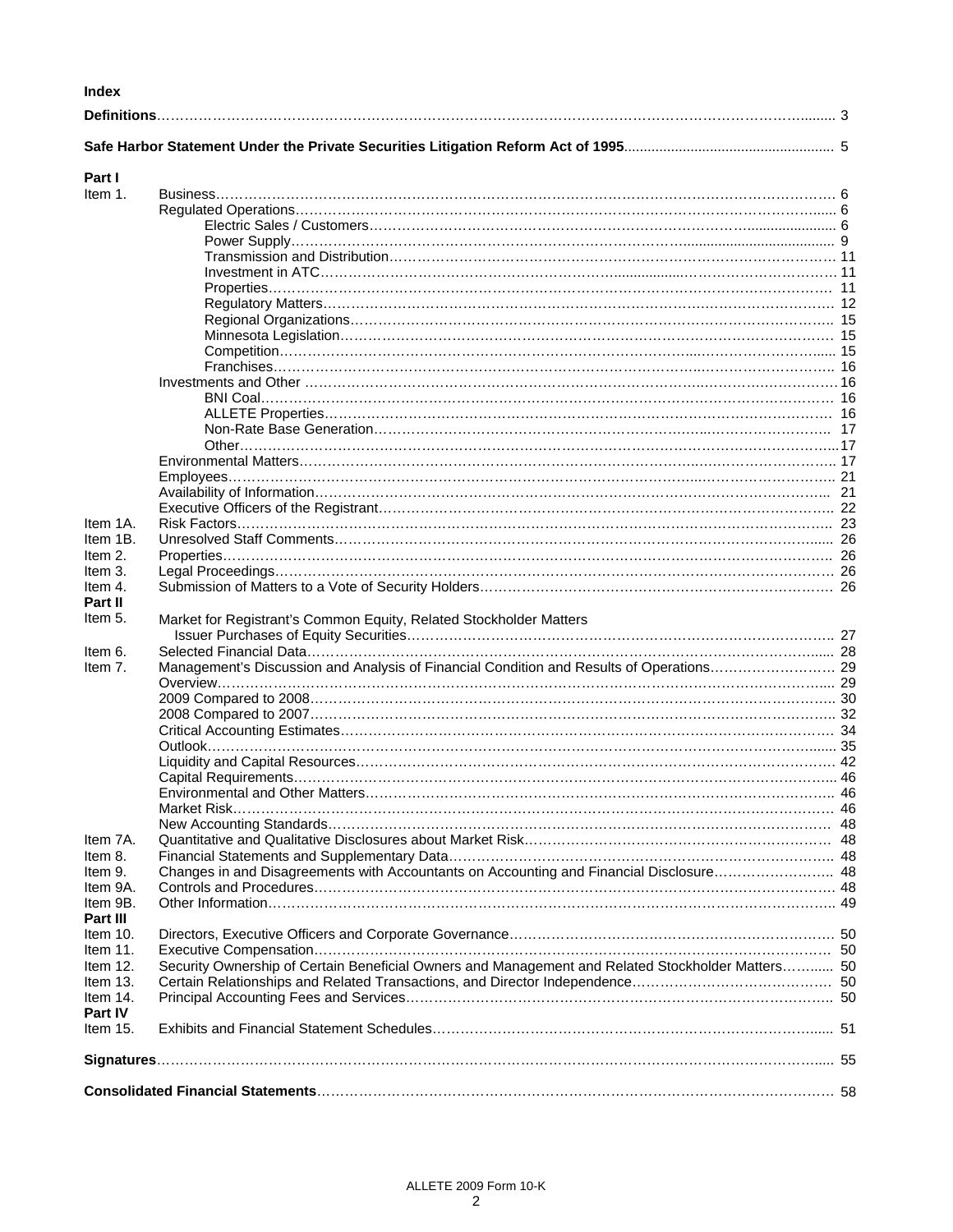## **Definitions**

The following abbreviations or acronyms are used in the text. References in this report to "we," "us" and "our" are to ALLETE, Inc. and its subsidiaries, collectively.

| <b>Abbreviation or Acronym</b>            | Term                                                                                                                                                         |
|-------------------------------------------|--------------------------------------------------------------------------------------------------------------------------------------------------------------|
| <b>AICPA</b>                              | American Institute of Certified Public Accountants                                                                                                           |
| <b>ALLETE</b>                             | ALLETE. Inc.                                                                                                                                                 |
| <b>ALLETE Properties</b>                  | ALLETE Properties, LLC and its subsidiaries                                                                                                                  |
| <b>AFUDC</b>                              | Allowance for Funds Used During Construction - the cost of both debt and equity funds<br>used to finance utility plant additions during construction periods |
| AREA                                      | Arrowhead Regional Emission Abatement                                                                                                                        |
| <b>ARS</b>                                | <b>Auction Rate Securities</b>                                                                                                                               |
| <b>ATC</b>                                | American Transmission Company LLC                                                                                                                            |
| Basin                                     | <b>Basin Electric Power Cooperative</b>                                                                                                                      |
| Bison I                                   | <b>Bison I Wind Project</b>                                                                                                                                  |
| <b>BNI Coal</b>                           | BNI Coal, Ltd.                                                                                                                                               |
| <b>BNSF</b>                               | Burlington Northern Santa Fe Railway Company                                                                                                                 |
| <b>Boswell</b>                            | <b>Boswell Energy Center</b>                                                                                                                                 |
| Boswell NO <sub>x</sub> Reduction<br>Plan | $NOX$ emission reductions from Boswell Units 1, 2, and 4                                                                                                     |
| CO <sub>2</sub>                           | Carbon Dioxide                                                                                                                                               |
| Company                                   | ALLETE, Inc. and its subsidiaries                                                                                                                            |
| DC                                        | Direct Current                                                                                                                                               |
| <b>DRI</b>                                | Development of Regional Impact                                                                                                                               |
| EITF                                      | <b>Emerging Issues Task Force</b>                                                                                                                            |
| EPA                                       | <b>Environmental Protection Agency</b>                                                                                                                       |
| <b>ESOP</b>                               | Employee Stock Ownership Plan                                                                                                                                |
| FASB                                      | Financial Accounting Standards Board                                                                                                                         |
| <b>FERC</b>                               | Federal Energy Regulatory Commission                                                                                                                         |
| Form 8-K                                  | ALLETE Current Report on Form 8-K                                                                                                                            |
| Form 10-K                                 | ALLETE Annual Report on Form 10-K                                                                                                                            |
| Form 10-Q                                 | ALLETE Quarterly Report on Form 10-Q                                                                                                                         |
| <b>FTR</b>                                | <b>Financial Transmission Rights</b>                                                                                                                         |
| GAAP                                      | Accounting Principles Generally Accepted in the United States                                                                                                |
| <b>GHG</b>                                | Greenhouse Gases                                                                                                                                             |
| <b>Heating Degree Days</b>                | Measure of the extent to which the average daily temperature is below 65 degrees<br>Fahrenheit, increasing demand for heating                                |
| <b>IBEW Local 31</b>                      | International Brotherhood of Electrical Workers Local 31                                                                                                     |
| <b>Invest Direct</b>                      | ALLETE's Direct Stock Purchase and Dividend Reinvestment Plan                                                                                                |
| kV                                        | Kilovolt(s)                                                                                                                                                  |
| Laskin                                    | Laskin Energy Center                                                                                                                                         |
| Manitoba Hydro                            | Manitoba Hydro-Electric Board                                                                                                                                |
| <b>MBtu</b>                               | Million British thermal units                                                                                                                                |
| Mesabi Nugget                             | Mesabi Nugget Delaware, LLC                                                                                                                                  |
| Minnesota Power                           | An operating division of ALLETE, Inc.                                                                                                                        |
| Minnkota Power                            | Minnkota Power Cooperative, Inc.                                                                                                                             |
| <b>MISO</b>                               | Midwest Independent Transmission System Operator, Inc.                                                                                                       |
| Moody's                                   | Moody's Investors Service, Inc.                                                                                                                              |
| <b>MPCA</b>                               | Minnesota Pollution Control Agency                                                                                                                           |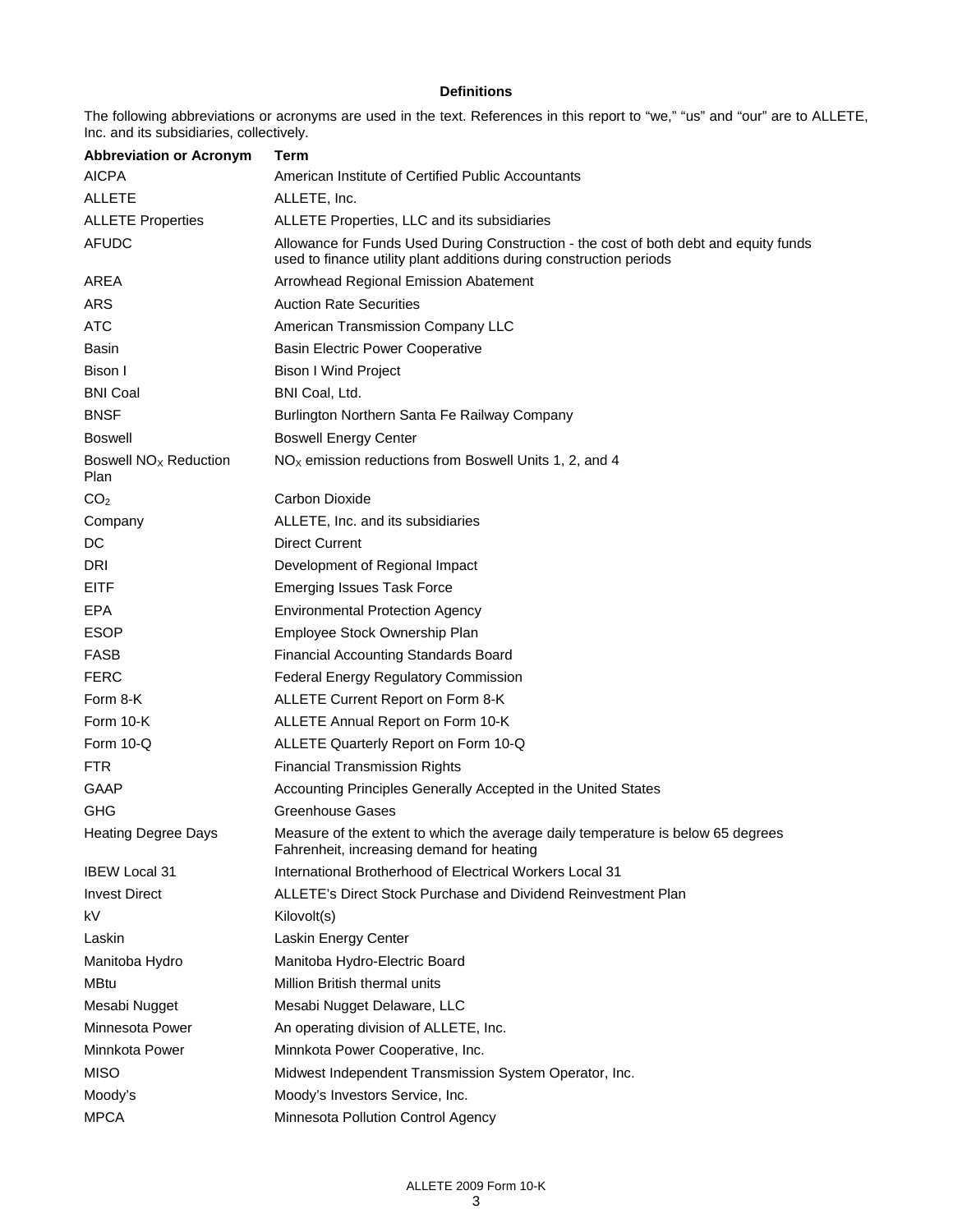## **Definitions (Continued)**

| <b>MPUC</b>                 | Minnesota Public Utilities Commission                                                                 |
|-----------------------------|-------------------------------------------------------------------------------------------------------|
| MW / MWh                    | Megawatt(s) / Megawatt-hour(s)                                                                        |
| NextEra Energy              | NextEra Energy Resources, LLC                                                                         |
| <b>NDPSC</b>                | North Dakota Public Service Commission                                                                |
| Non-residential             | Retail commercial, non-retail commercial, office, industrial, warehouse, storage and<br>institutional |
| NO <sub>X</sub>             | Nitrogen Oxides                                                                                       |
| Note $\_\_$                 | Note to the consolidated financial statements in this Form 10-K                                       |
| <b>NPDES</b>                | National Pollutant Discharge Elimination System                                                       |
| <b>NYSE</b>                 | New York Stock Exchange                                                                               |
| <b>OES</b>                  | Minnesota Office of Energy Security                                                                   |
| Oliver Wind I               | Oliver Wind I Energy Center                                                                           |
| Oliver Wind II              | Oliver Wind II Energy Center                                                                          |
| Palm Coast Park             | Palm Coast Park development project in Florida                                                        |
| Palm Coast Park District    | Palm Coast Park Community Development District                                                        |
| PolyMet Mining              | PolyMet Mining Corp.                                                                                  |
| <b>PSCW</b>                 | <b>Public Service Commission of Wisconsin</b>                                                         |
| <b>PUHCA 2005</b>           | Public Utility Holding Company Act of 2005                                                            |
| Rainy River Energy          | Rainy River Energy Corporation - Wisconsin                                                            |
| <b>SEC</b>                  | Securities and Exchange Commission                                                                    |
| SO <sub>2</sub>             | Sulfur Dioxide                                                                                        |
| Square Butte                | <b>Square Butte Electric Cooperative</b>                                                              |
| Standard & Poor's           | Standard & Poor's Ratings Services, a division of The McGraw-Hill Companies, Inc.                     |
| SWL&P                       | Superior Water, Light and Power Company                                                               |
| <b>Taconite Harbor</b>      | <b>Taconite Harbor Energy Center</b>                                                                  |
| <b>Taconite Ridge</b>       | <b>Taconite Ridge Energy Center</b>                                                                   |
| <b>Town Center</b>          | Town Center at Palm Coast development project in Florida                                              |
| <b>Town Center District</b> | Town Center at Palm Coast Community Development District                                              |
| <b>WDNR</b>                 | <b>Wisconsin Department of Natural Resources</b>                                                      |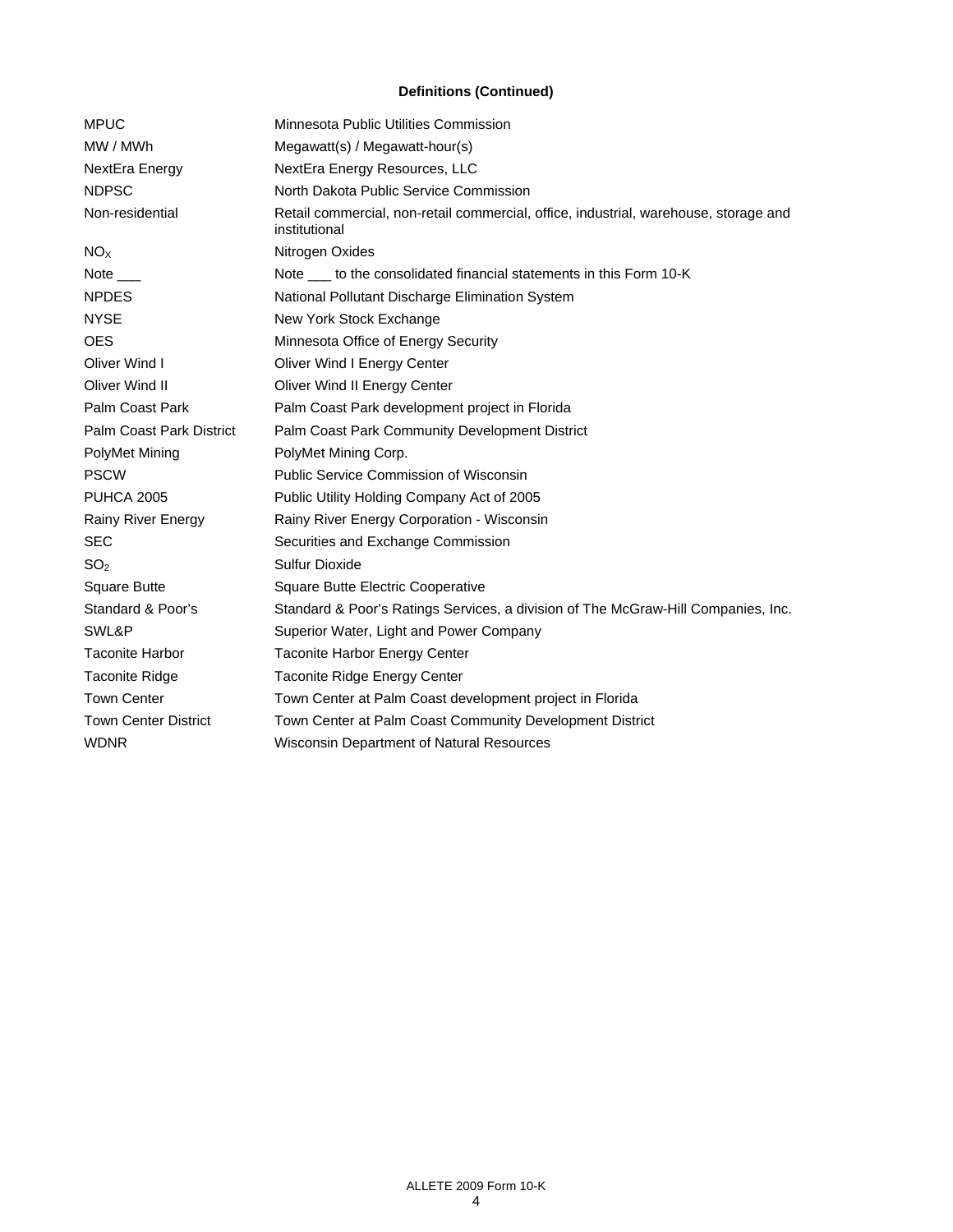#### **Safe Harbor Statement Under the Private Securities Litigation Reform Act of 1995**

Statements in this report that are not statements of historical facts may be considered "forward-looking" and, accordingly, involve risks and uncertainties that could cause actual results to differ materially from those discussed. Although such forwardlooking statements have been made in good faith and are based on reasonable assumptions, there is no assurance that the expected results will be achieved. Any statements that express, or involve discussions as to, future expectations, risks, beliefs, plans, objectives, assumptions, events, uncertainties, financial performance, or growth strategies (often, but not always, through the use of words or phrases such as "anticipates," "believes," "estimates," "expects," "intends," "plans," "projects," "will likely result," "will continue," "could," "may," "potential," "target," "outlook" or words of similar meaning) are not statements of historical facts and may be forward-looking.

In connection with the safe harbor provisions of the Private Securities Litigation Reform Act of 1995, we are hereby filing cautionary statements identifying important factors that could cause our actual results to differ materially from those projected, or expectations suggested, in forward-looking statements made by or on behalf of ALLETE in this Annual Report on Form 10- K, in presentations, on our website, in response to questions or otherwise. These statements are qualified in their entirety by reference to, and are accompanied by, the following important factors, in addition to any assumptions and other factors referred to specifically in connection with such forward-looking statements:

- our ability to successfully implement our strategic objectives;
- prevailing governmental policies, regulatory actions, and legislation including those of the United States Congress, state legislatures, the FERC, the MPUC, the PSCW, the NDPSC, and various local and county regulators, and city administrators, about allowed rates of return, financings, industry and rate structure, acquisition and disposal of assets and facilities, real estate development, operation and construction of plant facilities, recovery of purchased power, capital investments and other expenses, present or prospective wholesale and retail competition (including but not limited to transmission costs), zoning and permitting of land held for resale and environmental matters;
- our ability to manage expansion and integrate acquisitions;
- the potential impacts of climate change and future regulation to restrict the emissions of GHG on our Regulated Operations;
- effects of restructuring initiatives in the electric industry;
- economic and geographic factors, including political and economic risks;
- changes in and compliance with laws and regulations;
- weather conditions;
- natural disasters and pandemic diseases;
- war and acts of terrorism;
- wholesale power market conditions;
- population growth rates and demographic patterns;
- effects of competition, including competition for retail and wholesale customers;
- changes in the real estate market;
- pricing and transportation of commodities;
- changes in tax rates or policies or in rates of inflation;
- project delays or changes in project costs;
- availability and management of construction materials and skilled construction labor for capital projects;
- changes in operating expenses**,** capital and land development expenditures;
- global and domestic economic conditions affecting us or our customers;
- our ability to access capital markets and bank financing;
- changes in interest rates and the performance of the financial markets;
- our ability to replace a mature workforce and retain qualified, skilled and experienced personnel; and
- the outcome of legal and administrative proceedings (whether civil or criminal) and settlements that affect the business and profitability of ALLETE.

Additional disclosures regarding factors that could cause our results and performance to differ from results or performance anticipated by this report are discussed in Item 1A under the heading "Risk Factors" beginning on page 23 of this Form 10-K. Any forward-looking statement speaks only as of the date on which such statement is made, and we undertake no obligation to update any forward-looking statement to reflect events or circumstances after the date on which that statement is made or to reflect the occurrence of unanticipated events. New factors emerge from time to time, and it is not possible for management to predict all of these factors, nor can it assess the impact of each of these factors on the businesses of ALLETE or the extent to which any factor, or combination of factors, may cause actual results to differ materially from those contained in any forward-looking statement. Readers are urged to carefully review and consider the various disclosures made by us in this Form 10-K and in our other reports filed with the SEC that attempt to advise interested parties of the factors that may affect our business.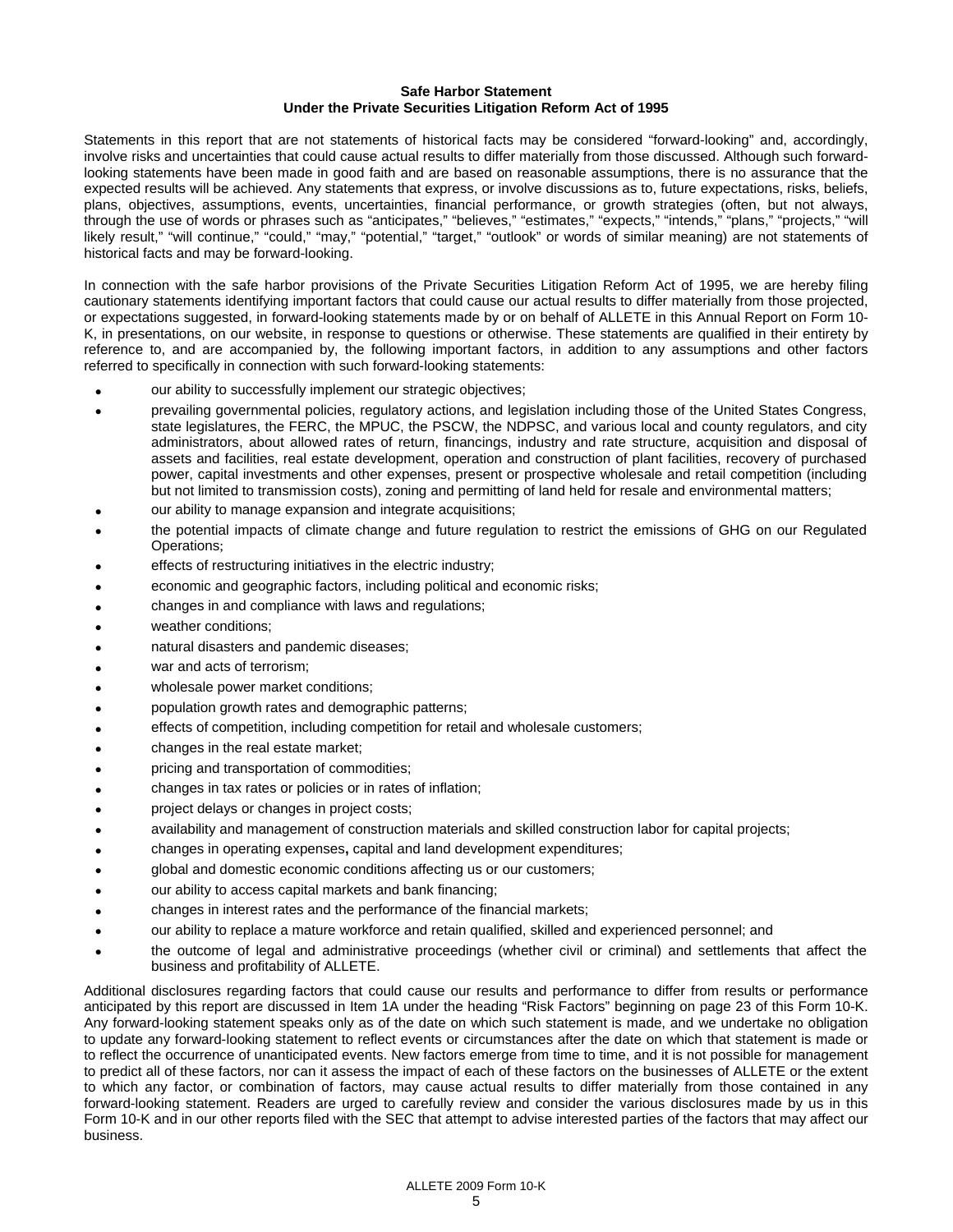#### **Part I**

#### **Item 1. Business**

**Regulated Operations** includes our regulated utilities, Minnesota Power and SWL&P, as well as our investment in ATC, a Wisconsin-based utility that owns and maintains electric transmission assets in parts of Wisconsin, Michigan, Minnesota and Illinois. Minnesota Power provides regulated utility electric service in northeastern Minnesota to 144,000 retail customers and wholesale electric service to 16 municipalities. Minnesota Power also provides regulated utility electric service to 1 private utility in Wisconsin. SWL&P, a wholesale customer of Minnesota Power, provides regulated electric, natural gas and water service in northwestern Wisconsin to 15,000 electric customers, 12,000 natural gas customers and 10,000 water customers. Our regulated utility operations include retail and wholesale activities under the jurisdiction of state and federal regulatory authorities. (See Item 1. Business – Regulated Operations – Regulatory Matters.)

**Investments and Other** is comprised primarily of BNI Coal, our coal mining operations in North Dakota, and ALLETE Properties, our Florida real estate investment. This segment also includes a small amount of non-rate base generation, approximately 7,000 acres of land available-for-sale in Minnesota, and earnings on cash and investments.

ALLETE is incorporated under the laws of Minnesota. Our corporate headquarters are in Duluth, Minnesota. Statistical information is presented as of December 31, 2009, unless otherwise indicated. All subsidiaries are wholly owned unless otherwise specifically indicated. References in this report to "we," "us" and "our" are to ALLETE and its subsidiaries, collectively.

| <b>Year Ended December 31</b>                | 2009    | 2008    | 2007    |
|----------------------------------------------|---------|---------|---------|
|                                              |         |         |         |
| Consolidated Operating Revenue - Millions    | \$759.1 | \$801.0 | \$841.7 |
| Percentage of Consolidated Operating Revenue |         |         |         |
| <b>Regulated Operations</b>                  | 90%     | 89%     | 86%     |
| Investments and Other                        | 10%     | 11%     | 14%     |
|                                              | 100%    | 100%    | 100%    |

For a detailed discussion of results of operations and trends, see Item 7. Management's Discussion and Analysis of Financial Condition and Results of Operations. For business segment information, see Note 1. Operations and Significant Accounting Policies and Note 2. Business Segments.

## **REGULATED OPERATIONS**

#### **Electric Sales / Customers**

#### **Regulated Utility Electric Sales**

| <b>Year Ended December 31</b>          | 2009   | %   | 2008   | %   | 2007   | %   |
|----------------------------------------|--------|-----|--------|-----|--------|-----|
| <b>Millions of Kilowatt-hours</b>      |        |     |        |     |        |     |
| <b>Retail and Municipals</b>           |        |     |        |     |        |     |
| Residential                            | 1.164  | 10  | 1.172  | 9   | 1.141  | 9   |
| Commercial                             | 1.420  | 12  | 1.454  | 12  | 1.456  | 11  |
| Industrial                             | 4.475  | 37  | 7.192  | 57  | 7.054  | 55  |
| Municipals (FERC rate regulated)       | 992    | 8   | 1.002  | 8   | 1.009  | 8   |
| <b>Total Retail and Municipals</b>     | 8,051  | 67  | 10.820 | 86  | 10,660 | 83  |
| <b>Other Power Suppliers</b>           | 4.056  | 33  | 1.800  | 14  | 2.157  | 17  |
| Total Regulated Utility Electric Sales | 12.107 | 100 | 12.620 | 100 | 12.817 | 100 |

#### **Seasonality**

Due to the high concentration of industrial sales, Minnesota Power is not subject to significant seasonal fluctuations. The operations of our industrial customers, which make up a large portion of our sales portfolio, as shown in the table above, are not typically subject to significant seasonal variations.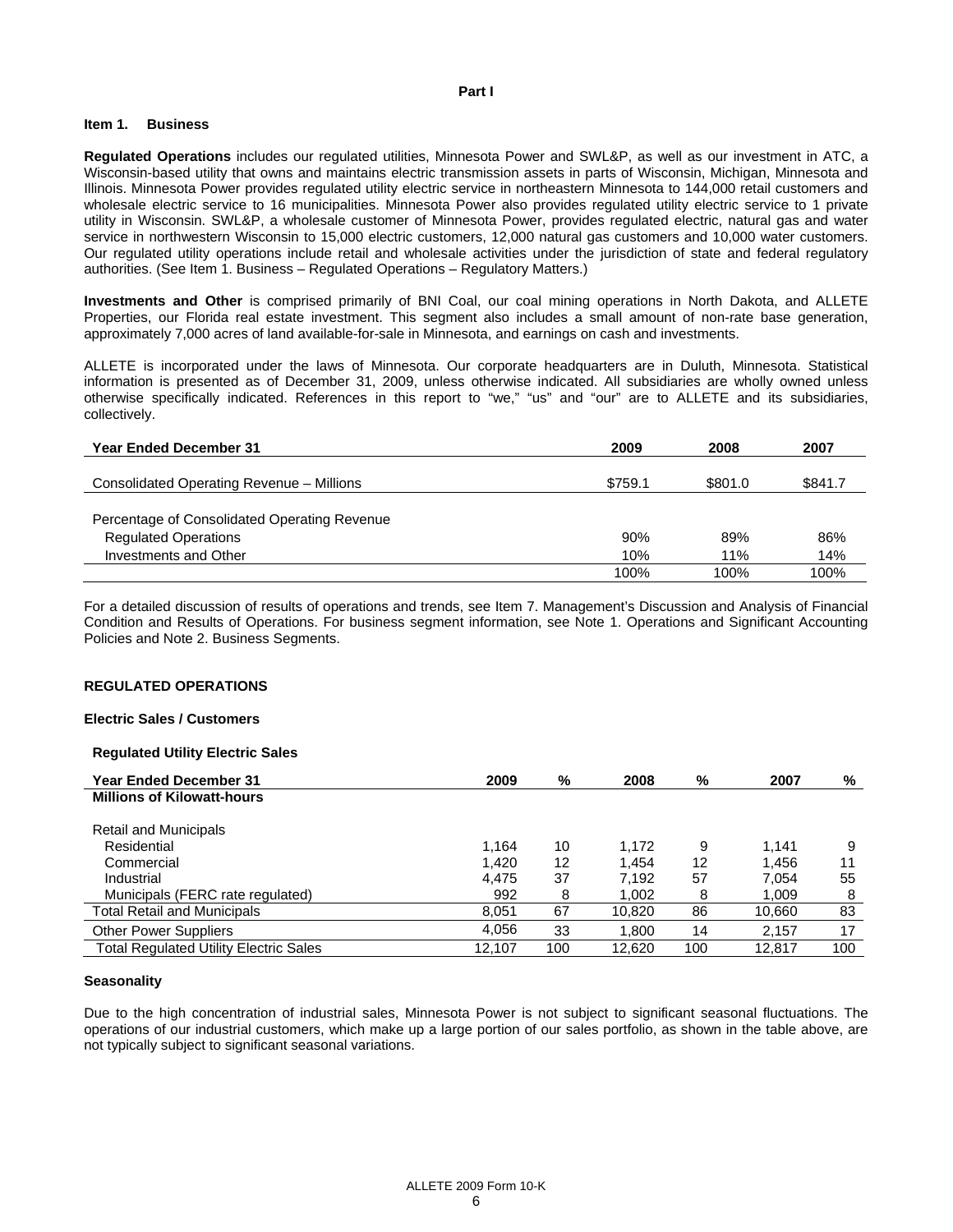## **REGULATED OPERATIONS (Continued)**

**Industrial Customers**. In 2009, our industrial customers represented 37 percent of total regulated utility kilowatt-hour sales. Our industrial customers are primarily in the taconite, paper, pulp and wood products, and pipeline industries.

| <b>Industrial Customer Electric Sales</b> |       |     |       |     |       |     |
|-------------------------------------------|-------|-----|-------|-----|-------|-----|
| <b>Year Ended December 31</b>             | 2009  | %   | 2008  | %   | 2007  | %   |
| <b>Millions of Kilowatt-hours</b>         |       |     |       |     |       |     |
| Taconite Producers                        | 2.124 | 47  | 4.579 | 64  | 4.408 | 62  |
| Paper, Pulp and Wood Products             | 1.454 | 33  | 1.567 | 22  | 1.613 | 23  |
| Pipelines                                 | 504   | 11  | 582   | 8   | 562   | 8   |
| Other Industrial                          | 393   | 9   | 464   | 6   | 471   |     |
|                                           | 4.475 | 100 | 7.192 | 100 | 7.054 | 100 |

Approximately 60 percent of the ore consumed by integrated steel facilities in the United States originates from six taconite customers of Minnesota Power, which represented 2,124 million kilowatt-hours, or 47 percent, of our total industrial sales in 2009. Taconite, an iron-bearing rock of relatively low iron content, is abundantly available in northern Minnesota and an important domestic source of raw material for the steel industry. Taconite processing plants use large quantities of electric power to grind the iron-bearing rock, and agglomerate and pelletize the iron particles into taconite pellets.

Beginning in the fall of 2008, worldwide steel makers began to dramatically cut steel production in response to reduced demand driven largely by the global credit concerns. United States raw steel production ran at approximately 50 percent of capacity in 2009, reflecting poor demand in automobiles, durable goods, and structural and other steel products.

In late 2008, Minnesota taconite producers began to feel the impacts of decreased steel demand, and reduced taconite production levels occurred in 2009. Annual taconite production in Minnesota was approximately 18 million tons in 2009 (40 million tons in 2008 and 39 million tons in 2007). Consequently, 2009 kilowatt-hour sales to our taconite customers were lower by approximately 54 percent from 2008 levels, and we sold available power to Other Power Suppliers to partially mitigate the earnings impact of these lower taconite sales.

Raw steel production in the United States is projected to improve in 2010, and is estimated to run at approximately 60 percent of capacity. As a result, Minnesota Power expects an increase in taconite production in 2010 compared to 2009, although production will still be less than previous years' levels. We will continue to market available power to Other Power Suppliers in an effort to mitigate the earnings impact of these lower industrial sales. These sales are dependent upon the availability of generation and are sold at market-based prices into the MISO market on a daily basis or through bilateral agreements of various durations. We can make no assurances that our power marketing efforts will fully offset the reduced earnings resulting from lower demand nominations from our industrial customers.

In addition to serving the taconite industry, Minnesota Power also serves a number of customers in the paper, pulp and wood products industry, which represented 1,454 million kilowatt-hours, or 33 percent, of our total industrial sales in 2009. In total, we serve four major paper and pulp mills directly and one paper mill indirectly by providing wholesale service to the retail provider of the mill. Minnesota Power also serves several wood product manufacturers.

Minnesota Power's paper and pulp customers ran at, or very near, full capacity for the majority of 2009, despite the fact that the industry as a whole experienced the impacts of the global recession in reduced sales of nearly every paper grade. Federal tax credits provided a subsidy for paper producers which allowed them to remain competitive. Minnesota Power's paper and pulp customers benefited from the temporary or permanent idling of competitor plants both in North America and in Europe, as well as continued strength of the Canadian dollar and the Euro which has reduced imports both from Canada and Europe.

The pipeline industry is the third key industrial segment served by Minnesota Power with services provided to two crude oil pipelines and one refinery indirectly through SWL&P, which represented 504 million kilowatt-hours, or 11 percent, of our total industrial sales in 2009. These customers have a common reliance on the importation of Canadian crude oil. After near capacity operations in 2007, 2008, and 2009, both pipeline operators are executing expansion plans to transport Western Canadian crude oil reserves (Alberta Oil Sands) to United States markets. Access to traditional Midwest markets is being expanded to Southern markets as the Canadian supply is displacing domestic production and deliveries imported from the Gulf Coast.

**Large Power Customer Contracts.** Minnesota Power has 9 Large Power contracts with 10 Large Power Customers. All of these contracts serve requirements of 10 MWs or more of generating capacity. The customers consist of five taconite producing facilities (two of which are owned by one company and are served under a single contract), one iron nugget plant, and four paper and pulp mills.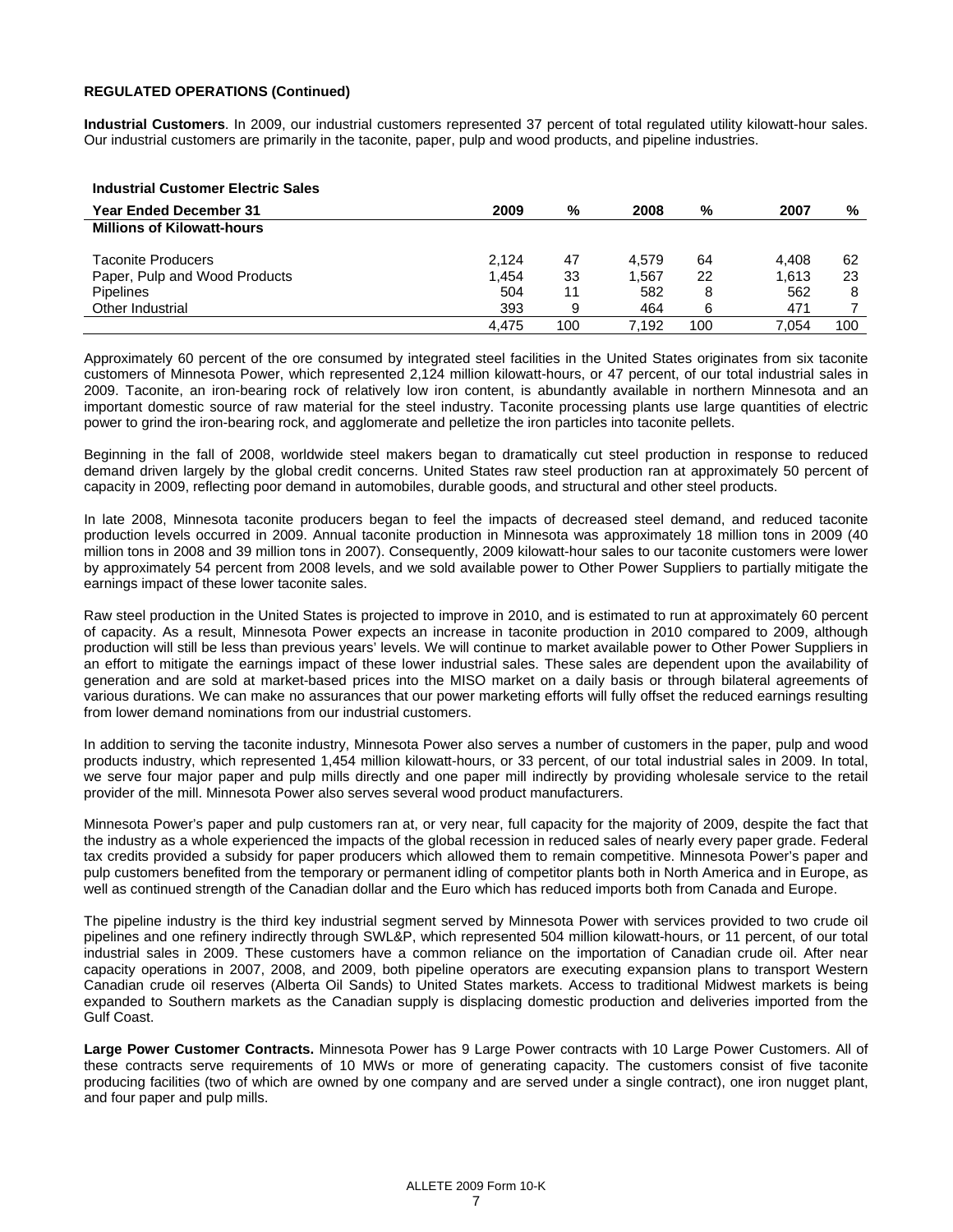## **REGULATED OPERATIONS (Continued) Large Power Customer Contracts (Continued)**

Large Power Customer contracts require Minnesota Power to have a certain amount of generating capacity available. In turn, each Large Power Customer is required to pay a minimum monthly demand charge that covers the fixed costs associated with having this capacity available to serve the customer, including a return on common equity. Most contracts allow customers to establish the level of megawatts subject to a demand charge on a four-month basis and require that a portion of their megawatt needs be committed on a take-or-pay basis for at least a portion of the agreement. In addition to the demand charge, each Large Power Customer is billed an energy charge for each kilowatt-hour used that recovers the variable costs incurred in generating electricity. Four of the Large Power Customers have interruptible service which provides a discounted demand rate for the ability to interrupt the customers during system emergencies. Minnesota Power also provides incremental production service for customer demand levels above the contractual take-or-pay levels. There is no demand charge for this service and energy is priced at an increment above Minnesota Power's cost. Incremental production service is interruptible.

All contracts with Large Power Customers continue past the contract termination date unless the required advance notice of cancellation has been given. The advance notice of cancellation varies from one to four years. Such contracts minimize the impact on earnings that otherwise would result from significant reductions in kilowatt-hour sales to such customers. Large Power Customers are required to take all of their purchased electric service requirements from Minnesota Power for the duration of their contracts. The rates and corresponding revenue associated with capacity and energy provided under these contracts are subject to change through the same regulatory process governing all retail electric rates. (See Item 1. Business – Regulated Operations – Regulatory Matters – Electric Rates.)

Minnesota Power, as permitted by the MPUC, requires its taconite-producing Large Power Customers to pay weekly for electric usage based on monthly energy usage estimates. The customers receive estimated bills based on Minnesota Power's prediction of the customer's energy usage, forecasted energy prices, and fuel clause adjustment estimates. Minnesota Power's five taconite-producing Large Power Customers have generally predictable energy usage on a week-to-week basis, which makes the variance between the estimated usage and actual usage small.

|                                                                     |                   |                                  |                                                                                                               | <b>Earliest</b>         |
|---------------------------------------------------------------------|-------------------|----------------------------------|---------------------------------------------------------------------------------------------------------------|-------------------------|
| Customer $(a)$                                                      | <b>Industry</b>   | Location                         | Ownership                                                                                                     | <b>Termination Date</b> |
| Hibbing Taconite Co.                                                | Taconite          | Hibbing, MN                      | 62.3% ArcelorMittal USA Inc.<br>23% Cliffs Natural Resources Inc.<br>14.7% United States Steel<br>Corporation | December 31, 2015       |
| ArcelorMittal USA - Minorca Mine (b)                                | Taconite          | Virginia, MN                     | ArcelorMittal USA Inc.                                                                                        | February 28, 2014       |
| United States Steel Corporation<br>$(USS - Minnesota Ore)$ $(b, c)$ | Taconite          | Mt. Iron, MN and<br>Keewatin, MN | United States Steel Corporation                                                                               | February 28, 2014       |
| United Taconite LLC                                                 | Taconite          | Eveleth, MN                      | Cliffs Natural Resources Inc.                                                                                 | December 31, 2015       |
| Mesabi Nugget Delaware, LLC                                         | Iron Nugget       | Hoyt Lakes, MN                   | Steel Dynamics, Inc (80%)<br>Kobe Steel USA (20%)                                                             | December 31, 2017       |
| UPM, Blandin Paper Mill (b)                                         | Paper             | Grand Rapids, MN                 | UPM-Kymmene Corporation                                                                                       | February 28, 2014       |
| Boise White Paper, LLC                                              | Paper             | International Falls, MN          | Boise Paper Holdings, LLC                                                                                     | December 31, 2013       |
| Sappi Cloquet LLC                                                   | Paper and<br>Pulp | Cloquet, MN                      | Sappi Limited                                                                                                 | February 28, 2014       |
| NewPage Corporation – Duluth Mills $(b)$                            | Paper and<br>Pulp | Duluth, MN                       | NewPage Corporation                                                                                           | February 28, 2014       |

#### **Contract Status for Minnesota Power Large Power Customers As of February 1, 2010**

*(a) During 2009, three Large Power Customers moved to the Large Light and Power rate class.* 

*(b) The contract will terminate four years from the date of written notice from either Minnesota Power or the customer. No notice of contract cancellation has been given by either party. Thus, the earliest date of cancellation is February 28, 2014.* 

*(c) United States Steel Corporation includes the Minntac Plant in Mountain Iron, MN and the Keewatin Taconite Plant in Keewatin, MN.* 

**Residential and Commercial Customers.** In 2009, our residential and commercial customers represented 22 percent of total regulated utility kilowatt-hour sales. Minnesota Power provides regulated utility electric service in northeastern Minnesota to approximately 144,000 residential and commercial customers. SWL&P provides regulated electric, natural gas and water service in northwestern Wisconsin to approximately 15,000 electric customers, 12,000 natural gas customers and 10,000 water customers.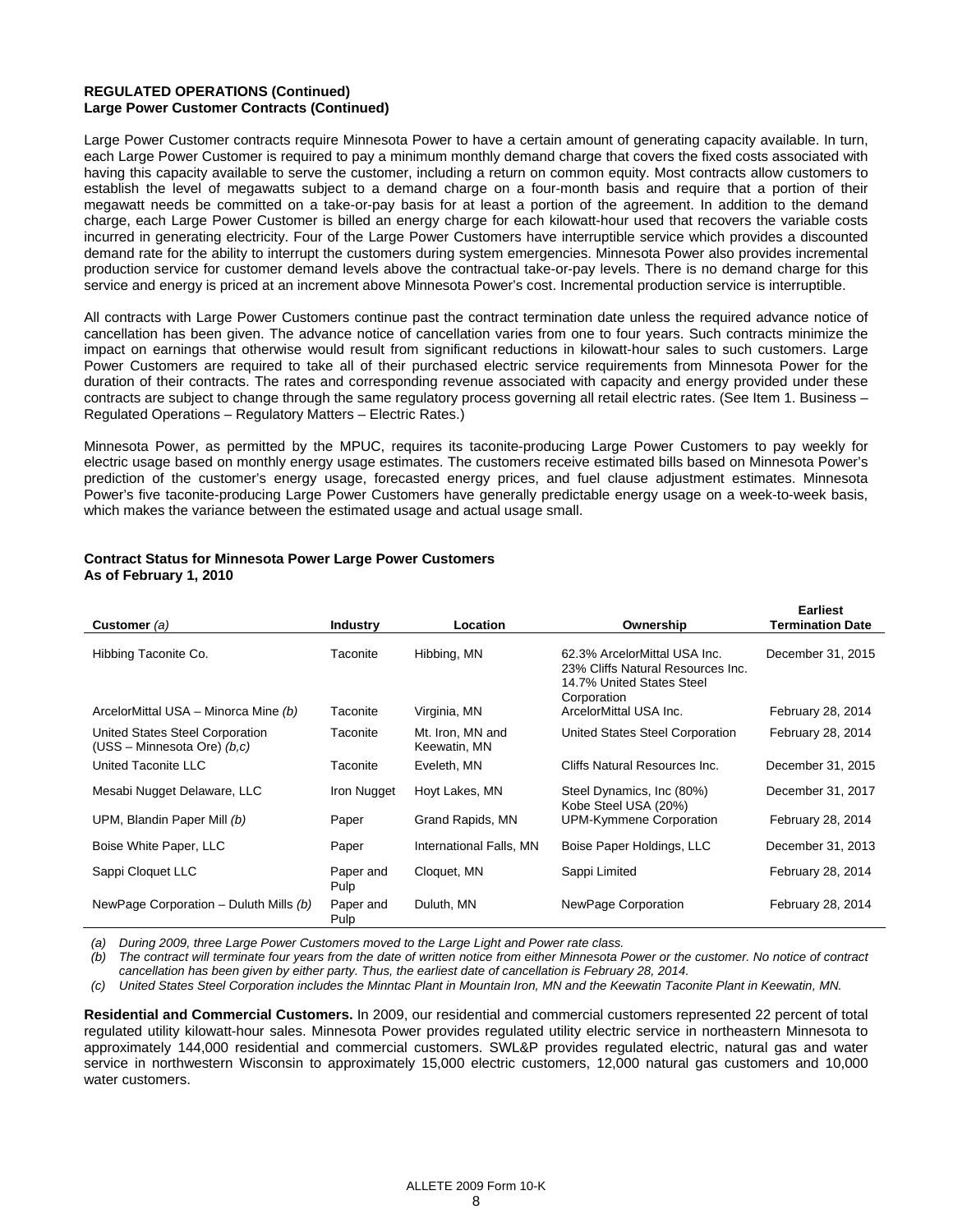## **REGULATED OPERATIONS (Continued)**

**Municipal Customers.** In 2009, our municipal customers represented 8 percent of total regulated utility kilowatt-hour sales, which included 16 municipalities in Minnesota and 1 private utility in Wisconsin. SWL&P, a wholly-owned subsidiary of ALLETE, is also a customer of Minnesota Power. In 2008, Minnesota Power entered into new contracts with its municipal customers with the exception of one small customer (less than 2 MW) whose contract is now in the cancellation period. The new contracts transitioned each customer to formula based rates, allowing rates to be adjusted annually based on changes in costs, and expire in December 2013. In February 2009, the FERC approved our municipal contracts, including the formulabased rate provision.

**Other Power Suppliers.** The Company also enters into off-system sales with Other Power Suppliers. These sales are dependent upon the availability of generation and are sold at market-based prices into the MISO market on a daily basis or through bilateral agreements of various durations.

Approximately 200 MWs of capacity and energy from our Taconite Harbor facility in northern Minnesota has been sold through two sales contracts totaling 175 MWs (201 MWs including a 15 percent reserve), which were effective May 1, 2005, and expire on April 30, 2010. Both contracts contain fixed monthly capacity charges and fixed minimum energy charges. One contract provides for an annual escalator to the energy charge based on increases in our cost of fuel, subject to a small minimum annual escalation. The other contract provides that the energy charge will be the greater of the fixed minimum charge or an annual amount based on the variable production cost of a combined-cycle, natural gas unit. Our exposure in the event of a full or partial outage at our Taconite Harbor facility is significantly limited under both contracts. When the buyer is notified at least two months prior to an outage, there is no liability. Outages with less than two months notice are subject to an annual duration limitation typical of this type of contract.

On October 29, 2009, Minnesota Power entered into an agreement to sell 100 MWs of capacity and energy for the next ten years to Basin. The transaction is scheduled to begin in May 2010, following the expiration of the two wholesale power sales contracts on April 30, 2010. The capacity charge is based on a fixed monthly schedule with a minimum annual escalation provision. The energy charge is based on a fixed monthly schedule and provides for annual escalation based on our cost of fuel. The agreement allows us to recover a pro rata share of increased costs related to emissions that may occur during the last five years of the contract.

#### **Power Supply**

In order to meet our customers' electric requirements, we utilize a mix of Company generation and purchased power. The Company's generation is primarily coal-fired, but also includes approximately 112 MWs of hydro generation from ten hydro stations in Minnesota and 25 MWs of wind generation. Purchased power is made up of long-term power purchase agreements and market purchases. The following table reflects the Company's generating capabilities and total electrical requirements as of December 31, 2009. Minnesota Power had an annual net peak load of 1,414 MWs on January 15, 2009.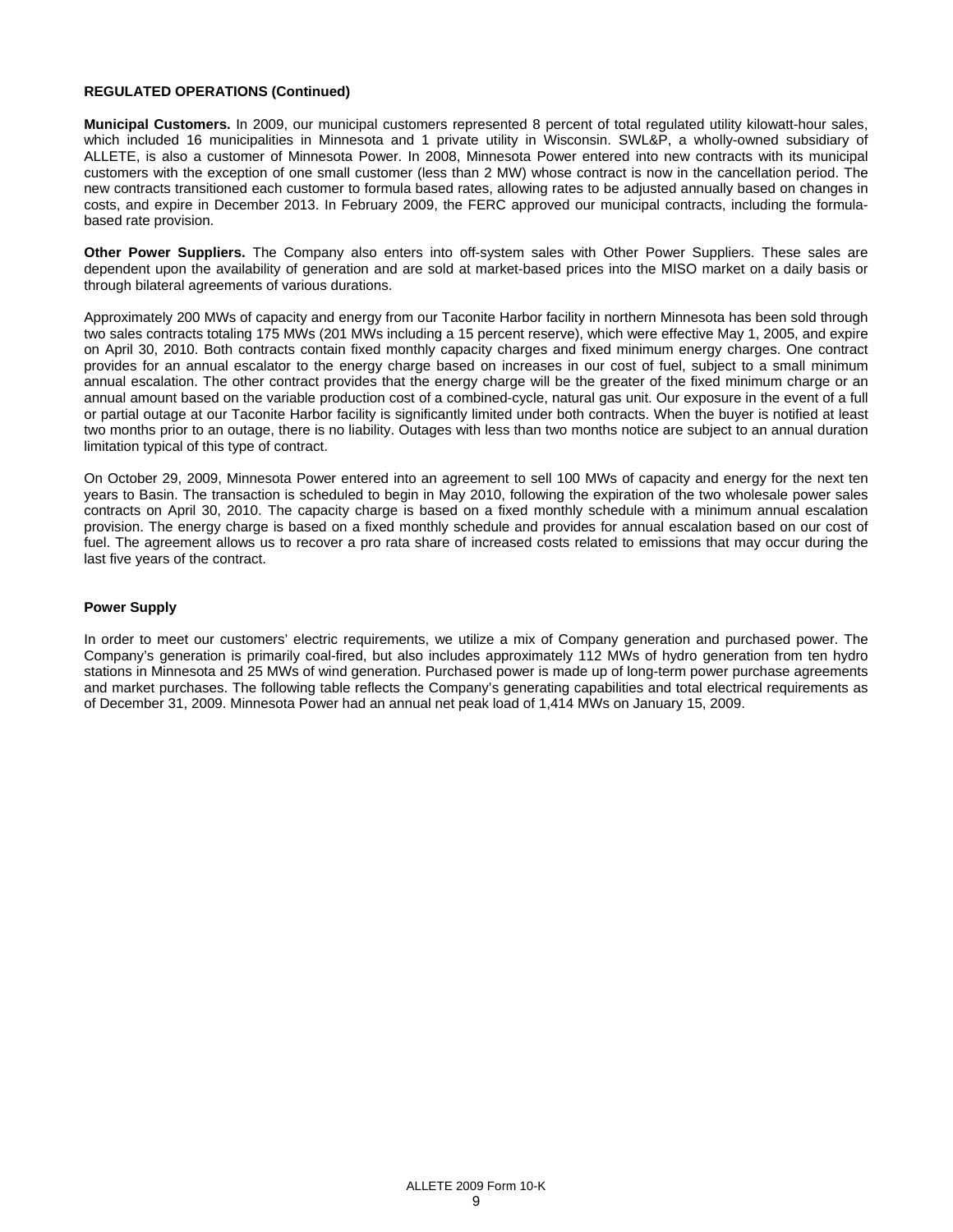## **REGULATED OPERATIONS (Continued) Power Supply (Continued)**

|                                                 |                |                  |                   | <b>Year Ended</b>            |        |
|-------------------------------------------------|----------------|------------------|-------------------|------------------------------|--------|
| <b>Regulated Utility</b>                        | <b>Unit</b>    | Year             | <b>Net Winter</b> | December 31, 2009            |        |
| <b>Power Supply</b>                             | No.            | <b>Installed</b> | <b>Capability</b> | <b>Electric Requirements</b> |        |
|                                                 |                |                  | <b>MW</b>         | <b>MWh</b>                   | $\%$   |
| Coal-Fired                                      |                |                  |                   |                              |        |
| <b>Boswell Energy Center</b>                    | 1              | 1958             | 68                |                              |        |
| in Cohasset, MN                                 | 2              | 1960             | 67                |                              |        |
|                                                 | 3              | 1973             | 352               |                              |        |
|                                                 | 4              | 1980             | 429               |                              |        |
|                                                 |                |                  | 916               | 5,390,131                    | 42.8%  |
| Laskin Energy Center                            | 1              | 1953             | 55                |                              |        |
| in Hoyt Lakes, MN                               | $\overline{c}$ | 1953             | 51                |                              |        |
|                                                 |                |                  | 106               | 510,505                      | 4.1    |
| <b>Taconite Harbor Energy Center</b>            | 1              | 1957             | 75                |                              |        |
| in Schroeder, MN                                | 2              | 1957             | 74                |                              |        |
|                                                 | 3              | 1967             | 76                |                              |        |
|                                                 |                |                  | 225               | 1,058,263                    | 8.4    |
| <b>Total Coal</b>                               |                |                  | 1.247             | 6.958.899                    | 55.3   |
| Biomass/Coal/Natural Gas                        |                |                  |                   |                              |        |
| Hibbard Renewable Energy Center                 |                |                  |                   |                              |        |
| in Duluth, MN                                   | 3 & 4          | 1949, 1951       | 54                | 40,703                       | 0.3    |
|                                                 |                |                  |                   |                              |        |
| <b>Cloquet Energy Center</b>                    |                |                  |                   |                              |        |
| in Cloquet, MN                                  | 5              | 2001             | 22                | 19,340                       | 0.2    |
| <b>Total Biomass/Coal/Natural Gas</b>           |                |                  | 76                | 60.043                       | 0.5    |
| Hydro                                           |                |                  |                   |                              |        |
| Group consisting of ten stations in MN          | Various        |                  | 109               | 434,541                      | 3.5    |
| Wind                                            |                |                  |                   |                              |        |
| <b>Taconite Ridge</b>                           |                |                  |                   |                              |        |
| in Mt. Iron, MN (a)                             | $1 - 10$       | 2008             | 4                 | 56,255                       | 0.4    |
| <b>Total Company Generation</b>                 |                |                  | 1,436             | 7,509,738                    | 59.7   |
| Long-Term Purchased Power                       |                |                  |                   |                              |        |
| Square Butte burns lignite coal near Center, ND |                |                  |                   | 1,695,254                    | 13.5   |
| Wind - Oliver County, ND                        |                |                  |                   | 361,624                      | 2.9    |
| Hydro - Manitoba Hydro in Winnipeg, MB, Canada  |                |                  |                   | 433,543                      | 3.4    |
| <b>Total Long-Term Purchased Power</b>          |                |                  |                   | 2,490,421                    | 19.8   |
|                                                 |                |                  |                   |                              |        |
| Other Purchased Power(b)                        |                |                  |                   | 2,579,408                    | 20.5   |
| <b>Total Purchased Power</b>                    |                |                  |                   | 5,069,829                    | 40.3   |
| Total                                           |                |                  | 1,436             | 12,579,567                   | 100.0% |

*(a) The nameplate capacity of Taconite Ridge is 25 MWs. The capacity reflected in the table is actual accredited capacity of the facility. Accredited capacity is the amount of net generating capability associated with the facility for which capacity credit may be obtained using limited historical data. As more data is collected, actual accredited capacity may increase.* 

*(b) Includes short term market purchases in the MISO market and from Other Power Suppliers.* 

**Fuel**. Minnesota Power purchases low-sulfur, sub-bituminous coal from the Powder River Basin coal region located in Montana and Wyoming. Coal consumption in 2009 for electric generation at Minnesota Power's coal-fired generating stations was approximately 4.2 million tons. As of December 31, 2009, Minnesota Power had a coal inventory of about 810,000 tons. Minnesota Power's primary coal supply agreements have expiration dates through 2011. Under these agreements, Minnesota Power has the flexibility to procure 70 percent to 100 percent of its total coal requirements. In 2010, Minnesota Power expects to obtain coal under these coal supply agreements and in the spot market. This diversity in coal supply options allows Minnesota Power to manage its coal market price and supply risk and to take advantage of favorable spot market prices. Minnesota Power continues to explore future coal supply options. We believe that adequate supplies of low-sulfur, subbituminous coal will continue to be available.

In 2001, Minnesota Power and BNSF entered into a long-term agreement under which BNSF transports all of Minnesota Power's coal by unit train from the Powder River Basin directly to Minnesota Power's generating facilities or to designated interconnection points. Minnesota Power also has agreements with an affiliate of the Canadian National Railway and with Midwest Energy Resources Company to transport coal from BNSF interconnection points to certain Minnesota Power facilities.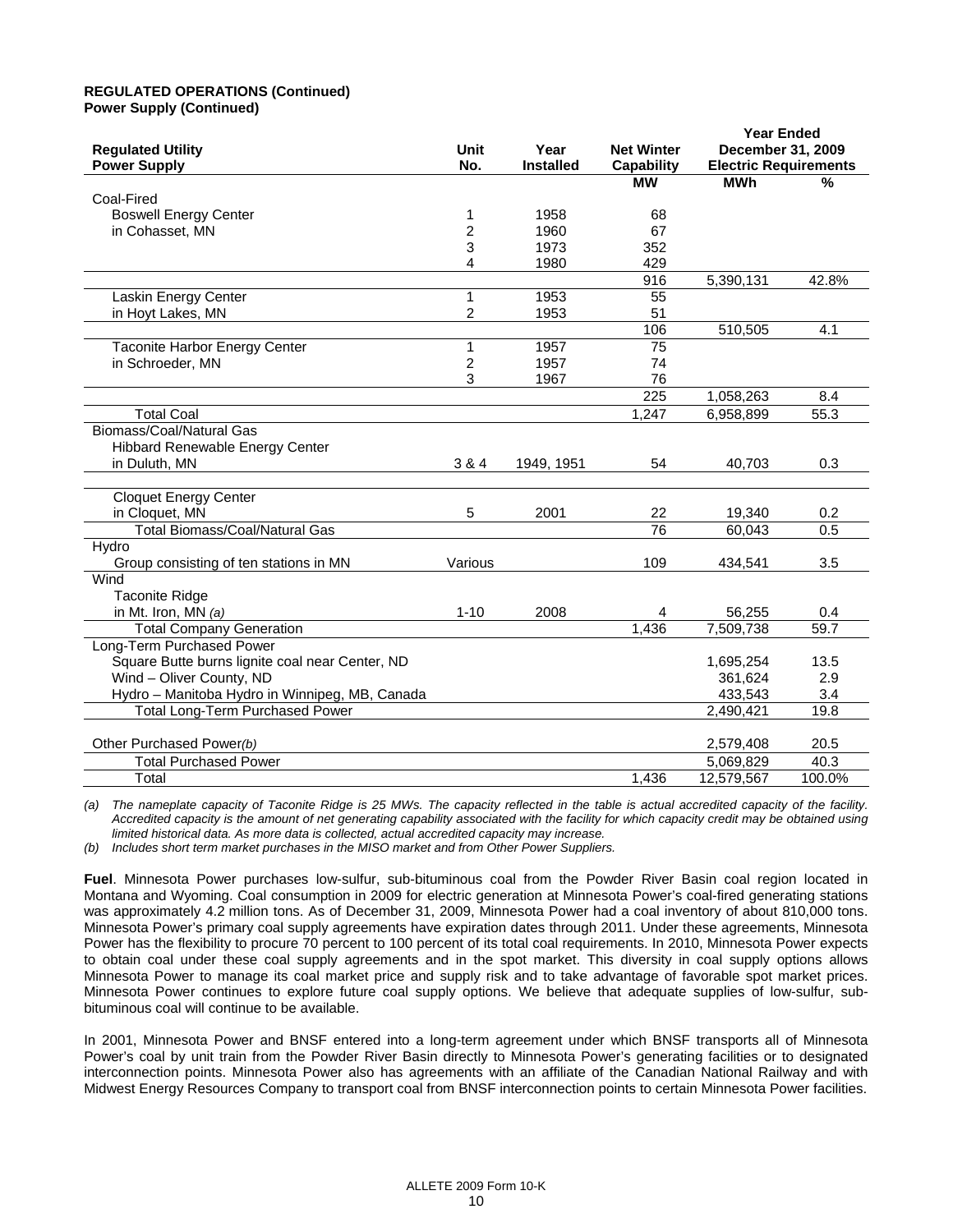## **REGULATED OPERATIONS (Continued) Fuel (Continued)**

**Coal Delivered to Minnesota Power** 

| <b>Year Ended December 31</b> | 2009    | 2008    | 2007    |
|-------------------------------|---------|---------|---------|
| Average Price per Ton         | \$24.99 | \$22.73 | \$21.78 |
| Average Price per MBtu        | \$1.37  | \$1.25  | \$1.20  |

**Long-Term Purchased Power**. Minnesota Power has contracts to purchase capacity and energy from various entities. The largest contract is with Square Butte. Under the agreement with Square Butte, which expires at the end of 2026, Minnesota Power is currently entitled to approximately 50 percent of the output of a 455-MW coal-fired generating unit located near Center, North Dakota. (See Note 11. Commitments, Guarantees, and Contingencies.) The lignite that has been dedicated to Square Butte by BNI Coal is located on lands essentially all of which are under private control and presently leased by BNI Coal. This lignite supply is sufficient to provide fuel for the anticipated useful life of the generating unit. Square Butte's cost of lignite burned in 2009 was approximately \$1.02 per MBtu.

We have two wind power purchase agreements with an affiliate of NextEra Energy to purchase the output from two wind facilities, Oliver Wind I and II located near Center, North Dakota. We began purchasing the output from Oliver Wind I, a 50- MW facility, in December 2006 and the output from Oliver Wind II, a 48-MW facility, in November 2007. Each agreement is for 25 years and provides for the purchase of all output from the facilities. We pay a contracted energy price and will receive any potential renewable energy or environmental air quality credits.

We also have a power purchase agreement with Manitoba Hydro that began in May 2009 and expires in April 2015. Under the agreement with Manitoba Hydro, Minnesota Power will purchase 50 MW of capacity and the energy associated with that capacity. Both the capacity price and the energy price are adjusted annually by the change in a governmental inflationary index.

#### **Transmission and Distribution**

We have electric transmission and distribution lines of 500 kV (8 miles), 250kV (465 miles), 230 kV (605 miles), 161 kV (43 miles), 138 kV (128 miles), 115 kV (1,220 miles) and less than 115 kV (6,206 miles). We own and operate 166 substations with a total capacity of 10,287 megavoltamperes. Some of our transmission and distribution lines interconnect with other utilities.

#### **Investment in ATC**

Rainy River Energy, our wholly owned subsidiary, owns approximately 8 percent of ATC, a Wisconsin-based utility that owns and maintains electric transmission assets in parts of Wisconsin, Michigan, Minnesota and Illinois. ATC provides transmission service under rates regulated by the FERC that are set in accordance with the FERC's policy of establishing the independent operation and ownership of, and investment in, transmission facilities. ATC rates are based on a 12.2 percent return on common equity dedicated to utility plant. We account for our investment in ATC under the equity method of accounting. As of December 31, 2009, our equity investment balance in ATC was \$88.4 million (\$76.9 million at December 31, 2008). (See Note 6. Investment in ATC.)

## **Properties**

We own office and service buildings, an energy control center, repair shops, lease offices, and storerooms in various localities. All of our electric plants are subject to mortgages, which collateralize the outstanding first mortgage bonds of Minnesota Power and SWL&P. Generally, we hold fee interest in our real properties subject only to the lien of the mortgages. Most of our electric lines are located on land not owned in fee, but are covered by appropriate easement rights or by necessary permits from governmental authorities. WPPI Energy owns 20 percent of Boswell Unit 4. WPPI Energy has the right to use our transmission line facilities to transport its share of Boswell generation. (See Note 4. Jointly-Owned Electric Facility.)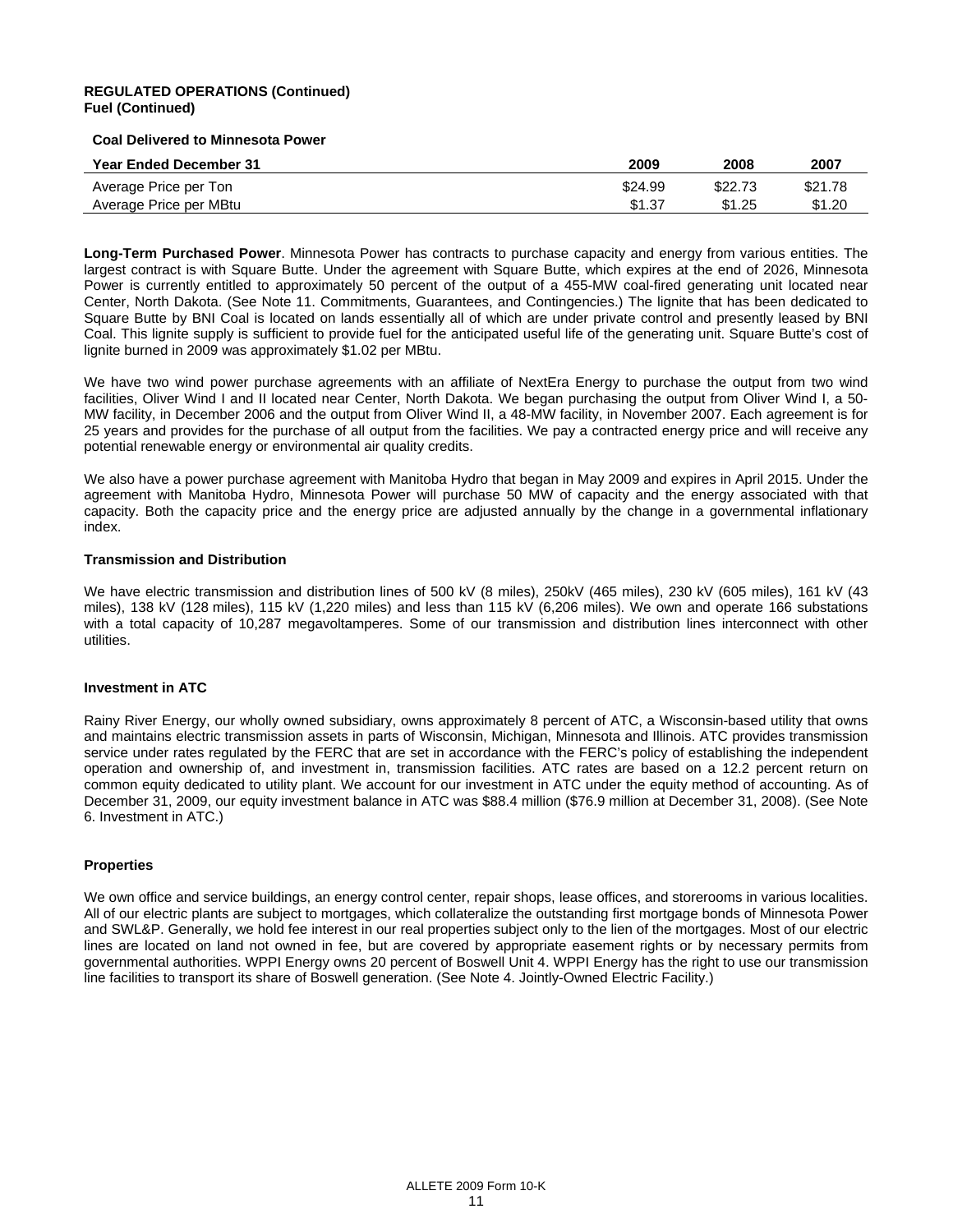## **REGULATED OPERATIONS (Continued)**

## **Regulatory Matters**

We are subject to the jurisdiction of various regulatory authorities. The MPUC has regulatory authority over Minnesota Power's service area in Minnesota, retail rates, retail services, issuance of securities and other matters. The FERC has jurisdiction over the licensing of hydroelectric projects, the establishment of rates and charges for the sale of electricity for resale and transmission of electricity in interstate commerce, certain accounting and record-keeping practices and ATC. The PSCW has regulatory authority over SWL&P's retail sales of electricity, natural gas, water, issuances of securities, and other matters. The NDPSC has jurisdiction over site and route permitting of generation and transmission facilities necessary for construction in North Dakota.

**Electric Rates.** Minnesota Power designs its electric service rates based on cost of service studies under which allocations are made to the various classes of customers. Nearly all retail sales include billing adjustment clauses, which adjust electric service rates for changes in the cost of fuel and purchased energy, recovery of current and deferred conservation improvement program expenditures and recovery of certain environmental and renewable expenditures.

Information published by the Edison Electric Institute (*Typical Bills and Average Rates Report – Summer 2009* and *Rankings – July 1, 2009*) ranked Minnesota Power as having the eighth lowest average retail rates out of 175 utilities in the United States. According to this report, Minnesota Power had the lowest rates in Minnesota and third lowest in the region consisting of Iowa, Kansas, Minnesota, Missouri, North Dakota, South Dakota and Wisconsin.

Minnesota Power requires that all large industrial and commercial customers under contract specify the date when power is first required. Thereafter, the customer is generally billed monthly for at least the minimum power for which they contracted. These conditions are part of all contracts covering power to be supplied to new large industrial and commercial customers and to current customers as their contracts expire or are amended. All rates and other contract terms are subject to approval by appropriate regulatory authorities.

**Minnesota Public Utilities Commission.** The MPUC has jurisdiction over Minnesota Power's service area in Minnesota, retail rates, retail services, issuance of securities and other matters.

*2008 Rate Case.* In May 2008, Minnesota Power filed a retail rate increase request with the MPUC seeking additional revenues of approximately \$40 million annually; the request also sought an 11.15 percent return on equity, and a capital structure consisting of 54.8 percent equity and 45.2 percent debt. As a result of a May 2009 Order and an August 2009 Reconsideration Order, the MPUC granted Minnesota Power a revenue increase of approximately \$20 million, including a return on equity of 10.74 percent and a capital structure consisting of 54.79 percent equity and 45.21 percent debt. Rates went into effect on November 1, 2009.

Interim rates, subject to refund, were in effect from August 1, 2008 through October 31, 2009. During 2009, Minnesota Power recorded a \$21.7 million liability for refunds of interim rates, including interest, required to be made as a result of the May 2009 Order and the August 2009 Reconsideration Order. In 2009, \$21.4 million was refunded, with a remaining \$0.3 million balance to be refunded in early 2010; \$7.6 million of the refunds required to be made were related to interim rates charged in 2008.

With the May 2009 Order, the MPUC also approved the stipulation and settlement agreement that affirmed the Company's continued recovery of fuel and purchased power costs under the former base cost of fuel that was in effect prior to the retail rate filing. The transition to the former base cost of fuel began with the implementation of final rates on November 1, 2009. Any revenue impact associated with this transition will be identified in a future filing related to the Company's fuel clause operation.

*2010 Rate Case.* Minnesota Power previously stated its intention to file for additional revenues to recover the costs of significant investments to ensure current and future system reliability, enhance environmental performance and bring new renewable energy to northeastern Minnesota. As a result, Minnesota Power filed a retail rate increase request with the MPUC on November 2, 2009, seeking a return on equity of 11.50 percent, a capital structure consisting of 54.29 percent equity and 45.71 percent debt, and on an annualized basis, an \$81.0 million net increase in electric retail revenue.

Minnesota law allows the collection of interim rates while the MPUC processes the rate filing. On December 30, 2009, the MPUC issued an Order (the Order) authorizing \$48.5 million of Minnesota Power's November 2, 2009, interim rate increase request of \$73.0 million. The MPUC cited exigent circumstances in reducing Minnesota Power's interim rate request. Because the scope and depth of this reduction in interim rates was unprecedented, and because Minnesota law does not allow Minnesota Power to formally challenge the MPUC's action until a final decision in the case is rendered, on January 6, 2010, Minnesota Power sent a letter to the MPUC expressing its concerns about the Order and requested that the MPUC reconsider its decision on its own motion. Minnesota Power described its belief the MPUC's decision violates the law by prejudging the merits of the rate request prior to an evidentiary hearing and results in the confiscation of utility property. Further, the Company is concerned that the decision will have negative consequences on the environmental policy directions of the State of Minnesota by denying recovery for statutory mandates during the pendency of the rate proceeding. The MPUC has not acted in response to Minnesota Power's letter.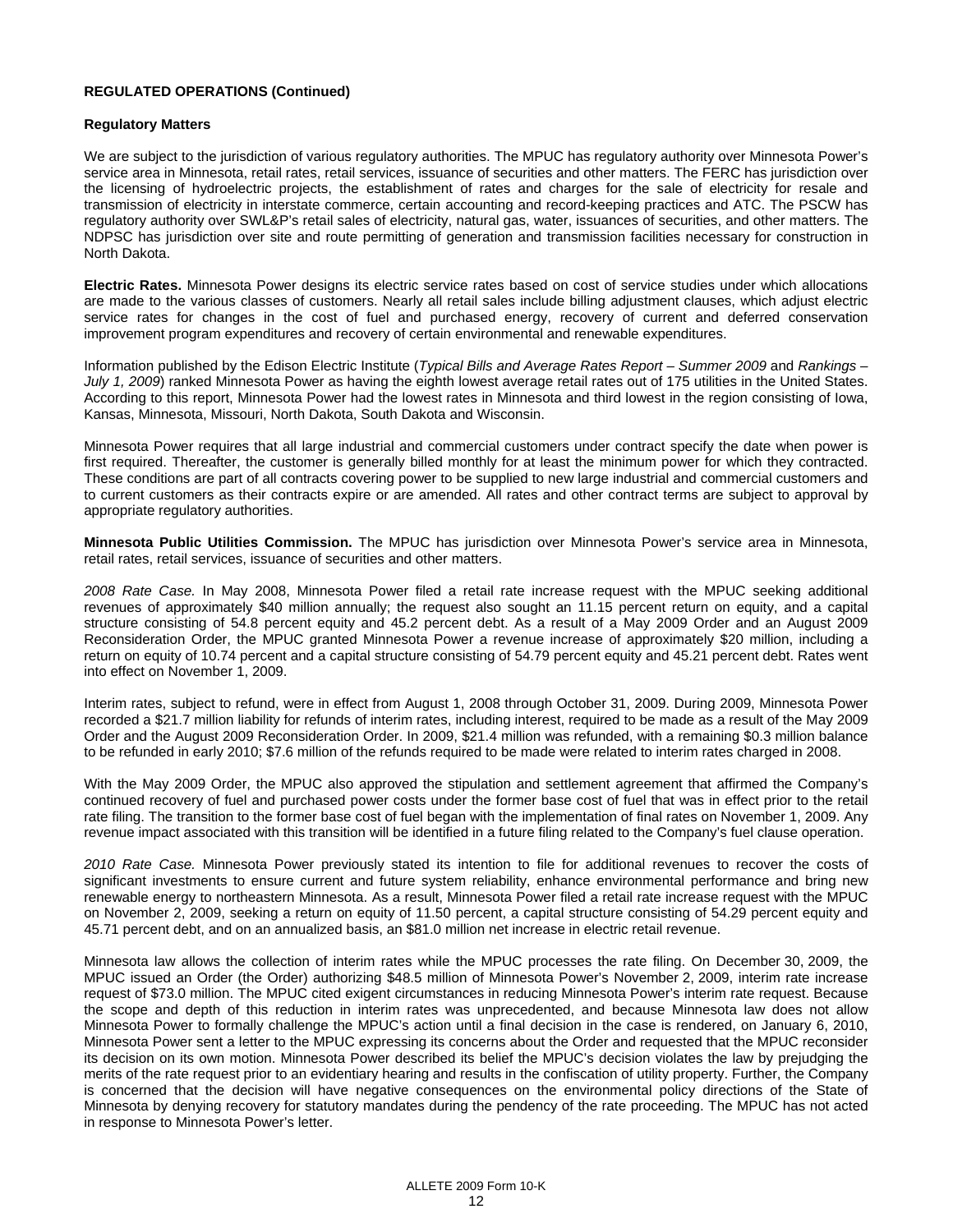## **REGULATED OPERATIONS (Continued) Regulatory Matters (Continued)**

The rate case process requires public hearings and an evidentiary hearing before an administrative law judge, both of which are scheduled for the second quarter of 2010. A final decision on the rate request is expected in the fourth quarter. We cannot predict the final level of rates that may be approved by the MPUC, and we cannot predict whether a legal challenge to the MPUC's interim rate decision will be forthcoming or successful.

*North Dakota Wind Project.* On July 7, 2009, the MPUC approved our petition seeking current cost recovery of investments and expenditures related to Bison I and associated transmission upgrades. We anticipate filing a petition with the MPUC in the first quarter of 2010 to establish customer billing rates for the approved cost recovery. Bison I is the first portion of several hundred MWs of our North Dakota Wind Project, which upon completion will fulfill the 2025 renewable energy supply requirement for our retail load. Bison I will be comprised of 33 wind turbines with a total nameplate capacity of 76 MWs, located near Center, North Dakota, and be in service in late 2010 and 2011.

On September 29, 2009, the NDPSC authorized site construction for Bison I. On October 2, 2009, Minnesota Power filed a route permit application with the NDPSC for a 22 mile, 230 kV Bison I transmission line that will connect Bison I to the DC transmission line at the Square Butte Substation in Center, North Dakota. An order is expected in the first quarter 2010.

On December 31, 2009, we purchased an existing 250 kV DC transmission line from Square Butte for \$69.7 million. The 465 mile transmission line runs from Center, North Dakota to Duluth, Minnesota. We expect to use this line to transport increasing amounts of wind energy from North Dakota while gradually phasing out coal-based electricity currently being delivered to our system over this transmission line from Square Butte's lignite coal-fired generating unit. We expect that the Square Butte generating unit will continue to be fully utilized and supplied with lignite coal by BNI Coal, as Minnkota Power is expected to take Square Butte generation not utilized by Minnesota Power. Acquisition of this transmission line was approved by an MPUC order dated December 21, 2009. In addition, the FERC issued an order on November 24, 2009, authorizing acquisition of the transmission facilities and conditionally accepting, upon compliance and other filings, the proposed tariff revisions, interconnection agreement and other related agreements.

*Integrated Resource Plan.* On October 5, 2009, Minnesota Power filed with the MPUC its 2010 Integrated Resource Plan, a comprehensive estimate of future capacity needs within Minnesota Power's service territory. Minnesota Power does not anticipate the need for new base load generation within the Minnesota Power service territory over the next 15 years, and plans to meet estimated future customer demand while achieving:

- Increased system flexibility to adapt to volatile business cycles and varied future industrial load scenarios;
- Reductions in the emission of GHGs (primarily carbon dioxide); and
- Compliance with mandated renewable energy standards.

To achieve these objectives over the coming years, we plan to reshape our generation portfolio by adding 300 to 500 megawatts of renewable energy to our generation mix, and exploring options to incorporate peaking or intermediate resources. Our 76 MW Bison I Wind Project in North Dakota is expected to be in service in late 2010 and 2011.

We project average annual long-term growth of approximately one percent in electric usage over the next 15 years. We will also focus on conservation and demand side management to meet the energy savings goals established in Minnesota legislation.

*Emission Reduction Plans.* We have made investments in pollution control equipment at our Boswell Unit 3 generating unit that reduces particulates,  $SO_2$ ,  $NO_x$  and mercury emissions to meet future federal and state requirements. This equipment was placed in service in November 2009. During the construction phase, the MPUC authorized a cash return on construction work in progress in lieu of AFUDC, and this amount was collected through a current cost recovery rider. Our 2010 rate case proposes to move this project from a current cost recovery rider to base rates.

The environmental regulatory requirements for Taconite Harbor Unit 3 are pending approval of the Minnesota Regional Haze implementation by the EPA. We are evaluating compliance requirements for this Unit. Environmental retrofits at Laskin and Taconite Harbor Units 1 and 2 have been completed and are in-service.

*Boswell NOX Reduction Plan.* In September 2008, we submitted to the MPCA and MPUC a \$92 million environmental initiative proposing cost recovery for expenditures relating to  $NO<sub>X</sub>$  emission reductions from Boswell Units 1, 2, and 4. The Boswell NO<sub>X</sub> Reduction Plan is expected to significantly reduce  $NO<sub>X</sub>$  emissions from these units. In conjunction with the  $NO<sub>X</sub>$  reduction, we plan to make an efficiency improvement to our existing turbine/generator at Boswell Unit 4 adding approximately 60 MWs of total output. The Boswell 1, 2 and 4, selective non-catalytic reduction  $NO_X$  controls are currently in service, while the Boswell 4 low  $NO<sub>X</sub>$  burners and turbine efficiency projects are anticipated to be in service in late 2010. Our 2010 rate case seeks recovery for this project in base rates.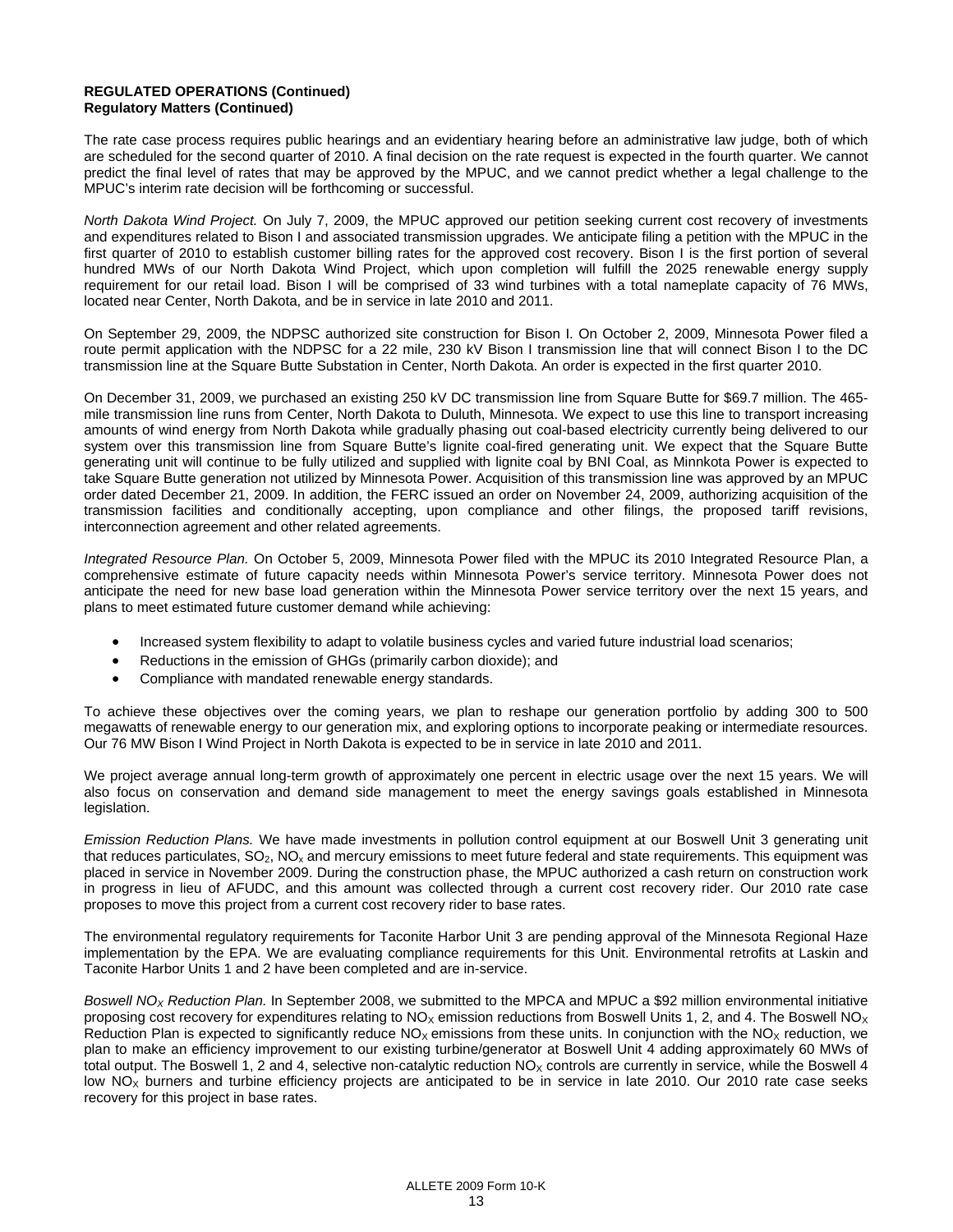## **REGULATED OPERATIONS (Continued) Regulatory Matters (Continued)**

*Transmission.* We have an approved cost recovery rider in-place for certain transmission expenditures, and our current billing factor was approved by the MPUC in June 2009. The billing factor allows us to charge our retail customers on a current basis for the costs of constructing certain transmission facilities plus a return on the capital invested. Our 2010 rate case proposes to move completed transmission projects from the current cost recovery rider to base rates.

*Conservation Improvement Program (CIP).* Minnesota requires electric utilities to spend a minimum of 1.5 percent of gross operating revenues from service provided in the state on energy CIPs each year. These investments are recovered from retail customers through a billing adjustment and amounts included in retail base rates. The MPUC allows utilities to accumulate, in a deferred account for future cost recovery, all CIP expenditures, as well as a carrying charge on the deferred account balance. Minnesota's Next Generation Energy Act of 2007 introduced, in addition to minimum spending requirements, an energy-saving goal of 1.5 percent of gross annual retail electric energy sales by 2010. In June 2008, a biennial filing was submitted for 2009 through 2010, and subsequently approved by the OES. For future program years, Minnesota Power will build upon current successful CIPs in an effort to meet the newly established 1.5 percent energy-saving goal. Minnesota Power's CIP investment goal was \$4.6 million for 2009 (\$3.7 million for 2008; \$3.2 million for 2007), with actual spending of \$5.5 million in 2009 (\$4.8 million in 2008; \$3.9 million in 2007).

**Federal Energy Regulatory Commission.** The FERC has jurisdiction over the licensing of hydroelectric projects, the establishment of rates and charges for the sale of electricity for resale and transmission of electricity in interstate commerce, certain accounting and record-keeping practices and ATC.

Minnesota Power's non-affiliated municipal customers consist of 16 municipalities in Minnesota and 1 private utility in Wisconsin. SWL&P, a wholly-owned subsidiary of ALLETE, is also a customer of Minnesota Power. In 2008, Minnesota Power entered into new contracts with these municipal customers which transitioned customers to formula-based rates, allowing rates to be adjusted annually based on changes in cost. In February 2009, the FERC approved our municipal contracts which expire December 31, 2013. Under the formula-based rates provision, wholesale rates are set at the beginning of the year based on expected costs and provide for a true-up calculation for actual costs. Wholesale rate increases totaling approximately \$6 million and \$10 million annually were implemented on February 1, 2009 and January 1, 2010, respectively, with approximately \$6 million of additional revenues under the true-up provision accrued in 2009, which will be billed in 2010.

In August 2005, the Energy Policy Act of 2005 (EPAct 2005) was signed into law, which enacted PUHCA 2005. PUHCA 2005 gives FERC certain authority over books and records of public utility holding companies and their affiliates. It also addresses FERC review and authorization of the allocation of costs for non-power goods, or administrative or management services when requested by a holding company system or state commission. In addition, EPAct 2005 directs the FERC to issue certain rules addressing electricity reliability, investment in energy infrastructure, fuel diversity for electric generation, promotion of energy efficiency and wise energy use.

We believe the overall impact of the EPAct 2005 on the electric utility industry has been positive and are continuing to evaluate the effects on our business as this legislation is being implemented. This federal legislation is designed to bring more certainty to energy markets in which ALLETE participates, as well as to provide investment incentives for energy efficiency, energy infrastructure (such as electric transmission lines), and energy production. The FERC has the responsibility of implementing numerous new standards as a result of the promulgation of the EPAct 2005. To date, the FERC's regulatory efforts under the EPAct 2005 appear to be generally positive for the utility industry.

**Public Service Commission of Wisconsin.** The PSCW has regulatory authority over SWL&P's retail sales of electricity, natural gas, water, issuances of securities, and other matters.

SWL&P's current retail rates are based on a December 2008 PSCW retail rate order that became effective January 1, 2009, and allows for an 11.1 percent return on equity. The new rates reflected a 3.5 percent average increase in retail utility rates for SWL&P customers (a 13.4 percent increase in water rates, a 4.7 percent increase in electric rates, and a 0.6 percent decrease in natural gas rates). On an annualized basis, the rate increase will generate approximately \$3 million in additional revenue.

**North Dakota Public Service Commission.** The NDPSC has jurisdiction over site and route permitting of generation and transmission facilities necessary for construction in North Dakota.

On September 29, 2009, the NDPSC authorized site construction for Bison I. On October 2, 2009, Minnesota Power filed a route permit application with the NDPSC for the 22 mile, 230 kV Bison I transmission line that will connect Bison I to the DC transmission line at the Square Butte Substation in Center, North Dakota. An order is expected in the first quarter 2010.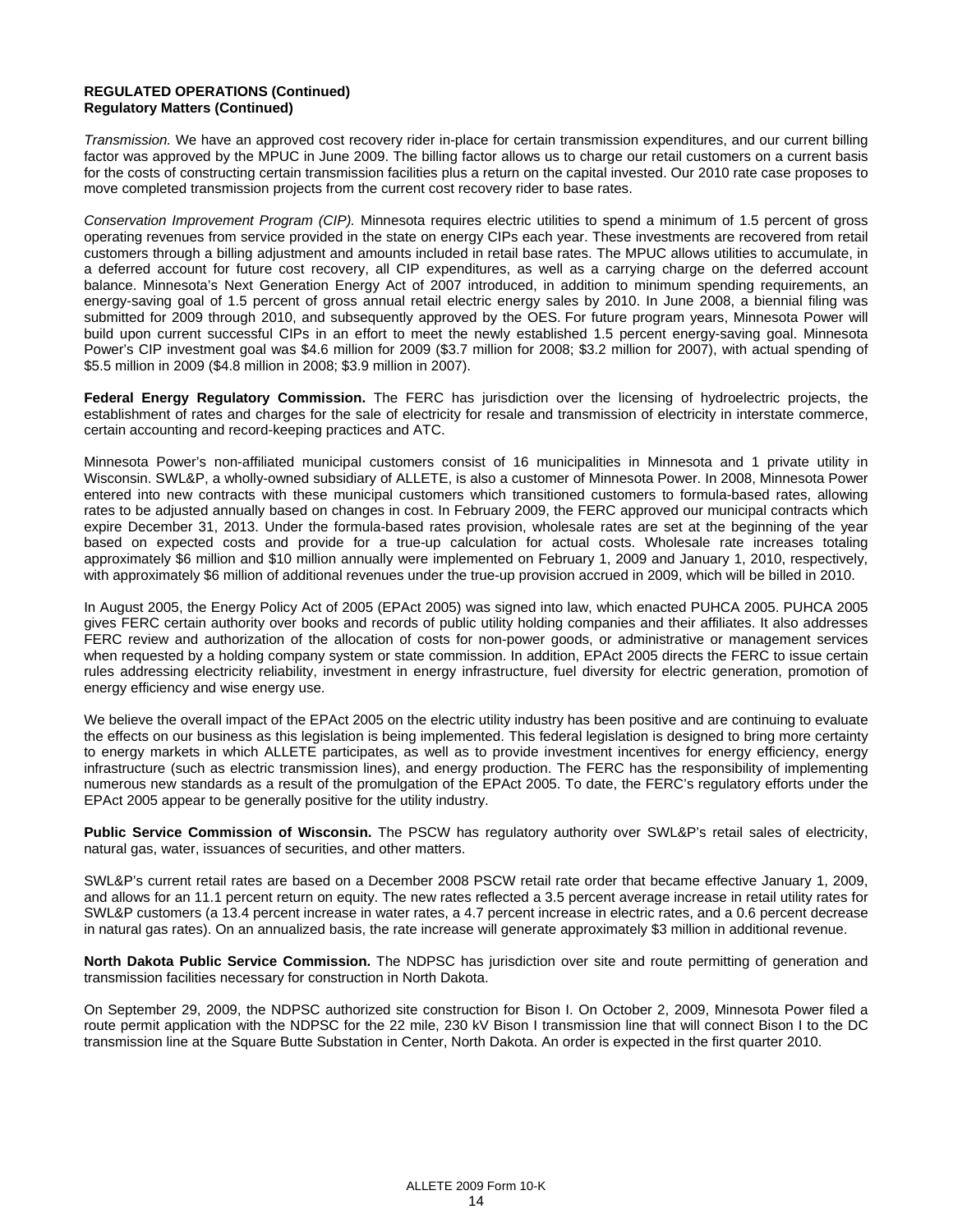## **Regional Organizations**

**Midwest Independent Transmission System Operator, Inc.** Minnesota Power and SWL&P are members of MISO, a regional transmission organization. While Minnesota Power and SWL&P retain ownership of their respective transmission assets and control area functions, their transmission network is under the regional operational control of MISO. Minnesota Power and SWL&P take and provide transmission service under the MISO open access transmission tariff. MISO continues its efforts to standardize rates, terms, and conditions of transmission service over its broad region, encompassing all or parts of 15 states and one Canadian province, and over 100,000 MWs of generating capacity.

In January 2009, MISO launched the new Ancillary Services Market (ASM), aimed at establishing a market for energy and operating reserves. In May 2008, in preparation of the new market, Minnesota Power and the other investor-owned utilities in Minnesota prepared a joint filing seeking MPUC approval for the authority to account for costs and revenues that resulted from the institution of the ASM market. The MPUC conditionally approved Minnesota investor-owned utility participation in the MISO ASM market in an order dated March 17, 2009. Under this approval, recovery of ASM charges is subject to refund pending the MPUC's review of our February 5, 2010 filing which documents the cost effectiveness of ASM. The utilities must validate ASM cost recovery to date, as well as on-going recovery, through a review of the cost and benefits of ASM participation. The Company cannot predict the outcome of this proceeding.

**Mid-Continent Area Power Pool (MAPP).** Minnesota Power also participates in MAPP, a power pool operating in parts of nine states in the Upper Midwest and in two Canadian provinces. MAPP functions include a regional transmission committee that is charged with planning for the future transmission needs of the region as well as ensuring that all electric industry participants have equal access to the transmission system.

#### **Minnesota Legislation**

*Renewable Energy.* In February 2007, Minnesota enacted a law requiring 25 percent of Minnesota Power's total retail energy sales in Minnesota come from renewable energy sources by 2025. The law also requires Minnesota Power to meet interim milestones of 12 percent by 2012, 17 percent by 2016, and 20 percent by 2020. Minnesota Power has identified a plan to meet the renewable goals set by Minnesota and has included this in the most recent filing of the IRP with the MPUC. The law allows the MPUC to modify or delay a standard obligation if implementation will cause significant ratepayer cost or technical reliability issues. If a utility is not in compliance with a standard, the MPUC may order the utility to construct facilities, purchase renewable energy or purchase renewable energy credits. Minnesota Power was developing and making renewable supply additions as part of its generation planning strategy prior to the enactment of this law and this activity continues.

*Greenhouse Gas Reduction.* In 2007, Minnesota passed legislation establishing non-binding targets for carbon dioxide reductions. This legislation establishes a goal of reducing statewide GHG emissions across all sectors to a level at least 15 percent below 2005 levels by 2015, at least 30 percent below 2005 levels by 2025, and at least 80 percent below 2005 levels by 2050. Minnesota is also participating in the Midwestern Greenhouse Gas Reduction Accord, a regional effort to develop a multi-state approach to GHG emission reductions.

We cannot predict the nature or timing of any additional GHG legislation or regulation. Although we are unable to predict the compliance costs we might incur, the costs could have a material impact on our financial results.

## **Competition**

Retail energy sales in Minnesota and Wisconsin are made to customers in assigned service territories. As a result, most retail electric customers in Minnesota do not have the ability to choose their electric supplier. Large energy users outside of a municipality of 2 MW and above may be allowed to choose a supplier upon MPUC approval. Minnesota Power serves 10 Large Power facilities over 10 MW, none of which have engaged in a competitive rate process. Two customers within the past 15 years that are over 2 MW but less than 10 MW under our Large Light and Power tariff have participated in a competitive rate process with neighboring electric cooperatives but were ultimately retained by Minnesota Power. Retail electric and natural gas customers in Wisconsin do not have the ability to choose their energy supplier. In both states, however, electricity may compete with other forms of energy. Customers may also choose to generate their own electricity, or substitute other fuels for their manufacturing processes.

For the year ended December 31, 2009, 8 percent of the Company's energy sales were sales to municipal customers in Minnesota and a private utility in Wisconsin by contract under a formula-based rate approved by FERC. These customers have the right to seek an energy supply from any wholesale electric service provider upon contract expiration.

The FERC has continued with its efforts to promote a more competitive wholesale market through open-access transmission and other means. As a result, our sales to Other Power Suppliers and our purchases to supply our retail and wholesale load are in the competitive market.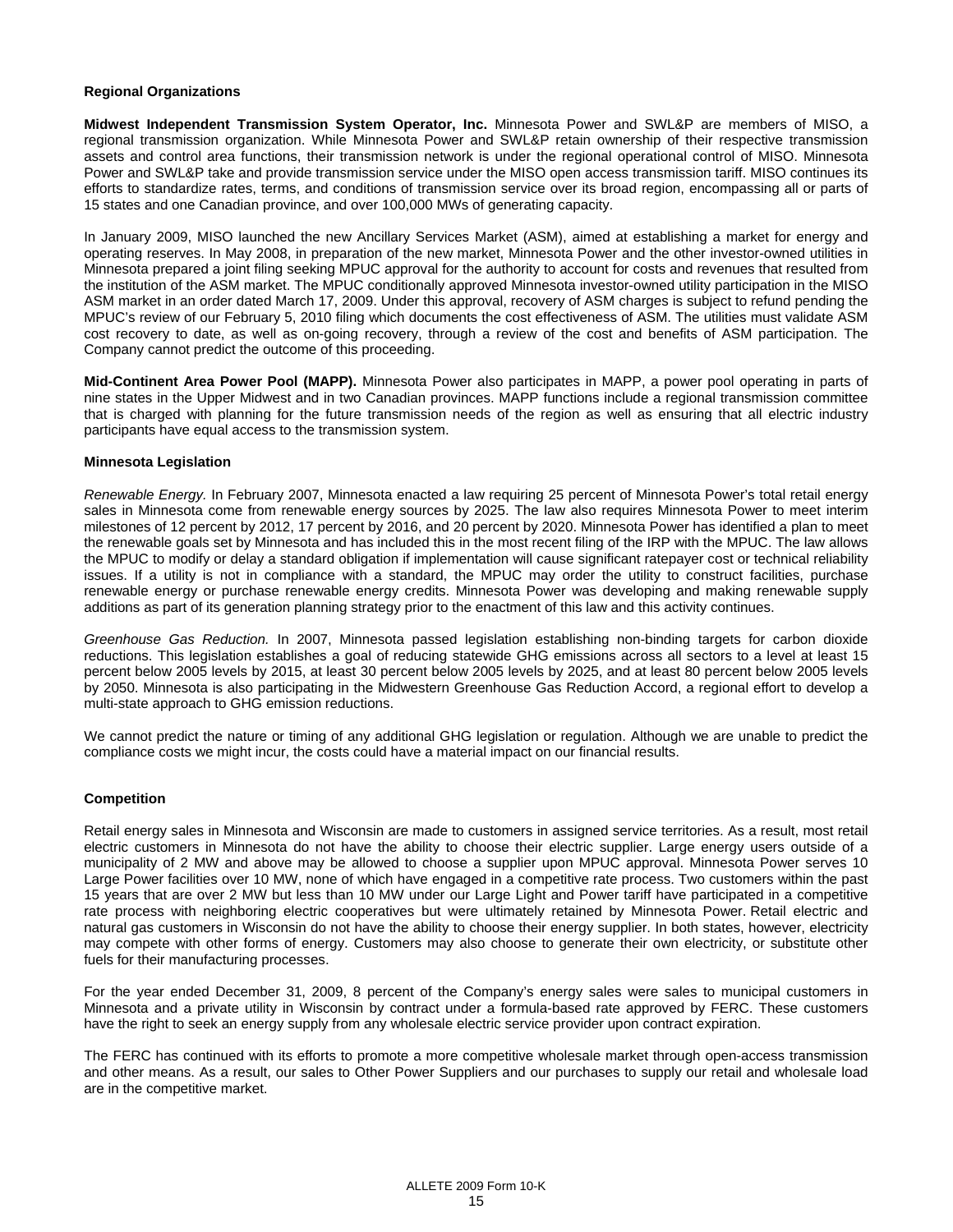#### **Franchises**

Minnesota Power holds franchises to construct and maintain an electric distribution and transmission system in 93 cities and towns located within its electric service territory. SWL&P holds similar franchises for electric, natural gas and/or water systems in 15 cities and towns within its service territory. The remaining cities and towns served by us do not require a franchise to operate within their boundaries. Our exclusive service territories are established by state regulatory agencies.

#### **INVESTMENTS AND OTHER**

Investments and Other is comprised primarily of BNI Coal, our coal mining operations in North Dakota, and ALLETE Properties, our Florida real estate investment. This segment also includes a small amount of non-rate base generation, approximately 7,000 acres of land available-for-sale in Minnesota, and earnings on cash and investments.

## **BNI Coal**

BNI Coal operates a lignite mine in North Dakota. BNI Coal is a low-cost supplier of lignite in North Dakota, producing about 4 million tons annually. Two electric generating cooperatives, Minnkota Power and Square Butte, presently consume virtually all of BNI Coal's production of lignite under cost-plus, fixed fee coal supply agreements extending through 2026. (See Item 1. Business – Long-Term Purchased Power and Note 11. Commitments, Guarantees and Contingencies.) The mining process disturbs and reclaims between 200 and 250 acres per year. Laws require that the reclaimed land be at least as productive as it was prior to mining. The average cost to reclaim one acre of land is approximately \$35,000; however, depending on conditions, it could be significantly higher. Reclamation costs are included in the cost of coal passed through to customers. With lignite reserves of an estimated 600 million tons, BNI Coal has ample capacity to expand production.

#### **ALLETE Properties**

ALLETE Properties represents our Florida real estate investment. Our current strategy for the assets is to complete and maintain key entitlements and infrastructure improvements without requiring significant additional investment, and sell the portfolio over time or in bulk transactions. ALLETE intends to sell its Florida land assets at reasonable prices when opportunities arise, and reinvest the proceeds in its growth initiatives. ALLETE does not intend to acquire additional Florida real estate.

Our two major development projects are Town Center and Palm Coast Park. Ormond Crossings, a third major project that is currently in the planning stage, received land use approvals in December 2006. However, due to a change in Florida law that became effective in July 2009, those approvals are being revised. It is anticipated that the City of Ormond Beach, FL will approve a new Development Agreement for Ormond Crossings in the first quarter of 2010. The new agreement will facilitate development of the project as currently planned. Separately, Lake Swamp wetland mitigation bank was permitted on land that was previously part of Ormond Crossings.

**Town Center.** Town Center, which is located in the City of Palm Coast, is a mixed-use development with a neo-traditional downtown core area. Construction of the major infrastructure improvements at Town Center was substantially complete at the end of 2008. At build-out, Town Center is expected to include approximately 3,000 residential units and 4.0 million square feet of various types of non-residential space. Sites have also been set aside for a new city hall, a community center, an art and entertainment center, and other public uses. Market conditions will determine how quickly Town Center builds out.

**Palm Coast Park.** Palm Coast Park, which is located in the City of Palm Coast, is a 4,700-acre mixed-use development. Construction of the major infrastructure improvements at Palm Coast Park was substantially complete at the end of 2007. At build-out, Palm Coast Park is expected to include approximately 4,000 residential units, 3.0 million square feet of various types of non-residential space and public facilities. Market conditions will determine how quickly Palm Coast Park builds out.

**Ormond Crossings.** Ormond Crossings, which is located in the City of Ormond Beach, is a 3,000-acre, mixed-use development. Planning, engineering design, and permitting of the master infrastructure are ongoing. At build out, Ormond Crossings is expected to include approximately 3,000 residential units, 5.0 million square feet of various types of nonresidential space and public facilities. Market conditions will determine when Ormond Crossings will be built out. We do not expect any development activity at Ormond Crossings in 2010.

**Lake Swamp.** Lake Swamp wetland mitigation bank is a 1,900 acre regionally significant wetlands mitigation bank that was permitted by the St. Johns River Water Management District in 2008 and the U.S. Army Corps of Engineers in December 2009. Wetland mitigation credits will be used at Ormond Crossings and will also be available for sale to developers of other projects that are located in the bank's service area. Applications are currently being prepared to expand the bank by approximately 1,000 acres.

See Item 7. Management's Discussion and Analysis of Financial Condition and Results of Operations – Outlook for more information on ALLETE Properties' land holdings.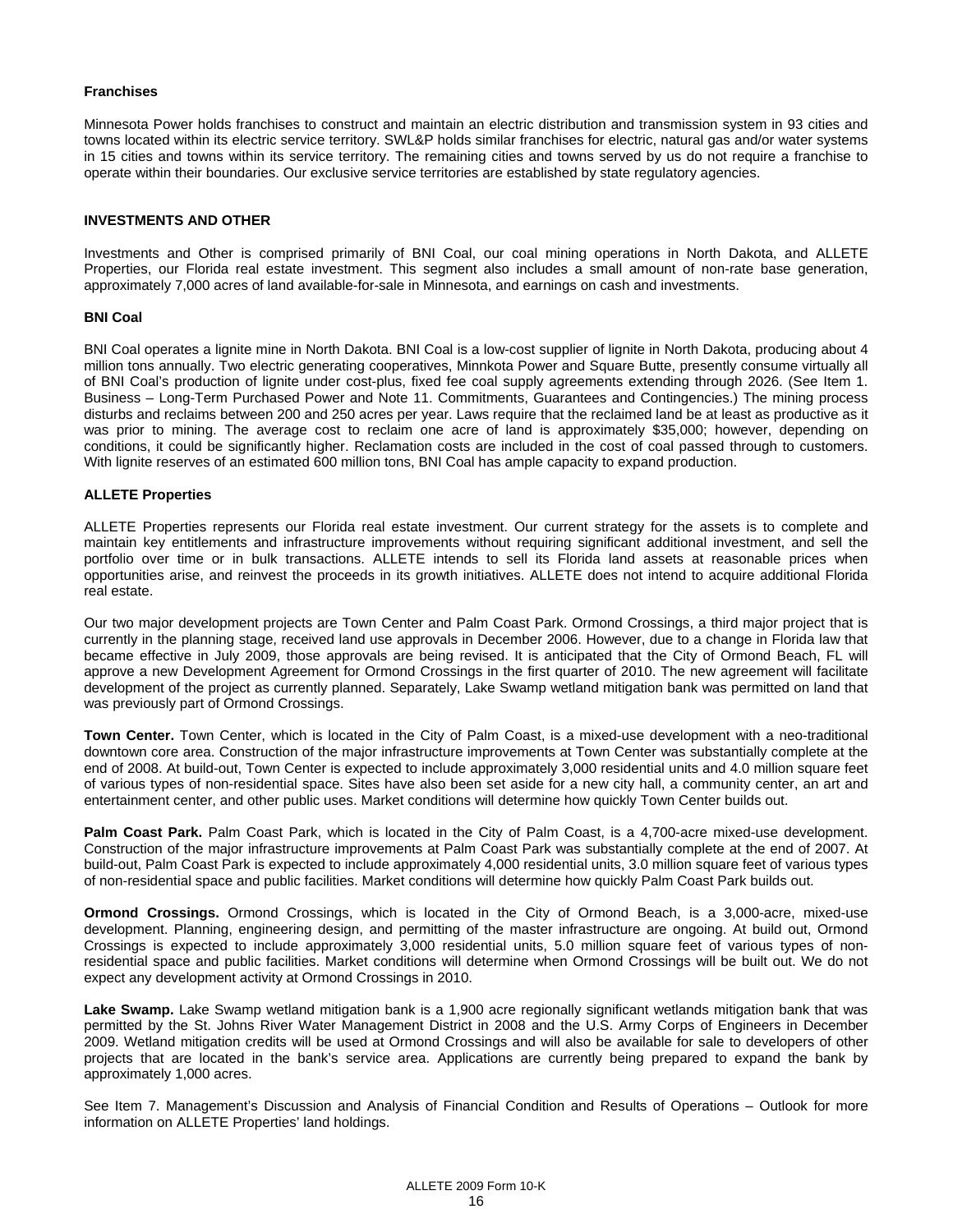## **INVESTMENTS AND OTHER (Continued)**

**Seller Financing.** ALLETE Properties occasionally provides seller financing to certain qualified buyers. At December 31, 2009, outstanding finance receivables were \$12.9 million, with maturities up to 3 years. These finance receivables accrue interest at market-based rates and are collateralized by the financed properties.

**Regulation.** A substantial portion of our development properties in Florida are subject to federal, state and local regulations, and restrictions that may impose significant costs or limitations on our ability to develop the properties. Much of our property is vacant land and some is located in areas where development may affect the natural habitats of various protected wildlife species or in sensitive environmental areas such as wetlands.

#### **Non-Rate Base Generation**

As of December 31, 2009, non-rate base generation consists of 30 MWs of generation at Rapids Energy Center. For January through October non-rate base generation also included Cloquet Energy Center (23 MWs of generation), which was transferred to rate base as a result of our 2008 rate order. In 2009, we sold 0.2 million MWh of non-rate base generation (0.2 million in 2008 and 2007).

| <b>Non-Rate Base Power Supply</b> | Unit No. | Year<br><b>Installed</b> | Year<br><b>Acquired</b> | <b>Net</b><br>Capability (MW) |
|-----------------------------------|----------|--------------------------|-------------------------|-------------------------------|
| Steam                             |          |                          |                         |                               |
| Biomass (a)                       |          |                          |                         |                               |
| Cloquet Energy Center (b)         | 5        | 2001                     | 2001                    | 22                            |
| in Cloquet, MN                    |          |                          |                         |                               |
| Rapids Energy Center (c)          | 6 & 7    | 1969, 1980               | 2000                    | 29                            |
| in Grand Rapids, MN               |          |                          |                         |                               |
| Hydro                             |          |                          |                         |                               |
| Conventional Run-of-River         |          |                          |                         |                               |
| Rapids Energy Center (c)          | 4 & 5    | 1917                     | 2000                    |                               |
| in Grand Rapids, MN               |          |                          |                         |                               |

*(a) Cloquet Energy Center is supplemented by natural gas; Rapids Energy Center is supplemented by coal.* 

*(b) Transferred to Regulated Operations as a result of our 2008 rate order on November 1, 2009.* 

*(c) The net generation is primarily dedicated to the needs of one customer.* 

#### **Other**

**Minnesota Land.** We have approximately 7,000 acres of land available-for-sale in Minnesota. We acquired the land in 2001 when we purchased the Taconite Harbor generating facilities.

#### **Environmental Matters**

Our businesses are subject to regulation of environmental matters by various federal, state and local authorities. Currently, a number of regulatory changes are under consideration by both the Congress and the EPA. Most notably, clean energy technologies and the regulation of GHGs have taken a lead in these discussions. Minnesota Power's fossil fueled facilities will likely to be subject to regulation under these climate change policies. Our intention is to reduce our exposure to possible future carbon and GHG legislation by reshaping our generation portfolio, over time, to reduce our reliance on coal.

We consider our businesses to be in substantial compliance with currently applicable environmental regulations and believe all necessary permits to conduct such operations have been obtained. Due to future restrictive environmental requirements through legislation and/or rulemaking, we anticipate that potential expenditures for environmental matters will be material and will require significant capital investments. (See Item 7. Management's Discussion and Analysis of Financial Condition and Results of Operations – Capital Requirements.)

We review environmental matters for disclosure on a quarterly basis. Accruals for environmental matters are recorded when it is probable that a liability has been incurred and the amount of the liability can be reasonably estimated, based on current law and existing technologies. These accruals are adjusted periodically as assessment and remediation efforts progress, or as additional technical or legal information become available. Accruals for environmental liabilities are included in the consolidated balance sheet at undiscounted amounts and exclude claims for recoveries from insurance or other third parties. Costs related to environmental contamination treatment and cleanup are charged to expense unless recoverable in rates from customers.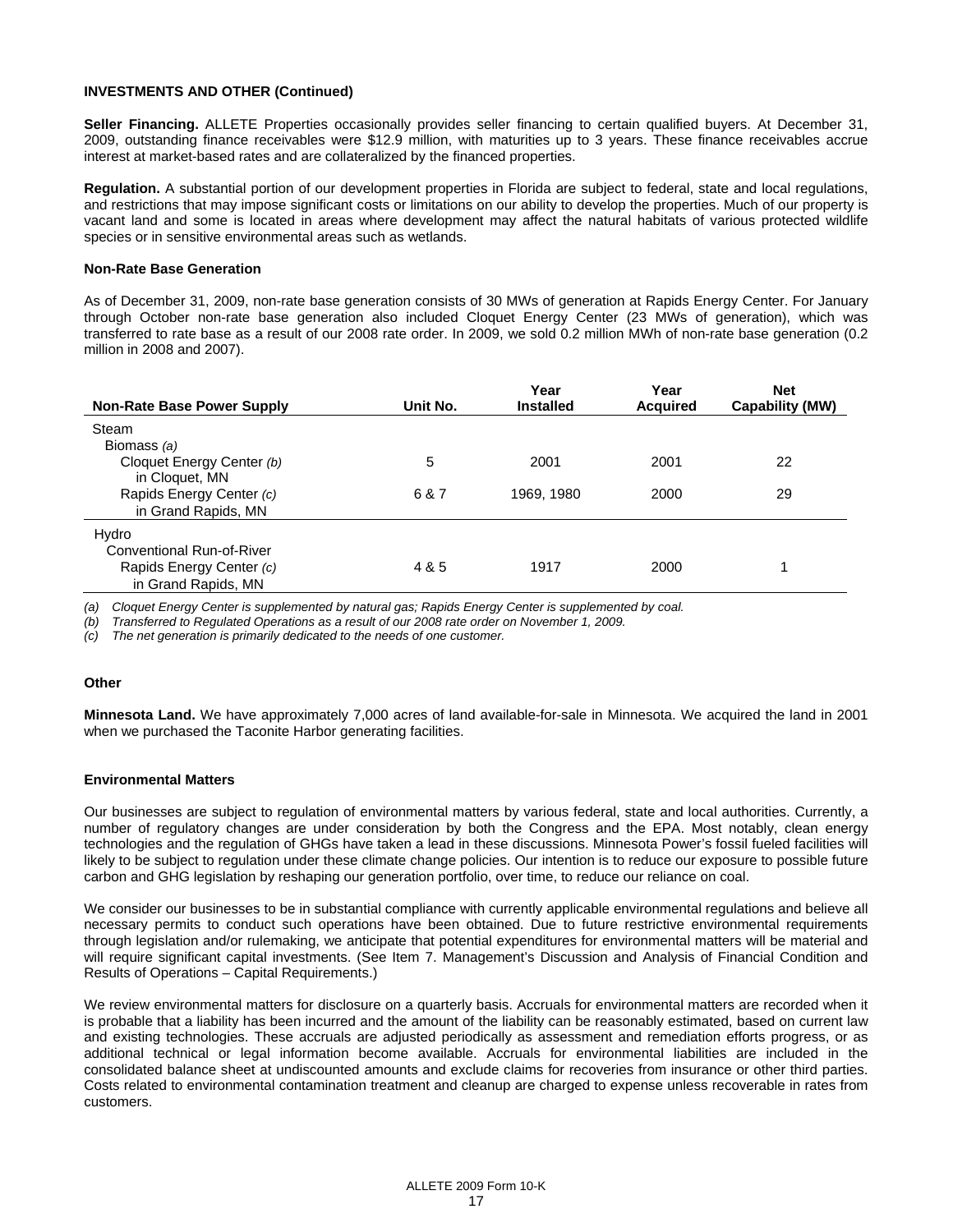## **Environmental Matters (Continued)**

**Air.** *Clean Air Act.* The federal Clean Air Act Amendments of 1990 (Clean Air Act) established the acid rain program which created emission allowances for  $SO<sub>2</sub>$  and system-wide average NO<sub>x</sub> limits. Minnesota Power's generating facilities mainly burn low-sulfur western sub-bituminous coal. Square Butte, located in North Dakota, burns lignite coal. All of these facilities are equipped with pollution control equipment such as scrubbers, bag houses, or electrostatic precipitators. Minnesota Power's generating facilities are currently in compliance with applicable emission requirements.

*New Source Review.* On August 8, 2008, Minnesota Power received a Notice of Violation (NOV) from the United States EPA asserting violations of the New Source Review (NSR) requirements of the Clean Air Act at Boswell Units 1-4 and Laskin Unit 2. The NOV also asserts that the Boswell Unit 4 Title V permit was violated, and that seven projects undertaken at these coalfired plants between the years 1981 and 2000 should have been reviewed under the NSR requirements. Minnesota Power believes the projects were in full compliance with the Clean Air Act, NSR requirements and applicable permits.

We are engaged in discussions with the EPA regarding resolution of these matters, but we are unable to predict the outcome of these discussions. Since 2006, Minnesota Power has significantly reduced, and continues to reduce, emissions at Boswell and Laskin. The resolution could result in civil penalties and the installation of control technology, some of which is already planned or completed for other regulatory requirements. Any costs of installing pollution control technology would likely be eligible for recovery in rates over time subject to MPUC and FERC approval in a rate proceeding. We are unable to predict the ultimate financial impact or the resolution of these matters at this time.

*EPA Clean Air Interstate Rule.* In March 2005, the EPA announced the Clean Air Interstate Rule (CAIR) that sought to reduce and permanently cap emissions of  $SO_2$ ,  $NO_\chi$  and particulates in the eastern United States. Minnesota was included as one of the 28 states considered as "significantly contributing" to air quality standards non-attainment in other downwind states. On July 11, 2008, the United States Court of Appeals for the District of Columbia Circuit (Court) vacated the CAIR and remanded the rulemaking to the EPA for reconsideration while also granting our petition that the EPA reconsider including Minnesota as a CAIR state. In September 2008, the EPA and others petitioned the Court for a rehearing or alternatively requested that the CAIR be remanded without a court order. In December 2008, the Court granted the request that the CAIR be remanded without a court order, effectively reinstating a January 1, 2009, compliance date for the CAIR, including Minnesota. However, in the May 12, 2009, Federal Register, the EPA issued a proposed rule that would amend the CAIR to stay its effectiveness with respect to Minnesota until completion of the EPA's determination of whether Minnesota should be included as a CAIR state. The formal administrative stay of CAIR for Minnesota was published in the November 3, 2009. Federal Register with an effective date of December 3, 2009. The EPA has indicated the CAIR Replacement Rule is expected in April 2010 with finalization in early 2011. At this time we do not have any indication whether Minnesota will be included in the Replacement Rule.

*Minnesota Regional Haze*. The federal regional haze rule requires states to submit state implementation plans (SIPs) to the EPA to address regional haze visibility impairment in 156 federally-protected parks and wilderness areas. Under the regional haze rule, certain large stationary sources, that were put in place between 1962 and 1977 with emissions contributing to visibility impairment are required to install emission controls, known as best available retrofit technology (BART). We have certain steam units, Boswell Unit 3 and Taconite Harbor Unit 3, which are subject to BART requirements.

Pursuant to the regional haze rule, Minnesota was required to develop its SIP by December 2007. As a mechanism for demonstrating progress towards meeting the long-term regional haze goal, in April 2007, the MPCA advanced a draft conceptual SIP which relied on the implementation of CAIR. However, a formal SIP was never filed due to the Court's review of CAIR as more fully described above under "EPA Clean Air Interstate Rule." Subsequently, the MPCA requested that companies with BART eligible units complete and submit a BART emissions control retrofit study, which was done on Taconite Harbor Unit 3 in November 2008. The retrofit work completed in 2009 at Boswell Unit 3 meets the BART requirement for that unit. On December 15, 2009, the MPCA approved the SIP for submittal to the EPA for review and approval. It is uncertain what controls will ultimately be required at Taconite Harbor Unit 3 in connection with the regional haze rule.

*EPA National Emission Standards for Hazardous Air Pollutants.* In March 2005, the EPA also announced the Clean Air Mercury Rule (CAMR) that would have reduced and permanently capped electric utility mercury emissions in the continental United States through a cap-and-trade program. In February 2008, the United States Court of Appeals for the District of Columbia Circuit vacated the CAMR and remanded the rulemaking to the EPA for reconsideration. In October 2008, the EPA petitioned the Supreme Court to review the Court's decision in the CAMR case. In January 2009, the EPA withdrew its petition, paving the way for possible regulation of mercury and other hazardous air pollutant emissions through Section 112 of the Clean Air Act, setting Maximum Achievable Control Technology standards for the utility sector. In December 2009, Minnesota Power and other utilities received an Information Collection Request from the EPA, requiring that emissions data be provided and stack testing be performed in order to develop an improved database with which to base future regulations. Cost estimates for complying with potential future mercury and other hazardous air pollutant regulations under the Clean Air Act cannot be estimated at this time.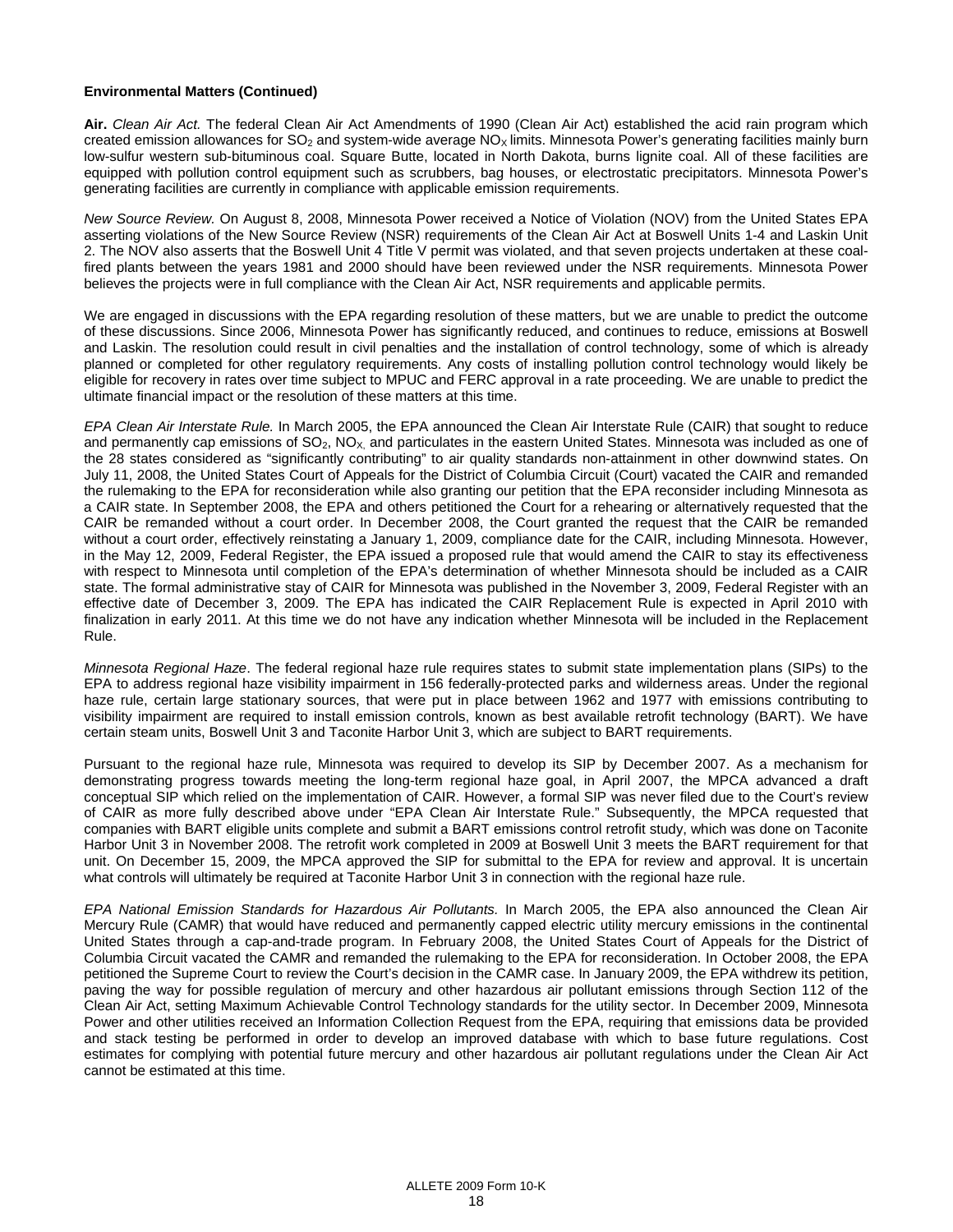## **Environmental Matters (Continued)**

*Minnesota Mercury Emission Reduction Act.* This legislation requires Minnesota Power to file mercury emission reduction plans for Boswell Units 3 and 4, with a goal of 90 percent reduction in mercury emissions. The Boswell Unit 3 emission reduction plan was filed with the MPCA in October 2006. Mercury control equipment has been installed and was placed into service in November 2009. (See Item 1. Business – Regulated Operations – Minnesota Public Utilities Commission – Emission Reduction Plans.) A mercury emissions reduction plan for Boswell Unit 4 is required by July 1, 2011, with implementation no later than December 31, 2014. The legislation calls for an evaluation of a mercury control alternative which provides for environmental and public health benefits without imposing excessive costs on the utility's customers. Cost estimates for the Boswell Unit 4 emission reduction plan are not available at this time.

*Ozone*. The EPA is attempting to control, more stringently, emissions that result in ground level ozone. In January 2010, the EPA proposed to reduce the eight-hour ozone standard and to adopt a secondary standard for the protection of sensitive vegetation from ozone-related damage. The EPA projects stating rules to address attainment of these new, more stringent standards will not be required until December 2013.

**Climate Change.** Minnesota Power is addressing climate change by taking the following steps that also ensure reliable and environmentally compliant generation resources to meet our customer's requirements.

- Expand our renewable energy supply.
- Improve the efficiency of our coal-based generation facilities, as well as other process efficiencies.
- Provide energy conservation initiatives with our customers and demand side efforts.
- Support research of technologies to reduce carbon emissions from generation facilities and support carbon sequestration efforts.
- Achieve overall carbon emission reductions.

The scientific community generally accepts that emissions of GHGs are linked to global climate change. Climate change creates physical and financial risk. These physical risks could include, but are not limited to, increased or decreased precipitation and water levels in lakes and rivers; increased temperatures; and the intensity and frequency of extreme weather events. These all have the potential to affect the Company's business and operations.

*Federal Legislation.* We believe that future regulations may restrict the emissions of GHGs from our generation facilities. Several proposals at the Federal level to "cap" the amount of GHG emissions have been made. On June 26, 2009, the U.S. House of Representatives passed H.R. 2454, the American Clean Energy and Security Act of 2009. H.R. 2454 is a comprehensive energy bill that also includes a cap-and-trade program. H.R. 2454 allocates a significant number of emission allowances to the electric utility sector to mitigate cost impacts on consumers. Based on the emission allowance allocations, we expect we would have to purchase additional allowances. We're unable to predict at this time the value of these allowances.

On September 30, 2009, the Senate introduced S. 1733, the Senate version of H.R. 2454. This legislation proposes a more stringent, near-term greenhouse emissions reduction target in 2020 of 20 percent below 2005 levels, as compared to the 17 percent reduction proposed by H.R. 2454.

Congress may consider proposals other than cap-and-trade programs to address GHG emissions. We are unable to predict the outcome of H.R. 2454, S. 1733, or other efforts that Congress may make with respect to GHG emissions, and the impact that any GHG emission regulations may have on the Company. We cannot predict the nature or timing of any additional GHG legislation or regulation. Although we are unable to predict the compliance costs we might incur, the costs could have a material impact on our financial results.

*Greenhouse Gas Reduction.* In 2007, Minnesota passed legislation establishing non-binding targets for carbon dioxide reductions. This legislation establishes a goal of reducing statewide GHG emissions across all sectors to a level at least 15 percent below 2005 levels by 2015, at least 30 percent below 2005 levels by 2025, and at least 80 percent below 2005 levels by 2050.

*Midwestern Greenhouse Gas Reduction Accord.* Minnesota is also participating in the Midwestern Greenhouse Gas Reduction Accord (the Accord), a regional effort to develop a multi-state approach to GHG emission reductions. The Accord includes an agreement to develop a multi-sector cap-and-trade system to help meet the targets established by the group.

*Greenhouse Gas Emissions Reporting.* In May 2008, Minnesota passed legislation that required the MPCA to track emissions and make interim emissions reduction recommendations towards meeting the State's goal of reducing GHG by 80 percent by 2050. GHG emissions from 2008 were reported in 2009.

We cannot predict the nature or timing of any additional GHG legislation or regulation. Although we are unable to predict the compliance costs we might incur, the costs could have a material impact on our financial results.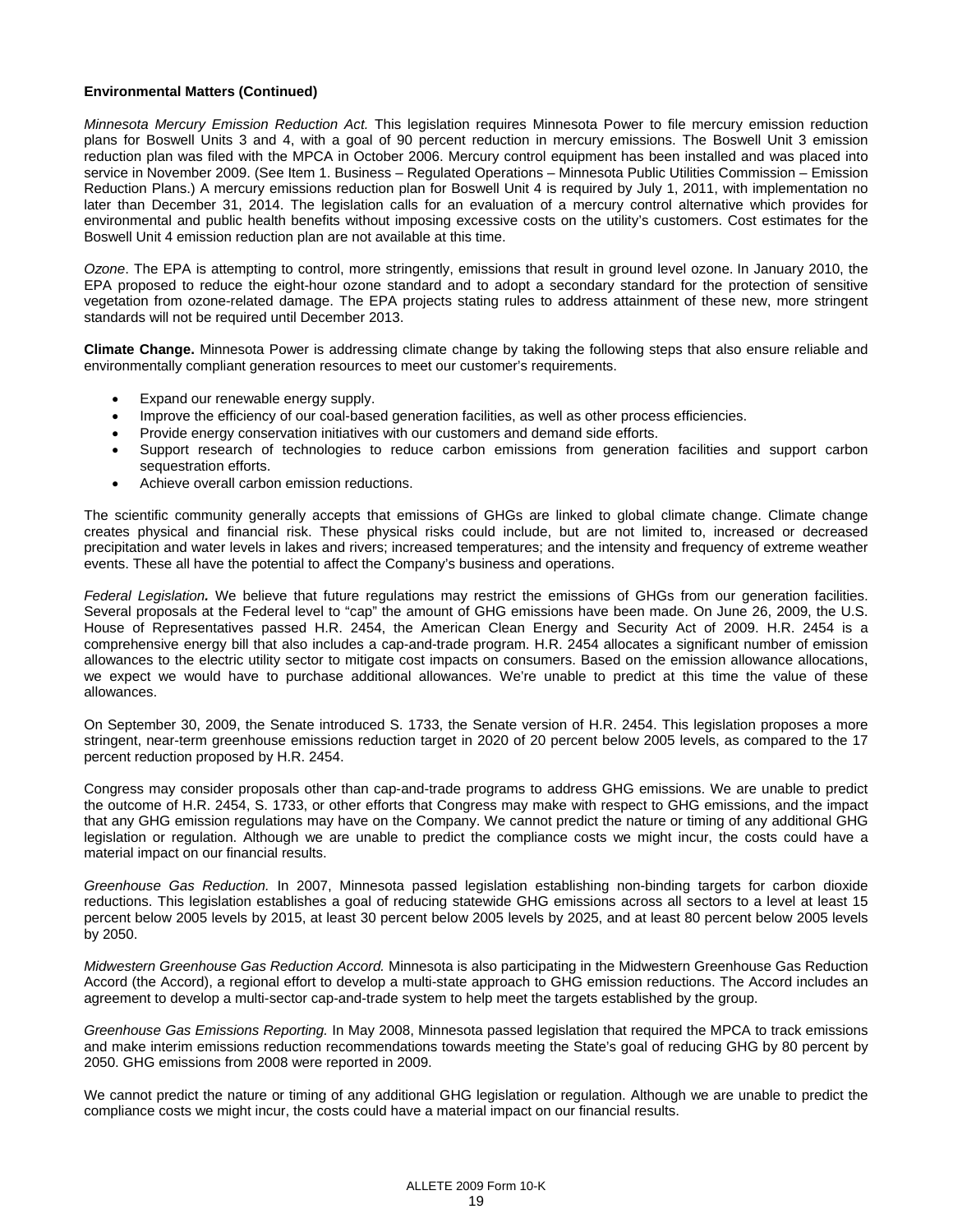## **Environmental Matters (Continued) Climate Change (Continued)**

*International Climate Change Initiatives.* The United States is not a party to the Kyoto Protocol, which is a protocol to the United Nations Framework Convention on Climate Change (UNFCCC) that requires developed countries to cap GHG emissions at certain levels during the 2008 to 2012 time period. In December 2009, leaders of developed and developing countries met in Copenhagen, Denmark, under the UNFCCC and issued the Copenhagen Accord. The Copenhagen Accord provides a mechanism for countries to make economy-wide GHG emission mitigation commitments for reducing emissions of GHG by 2020 and provide for developed countries to fund GHG emissions mitigation projects in developing countries. President Obama participated in the development of, and endorsed the Copenhagen Accord.

*EPA Greenhouse Gas Reporting Rule*. On September 22, 2009, the EPA issued the final rule mandating that certain GHG emission sources, including electric generating units, are required to report emission levels. The rule is intended to allow the EPA to collect accurate and timely data on GHG emissions that can be used to form future policy decisions. The rule was effective January 1, 2010, and all GHG emissions must be reported on an annual basis by March 31 of the following year. Currently, we have the equipment and data tools necessary to report our 2010 emissions to comply with this rule.

*Title V Greenhouse Gas Tailoring Rule.* On October 27, 2009, the EPA issued the proposed Prevention of Significant Deterioration (PSD) and Title V Greenhouse Gas Tailoring rule. This proposed regulation addresses the six primary greenhouse gases and new thresholds for when permits will be required for new and existing facilities which undergo major modifications. The rule would require large industrial facilities, including power plants, to obtain construction and operating permits that demonstrate Best Available Control Technologies (BACT) are being used at the facility to minimize GHG emissions. The EPA is expected to propose BACT standards for GHG emissions from stationary sources.

For our existing facilities, the proposed rule does not require amending our existing Title V operating permits to include BACT for GHGs. However, modifying or installing units with GHG emissions that trigger the PSD permitting requirements could require amending operating permits to incorporate BACT to control GHG emissions.

*EPA Endangerment Findings.* On December 15, 2009, the EPA published its findings that the emissions of six GHG, including CO2, methane, and nitrous oxide, endanger human health or welfare. This finding may result in regulations that establish motor vehicle GHG emissions standards in 2010. There is also a possibility that the endangerment finding will enable expansion of the EPA regulation under the Clean Air Act to include GHGs emitted from stationary sources. A petition for review of the EPA's endangerment findings was filed by the Coalition for Responsible Regulation, et. al. with the United States District Court Circuit Court of Appeals on December 23, 2009.

**Research and Study Initiatives.** We participate in several research and study initiatives aimed at mitigating the potential impact of carbon emissions regulation on our business. Through this research, we cannot be certain that carbon emissions will be reduced or avoided through use of renewable energy sources or through implementing efficiency and conservation efforts. In developing strategies for our comprehensive approach to reducing our carbon emissions, we participate in and fund organizations and studies.

As an example, we commissioned a study with the University of Minnesota titled: *Assessment of Carbon Flows Associated with Forest Management and Biomass Procurement for the Laskin Biomass Facility*. This study was the first of its kind to comprehensively look at the carbon lifecycle as it relates to burning biomass for electrical generation in the region.

We participate in the Electric Power Research Institute's CoalFleet for Tomorrow program, which reviews advanced clean coal generation and carbon capture research and assessment. Similarly, we participate as a North Dakota Lignite Interest member of the Canadian Clean Power Coalition. It also reviews advanced clean coal technologies focusing on lower rank subbituminous and lignite fuel energy conversion technologies and carbon control options. These provide Minnesota Power the ability to assess what technologies will best fit the economic fuels that are available in our region and when they may be available.

We also participate in research through the Plains  $CO<sub>2</sub>$  Reduction Partnership (PCOR). PCOR is looking at  $CO<sub>2</sub>$  capture technology through research conducted at the Energy and Environmental Research Center, University of North Dakota. Minnesota Power is a partner, along with a number of other utilities, technology providers, and consultants, to further research on  $CO<sub>2</sub>$  capture techniques, operational issues and costs. The partnership is funded by the members as well as the Department of Energy.

We cannot predict whether our participation in any of these activities will result in a benefit to ALLETE or impact the future financial position or results of operations of the Company.

**Water.** The Federal Water Pollution Control Act requires NPDES permits to be obtained from the EPA (or, when delegated, from individual state pollution control agencies) for any wastewater discharged into navigable waters. We have obtained all necessary NPDES permits, including NPDES storm water permits for applicable facilities, to conduct our operations. We are in material compliance with these permits.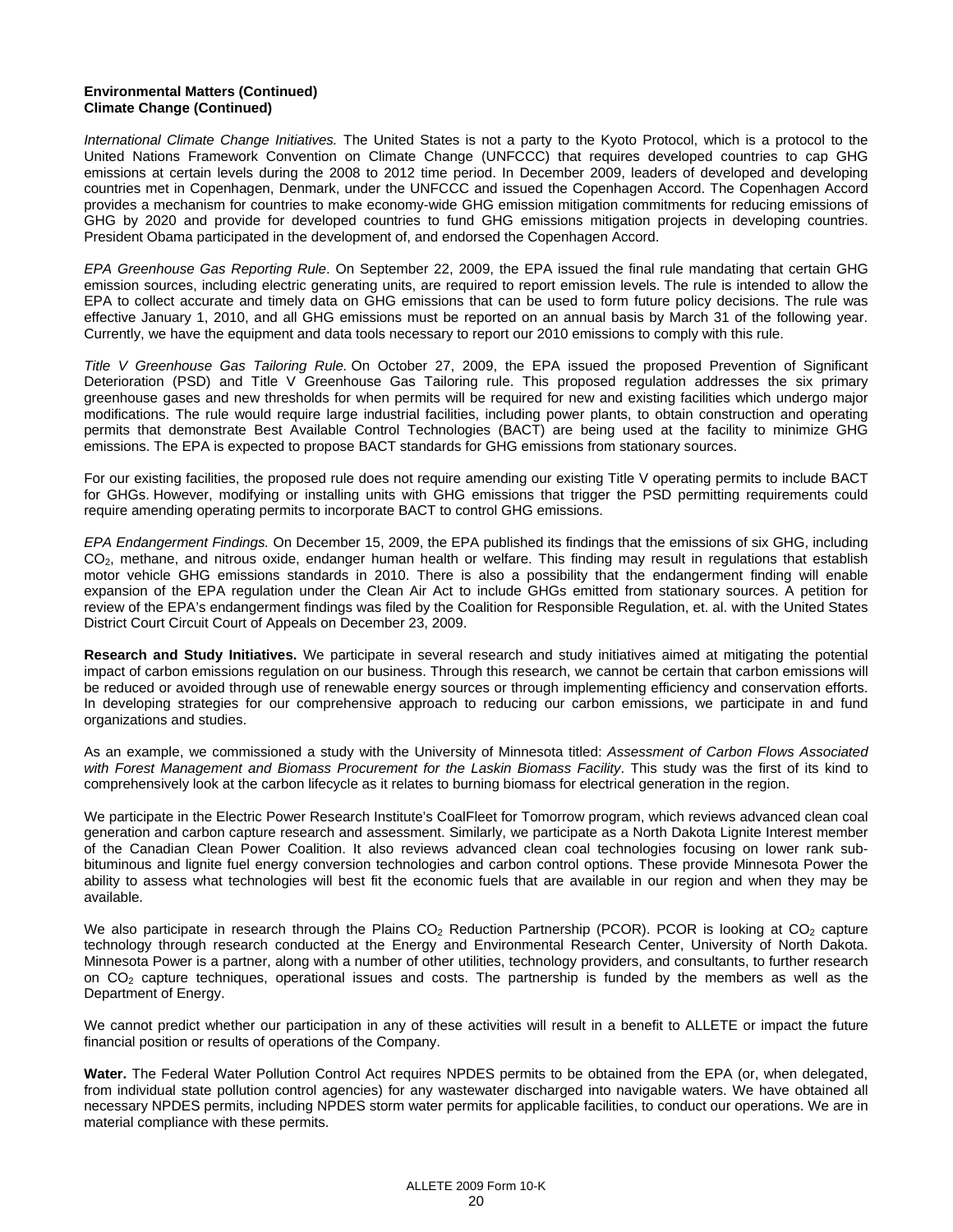## **Environmental Matters (Continued)**

**Solid and Hazardous Waste.** The Resource Conservation and Recovery Act of 1976 regulates the management and disposal of solid and hazardous wastes. We are required to notify the EPA of hazardous waste activity and consequently, routinely submit the necessary reports to the EPA. The Toxic Substances Control Act regulates the management and disposal of materials containing polychlorinated biphenyl (PCB). In response to the EPA Region V's request for utilities to participate in the Great Lakes Initiative by voluntarily removing remaining PCB inventories, Minnesota Power is in the process of voluntarily replacing its remaining PCB capacitor banks. Known PCB-contaminated oil in substation equipment was replaced by June 2007. We are in material compliance with these rules.

*Coal Ash Management Facilities.* Minnesota Power generates coal ash at all five of its steam electric stations. Two facilities store ash in onsite impoundments (ash ponds) with engineered liners and containment dikes. Another facility stores dry ash in a landfill with an engineered liner and leachate collection system. Two facilities generate a combined wood and coal ash that is either land applied as an approved beneficial use, or trucked to state permitted landfills. Minnesota Power continues to monitor state and federal legislative and regulatory activities that may affect its ash management practices. The EPA is expected to propose new regulations in February 2010 pertaining to the management of coal ash by electric utilities. It is unknown how potential coal ash management rule changes will affect Minnesota Power's facilities. On March 9, 2009, the EPA requested information from Minnesota Power (and other utilities) on its ash storage impoundments at Boswell and Laskin. On June 22, 2009, Minnesota Power received an additional EPA information request pertaining to Boswell. Minnesota Power responded to both these information requests. On August 19, 2009, the Minnesota DNR visited both the Boswell and Laskin ash ponds. The purpose of the inspection was to assess the structural integrity of the ash ponds, as well as review operational and maintenance procedures. There were no significant findings or concerns from the DNR staff during the inspections.

**Manufactured Gas Plant Site.** We are reviewing and addressing environmental conditions at a former manufactured gas plant site within the City of Superior, Wisconsin, and formerly operated by SWL&P. We have been working with the WDNR to determine the extent of contamination and the remediation of contaminated locations. At December 31, 2009, we have a \$0.5 million liability for this site, which was accrued on December 31, 2003, and a corresponding regulatory asset as we expect recovery of remediation costs to be allowed by the PSCW.

#### **Employees**

At December 31, 2009, ALLETE had 1,474 employees, of which 1,411 were full-time.

Minnesota Power and SWL&P have an aggregate 614 employees who are members of the International Brotherhood of Electrical Workers (IBEW) Local 31. Throughout 2009, Minnesota Power, SWL&P and IBEW Local 31 worked under contract extensions of the agreements which expired on January 31, 2009. On April 10, 2009, IBEW Local 31 requested binding arbitration in accordance with the provisions of the contracts which also provided Minnesota Power and SWL&P with the protections of no strike clauses. Arbitration hearings took place October 5, 2009, with final resolution for Minnesota Power occurring in January 2010. The terms of the agreement are retro active to February 1, 2009, and will expire on January 31, 2012. SWL&P continues to work with its union and the arbitrator to resolve the remaining differences between the parties.

BNI Coal has 137 employees, of which 100 are members of the IBEW Local 1593. BNI Coal and IBEW Local 1593 have a labor agreement which expires on March 31, 2011.

#### **Availability of Information**

ALLETE makes its SEC filings, including its annual report on Form 10-K, quarterly reports on Form 10-Q, current reports on Form 8-K and any amendments to those reports, available free of charge on ALLETE's website [www.allete.com](http://www.allete.com/), as soon as reasonably practicable after they are electronically filed with or furnished to the SEC.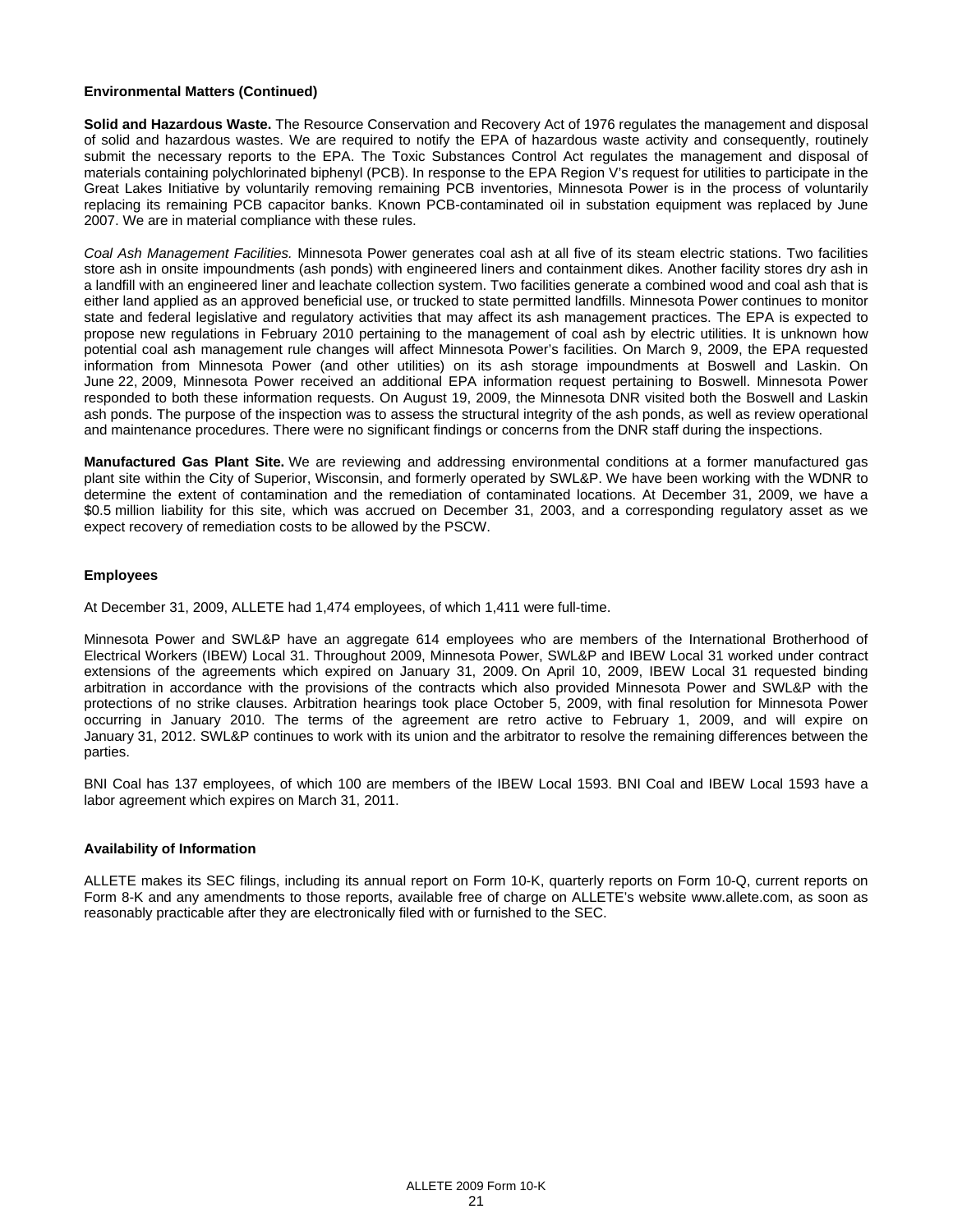## **Executive Officers of the Registrant**

As of February 12, 2010, these are the executive officers of ALLETE:

| <b>Executive Officers</b>                                    | <b>Initial Effective Date</b> |
|--------------------------------------------------------------|-------------------------------|
| Donald J. Shippar, Age 60                                    |                               |
| Chairman and Chief Executive Officer                         | May 12, 2009                  |
| Chairman, President and Chief Executive Officer              | January 1, 2006               |
| <b>President and Chief Executive Officer</b>                 | January 21, 2004              |
| Alan R. Hodnik, Age 50                                       |                               |
| President - ALLETE                                           | May 12, 2009                  |
| Chief Operating Officer - Minnesota Power                    | May 8, 2007                   |
| Senior Vice President - Minnesota Power Operations           | September 22, 2006            |
| Vice President - Minnesota Power Generation                  | May 1, 2005                   |
| Robert J. Adams, Age 47                                      |                               |
| Vice President – Business Development and Chief Risk Officer | May 13, 2008                  |
| Vice President - Utility Business Development                | February 1, 2004              |
| Deborah A. Amberg, Age 44                                    |                               |
| Senior Vice President, General Counsel and Secretary         | January 1, 2006               |
| Vice President, General Counsel and Secretary                | March 8, 2004                 |
| Steven Q. DeVinck, Age 50                                    |                               |
| Controller and Vice President - Business Support             | December 17, 2009             |
| Controller                                                   | July 12, 2006                 |
| Mark A. Schober, Age 54                                      |                               |
| Senior Vice President and Chief Financial Officer            | July 1, 2006                  |
| Senior Vice President and Controller                         | February 1, 2004              |
| Donald W. Stellmaker, Age 52                                 |                               |
| Treasurer                                                    | July 24, 2004                 |
|                                                              |                               |

All of the executive officers have been employed by us for more than five years in executive or management positions. Prior to election to the positions shown above, the following executives held other positions with the Company during the past five years.

*Mr. DeVinck* was Director of Nonutility Business Development, and Assistant Controller*.* 

*Mr. Hodnik* was General Manager of Thermal Operations.

There are no family relationships between any of the executive officers. All officers and directors are elected or appointed annually.

The present term of office of the executive officers listed above extends to the first meeting of our Board of Directors after the next annual meeting of shareholders. Both meetings are scheduled for May 11, 2010.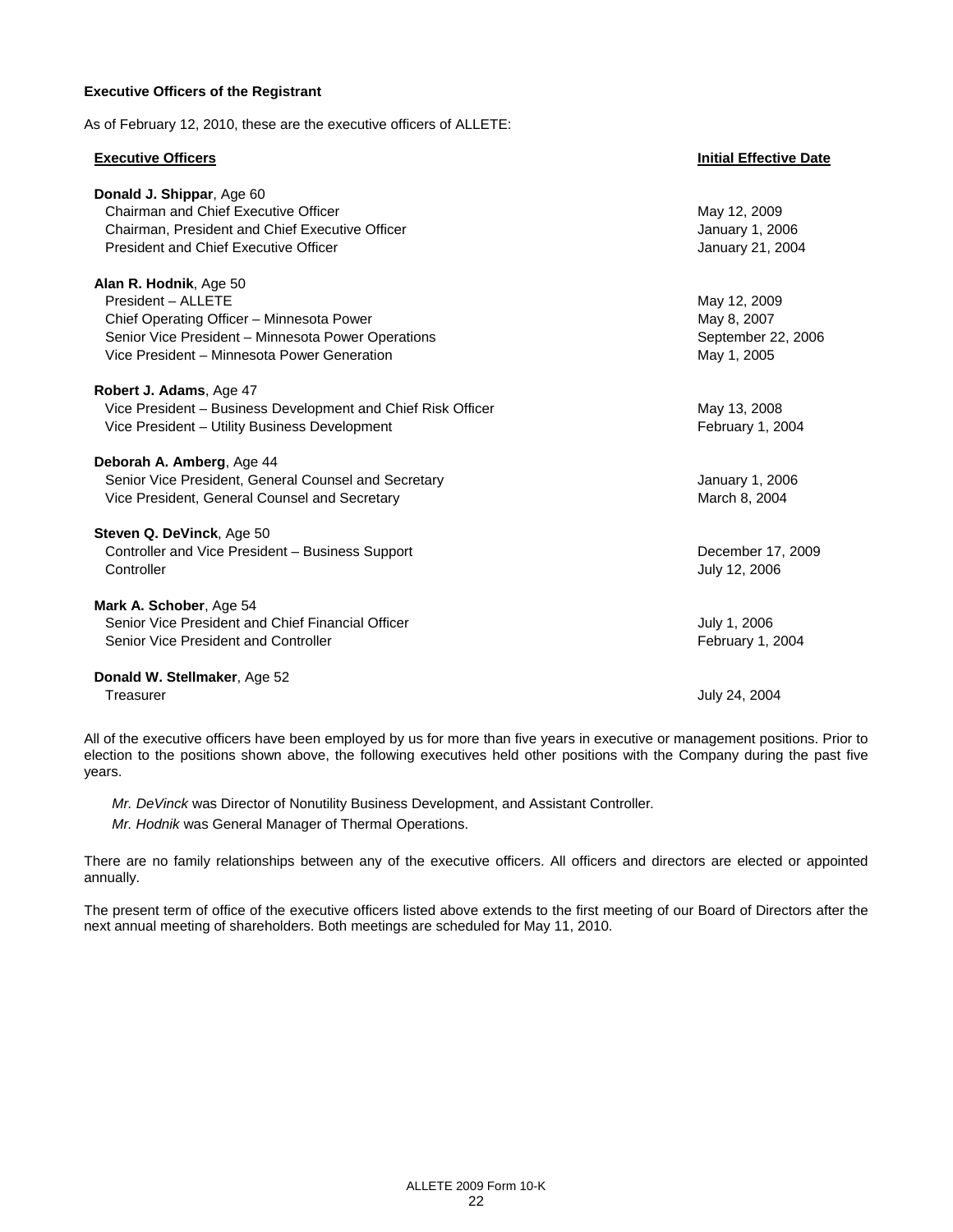#### **Item 1A. Risk Factors**

Readers are cautioned that forward-looking statements, including those contained in this Form 10-K, should be read in conjunction with our disclosures under the heading: "Safe Harbor Statement Under the Private Securities Litigation Reform Act of 1995" located on page 5 of this Form 10-K and the factors described below. The risks and uncertainties described in this Form 10-K are not the only ones facing our Company. Additional risks and uncertainties that we are not presently aware of, or that we currently consider immaterial, may also affect our business operations. Our business, financial condition or results of operations could suffer if the concerns set forth below are realized.

#### **Our results of operations could be negatively impacted if our Large Power Customers experience an economic down cycle or fail to compete effectively in the global economy.**

Our ten Large Power Customers accounted for approximately 23 percent of our 2009 consolidated operating revenue (36 percent in 2008). One of these customers accounted for 8 percent of consolidated revenue in 2009 (12.5 percent in 2008). These customers are involved in cyclical industries that by their nature are adversely impacted by economic downturns and are subject to strong competition in the global marketplace. An economic downturn or failure to compete effectively in the global economy could have a material adverse effect on their operations and, consequently, could negatively impact our results of operations if we are unable to remarket at similar prices the energy that would otherwise have been sold to such Large Power Customers.

#### **Our operations are subject to extensive governmental regulations that may have a negative impact on our business and results of operations.**

We are subject to prevailing governmental policies and regulatory actions, including those of the United States Congress, state legislatures, the FERC, the MPUC, the PSCW and the NDPSC. These governmental regulations relate to allowed rates of return, financings, industry and rate structure, acquisition and disposal of assets and facilities, operation and construction of plant facilities, recovery of purchased power and capital investments, and present or prospective wholesale and retail competition (including but not limited to transmission costs). These governmental regulations significantly influence our operating environment and may affect our ability to recover costs from our customers. We are required to have numerous permits, approvals and certificates from the agencies that regulate our business. We believe the necessary permits, approvals and certificates have been obtained for existing operations and that our business is conducted in accordance with applicable laws; however, we are unable to predict the impact on our operating results from the future regulatory activities of any of these agencies. Changes in regulations or the imposition of additional regulations could have an adverse impact on our results of operations.

Our ability to obtain rate adjustments to maintain current rates of return depends upon regulatory action under applicable statutes and regulations, and we cannot provide assurance that rate adjustments will be obtained or current authorized rates of return on capital will be earned. Minnesota Power and SWL&P from time to time file rate cases with federal and state regulatory authorities. In future rate cases, if Minnesota Power and SWL&P do not receive an adequate amount of rate relief, rates are reduced, increased rates are not approved on a timely basis or costs are otherwise unable to be recovered through rates, we may experience an adverse impact on our financial condition, results of operations and cash flows. We are unable to predict the impact on our business and operations results from future regulatory activities of any of these agencies.

#### **Our operations could be adversely impacted by emissions of greenhouse gases (GHG) that are linked to global climate change.**

The scientific community generally accepts that emissions of GHGs are linked to global climate change. Climate change creates physical and financial risk. These physical risks could include, but are not limited to, increased or decreased precipitation and water levels in lakes and rivers; increased temperatures; and the intensity and frequency of extreme weather events. These all have the potential to affect the Company's business and operations.

#### **Our operations could be adversely impacted by initiatives designed to reduce the impact of greenhouse gas (GHG) emissions such as carbon dioxide from our generating facilities.**

Proposals for voluntary initiatives and mandatory controls to reduce GHGs such as carbon dioxide, a by-product of burning fossil fuels, are being discussed within Minnesota, among a group of Midwestern states that includes Minnesota, in the United States Congress and worldwide. We currently use coal as the primary fuel in 95 percent of the energy produced by our generating facilities.

We cannot be certain whether new laws or regulations will be adopted to reduce GHGs and what affect any such laws or regulations would have on us. If any new laws or regulations are implemented, they could have a material effect on our results of operations, particularly if implementation costs are not fully recoverable from customers.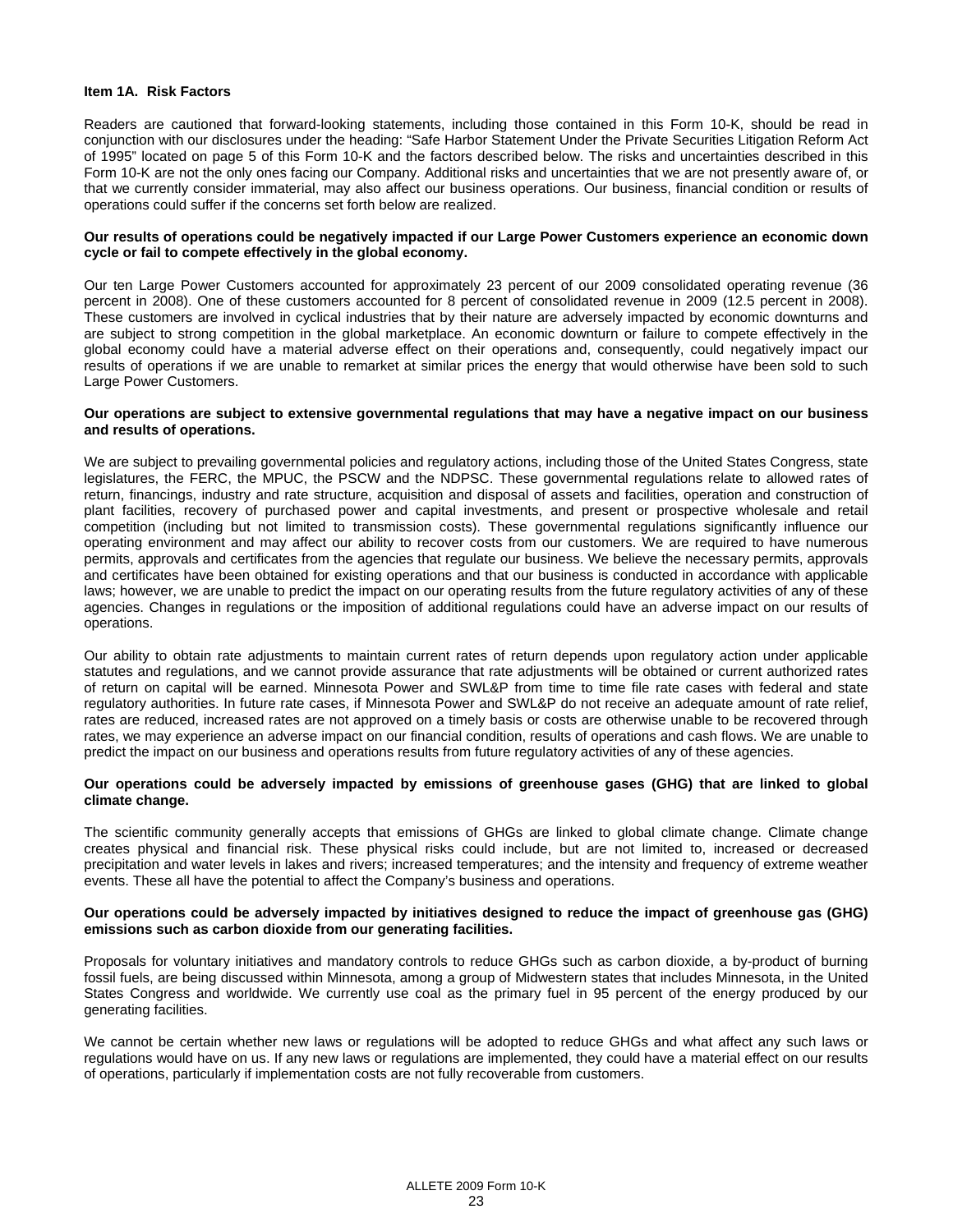## **Risk Factors (Continued)**

#### **The cost of environmental emission allowances could have a negative financial impact on our operations.**

Minnesota Power is subject to numerous environmental laws and regulations which cap emissions and could require us to purchase environmental emissions allowances to be in compliance. The laws and regulations expose us to emission allowance price fluctuations which could increase our cost of operations. We are unable to predict the emission allowance pricing, regulatory recovery or ratepayer impact of these costs.

#### **Our operations pose certain environmental risks which could adversely affect our results of operations and financial condition.**

We are subject to extensive environmental laws and regulations affecting many aspects of our present and future operations, including air quality, water quality, waste management, reclamation and other environmental considerations. These laws and regulations can result in increased capital, operating and other costs, as a result of compliance, remediation, containment and monitoring obligations, particularly with regard to laws relating to power plant emissions. These laws and regulations generally require us to obtain and comply with a wide variety of environmental licenses, permits, inspections and other approvals. Both public officials and private individuals may seek to enforce applicable environmental laws and regulations. We cannot predict the financial or operational outcome of any related litigation that may arise.

There are no assurances that existing environmental regulations will not be revised or that new regulations seeking to protect the environment will not be adopted or become applicable to us. Revised or additional regulations which result in increased compliance costs or additional operating restrictions, particularly if those costs are not fully recoverable from customers, could have a material effect on our results of operations.

We cannot predict with certainty the amount or timing of all future expenditures related to environmental matters because of the difficulty of estimating such costs. There is also uncertainty in quantifying liabilities under environmental laws that impose joint and several liability on all potentially responsible parties.

#### **The operation and maintenance of our generating facilities involve risks that could significantly increase the cost of doing business.**

The operation of generating facilities involves many risks, including start-up risks, breakdown or failure of facilities, the dependence on a specific fuel source, or the impact of unusual or adverse weather conditions or other natural events, as well as the risk of performance below expected levels of output or efficiency, the occurrence of any of which could result in lost revenue, increased expenses or both. A significant portion of Minnesota Power's facilities were constructed many years ago. In particular, older generating equipment, even if maintained in accordance with good engineering practices, may require significant capital expenditures to keep operating at peak efficiency. This equipment is also likely to require periodic upgrading and improvements due to changing environmental standards and technological advances. Minnesota Power could be subject to costs associated with any unexpected failure to produce power, including failure caused by breakdown or forced outage, as well as repairing damage to facilities due to storms, natural disasters, wars, terrorist acts and other catastrophic events. Further, our ability to successfully and timely complete capital improvements to existing facilities or other capital projects is contingent upon many variables and subject to substantial risks. Should any such efforts be unsuccessful, we could be subject to additional costs and/or the write-off of our investment in the project or improvement.

#### **Our electrical generating operations must have adequate and reliable transmission and distribution facilities to deliver electricity to our customers.**

Minnesota Power depends on transmission and distribution facilities owned by other utilities, and transmission facilities primarily operated by MISO, as well as its own such facilities, to deliver the electricity we produce and sell to our customers, and to other energy suppliers. If transmission capacity is inadequate, our ability to sell and deliver electricity may be hindered. We may have to forego sales or we may have to buy more expensive wholesale electricity that is available in the capacityconstrained area. In addition, any infrastructure failure that interrupts or impairs delivery of electricity to our customers could negatively impact the satisfaction of our customers with our service.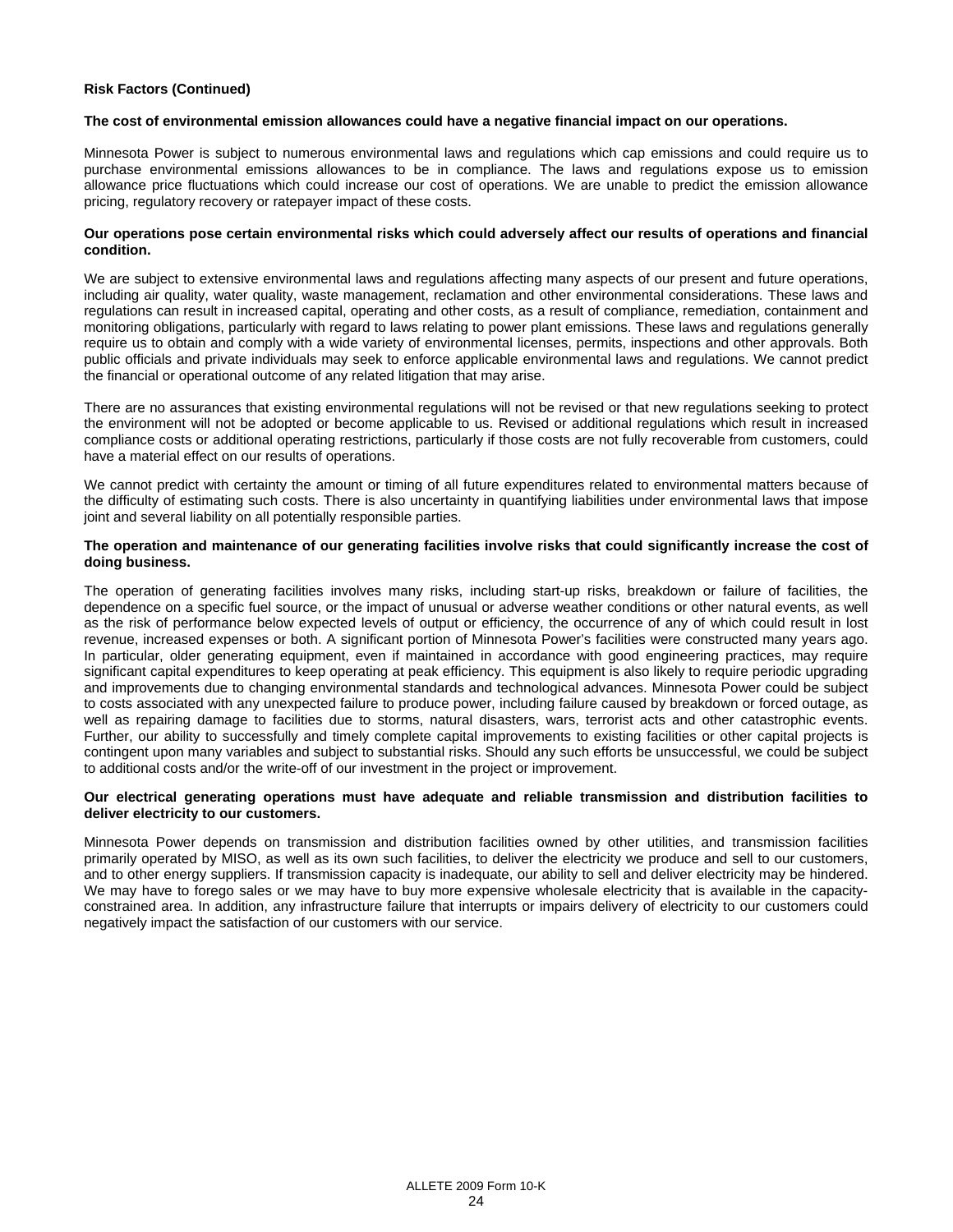## **Risk Factors (Continued)**

## **In our operations the price of electricity and fuel may be volatile.**

Volatility in market prices for electricity and fuel may result from:

- severe or unexpected weather conditions;
	- seasonality;
	- changes in electricity usage;
	- transmission or transportation constraints, inoperability or inefficiencies;
	- availability of competitively priced alternative energy sources;
	- changes in supply and demand for energy;
	- changes in power production capacity;
	- outages at Minnesota Power's generating facilities or those of our competitors;
	- changes in production and storage levels of natural gas, lignite, coal, crude oil and refined products;
	- natural disasters, wars, sabotage, terrorist acts or other catastrophic events; and
	- federal, state, local and foreign energy, environmental, or other regulation and legislation.

Since fluctuations in fuel expense related to our regulated utility operations are passed on to customers through our fuel clause, risk of volatility in market prices for fuel and electricity mainly impacts our wholesale power sales.

#### **We are dependent on good labor relations.**

We believe our relations to be good with our 1,474 employees. Failure to successfully renegotiate labor agreements could adversely affect the services we provide and our results of operations. Currently, 714 of our employees are members of either the IBEW Local 31 or Local 1593. The labor agreement with Local 31 at Minnesota Power and SWL&P expired on January 31, 2009. A new agreement between Minnesota Power and Local 31 went into effect in January 2010. The terms of the agreement are retroactive to February 1, 2009 and will expire on January 31, 2012. SWL&P continues to work with its union and the arbitrator to resolve the remaining differences between the parties. The labor agreement with Local 1593 at BNI Coal expires on March 31, 2011.

#### **The current downturn in economic conditions may continue to adversely affect our real estate investment.**

The ability of our real estate investment to generate revenue is directly related to the Florida real estate market, the national and local economy in general and changes in interest rates and the availability of credit. While conditions in the Florida real estate market may fluctuate over the long-term, continued demand for land is dependent on long-term prospects for strong, inmigration population expansion.

#### **Our real estate investment is subject to extensive regulation through Florida laws regulating planning and land development which makes it difficult and expensive for us to conduct our operations.**

Development of real property in Florida entails an extensive approval process involving overlapping regulatory jurisdictions. Real estate projects must generally comply with the provisions of the Local Government Comprehensive Planning and Land Development Regulation Act (Growth Management Act). In addition, development projects that exceed certain specified regulatory thresholds require approval of a comprehensive DRI application. The Growth Management Act, in some instances, can significantly affect the ability of developers to obtain local government approval in Florida. In many areas, infrastructure funding has not kept pace with growth. As a result, substandard facilities and services can delay or prevent the issuance of permits. Consequently, the Growth Management Act could adversely affect the cost of and our ability to develop future real estate projects. Changes in the Growth Management Act or DRI review process or the enactment of new laws regarding the development of real property could adversely affect our ability to develop future real estate projects.

#### **Market performance and other changes could decrease the value of pension and postretirement health benefit plan assets, which then could require significant additional funding and increase annual expense.**

The performance of the capital markets affects the values of the assets that are held in trust to satisfy future obligations under our pension and postretirement benefit plans. We have significant obligations to these plans and the Company holds significant assets in these trusts. These assets are subject to market fluctuations and will yield uncertain returns, which may fall below our projected rates of return. A decline in the market value of the pension and postretirement benefit plan assets will increase the funding requirements under our benefit plans if the actual asset returns do not recover. Additionally, our pension and postretirement benefit plan liabilities are sensitive to changes in interest rates. As interest rates decrease, the liabilities increase, potentially increasing benefit expense and funding requirements.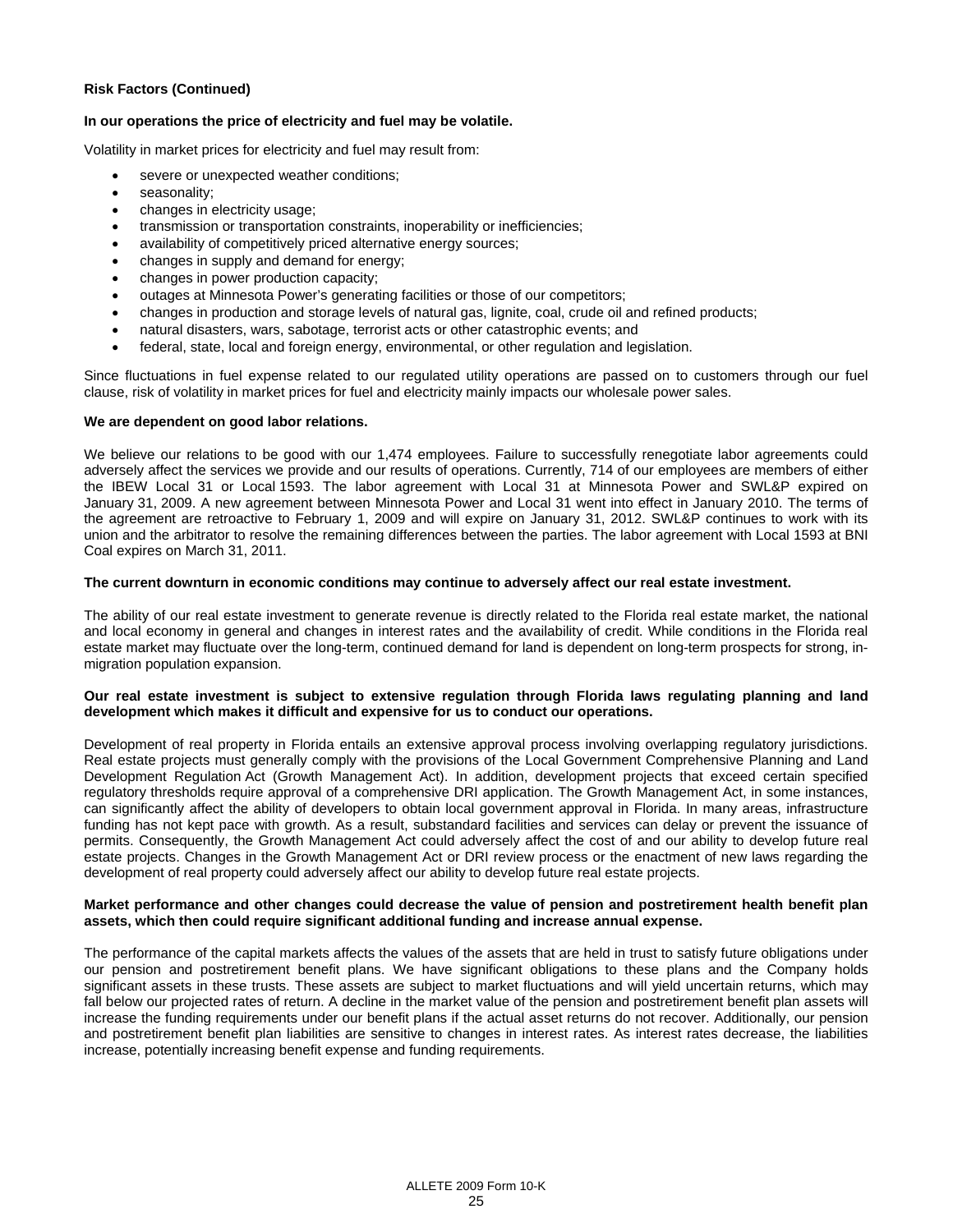## **Risk Factors (Continued)**

#### **If we are not able to retain our executive officers and key employees, we may not be able to implement our business strategy and our business could suffer.**

The success of our business heavily depends on the leadership of our executive officers, all of whom are employees-at-will and none of whom are subject to any agreements not to compete. If we lose the service of one or more of our executive officers or key employees, or if one or more of them decides to join a competitor or otherwise compete directly or indirectly with us, we may not be able to successfully manage our business or achieve our business objectives. We may have difficulty in retaining and attracting customers, developing new services, negotiating favorable agreements with customers and providing acceptable levels of customer service.

#### **We rely on access to financing sources and capital markets. If we do not have access to sufficient capital in the amount and at the times needed, our ability to execute our business plans, make capital expenditures or pursue acquisitions that we may otherwise rely on for future growth could be impaired.**

We rely on access to capital markets as sources of liquidity for capital requirements not satisfied by our cash flow from operations. If we are not able to access capital on satisfactory terms, the ability to implement our business plans may be adversely affected. Market disruptions or a downgrade of our credit ratings may increase the cost of borrowing or adversely affect our ability to access financial markets. Such disruptions could include a severe prolonged economic downturn, the bankruptcy of non-affiliated industry leaders in the same line of business or financial services sector, deterioration in capital market conditions, or volatility in commodity prices.

## **Item 1B. Unresolved Staff Comments**

None.

#### **Item 2. Properties**

Properties are included in the discussion of our businesses in Item 1 and are incorporated by reference herein.

## **Item 3. Legal Proceedings**

Material legal and regulatory proceedings are included in the discussion of our businesses in Item 1 and are incorporated by reference herein.

We are involved in litigation arising in the normal course of business. Also in the normal course of business, we are involved in tax, regulatory and other governmental audits, inspections, investigations and other proceedings that involve state and federal taxes, safety, compliance with regulations, rate base and cost of service issues, among other things. We do not expect the outcome of these matters to have a material effect on our financial position, results of operations or cash flows.

## **Item 4. Submission of Matters to a Vote of Security Holders**

No matters were submitted to a vote of security holders during 2009.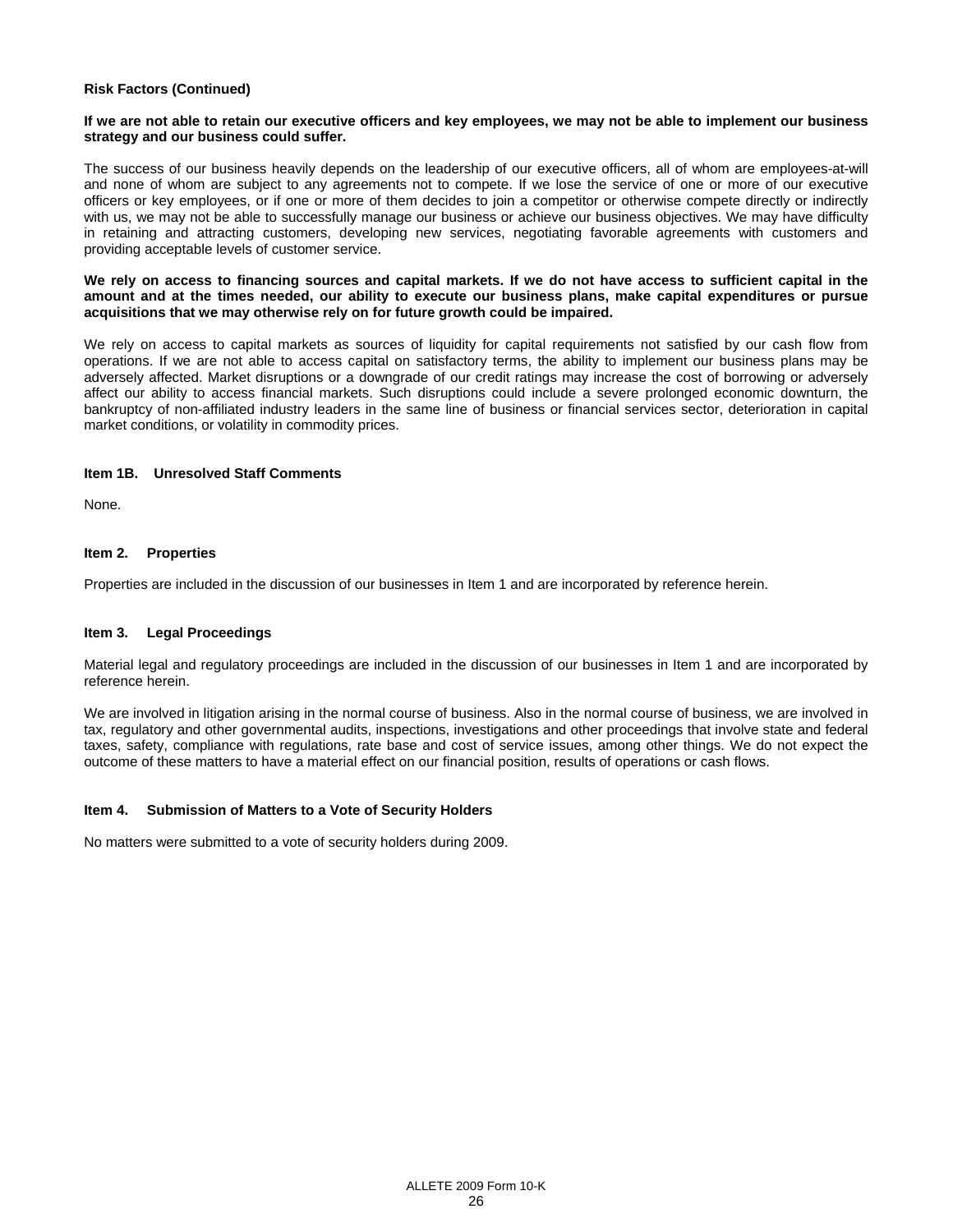## **Part II**

## **Item 5. Market for Registrant's Common Equity, Related Stockholder Matters and Issuer Purchases of Equity Securities**

Our common stock is listed on the NYSE under the symbol ALE. We have paid dividends, without interruption, on our common stock since 1948. A quarterly dividend of \$0.44 per share on our common stock will be paid on March 1, 2010, to the holders of record on February 15, 2010.

The following table shows dividends declared per share, and the high and low prices for our common stock for the periods indicated as reported by the NYSE:

|                     |         | 2009               |                  | 2008               |         |                  |  |
|---------------------|---------|--------------------|------------------|--------------------|---------|------------------|--|
|                     |         | <b>Price Range</b> | <b>Dividends</b> | <b>Price Range</b> |         | <b>Dividends</b> |  |
| Quarter             | High    | Low                | <b>Declared</b>  | High               | Low     | <b>Declared</b>  |  |
| First               | \$33.27 | \$23.35            | \$0.44           | \$39.86            | \$33.76 | \$0.43           |  |
| Second              | 29.14   | 24.45              | 0.44             | 46.11              | 38.82   | 0.43             |  |
| Third               | 34.57   | 27.75              | 0.44             | 49.00              | 38.05   | 0.43             |  |
| Fourth              | 35.29   | 32.23              | 0.44             | 44.63              | 28.28   | 0.43             |  |
| <b>Annual Total</b> |         |                    | \$1.76           |                    |         | \$1.72           |  |

At February 1, 2010, there were approximately 29,000 common stock shareholders of record.

**Common Stock Repurchases.** We did not repurchase any ALLETE common stock during 2009.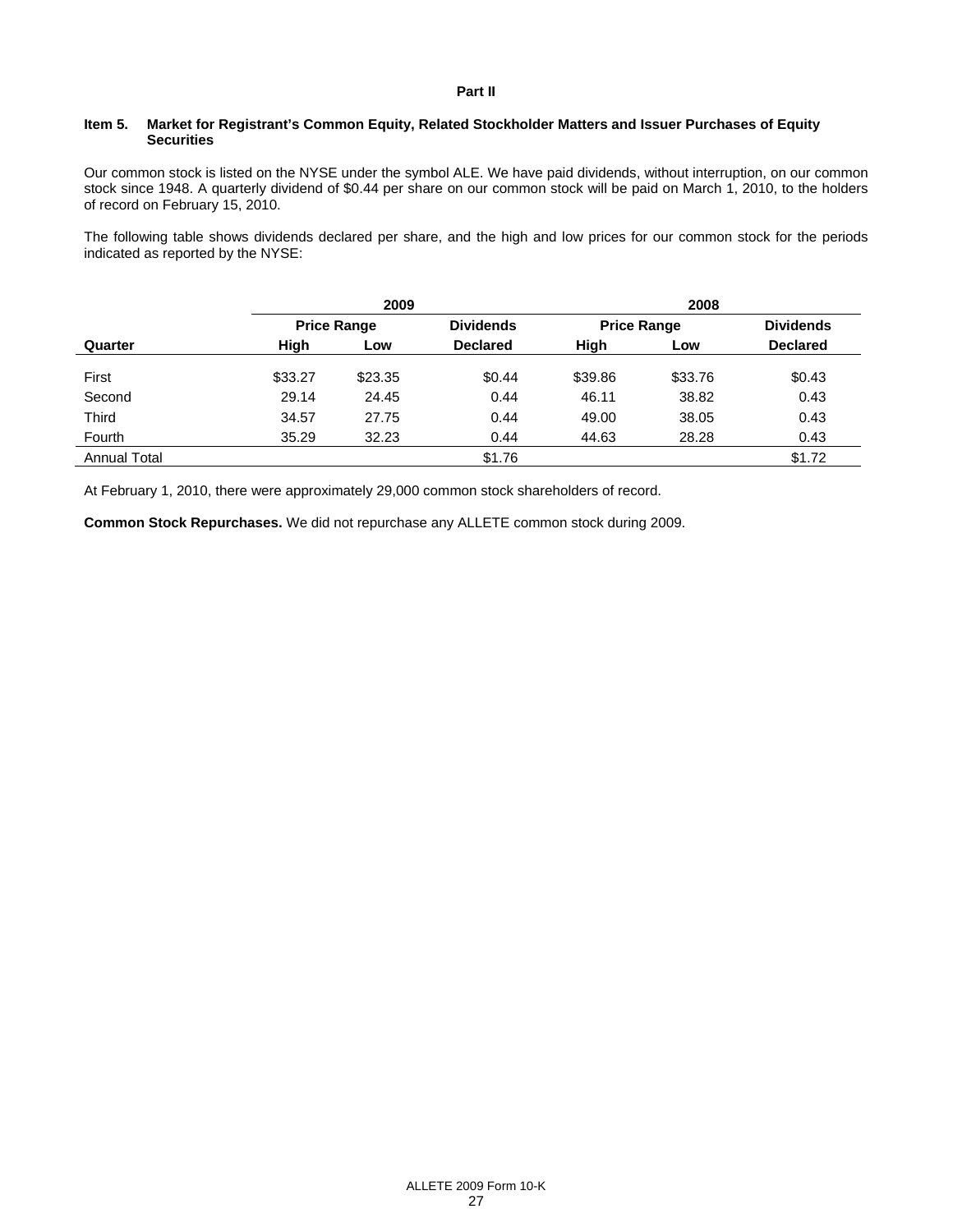## **Item 6. Selected Financial Data**

|                                                                                   | 2009      | 2008      | 2007      | 2006           | 2005        |
|-----------------------------------------------------------------------------------|-----------|-----------|-----------|----------------|-------------|
| <b>Millions</b>                                                                   |           |           |           |                |             |
| <b>Operating Revenue</b>                                                          | \$759.1   | \$801.0   | \$841.7   | \$767.1        | \$737.      |
| <b>Operating Expenses</b>                                                         | 653.1     | 679.2     | 710.0     | 628.8          | 692.3 (e)   |
| Income from Continuing Operations Before Non-                                     |           |           |           |                |             |
| Controlling Interest - Net of Tax<br>Income (Loss) from Discontinued Operations - | 60.7      | 83.0      | 89.5      | 81.9           | 20.3 $(e)$  |
| Net of Tax                                                                        |           |           |           | (0.9)          | $(4.3)$ (e) |
| Net Income                                                                        | 60.7      | 83.0      | 89.5      | 81.0           | 16.0        |
| Less: Non-Controlling Interest in Subsidiaries                                    | (0.3)     | 0.5       | 1.9       | 4.6            | 2.7         |
| Net Income Attributable to ALLETE                                                 | 61.0      | 82.5      | 87.6      | 76.4           | 13.3        |
| <b>Common Stock Dividends</b>                                                     | 56.5      | 50.4      | 44.3      | 40.7           | 34.4        |
| Earnings Retained in (Distributed from) Business                                  | \$4.5     | \$32.1    | \$43.3    | \$35.7         | \$(21.1)    |
| Shares Outstanding - Millions                                                     |           |           |           |                |             |
| Year-End                                                                          | 35.2      | 32.6      | 30.8      | 30.4           | 30.1        |
| Average (a)                                                                       |           |           |           |                |             |
| <b>Basic</b>                                                                      | 32.2      | 29.2      | 28.3      | 27.8           | 27.3        |
| Diluted                                                                           | 32.2      | 29.3      | 28.4      | 27.9           | 27.4        |
| Diluted Earnings (Loss) Per Share                                                 |           |           |           |                |             |
| <b>Continuing Operations</b>                                                      | \$1.89    | \$2.82    | \$3.08    | \$2.77         | $$0.64$ (e) |
| Discontinued Operations (b)                                                       |           |           |           | (0.03)         | (0.16)      |
|                                                                                   | \$1.89    | \$2.82    | \$3.08    | \$2.74         | \$0.48      |
| <b>Total Assets</b>                                                               | \$2,393.1 | \$2,134.8 | \$1,644.2 | $$1,533.4$ (d) | \$1,398.8   |
| Long-Term Debt                                                                    | 695.8     | 588.3     | 410.9     | 359.8          | 387.8       |
| Return on Common Equity                                                           | 6.9%      | 10.7%     | 12.4%     | 12.1%          | $2.2\%$ (e) |
| Common Equity Ratio                                                               | 57.0%     | 58.0%     | 63.7%     | 63.1%          | 60.7%       |
| Dividends Declared per Common Share                                               | \$1.76    | \$1.72    | \$1.64    | \$1.45         | \$1.245     |
| Dividend Payout Ratio                                                             | 93%       | 61%       | 53%       | 53%            | 259% (e)    |
| Book Value Per Share at Year-End                                                  | \$26.39   | \$25.37   | \$24.11   | \$21.90        | \$20.03     |
| Capital Expenditures by Segment (c)                                               |           |           |           |                |             |
| <b>Regulated Operations</b>                                                       | \$299.2   | \$317.0   | \$220.6   | \$107.5        | \$46.5      |
| Investments and Other                                                             | 4.5       | 5.9       | 3.3       | 1.9            | 12.1        |
| <b>Discontinued Operations</b>                                                    |           |           |           |                | 4.5         |
| <b>Total Capital Expenditures</b>                                                 | \$303.7   | \$322.9   | \$223.9   | \$109.4        | \$63.1      |

*(a) Excludes unallocated ESOP shares.* 

*(b) Operating results of our Water Services businesses and our telecommunications business are included in discontinued operations, and accordingly, amounts have been restate for all periods presented.* 

*(c) In 2008, we made changes to our reportable business segments in our continuing effort to manage and measure performance of our operations based on the nature of products and services provided and customers served. (See Note 2. Business Segments.)* 

*(d) Included \$86.1 million of assets reflecting the adoption of Plan Accounting – Defined Benefit Pension Plans, and Health and Welfare Benefit Plans.* 

*(e) Impacted by a \$50.4 million, or \$1.84 per share, charge related to the assignment of the Kendall County power purchase agreement.*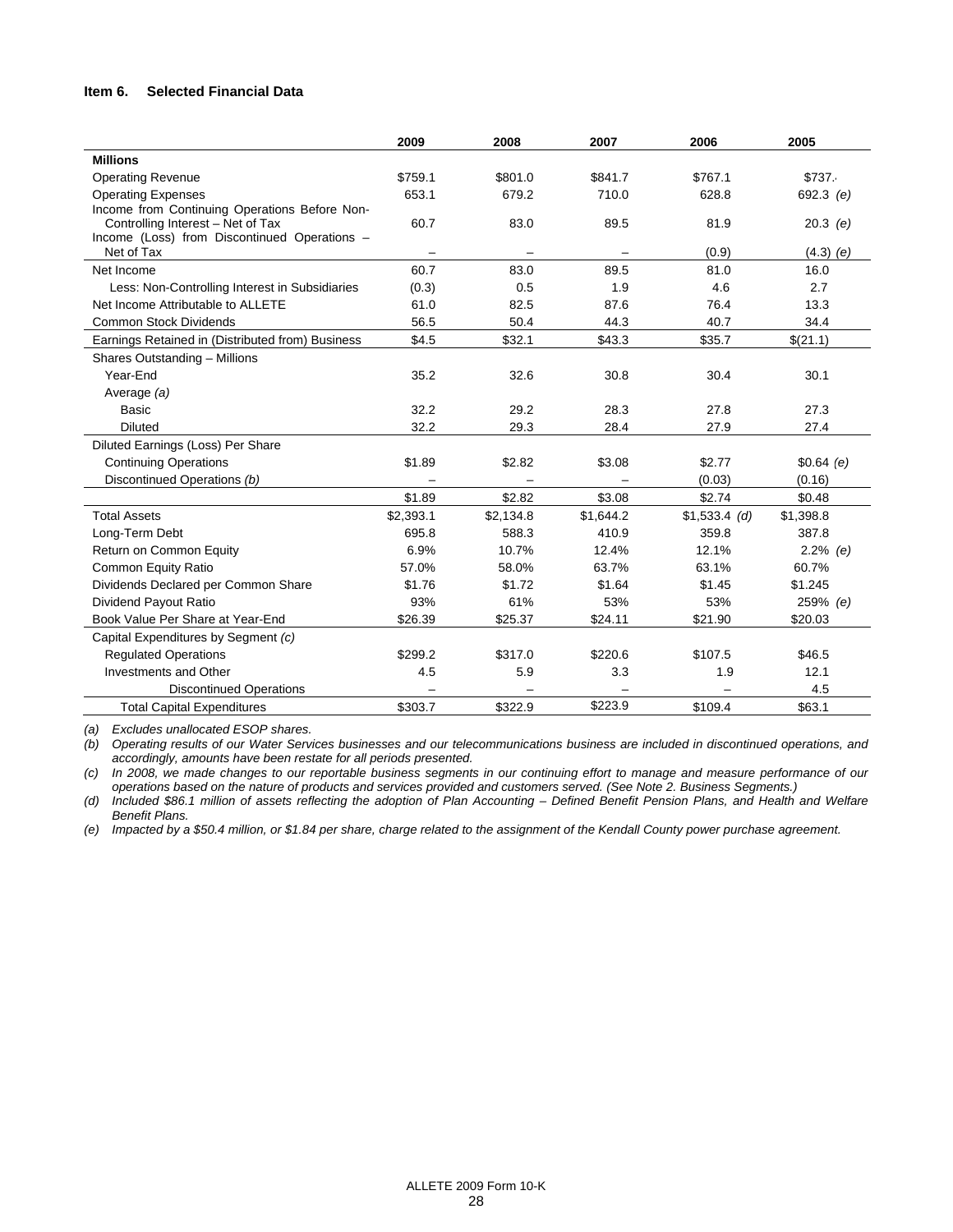#### **Item 7. Management's Discussion and Analysis of Financial Condition and Results of Operations**

The following discussion should be read in conjunction with our consolidated financial statements and notes to those statements and the other financial information appearing elsewhere in this report. In addition to historical information, the following discussion and other parts of this report contain forward-looking information that involves risks and uncertainties. Readers are cautioned that forward-looking statements should be read in conjunction with our disclosures in this Form 10-K under the headings: "Safe Harbor Statement Under the Private Securities Litigation Reform Act of 1995" located on page 5 and "Risk Factors" located in Item 1A. The risks and uncertainties described in this Form 10-K are not the only ones facing our Company. Additional risks and uncertainties that we are not presently aware of, or that we currently consider immaterial, may also affect our business operations. Our business, financial condition or results of operations could suffer if the concerns set forth in this Form 10-K are realized.

#### **Overview**

**Regulated Operations** includes our regulated utilities, Minnesota Power and SWL&P, as well as our investment in ATC, a Wisconsin-based regulated utility that owns and maintains electric transmission assets in parts of Wisconsin, Michigan, Minnesota and Illinois. Minnesota Power provides regulated utility electric service in northeastern Minnesota to 144,000 retail customers and wholesale electric service to 16 municipalities. Minnesota Power also provides regulated utility electric service to 1 private utility in Wisconsin. SWL&P provides regulated electric, natural gas and water service in northwestern Wisconsin to 15,000 electric customers, 12,000 natural gas customers and 10,000 water customers. Our regulated utility operations include retail and wholesale activities under the jurisdiction of state and federal regulatory authorities. (See Item 1. Business – Regulated Operations – Regulatory Matters.)

**Investments and Other** is comprised primarily of BNI Coal, our coal mining operations in North Dakota, and ALLETE Properties, our Florida real estate investment. This segment also includes a small amount of non-rate base generation, approximately 7,000 acres of land available-for-sale in Minnesota, and earnings on cash and investments.

ALLETE is incorporated under the laws of Minnesota. Our corporate headquarters are in Duluth, Minnesota. Statistical information is presented as of December 31, 2009, unless otherwise indicated. All subsidiaries are wholly owned unless otherwise specifically indicated. References in this report to "we," "us" and "our" are to ALLETE and its subsidiaries, collectively.

#### **2009 Financial Overview**

The following net income discussion summarizes a comparison of the year ended December 31, 2009, to the year ended December 31, 2008.

Net income attributable to ALLETE for 2009 was \$61.0 million, or \$1.89 per diluted share compared to \$82.5 million, or \$2.82 per diluted share for 2008. Earnings per diluted share decreased approximately \$0.19 compared to 2008 as a result of additional shares of common stock outstanding in 2009. (See Note 12. Common Stock and Earnings Per Share.)

**Regulated Operations** net income attributable to ALLETE was \$65.9 million in 2009 (\$67.9 million in 2008). The decrease is primarily attributable to lower net income at Minnesota Power due to a 4.1 percent decrease in kilowatt-hour sales, higher depreciation and interest expense, and the accrual of retail rate refunds related to 2008. These decreases were partially offset by increased FERC-approved wholesale rates and MPUC-approved current cost recovery revenue. In addition, 2009 reflected \$1.4 million in additional after-tax earnings from our investment in ATC as a result of additional investments made to fund our pro-rata share of ATC's voluntary capital contribution program.

**Investments and Other** reflected a net loss attributable to ALLETE of \$4.9 million in 2009 (\$14.6 million of net income attributable to ALLETE in 2008). The decrease is primarily attributable to a \$6.5 million reduction in earnings at ALLETE Properties and the absence of non-recurring items recorded in 2008. In 2009, ALLETE Properties recorded a net loss of \$4.7 million versus net income of \$1.8 million in 2008. In 2008, we recorded a \$3.8 million non-recurring gain on the sale of certain available-for-sale securities and \$5.8 million in non-recurring tax benefits and related interest due to the closing of a tax year and the completion of an IRS review.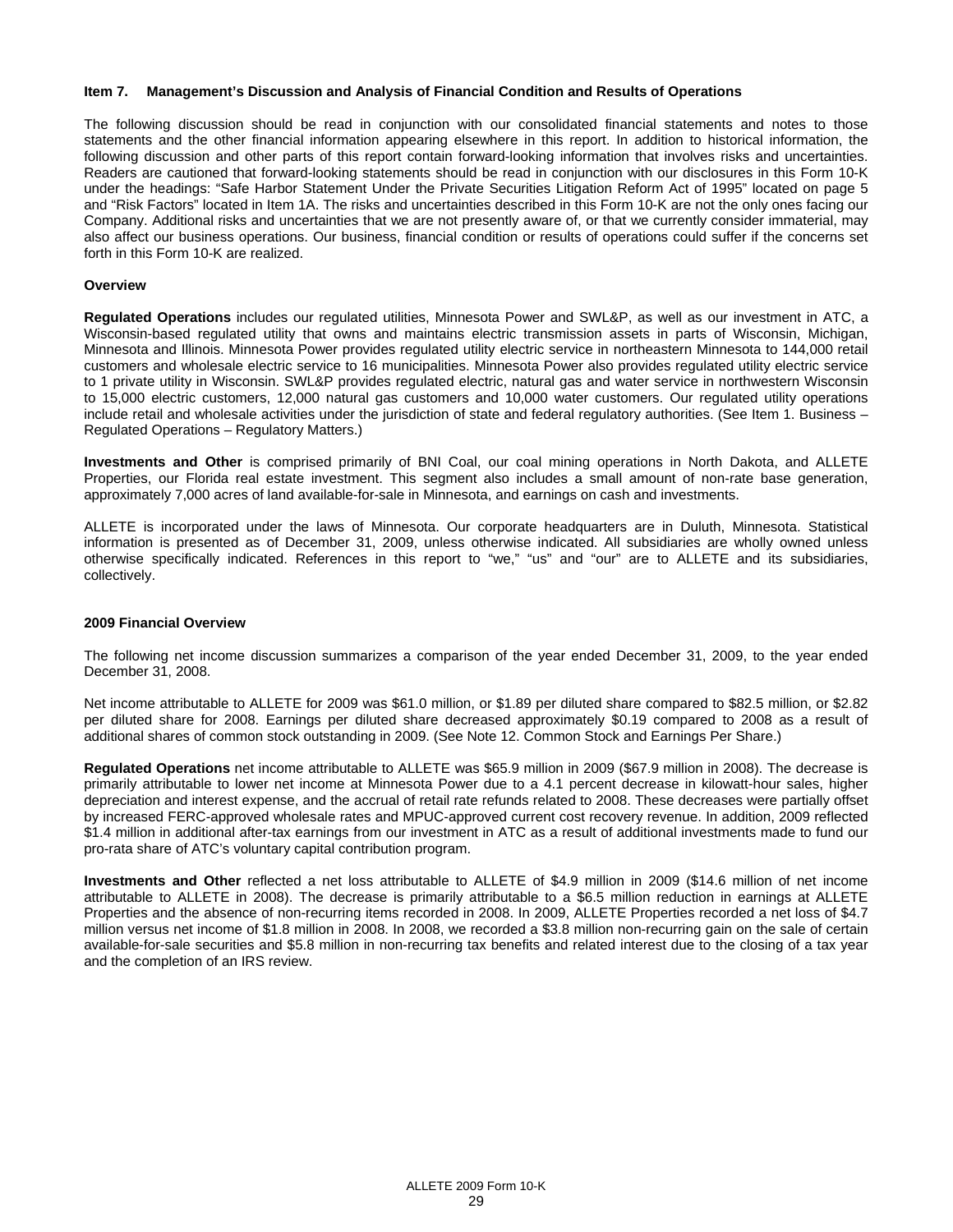#### **2009 Compared to 2008**

See Note 2. Business Segments for financial results by segment.

#### **Regulated Operations**

*Operating revenue* decreased \$30.4 million, or 4 percent, from 2008 due to lower fuel and purchased power recoveries, lower retail and municipal kilowatt-hour sales, lower natural gas revenue at SWL&P, and the accrual of prior year retail rate refunds related to our 2008 retail rate case. These decreases were partially offset by higher sales to Other Power Suppliers, higher FERC-approved wholesale rates and increased revenue from MPUC-approved current cost recovery riders.

Lower fuel and purchased power recoveries along with a decrease in retail and municipal kilowatt-hour sales combined for a total revenue reduction of \$116.2 million. Fuel and purchased power recoveries decreased due to a reduction in fuel and purchased power expense. (See Fuel and Purchased Power Expense.) Total kilowatt-hour sales to retail and municipal customers decreased 26 percent from 2008 primarily due to idled production lines and temporary closures at some of our taconite customers' plants.

Natural gas revenue at SWL&P was lower by \$7.8 million due to a 27 percent decrease in the price of natural gas and a 9 percent decline in sales. Natural gas revenue is primarily a flow-through of the natural gas costs. (See Operating and Maintenance Expense.)

Prior year retail rate refunds resulting from the 2009 MPUC Order and August 2009 Reconsideration Order were recorded in 2009 and resulted in a reduction in revenues of \$7.6 million.

The decrease in kilowatt-hour sales to retail and municipal customers has been partially offset by revenue from marketing the power to Other Power Suppliers, which increased \$77.2 million in 2009. Sales to Other Power Suppliers are sold at market-based prices into the MISO market on a daily basis or through bilateral agreements of various durations.

Higher rates from the March 1, 2008, and February 1, 2009, FERC-approved wholesale rate increases for our municipal customers increased revenue by \$13.2 million.

MPUC-approved current cost recovery rider revenue increased \$10.4 million in 2009 from 2008 primarily due to increased capital expenditures related to our Boswell Unit 3 emission reduction plan.

|                                             |        |        | Quantity | %               |
|---------------------------------------------|--------|--------|----------|-----------------|
| <b>Kilowatt-hours Sold</b>                  | 2009   | 2008   | Variance | <b>Variance</b> |
| <b>Millions</b>                             |        |        |          |                 |
| <b>Regulated Utility</b>                    |        |        |          |                 |
| <b>Retail and Municipals</b>                |        |        |          |                 |
| Residential                                 | 1.164  | 1.172  | (8)      | (0.7) %         |
| Commercial                                  | 1.420  | 1.454  | (34)     | (2.3) %         |
| Industrial                                  | 4.475  | 7.192  | (2,717)  | (37.8) %        |
| <b>Municipals</b>                           | 992    | 1,002  | (10)     | (1.0) %         |
| <b>Total Retail and Municipals</b>          | 8,051  | 10.820 | (2,769)  | (25.6) %        |
| <b>Other Power Suppliers</b>                | 4,056  | 1.800  | 2,256    | 125.3 %         |
| Total Regulated Utility Kilowatt-hours Sold | 12,107 | 12,620 | (513)    | (4.1) %         |

Revenue from electric sales to taconite customers accounted for 15 percent of consolidated operating revenue in 2009 (26 percent in 2008). The decrease in revenue from our taconite customers was partially offset by revenue from electric sales to Other Power Suppliers, which accounted for 20 percent of consolidated operating revenue in 2009 (10 percent in 2008). Revenue from electric sales to paper and pulp mills accounted for 9 percent of consolidated operating revenue in 2009 (9 percent in 2008). Revenue from electric sales to pipelines and other industrials accounted for 7 percent of consolidated operating revenue in 2009 (7 percent in 2008).

*Operating expenses* decreased \$20.1 million, or 3 percent, from 2008.

*Fuel and Purchased Power Expense* decreased \$26.1 million, or 9 percent, from 2008 due to decreased power generation attributable to lower kilowatt-hour sales, as well as a reduction in wholesale electricity prices. Minnesota Power's coal generating fleet produced fewer kilowatt-hours of electricity due to planned outages to implement environmental retrofits and to respond to decreased demand from our taconite customers.

*Operating and Maintenance Expense* decreased \$3.5 million from 2008 primarily due to \$7.4 million in lower natural gas costs at SWL&P from a decline in the price and quantity of natural gas purchased. This decrease was partially offset by increased salaries and benefits costs, rate case expenses and plant maintenance.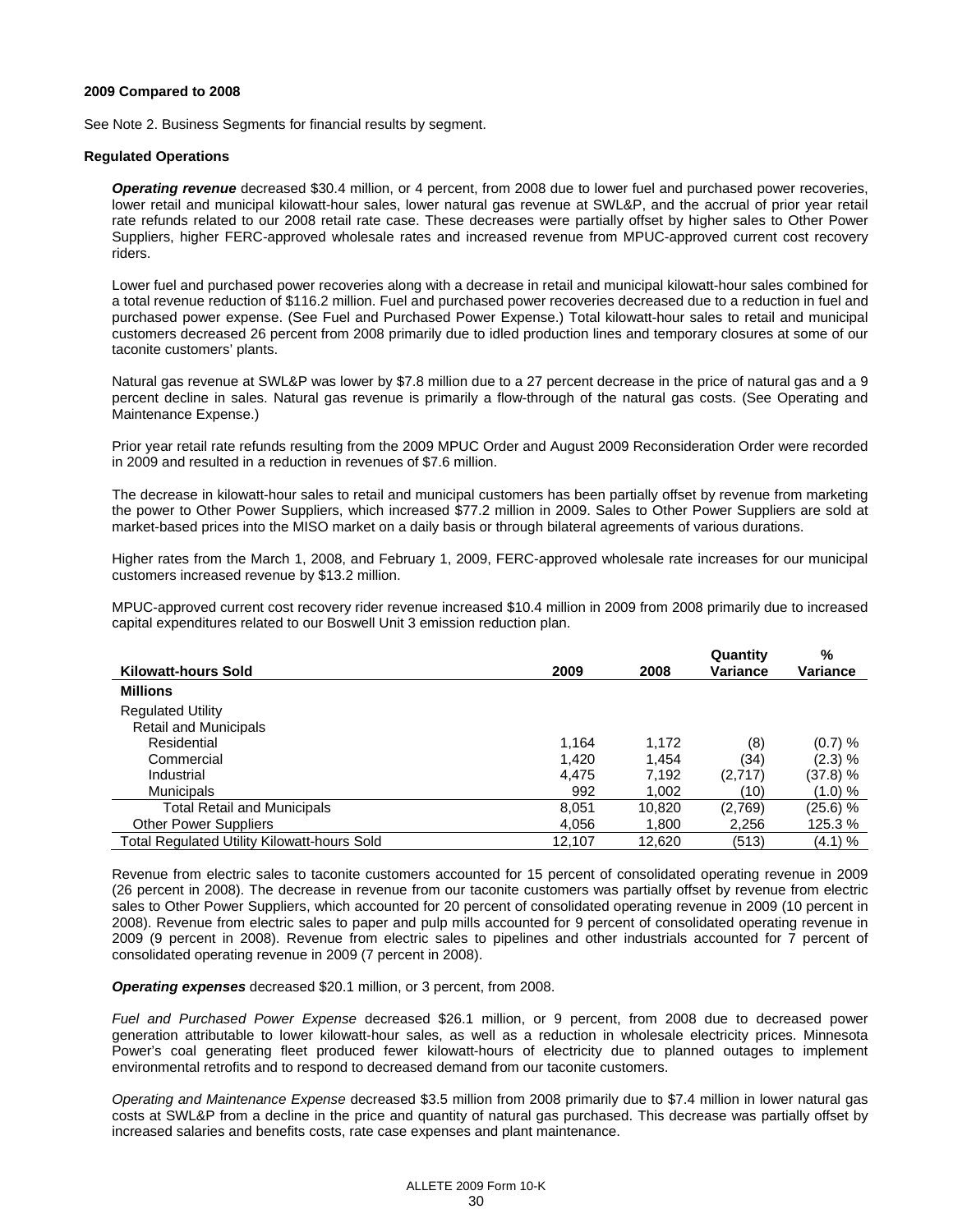## **2009 Compared to 2008 (Continued) Regulated Operations (Continued)**

*Depreciation Expense* increased \$9.5 million, or 19 percent, from 2008 reflecting higher property, plant and equipment balances placed in service.

*Interest expense* increased \$4.3 million, or 18 percent, from 2008 primarily due to additional long-term debt issued to fund new capital investments and \$0.5 million related to retail rate refunds.

*Equity earnings* increased \$2.2 million, or 14 percent, from 2008 reflecting higher earnings from our increased investment in ATC. (See Note 6. Investment in ATC.)

#### **Investments and Other**

*Operating revenue* decreased \$11.5 million, or 13 percent, from 2008 primarily due to a \$14.3 million reduction in sales revenue at ALLETE Properties. In 2009, ALLETE Properties sold approximately 35 acres of properties located outside of our three main development projects for \$3.8 million; no other sales were made in 2009 due to the continued lack of demand for our properties as a result of poor real estate market conditions in Florida. In 2008, ALLETE Properties sold approximately 219 acres of property located outside of our three main development projects for \$6.3 million and recognized \$3.7 million of previously deferred revenue under percentage of completion accounting. Revenue at ALLETE Properties in 2008 also included a pre-tax gain of \$4.5 million from the sale of a retail shopping center in Winter Haven, Florida.

| <b>ALLETE Properties</b>                          | 2009     |        | 2008     |        |
|---------------------------------------------------|----------|--------|----------|--------|
| <b>Revenue and Sales Activity</b>                 | Quantity | Amount | Quantity | Amount |
| <b>Dollars in Millions</b>                        |          |        |          |        |
| Revenue from Land Sales                           |          |        |          |        |
| Acres (a)                                         | 35       | \$3.8  | 219      | \$6.3  |
| Contract Sales Price (b)                          |          | 3.8    |          | 6.3    |
| Revenue Recognized from Previously Deferred Sales |          |        |          | 3.7    |
| Revenue from Land Sales                           |          | 3.8    |          | 10.0   |
| Other Revenue (c)                                 |          | 0.2    |          | 8.3    |
| <b>Total ALLETE Properties Revenue</b>            |          | \$4.0  |          | \$18.3 |

*(a) Acreage amounts are shown on a gross basis, including wetlands and non-controlling interest.* 

*(b) Reflected total contract sales price on closed land transactions. Land sales are recorded using a percentage-of-completion method. (See Note 1. Operations and Significant Accounting Policies.)* 

*(c) Included a \$4.5 million pre-tax gain from the sale of a shopping center in Winter Haven, Florida in 2008.* 

BNI Coal, which operates under a cost-plus contract, recorded additional revenue of \$5.6 million as a result of higher expenses. (See Operating Expenses.)

*Operating expenses* decreased \$6.0 million, or 7 percent, from 2008 reflecting lower fuel costs at our non-regulated generating facilities and decreased expense at ALLETE Properties due to both lower cost of land sold and reductions in general and administrative expenses. Expenses incurred as a result of a planned maintenance outage at a non-regulated generating facility in the third quarter of 2008 also contributed to the decrease in 2009. Partially offsetting these decreases was an increase in expense at BNI Coal due to higher permitting costs relating to mining expansion, a warranty credit in 2008, and dragline repairs in 2009. These costs were recovered through the cost-plus contract. (See Operating Revenue.)

*Interest expense* increased \$3.2 million from 2008 primarily due to a decrease in the proportion of ALLETE interest expense assigned to Minnesota Power. We record interest expense for Minnesota Power regulated operations based on Minnesota Power's authorized capital structure and allocate the balance to Investments and Other. Effective August 1, 2008, the proportion of interest expense assigned to Minnesota Power decreased to reflect the authorized capital structure inherent in interim rates that commenced on that date. Interest expense was also higher in 2009 as 2008 included a \$0.6 million reversal of interest expense previously accrued due to the closing of a tax year.

*Other income (expense)* decreased \$16.0 million from 2008 primarily due to a \$6.5 million pre-tax gain realized from the sale of certain available-for-sale securities in the first quarter of 2008, lower earnings on excess cash in 2009 of \$1.9 million, and \$1.4 million of interest income related to tax benefits recognized in the third quarter of 2008. Losses incurred on emerging technology investments totaled \$4.6 million in 2009, and were \$3.9 million higher than similar losses recorded in 2008.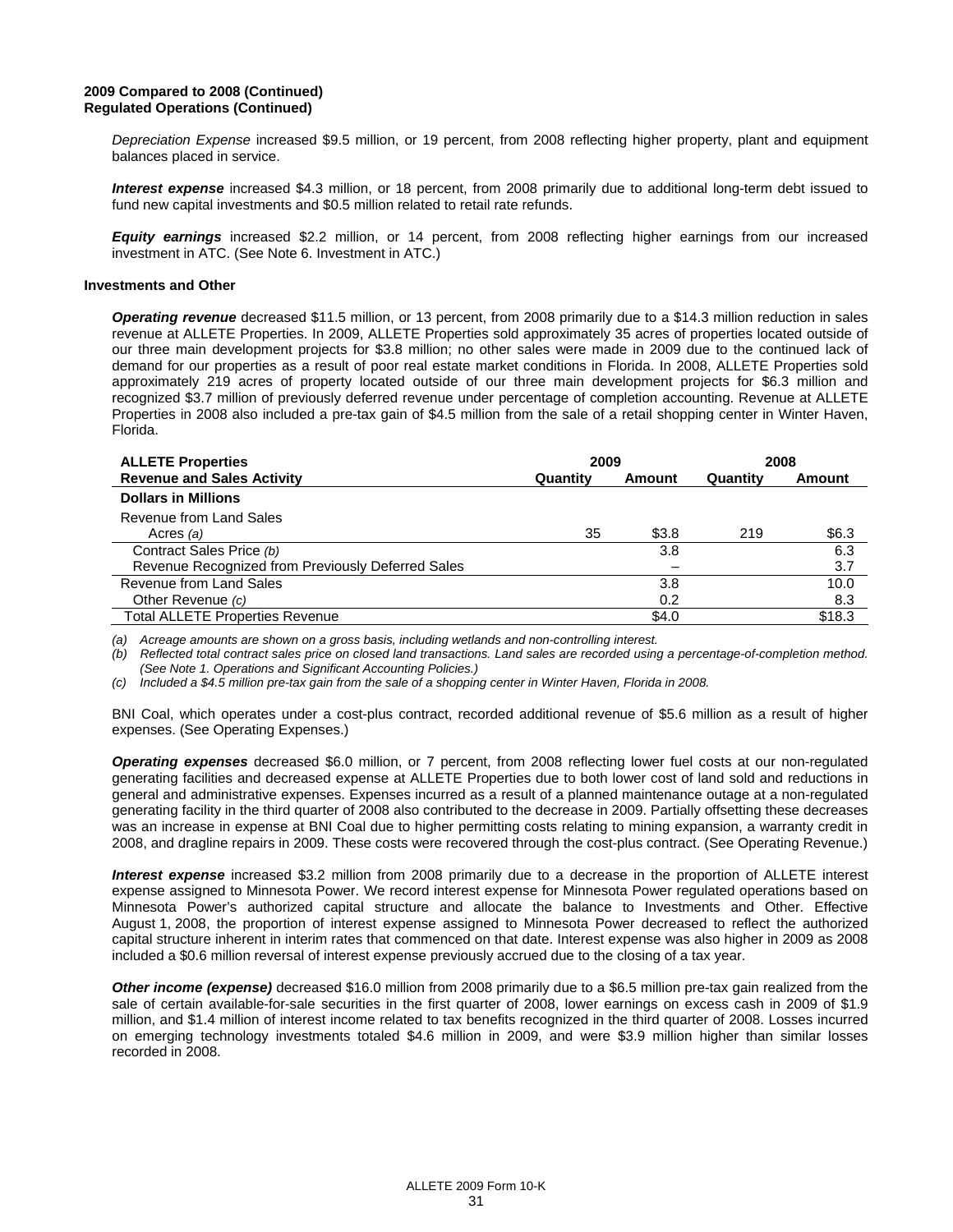#### **2009 Compared to 2008 (Continued)**

#### **Income Taxes – Consolidated**

For the year ended December 31, 2009, the effective tax rate was 33.7 percent (34.3 percent for the year ended December 31, 2008). The effective tax rate in each period deviated from the statutory rate (approximately 41 percent for 2009) due to deductions for Medicare health subsidies, AFUDC-Equity, investment tax credits, wind production tax credits, and depletion. In addition, the effective rate for 2009 was impacted by lower pre-tax income. In 2008, nonrecurring tax benefits due to the closing of a tax year and the completion of an IRS review totaled \$4.6 million.

#### **2008 Compared to 2007**

#### **Regulated Operations**

**Regulated Operations** contributed income of \$67.9 million in 2008 (\$62.4 million in 2007). The increase in earnings is primarily the result of higher rates and higher income from our investment in ATC. Higher rates resulted from a March 1, 2008, increase in FERC-approved wholesale rates, an August 1, 2008, MPUC-approved interim rate increase (subject to refund) for retail customers in Minnesota, and MPUC-approved current cost recovery on our environmental retrofit projects. These rate increases were partially offset by the expiration of sales contracts to Other Power Suppliers, and higher operations and maintenance expense, depreciation expense, and interest expense

*Operating revenue* decreased \$11.6 million, or 2 percent, from 2007 primarily due to decreased fuel and purchased power recoveries and the expiration of sales contracts to Other Power Suppliers. These decreases were partially offset by higher rates and kilowatt-hour sales to retail and municipal customers.

Fuel and purchased power recoveries decreased due to a \$42.0 million reduction in fuel and purchased power expense. (See Fuel and Purchased Power Expense discussion below.)

Revenue from sales to Other Power Suppliers decreased \$21.1 million from 2007 due to the expiration of sales contracts.

Higher rates resulted from the August 1, 2008, interim rate increase for retail customers in Minnesota of approximately \$13 million, current cost recovery on our environmental retrofit projects of approximately \$21 million, and the March 1, 2008, increase in FERC-approved wholesale rates of approximately \$6 million.

Kilowatt-hour sales to our retail and municipal customers increased 2 percent from 2007 primarily due to a 2 percent increase in industrial load. The increase in industrial sales was primarily due to an idled production line and production delays at one of our taconite customers in 2007. Total regulated utility kilowatt-hour sales were down 2 percent as the expiration of sales contracts to Other Power Suppliers more than offset the increased retail and municipal sales.

| Kilowatt-hours Sold                                | 2008   | 2007   | Quantity<br>Variance | $\%$<br>Variance |
|----------------------------------------------------|--------|--------|----------------------|------------------|
| <b>Millions</b>                                    |        |        |                      |                  |
| <b>Regulated Utility</b>                           |        |        |                      |                  |
| Retail and Municipals                              |        |        |                      |                  |
| Residential                                        | 1.172  | 1.141  | 31                   | 2.7%             |
| Commercial                                         | 1.454  | 1.457  | (3)                  | (0.2)%           |
| Industrial                                         | 7,192  | 7.054  | 138                  | 2.0%             |
| <b>Municipals</b>                                  | 1,002  | 1.008  | (6)                  | (0.6)%           |
| Total Retail and Municipals                        | 10,820 | 10,660 | 160                  | 1.5%             |
| <b>Other Power Suppliers</b>                       | 1,800  | 2,157  | (357)                | (16.6)%          |
| <b>Total Regulated Utility Kilowatt-hours Sold</b> | 12,620 | 12.817 | (197)                | (1.5)%           |

Revenue from electric sales to taconite customers accounted for 26 percent of consolidated operating revenue in 2008 (24 percent in 2007). Revenue from electric sales to paper and pulp mills accounted for 9 percent of consolidated operating revenue in 2008 (9 percent in 2007). Revenue from electric sales to pipelines and other industrials accounted for 7 percent of consolidated operating revenue in 2008 (7 percent in 2007).

*Operating expenses* decreased \$25.1 million, or 4 percent, from 2007.

*Fuel and Purchased Power Expense* decreased \$42.0 million, or 12 percent, from 2007 primarily due to a decrease in purchased power expense, as a result of higher electricity production at the Company's generation facilities. Megawatthour generation at our facilities and Square Butte increased 9 percent over 2007.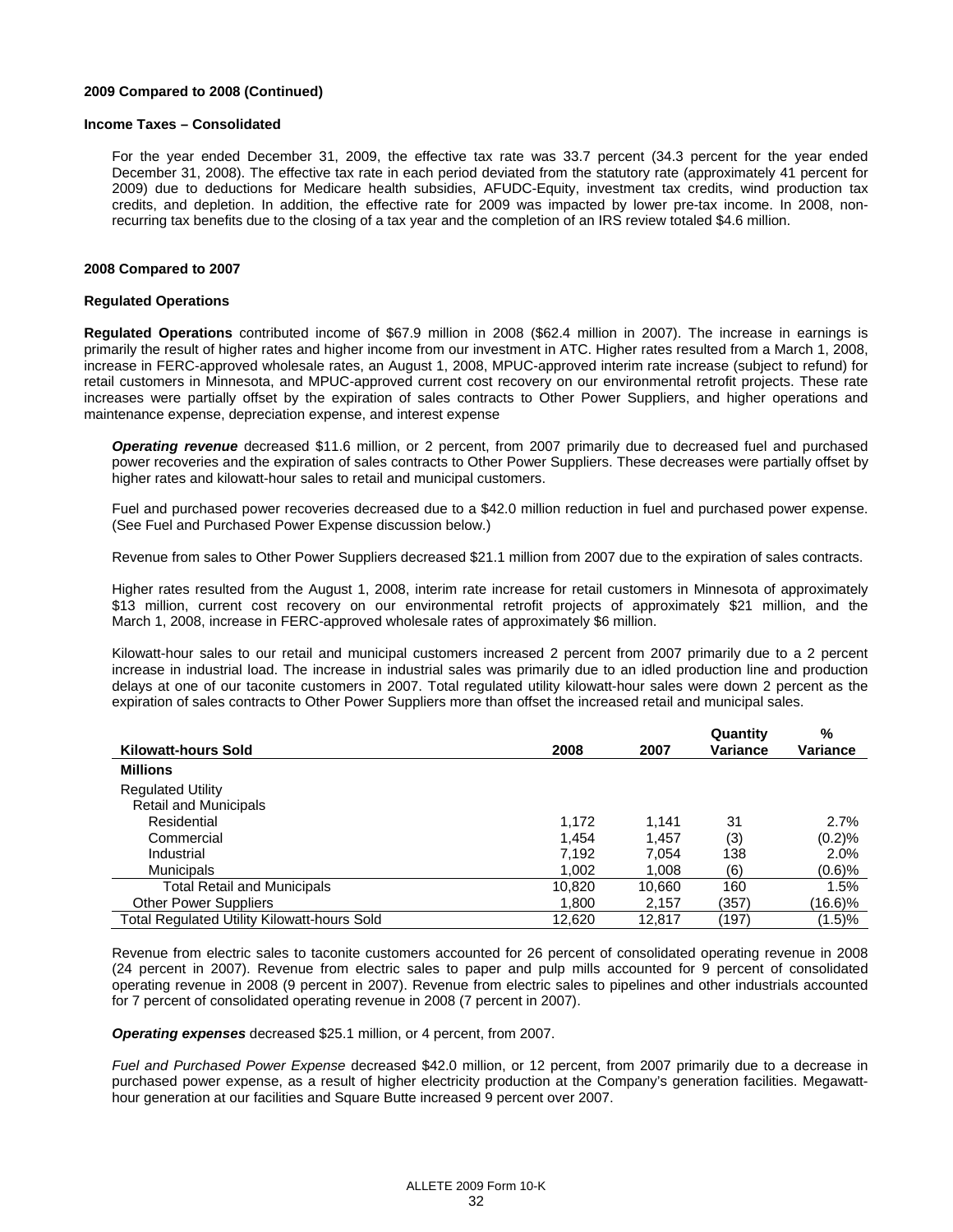## **2008 Compared to 2007 (Continued) Regulated Operations (Continued)**

*Operating and Maintenance Expense* increased \$10.0 million, or 4 percent, over 2007 primarily due to \$3.3 million in increased natural gas purchases at SWL&P, reflecting a colder 2008, \$2.5 million higher salaries and wages, \$1.8 million in increased transmission costs, and \$1.5 million in conservation improvement costs.

*Depreciation Expense* increased \$6.9 million, or 16 percent, from 2007 reflecting higher property, plant, and equipment balances placed in service and higher annual depreciation rates for distribution and transmission effective January 1, 2008.

*Interest expense* increased \$3.0 million, or 14 percent, from 2007 primarily due to higher long-term debt balances from increased construction activity.

*Equity earnings* increased \$2.7 million, or 21 percent, from 2007 reflecting higher earnings from our investment in ATC. (See Note 6. Investment in ATC.)

#### **Investments and Other**

**Investments and Other** reflected net income of \$14.6 million in 2008 (\$25.2 million in 2007). The decrease in 2008 is primarily due to lower net income at ALLETE Properties, which continues to experience difficult real estate market conditions in Florida. This decrease was partially offset by the sale of certain available-for-sale securities in the first quarter of 2008, and tax benefits and related interest recognized in the third quarter of 2008.

*Operating revenue* decreased \$29.1 million, or 25 percent, from 2007 primarily due to a decrease in sales revenue at ALLETE Properties in 2008. ALLETE Properties sold 219 acres of property in 2008 compared to 483 acres in 2007. In addition, 580,059 of non-residential square footage and 736 residential units were sold in 2007 compared to no nonresidential or residential sales in 2008. Operating revenue in 2008 included a pre-tax gain of \$4.5 million for the sale of our retail shopping center in Winter Haven, Florida in May 2008.

| <b>ALLETE Properties</b>                          | 2008     |        | 2007     |        |
|---------------------------------------------------|----------|--------|----------|--------|
| <b>Revenue and Sales Activity</b>                 | Quantity | Amount | Quantity | Amount |
| <b>Dollars in Millions</b>                        |          |        |          |        |
| Revenue from Land Sales                           |          |        |          |        |
| Non-residential Sq. Ft.                           |          |        | 580.059  | \$17.0 |
| <b>Residential Units</b>                          |          |        | 736      | 14.8   |
| Acres (a)                                         | 219      | \$6.3  | 483      | 10.6   |
| Contract Sales Price (b)                          |          | 6.3    |          | 42.4   |
| Revenue Recognized from Previously Deferred Sales |          | 3.7    |          | 3.1    |
| Deferred Revenue                                  |          |        |          | (1.2)  |
| Revenue from Land Sales                           |          | 10.0   |          | 44.3   |
| Other Revenue (c)                                 |          | 8.3    |          | 6.2    |
| <b>Total ALLETE Properties Revenue</b>            |          | \$18.3 |          | \$50.5 |

*(a) Acreage amounts are shown on a gross basis, including wetlands and non-controlling interest.* 

*(b) Reflected total contract sales price on closed land transactions. Land sales are recorded using a percentage-of-completion method. (See Note 1. Operations and Significant Accounting Policies.)* 

*(c) Included a \$4.5 million pre-tax gain from the sale of a shopping center in Winter Haven, Florida in 2008.* 

*Operating expenses* decreased \$5.7 million, or 6 percent, from 2007, primarily due to a \$4.8 million decrease in the cost of real estate sold in Florida.

*Interest expense* increased \$0.7 million in 2008 primarily due to higher interest expense at ALLETE, a portion of which is assigned to Minnesota Power and the remainder is reflected in the Investments and Other segment.

*Other income* increased \$0.6 million, or 5 percent, from 2007 primarily due to a \$6.5 million pre-tax gain realized from the sale of certain available-for-sale securities in the first quarter of 2008 and interest income related to tax benefits recognized in the third quarter of 2008. The gain was triggered when securities were sold to reallocate investments to meet defined investment allocations based upon an approved investment strategy. The increase was partially offset by fewer gains from land sales in Minnesota during 2008, and lower earnings on cash and short-term investments reflecting lower average cash balances, and the 2007 release from a loan guarantee for Northwest Airlines, Inc. of \$1.0 million.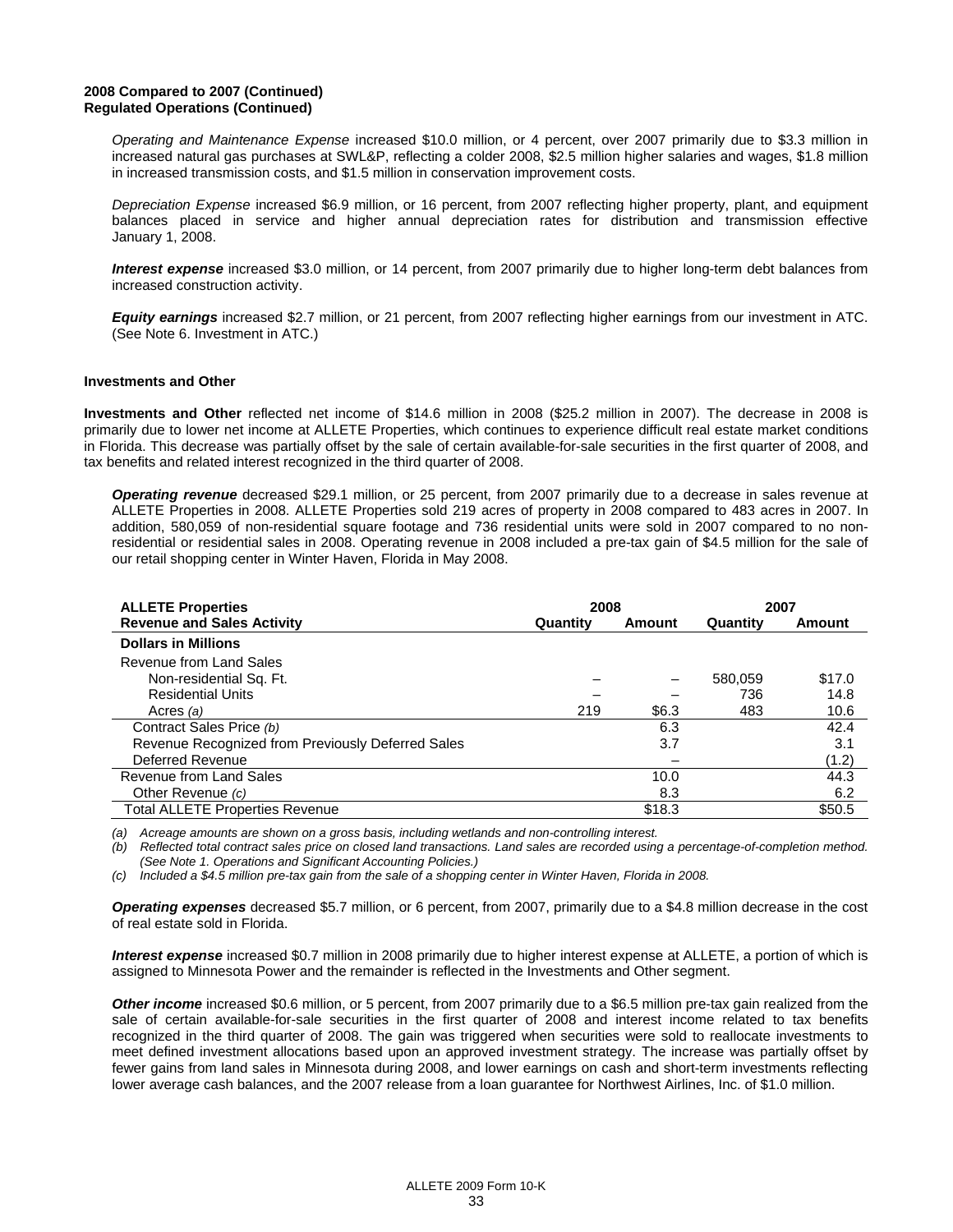## **2008 Compared to 2007 (Continued)**

#### **Income Taxes – Consolidated**

For the year ended December 31, 2008, the effective tax rate on income from continuing operations before non-controlling interest was 34.3 percent (34.8 percent for the year ended December 31, 2007). The effective tax rate in both years deviated from the statutory rate (approximately 40 percent) primarily due to the recognition of various tax benefits as well as deductions for Medicare health subsidies, AFUDC-Equity, investment tax credits, and wind production tax credits. In 2007, a tax benefit was realized as a result of a state income tax audit settlement (\$1.6 million). In 2008, non-recurring tax benefits due to the closing of a tax year and the completion of an IRS review totaled \$4.6 million.

#### **Critical Accounting Estimates**

The preparation of financial statements and related disclosures in conformity with GAAP requires management to make various estimates and assumptions that affect amounts reported in the consolidated financial statements. These estimates and assumptions may be revised, which may have a material effect on the consolidated financial statements. Actual results may differ from these estimates and assumptions. These policies are discussed with the Audit Committee of our Board of Directors on a regular basis. The following represent the policies we believe are most critical to our business and the understanding of our results of operations.

**Regulatory Accounting.** Our regulated utility operations are subject to the guidance on accounting for the effects of certain types of regulation. This guidance requires us to reflect the effect of regulatory decisions in our financial statements. Regulatory assets or liabilities arise as a result of a difference between GAAP and the accounting principles imposed by the regulatory agencies. Regulatory assets represent incurred costs that have been deferred as they are probable for recovery in customer rates. Regulatory liabilities represent obligations to make refunds to customers and amounts collected in rates for which the related costs have not yet been incurred.

We recognize regulatory assets and liabilities in accordance with applicable state and federal regulatory rulings. The recoverability of regulatory assets is periodically assessed by considering factors such as, but not limited to, changes in regulatory rules and rate orders issued by applicable regulatory agencies. The assumptions and judgments used by regulatory authorities may have an impact on the recovery of costs, the rate of return on invested capital, and the timing and amount of assets to be recovered by rates. A change in these assumptions may result in a material impact on our results of operations. (See Note 5. Regulatory Matters.)

**Valuation of Investments.** Our long-term investment portfolio includes the real estate assets of ALLETE Properties, debt and equity securities consisting primarily of securities held to fund employee benefits, auction rate securities, and investments in emerging technology funds. Our policy is to review these investments for impairment on a quarterly basis by assessing such factors as continued commercial viability of products, cash flow and earnings. Our consideration of possible impairment for our real estate assets requires us to make judgments with respect to the current fair values of this real estate. The poor market conditions for real estate in Florida at this time require us to make certain assumptions in the determination of fair values due to the lack of current comparable sales activity. Any impairment would reduce the carrying value of our investments and be recognized as a loss. In 2009, we recorded an impairment loss on these investments of \$1.1 million pretax (none in 2008; \$0.5 million pretax in 2007), primarily due to our emerging technology funds. (See Note 7. Investments.)

**Pension and Postretirement Health and Life Actuarial Assumptions.** We account for our pension and postretirement benefit obligations in accordance with the accounting standards for defined benefit pension and other postretirement plans. These standards require the use of assumptions in determining our obligations and annual cost of our pension and postretirement benefits. An important actuarial assumption for pension and other postretirement benefit plans is the expected long-term rate of return on plan assets. In establishing the expected long-term return on plan assets, we take into account the actual long-term historical performance of our plan assets, the actual long-term historical performance for the type of securities we are invested in, and apply the historical performance utilizing the target allocation of our plan assets to forecast an expected long-term return. Our expected rate of return is then selected after considering the results of each of those factors, in addition to considering the impact of current economic conditions, if applicable, on long-term historical returns. Our pension asset allocation at December 31, 2009, was approximately 53 percent equity, 28 percent debt, 14 percent private equity, and 5 percent real estate. Our postretirement health and life asset allocation at December 31, 2009, was approximately 54 percent equity, 38 percent debt, and 8 percent private equity. Equity securities consist of a mix of market capitalization sizes with domestic and international securities. We currently use an expected long-term rate of return of 8.5 percent in our actuarial determination of our pension and other postretirement expense. We review our expected long-term rate of return assumption annually and will adjust it to respond to any changing market conditions. A one-quarter percent decrease in the expected longterm rate of return would increase the annual expense for pension and other postretirement benefits by approximately \$1.3 million, pre-tax.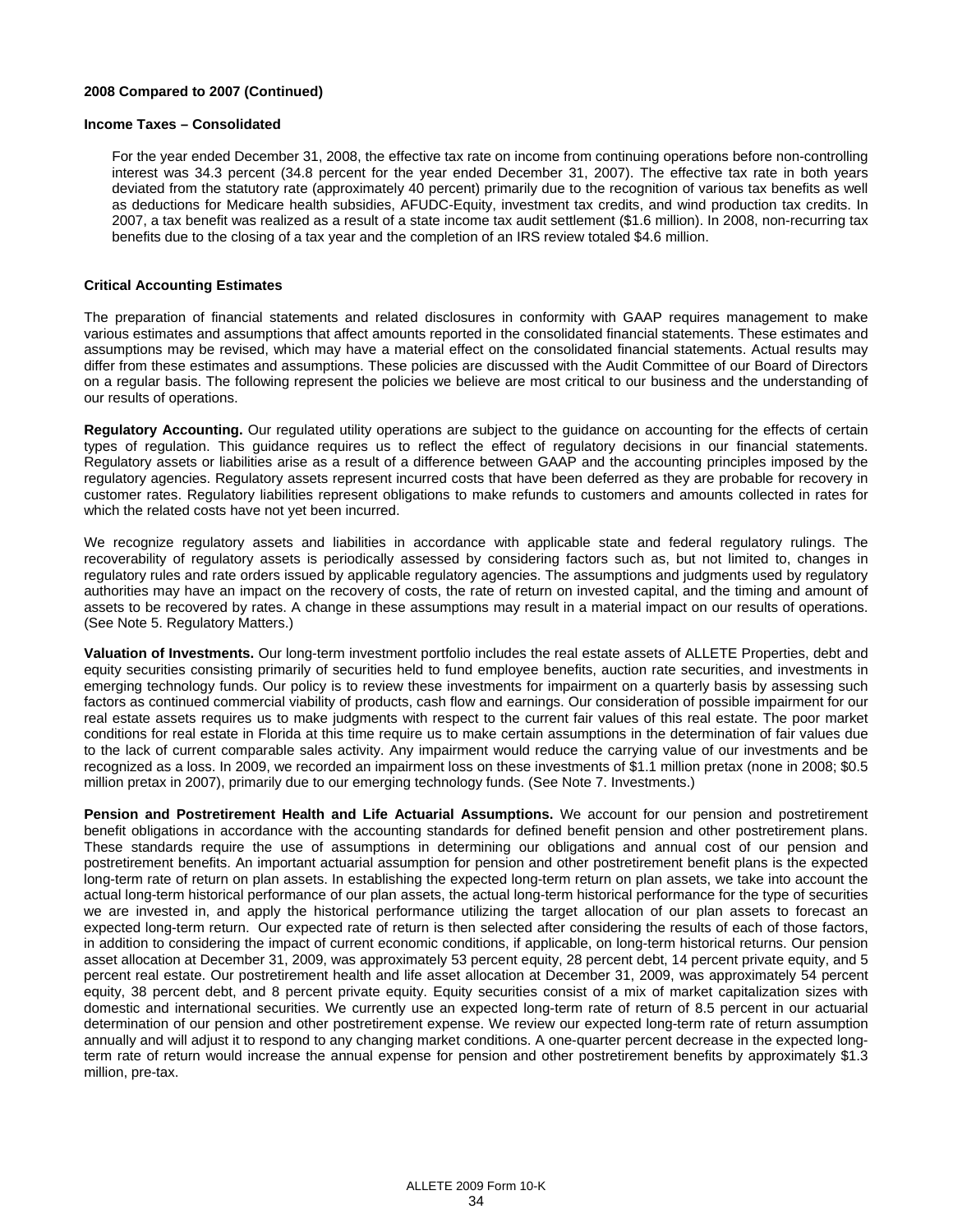#### **Critical Accounting Estimates (Continued) Pension and Postretirement Health and Life Actuarial Assumptions (Continued)**

The discount rate is computed using the Citigroup Pension Discount Curve adjusted for ALLETE's projected cash flows to match our plan characteristics. The Citigroup Pension Discount Curve is determined using high-quality long-term corporate bond rates at the valuation date. We believe the adjusted discount curve used in this comparison does not materially differ in duration and cash flows for our pension obligation. (See Note 16. Pension and Other Postretirement Benefit Plans.)

**Taxation.** We are required to make judgments regarding the potential tax effects of various financial transactions and our ongoing operations to estimate our obligations to taxing authorities. These tax obligations include income, real estate and sales/use taxes. Judgments related to income taxes require the recognition in our financial statements of the largest tax benefit of a tax position that is "more-likely-than-not" to be sustained on audit. Tax positions that do not meet the "more-likelythan-not" criteria are reflected as a tax liability in accordance with the guidance for accounting for uncertainty in income taxes. We must also assess our ability to generate capital gains to realize tax benefits associated with capital losses. Capital losses may be deducted only to the extent of capital gains realized during the year of the loss or during the two prior or five succeeding years for federal purposes. We have recorded a valuation allowance against our deferred tax assets associated with realized capital losses to the extent it has been determined that it is more-likely-than-not that some portion or all of the deferred tax asset will not be realized.

## **Outlook**

ALLETE is an energy company committed to earning a financial return that rewards our shareholders, allows for reinvestment in our businesses and sustains growth. To accomplish this, we intend to take the actions necessary to earn our allowed rate of return in our regulated businesses, while we pursue growth initiatives in renewable energy, transmission and other energycentric businesses.

We believe that over the long term, wind energy will play an increasingly important role in our nation's energy mix. We intend to pursue the establishment of a renewable energy business focused initially on developing wind assets in North Dakota and the upper Midwest. We intend to develop wind resources which will be used to meet renewable supply requirements of our regulated businesses as well as wind resources that will be marketed to others. We will capitalize on our existing presence in North Dakota through BNI Coal, our recently acquired DC transmission line and our Bison 1 wind project. Through BNI Coal we have a long-term business presence and established landowner relationships in North Dakota. See page 38 for more discussion on the DC line acquisition and our Bison I project. For projects to be marketed to others, we intend to secure longterm power purchase agreements prior to construction of the wind generation facilities. Establishment of the business is subject to appropriate MPUC approvals.

We also plan to make investments in upper Midwest transmission opportunities that strengthen or enhance the regional transmission grid, or take advantage of our geographical location between sources of renewable energy and end users. In addition, we plan to make additional investments to fund our pro rata share of ATC's future capital expansion program. Minnesota Power is also participating with other regional utilities in making regional transmission investments as a member of the CapX2020 initiative. The CapX2020 initiative is discussed in more detail on page 40.

We are also exploring investing in other energy-centric businesses that will complement an entrance into the renewable energy business, or leverage demand trends related to transmission, environmental control or energy efficiency.

ALLETE intends to sell its Florida land assets at reasonable prices, over time or in bulk transactions, and reinvest the proceeds in its growth initiatives. ALLETE Properties does not intend to acquire additional real estate.

**Regulated Operations.** Minnesota Power's long-term strategy is to maintain its competitively priced production of energy, reduce customer concentration exposure, comply with environmental permit conditions and renewable requirements, and earn our allowed rate of return. Keeping the production of energy competitive enables Minnesota Power to effectively compete in the wholesale power markets, and minimizes retail rate increases to help maintain the viability of its customers. As part of maintaining cost competitiveness, Minnesota Power intends to reduce its exposure to possible future carbon and GHG legislation by reshaping its generation portfolio, over time, to reduce its reliance on coal. Minnesota Power intends to reduce its customer concentration risk to reduce exposure to cyclical industries; this may include restructuring commercial contracts, additional sales to other regional power suppliers, and reshaping our power supply to be more flexible to swings in customer demand. We will monitor and review environmental proposals and may challenge those that add considerable cost with limited environmental benefit. Current economic conditions require a very careful balancing of the benefit of further environmental controls with the impacts of the costs of those controls on our customers as well as on the company, and its competitive position. We will pursue current cost recovery riders to recover environmental and renewable investments, and will work with our legislators and regulators to earn a fair return.

*Rates*. Entities within our Regulated Operations segment file for periodic rate revisions with the MPUC, the FERC or the PSCW.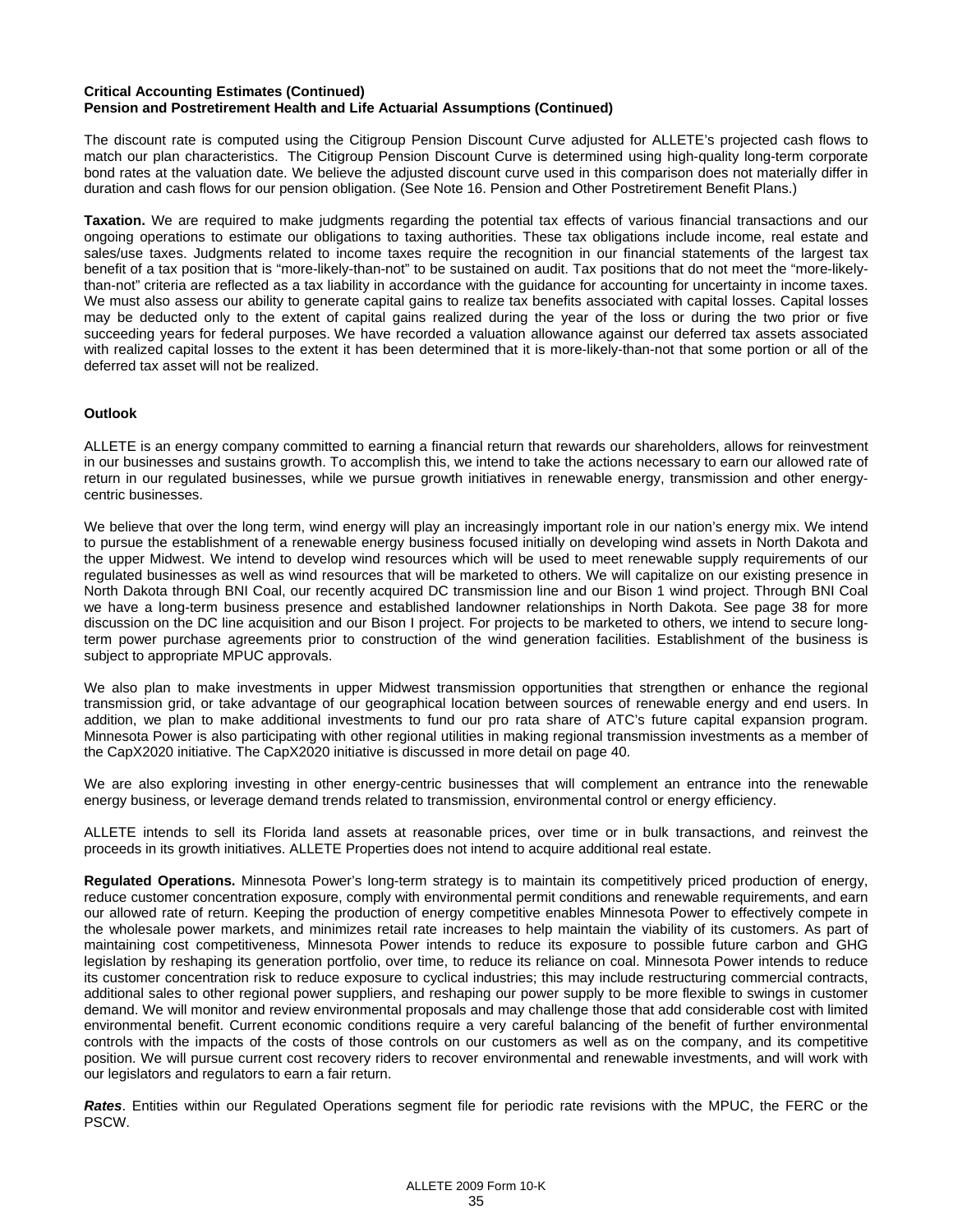## **Outlook (Continued) Rates (Continued)**

*2008 Rate Case.* In May 2008, Minnesota Power filed a retail rate increase request with the MPUC seeking additional revenues of approximately \$40 million annually; the request also sought an 11.15 percent return on equity, and a capital structure consisting of 54.8 percent equity and 45.2 percent debt. As a result of a May 2009 Order and an August 2009 Reconsideration Order, the MPUC granted Minnesota Power a revenue increase of approximately \$20 million, including a return on equity of 10.74 percent and a capital structure consisting of 54.79 percent equity and 45.21 percent debt. Rates went into effect on November 1, 2009.

Interim rates, subject to refund, were in effect from August 1, 2008 through October 31, 2009. During 2009, Minnesota Power recorded a \$21.7 million liability for refunds of interim rates, including interest, required to be made as a result of the May 2009 Order and the August 2009 Reconsideration Order. In 2009, \$21.4 million was refunded, with a remaining \$0.3 million balance to be refunded in early 2010; \$7.6 million of the refunds required to be made were related to interim rates charged in 2008.

With the May 2009 Order, the MPUC also approved the stipulation and settlement agreement that affirmed the Company's continued recovery of fuel and purchased power costs under the former base cost of fuel that was in effect prior to the retail rate filing. The transition to the former base cost of fuel began with the implementation of final rates on November 1, 2009. Any revenue impact associated with this transition will be identified in a future filing related to the Company's fuel clause operation.

*2010 Rate Case.* Minnesota Power previously stated its intention to file for additional revenues to recover the costs of significant investments to ensure current and future system reliability, enhance environmental performance and bring new renewable energy to northeastern Minnesota. As a result, Minnesota Power filed a retail rate increase request with the MPUC on November 2, 2009, seeking a return on equity of 11.50 percent, a capital structure consisting of 54.29 percent equity and 45.71 percent debt, and on an annualized basis, an \$81.0 million net increase in electric retail revenue.

Minnesota law allows the collection of interim rates while the MPUC processes the rate filing. On December 30, 2009, the MPUC issued an Order (the Order) authorizing \$48.5 million of Minnesota Power's November 2, 2009, interim rate increase request of \$73.0 million. The MPUC cited exigent circumstances in reducing Minnesota Power's interim rate request. Because the scope and depth of this reduction in interim rates was unprecedented, and because Minnesota law does not allow Minnesota Power to formally challenge the MPUC's action until a final decision in the case is rendered, on January 6, 2010, Minnesota Power sent a letter to the MPUC expressing its concerns about the Order and requested that the MPUC reconsider its decision on its own motion. Minnesota Power described its belief the MPUC's decision violates the law by prejudging the merits of the rate request prior to an evidentiary hearing and results in the confiscation of utility property. Further, the Company is concerned that the decision will have negative consequences on the environmental policy directions of the State of Minnesota by denying recovery for statutory mandates during the pendency of the rate proceeding. The MPUC has not acted in response to Minnesota Power's letter.

The rate case process requires public hearings and an evidentiary hearing before an administrative law judge, both of which are scheduled for the second quarter of 2010. A final decision on the rate request is expected in the fourth quarter. We cannot predict the final level of rates that may be approved by the MPUC, and we cannot predict whether a legal challenge to the MPUC's interim rate decision will be forthcoming or successful.

*FERC-Approved Wholesale Rates.* Minnesota Power's non-affiliated municipal customers consist of 16 municipalities in Minnesota and 1 private utility in Wisconsin. SWL&P, a wholly-owned subsidiary of ALLETE, is also a customer of Minnesota Power. In 2008, Minnesota Power entered into new contracts with these customers which transitioned customers to formulabased rates, allowing rates to be adjusted annually based on changes in cost. In February 2009, the FERC approved our municipal contracts which expire December 31, 2013. Under the formula-based rates provision, wholesale rates are set at the beginning of the year based on expected costs and provide for a true-up calculation for actual costs. Wholesale rate increases totaling approximately \$6 million and \$10 million annually were implemented on February 1, 2009 and January 1, 2010, respectively, with approximately \$6 million of additional revenues under the true-up provision accrued in 2009, which will be billed in 2010.

*2009 Wisconsin Rate Increase.* SWL&P's current retail rates are based on a December 2008 PSCW retail rate order that became effective January 1, 2009, and allows for an 11.1 percent return on equity. The new rates reflected a 3.5 percent average increase in retail utility rates for SWL&P customers (a 13.4 percent increase in water rates, a 4.7 percent increase in electric rates, and a 0.6 percent decrease in natural gas rates). On an annualized basis, the rate increase will generate approximately \$3 million in additional revenue.

*Industrial Customers.* Electric power is one of several key inputs in the taconite mining, paper production, and pipeline industries. In 2009, approximately 37 percent (57 percent in 2008), of our Regulated Utility kilowatt-hour sales were made to our industrial customers, which includes the taconite, paper and pulp, and pipeline industries.

Beginning in the fall of 2008, worldwide steel makers began to dramatically cut steel production in response to reduced demand driven largely by the global credit concerns. United States raw steel production ran at approximately 50 percent of capacity in 2009, reflecting poor demand in automobiles, durable goods, and structural and other steel products.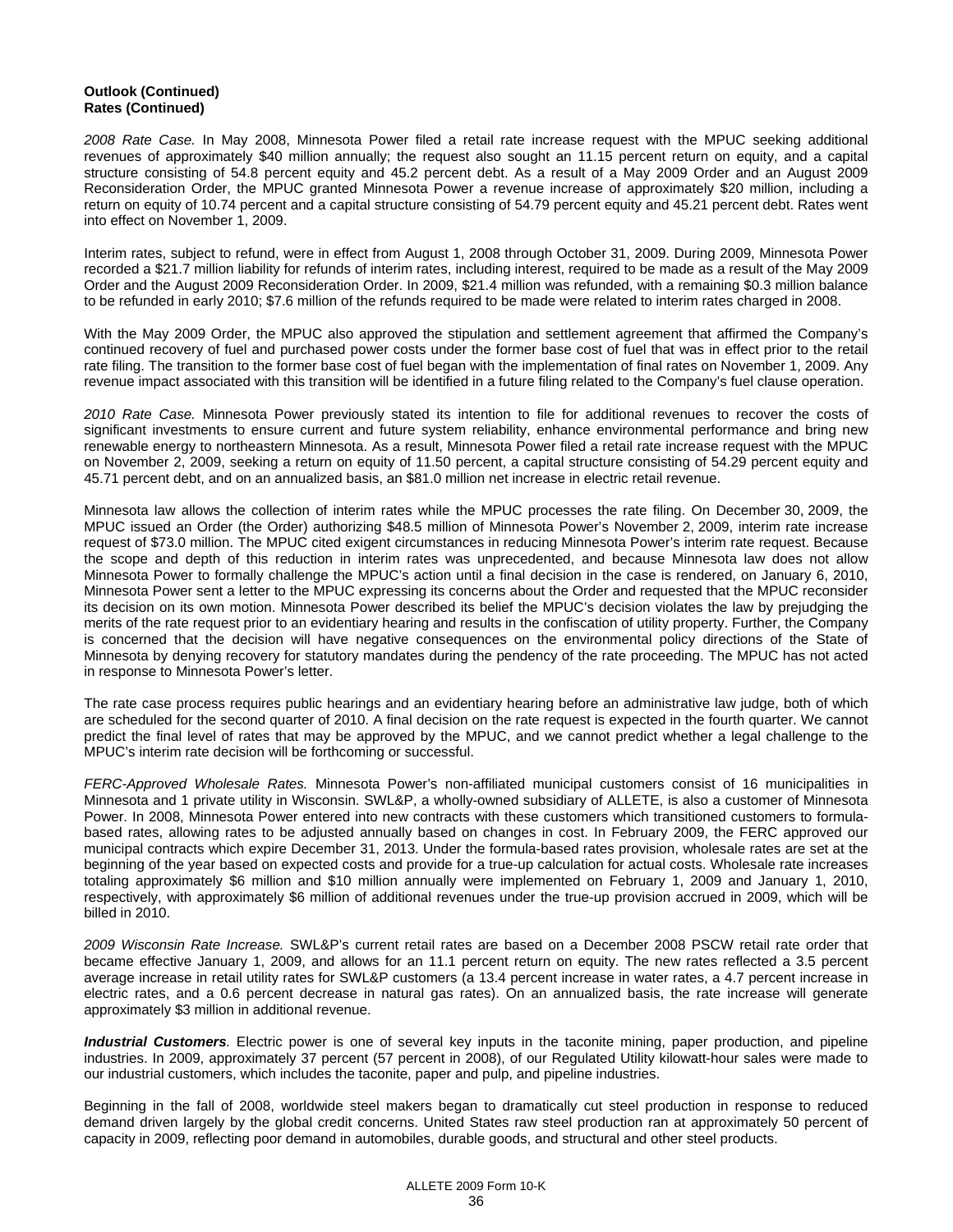# **Outlook (Continued) Industrial Customers (Continued)**

In late 2008, Minnesota taconite producers began to feel the impacts of decreased steel demand, and reduced taconite production levels occurred in 2009. Annual taconite production in Minnesota was approximately 18 million tons in 2009 (40 million tons in 2008 and 39 million tons in 2007). Consequently, 2009 kilowatt-hour sales to our taconite customers were lower by approximately 54 percent from 2008 levels, and we sold available power to Other Power Suppliers to partially mitigate the earnings impact of these lower taconite sales.

Raw steel production in the United States is projected to improve in 2010, and is estimated to run at approximately 60 percent of capacity. As a result, Minnesota Power expects an increase in taconite production in 2010 compared to 2009, although production will still be less than previous years' levels. We will continue to market available power to Other Power Suppliers in an effort to mitigate the earnings impact of these lower industrial sales. Sales to Other Power Suppliers are dependent upon the availability of generation and are sold at market-based prices into the MISO market on a daily basis or through bilateral agreements of various durations. We can make no assurances that our power marketing efforts will fully offset the reduced earnings resulting from lower demand nominations from our industrial customers.

Minnesota Power's paper and pulp customers ran at, or very near, full capacity for the majority of 2009, despite the fact that the industry as a whole experienced the impacts of the global recession in reduced sales of nearly every paper grade. Federal tax credits provided a subsidy for paper producers which allowed them to remain competitive. Minnesota Power's paper and pulp customers benefited from the temporary or permanent idling of competitor plants both in North America and in Europe, as well as continued strength of the Canadian dollar and the Euro which has reduced imports both from Canada and Europe.

Our pipeline customers continued to operate at near capacity levels. As Western Canadian oil sands reserves continue to develop and expand, pipeline operators served by the Company are executing expansion plans to transport Western Canadian crude oil reserves (Alberta Oil Sands) to United States markets. Access to traditional Midwest markets is being expanded to Southern markets as the Canadian supply is displacing domestic production and deliveries imported from the Gulf Coast. We believe we are strategically positioned to serve these expanding pipeline facilities.

*Prospective Additional Load.* Several companies in northeastern Minnesota continue to progress in development of natural resource based projects that represent long-term growth potential and load diversity for Minnesota Power. These potential projects are in the ferrous and non-ferrous mining and steel industries. These projects include PolyMet Mining Corporation (PolyMet), Mesabi Nugget Delaware, LLC (Mesabi Nugget), and United States Steel Corporation's expansion at its Keewatin Taconite facility. Additionally, Essar Steel Limited Minnesota (Essar), continues to work with local agencies on infrastructure development for its taconite mine, direct reduction iron-making facility, and steel mill within the Nashwauk, MN municipal utility service boundary.

*PolyMet*. Minnesota Power has executed a long-term contract with PolyMet, a new industrial customer planning to start a copper-nickel and precious metal (non-ferrous) mining operation in northeastern Minnesota. PolyMet is currently in the environmental permitting process, and the public comment period on its Draft Environmental Impact Statement (DEIS) closed on February 3, 2010. Assuming that the DEIS is judged to be complete, the Minnesota Department of Natural Resources and the U.S. Army Corps of Engineers may issue a Statement of Adequacy by mid-year 2010, with issuance of environmental permitting to follow. Should these events occur, operations could begin in late 2011 and Minnesota Power will begin to supply approximately 70 MW of power through a contract lasting at least through 2018.

*Mesabi Nugget.* The construction of the initial Mesabi Nugget facility is essentially complete and the first production occurred in January 2010. Steel Dynamics, Inc., the principal owner of Mesabi Nugget, has indicated that commissioning and production ramp-up activities will occur throughout 2010, with full production levels expected to be reached during the year. Mesabi Nugget is currently pursuing permits for taconite mining activities on lands formerly mined by Erie Mining Company and LTV Steel Mining Company near Hoyt Lakes, MN. Assuming receipt of environmental permits to mine by the end of 2010, mining activities could begin in 2011, which would allow Mesabi Nugget to self-supply its own taconite concentrates and would result in increased electrical loads. Minnesota Power has a 15 MW long-term power supply contract with Mesabi Nugget lasting at least through 2017.

*Keewatin Taconite.* In February 2008, United States Steel Corporation announced its intent to restart a pellet line at its Keewatin Taconite processing facility (Keetac). This pellet line, which has been idled since 1980, could be restarted and updated as part of a \$300 million investment, bringing about 3.6 million tons of additional pellet making capability to northeastern Minnesota. The public comment period for a Draft Environmental Impact Statement for the Keetac facility ended on January 26, 2010.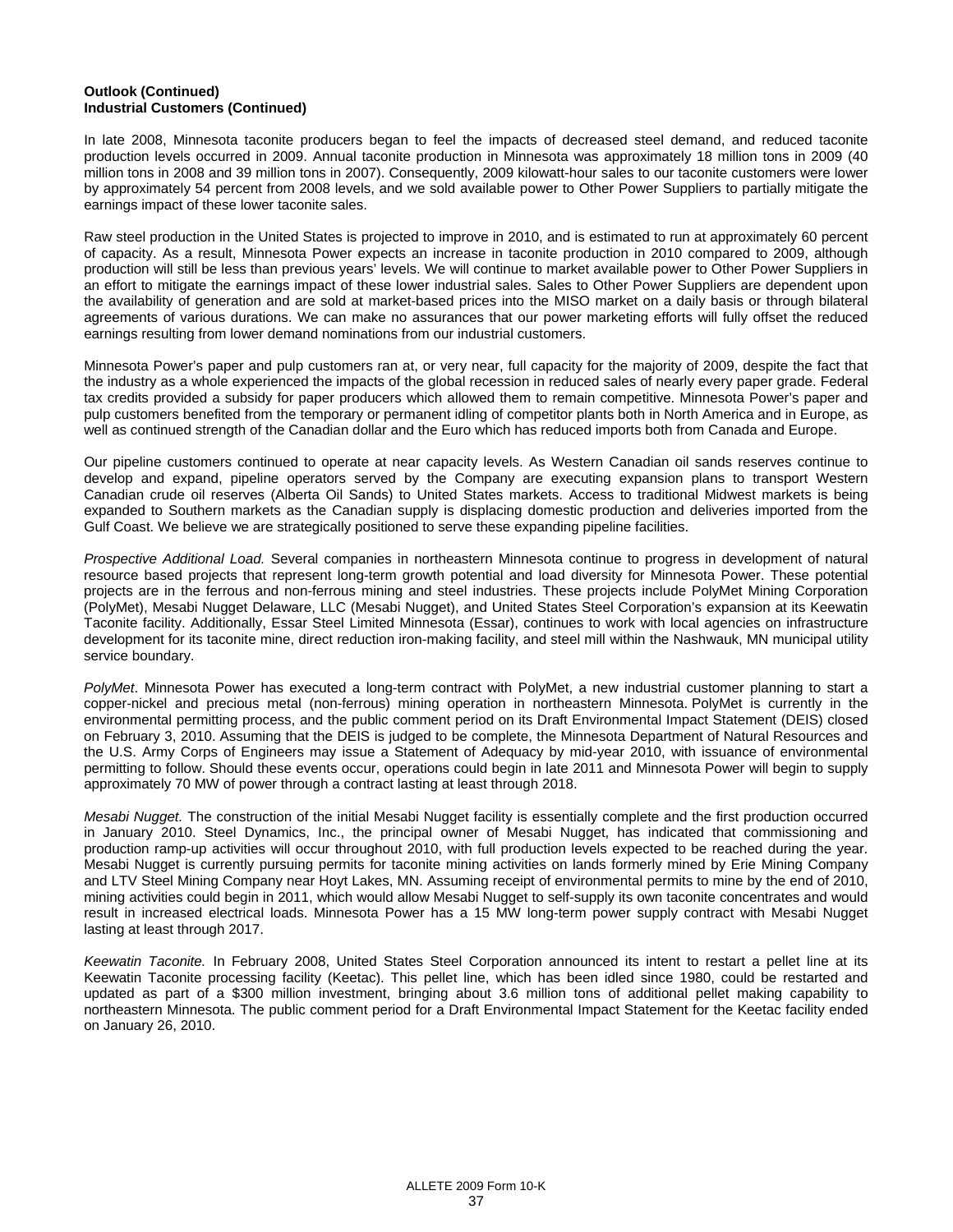# **Outlook (Continued)**

*Renewable Energy.* In February 2007, Minnesota enacted a law requiring 25 percent of Minnesota Power's total retail energy sales in Minnesota come from renewable energy sources by 2025. The law also requires Minnesota Power to meet interim milestones of 12 percent by 2012, 17 percent by 2016, and 20 percent by 2020. Minnesota Power has identified a plan to meet the renewable goals set by Minnesota and has included this in the most recent filing of the IRP with the MPUC. The law allows the MPUC to modify or delay a standard obligation if implementation will cause significant ratepayer cost or technical reliability issues. If a utility is not in compliance with a standard, the MPUC may order the utility to construct facilities, purchase renewable energy or purchase renewable energy credits. Minnesota Power was developing and making renewable supply additions as part of its generation planning strategy prior to the enactment of this law and this activity continues.

We are executing our renewable energy strategy. In 2006 and 2007, we entered into two long-term power purchase agreements for a total of 98 MWs of wind energy constructed in North Dakota (Oliver Wind I and II). Taconite Ridge Wind I, our \$50 million, 25-MW wind facility located in northeastern Minnesota became operational in 2008.

*North Dakota Wind Project.* On December 31, 2009, we purchased an existing 250 kV DC transmission line from Square Butte for \$69.7 million. The 465-mile transmission line runs from Center, North Dakota to Duluth, Minnesota. We expect to use this line to transport increasing amounts of wind energy from North Dakota while gradually phasing out coal-based electricity currently being delivered to our system over this transmission line from Square Butte's lignite coal-fired generating unit. Acquisition of this transmission line was approved by the MPUC and the FERC. In addition, the FERC issued an order on November 24, 2009, authorizing acquisition of the transmission facilities and conditionally accepting, upon compliance and other filings, the proposed tariff revisions, interconnection agreement and other related agreements.

On July 7, 2009, the MPUC approved our petition seeking current cost recovery of investments and expenditures related to Bison I and associated transmission upgrades. We anticipate filing a petition with the MPUC in the first quarter of 2010 to establish customer billing rates for the approved cost recovery. Bison I is the first portion of several hundred MWs of our North Dakota Wind Project, which upon completion will fulfill the 2025 renewable energy supply requirement for our retail load. Bison I, located near Center, North Dakota, will be comprised of 33 wind turbines with a total nameplate capacity of 75.9 MWs and will be phased into service in late 2010 and 2011.

On September 29, 2009, the NDPSC authorized site construction for Bison I. On October 2, 2009, Minnesota Power filed a route permit application with the NDPSC for a 22 mile, 230 kV Bison I transmission line that will connect Bison I to the DC transmission line at the Square Butte Substation in Center, North Dakota. An order is expected in the first quarter of 2010.

*Manitoba Hydro.* Minnesota Power has a long-term power purchase agreement with Manitoba Hydro expiring in 2015. (See Item 1. Business – Power Supply.) In addition, Minnesota Power is currently negotiating definitive agreements on two additional purchased power transactions with Manitoba Hydro: an initial purchase of surplus energy over the next ten years, followed by an anticipated long-term purchase of a 250-MW capacity and energy agreement beginning in approximately 2020. The 250-MW long-term purchase will require construction of hydroelectric facilities in Manitoba and major new transmission facilities between Canada and the United States. Transmission studies and definitive agreement negotiations are ongoing. Both purchases require MPUC approval.

*Hibbard Renewable Energy Center.* On September 30, 2009, we purchased boilers and associated systems previously owned by the City of Duluth. This facility was initially built in the late 1930s as a coal burning power plant, and retrofitted to burn wood-based biomass fuel as well as coal. Over time, Minnesota Power intends to invest approximately \$20 million to upgrade the boilers and associated systems to increase biomass energy generation at the plant. Hibbard's current generating capacity is approximately 50 MWs. This purchase will help us achieve Minnesota's mandate of providing 25 percent of our retail energy from renewable resources by 2025.

*Integrated Resource Plan.* On October 5, 2009, Minnesota Power filed with the MPUC its 2010 Integrated Resource Plan, a comprehensive estimate of future capacity needs within Minnesota Power's service territory. Minnesota Power does not anticipate the need for new base load generation within the Minnesota Power service territory over the next 15 years, and plans to meet estimated future customer demand while achieving:

- Increased system flexibility to adapt to volatile business cycles and varied future industrial load scenarios;
- Reductions in the emission of GHGs (primarily carbon dioxide); and
- Compliance with mandated renewable energy standards.

To achieve these objectives over the coming years, we plan to reshape our generation portfolio by adding 300 to 500 megawatts of renewable energy to our generation mix, and exploring options to incorporate peaking or intermediate resources. Our 76 MW Bison I Wind Project in North Dakota is expected to be in service in late 2010 and 2011.

We project average annual long-term growth of approximately one percent in electric usage over the next 15 years. We will also focus on conservation and demand side management to meet the energy savings goals established in Minnesota legislation.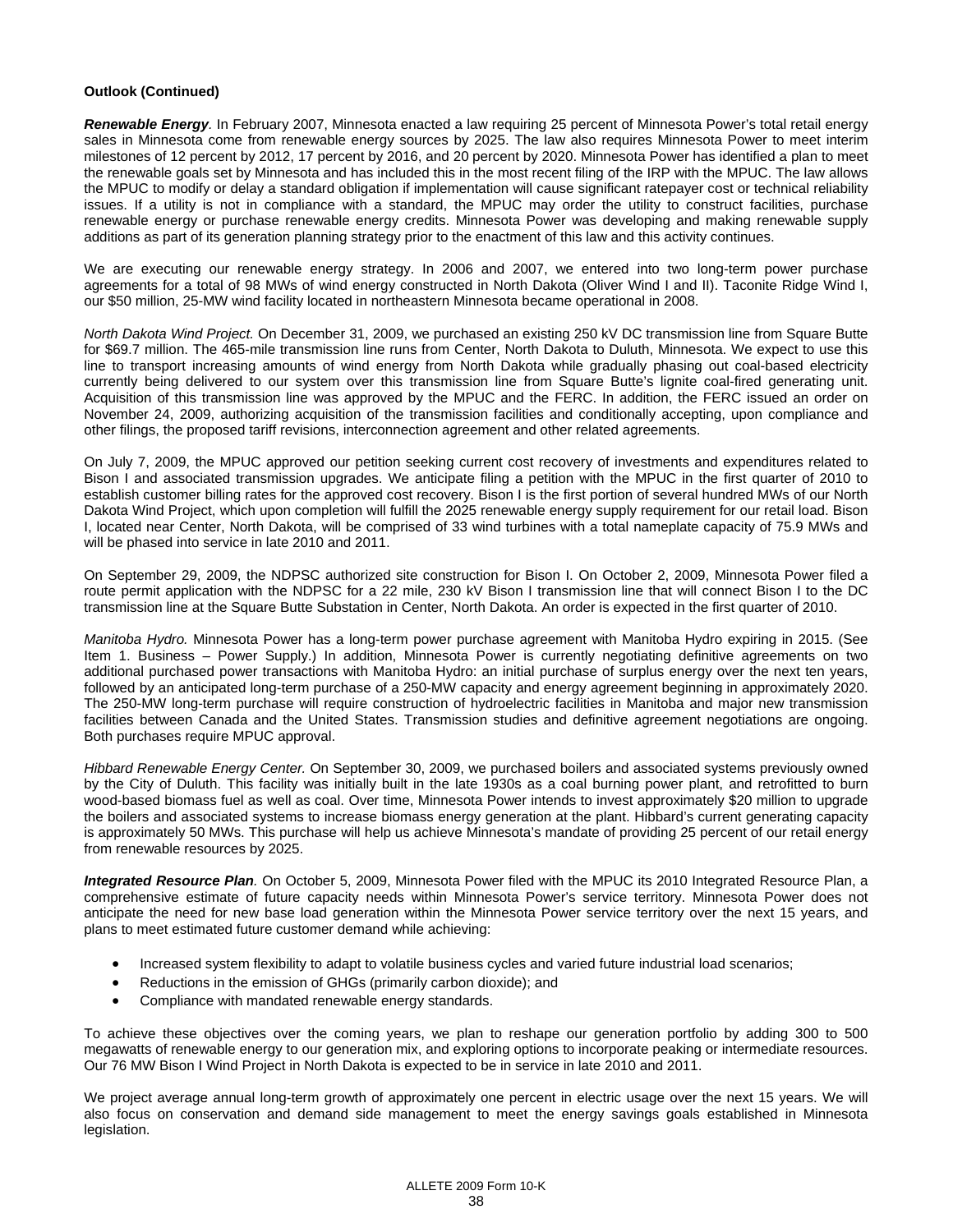# **Outlook (Continued)**

**Climate Change.** Minnesota Power is addressing climate change by taking the following steps that also ensure reliable and environmentally compliant generation resources to meet our customer's requirements.

- Expand our renewable energy supply.
- Improve the efficiency of our coal-based generation facilities, as well as other process efficiencies.
- Provide energy conservation initiatives with our customers and demand side efforts.
- Support research of technologies to reduce carbon emissions from generation facilities and support carbon sequestration efforts.
- Achieve overall carbon emission reductions.

The scientific community generally accepts that emissions of GHGs are linked to global climate change. Climate change creates physical and financial risk. These physical risks could include, but are not limited to, increased or decreased precipitation and water levels in lakes and rivers; increased temperatures; and the intensity and frequency of extreme weather events. These all have the potential to affect the Company's business and operations.

*Federal Legislation.* We believe that future regulations may restrict the emissions of GHGs from our generation facilities. Several proposals at the Federal level to "cap" the amount of GHG emissions have been made. On June 26, 2009, the U.S. House of Representatives passed H.R. 2454, the American Clean Energy and Security Act of 2009. H.R. 2454 is a comprehensive energy bill that also includes a cap-and-trade program. H.R. 2454 allocates a significant number of emission allowances to the electric utility sector to mitigate cost impacts on consumers. Based on the emission allowance allocations, we expect we would have to purchase additional allowances. We're unable to predict at this time the value of these allowances.

On September 30, 2009, the Senate introduced S. 1733, the Senate version of H.R. 2454. This legislation proposes a more stringent, near-term greenhouse emissions reduction target in 2020 of 20 percent below 2005 levels, as compared to the 17 percent reduction proposed by H.R. 2454.

Congress may consider proposals other than cap-and-trade programs to address GHG emissions. We are unable to predict the outcome of H.R. 2454, S. 1733, or other efforts that Congress may make with respect to GHG emissions, and the impact that any GHG emission regulations may have on the Company. We cannot predict the nature or timing of any additional GHG legislation or regulation. Although we are unable to predict the compliance costs we might incur, the costs could have a material impact on our financial results.

*Greenhouse Gas Reduction.* In 2007, Minnesota passed legislation establishing non-binding targets for carbon dioxide reductions. This legislation establishes a goal of reducing statewide GHG emissions across all sectors to a level at least 15 percent below 2005 levels by 2015, at least 30 percent below 2005 levels by 2025, and at least 80 percent below 2005 levels by 2050.

*Midwestern Greenhouse Gas Reduction Accord.* Minnesota is also participating in the Midwestern Greenhouse Gas Reduction Accord (the Accord), a regional effort to develop a multi-state approach to GHG emission reductions. The Accord includes an agreement to develop a multi-sector cap-and-trade system to help meet the targets established by the group.

*Greenhouse Gas Emissions Reporting.* In May 2008, Minnesota passed legislation that required the MPCA to track emissions and make interim emissions reduction recommendations towards meeting the State's goal of reducing GHG by 80 percent by 2050. GHG emissions from 2008 were reported in 2009.

We cannot predict the nature or timing of any additional GHG legislation or regulation. Although we are unable to predict the compliance costs we might incur, the costs could have a material impact on our financial results.

*International Climate Change Initiatives.* The United States is not a party to the Kyoto Protocol, which is a protocol to the United Nations Framework Convention on Climate Change (UNFCCC) that requires developed countries to cap GHG emissions at certain levels during the 2008 to 2012 time period. In December 2009, leaders of developed and developing countries met in Copenhagen, Denmark, under the UNFCCC and issued the Copenhagen Accord. The Copenhagen Accord provides a mechanism for countries to make economy-wide GHG emission mitigation commitments for reducing emissions of GHG by 2020 and provide for developed countries to fund GHG emissions mitigation projects in developing countries. President Obama participated in the development of, and endorsed the Copenhagen Accord.

*EPA Greenhouse Gas Reporting Rule*. On September 22, 2009, the EPA issued the final rule mandating that certain GHG emission sources, including electric generating units, are required to report emission levels. The rule is intended to allow the EPA to collect accurate and timely data on GHG emissions that can be used to form future policy decisions. The rule was effective January 1, 2010, and all GHG emissions must be reported on an annual basis by March 31 of the following year. Currently, we have the equipment and data tools necessary to report our 2010 emissions to comply with this rule.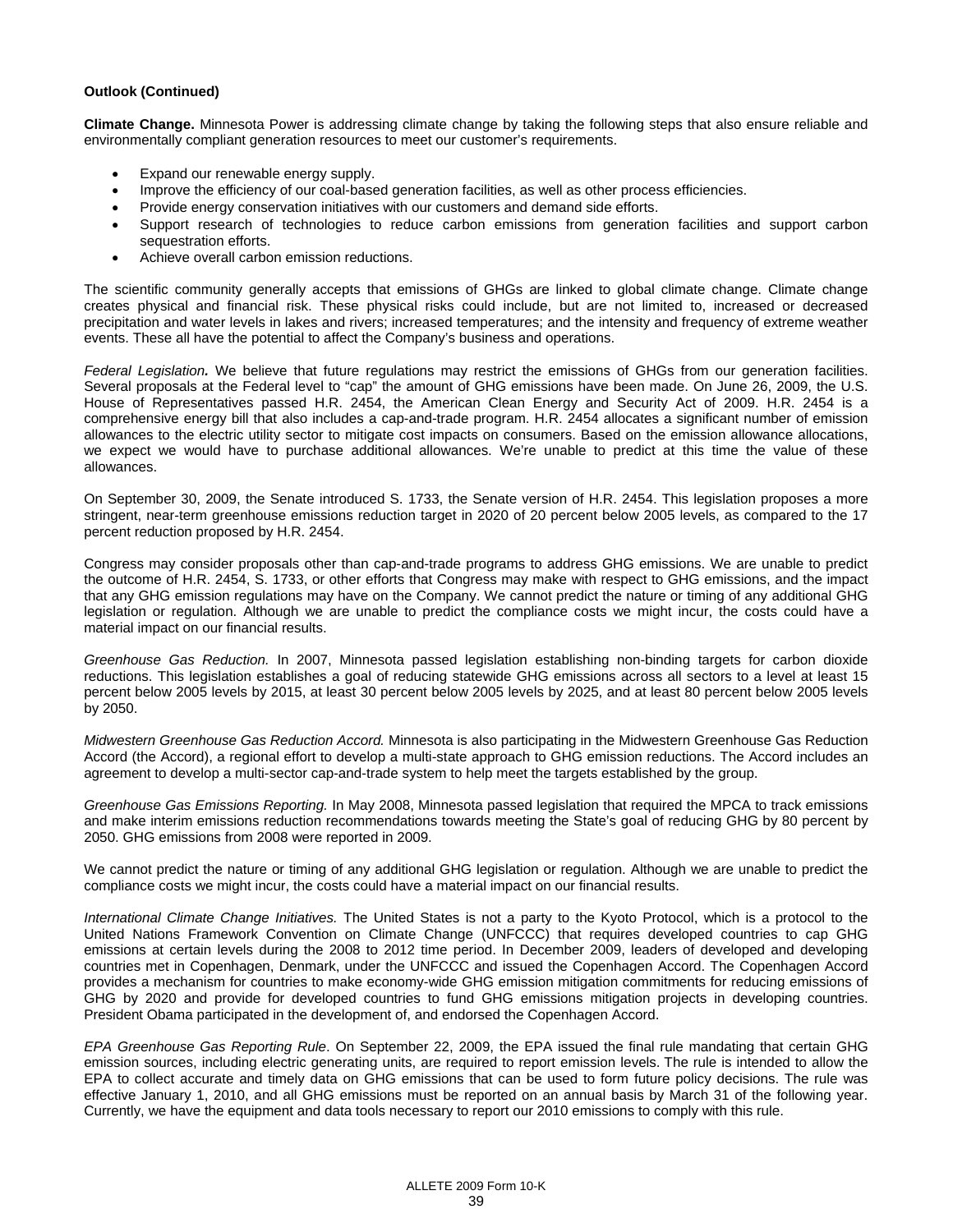# **Outlook (Continued) Climate Change (Continued)**

*Title V Greenhouse Gas Tailoring Rule.* On October 27, 2009, the EPA issued the proposed Prevention of Significant Deterioration (PSD) and Title V Greenhouse Gas Tailoring rule. This proposed regulation addresses the six primary greenhouse gases and new thresholds for when permits will be required for new facilities and existing facilities which undergo major modifications. The rule would require large industrial facilities, including power plants, to obtain construction and operating permits that demonstrate Best Available Control Technologies (BACT) are being used at the facility to minimize GHG emissions. The EPA is expected to propose BACT standards for GHG emissions from stationary sources.

For our existing facilities, the proposed rule does not require amending our existing Title V operating permits to include BACT for GHGs. However, modifying or installing units with GHG emissions that trigger the PSD permitting requirements could require amending operating permits to incorporate BACT to control GHG emissions.

*EPA Endangerment Findings.* On December 15, 2009, the EPA published its findings that the emissions of six GHG, including CO<sub>2</sub>, methane, and nitrous oxide, endanger human health or welfare. This finding may result in regulations that establish motor vehicle GHG emissions standards in 2010. There is also a possibility that the endangerment finding will enable expansion of the EPA regulation under the Clean Air Act to include GHGs emitted from stationary sources. A petition for review of the EPA's endangerment findings was filed by the Coalition for Responsible Regulation, et. al. with the United States District Court Circuit Court of Appeals on December 23, 2009.

*Coal Ash Management Facilities.* Minnesota Power generates coal ash at all five of its steam electric stations. Two facilities store ash in onsite impoundments (ash ponds) with engineered liners and containment dikes. Another facility stores dry ash in a landfill with an engineered liner and leachate collection system. Two facilities generate a combined wood and coal ash that is either land applied as an approved beneficial use, or trucked to state permitted landfills. Minnesota Power continues to monitor state and federal legislative and regulatory activities that may affect its ash management practices. The EPA is expected to propose new regulations in February 2010 pertaining to the management of coal ash by electric utilities. It is unknown how potential coal ash management rule changes will affect Minnesota Power's facilities. On March 9, 2009, the EPA requested information from Minnesota Power (and other utilities) on its ash storage impoundments at Boswell and Laskin. On June 22, 2009, Minnesota Power received an additional EPA information request pertaining to Boswell. Minnesota Power responded to both these information requests. On August 19, 2009, the Minnesota DNR visited both the Boswell and Laskin ash ponds. The purpose of the inspection was to assess the structural integrity of the ash ponds, as well as review operational and maintenance procedures. There were no significant findings or concerns from the DNR staff during the inspections.

*CapX2020.* Minnesota Power is a participant in the CapX2020 initiative which represents an effort to ensure electric transmission and distribution reliability in Minnesota and the surrounding region for the future. CapX2020, which includes Minnesota's largest transmission owners, consists of electric cooperatives, municipals and investor-owned utilities, and has assessed the transmission system and projected growth in customer demand for electricity through 2020. Studies show that the region's transmission system will require major upgrades and expansion to accommodate increased electricity demand as well as support renewable energy expansion through 2020.

Minnesota Power intends to invest in two lines, a 250-mile 345 kV line between Fargo, North Dakota and Monticello, Minnesota, and a 70-mile, 230 kV line between Bemidji and Grand Rapids, Minnesota. The MPUC issued the Certificate of Need for the 230 kV line in July 2009. The MPUC decision on the Route Permit application is expected in 2010. Our total investment in these lines is expected to be approximately \$100 million. We intend to seek recovery of these costs in a filing with the MPUC in the first quarter of 2010, under a Minnesota Power transmission cost recovery tariff rider authorized by Minnesota legislation. Construction of the lines is targeted to begin in late 2010 and may take up to four years.

*Emission Reduction Plans.* We have made investments in pollution control equipment at our Boswell Unit 3 generating unit that reduces particulates,  $SO_2$ ,  $NO_x$  and mercury emissions to meet future federal and state requirements. This equipment was placed in service in November 2009. During the construction phase, the MPUC authorized a cash return on construction work in progress in lieu of AFUDC, and this amount was collected through a current cost recovery rider. Our 2010 rate case proposes to move this project from a current cost recovery rider to base rates.

The environmental regulatory requirements for Taconite Harbor Unit 3 are pending approval of the Minnesota Regional Haze implementation by the EPA. We are evaluating compliance requirements for this Unit. Environmental retrofits at Laskin and Taconite Harbor Units 1 and 2 have been completed and are in-service.

*Boswell NOX Reduction Plan.* In September 2008, we submitted to the MPCA and MPUC a \$92 million environmental initiative proposing cost recovery for expenditures relating to  $NO<sub>x</sub>$  emission reductions from Boswell Units 1, 2, and 4. The Boswell NO<sub>X</sub> Reduction Plan is expected to significantly reduce NO<sub>X</sub> emissions from these units. In conjunction with the NO<sub>X</sub> reduction, we plan to make an efficiency improvement to our existing turbine/generator at Boswell Unit 4 adding approximately 60 MWs of total output. The Boswell 1, 2 and 4, selective non-catalytic reduction  $NO<sub>X</sub>$  controls are currently in service, while the Boswell 4 low  $NO<sub>X</sub>$  burners and turbine efficiency projects are anticipated to be in service in late 2010. Our 2010 rate case seeks recovery for this project in base rates.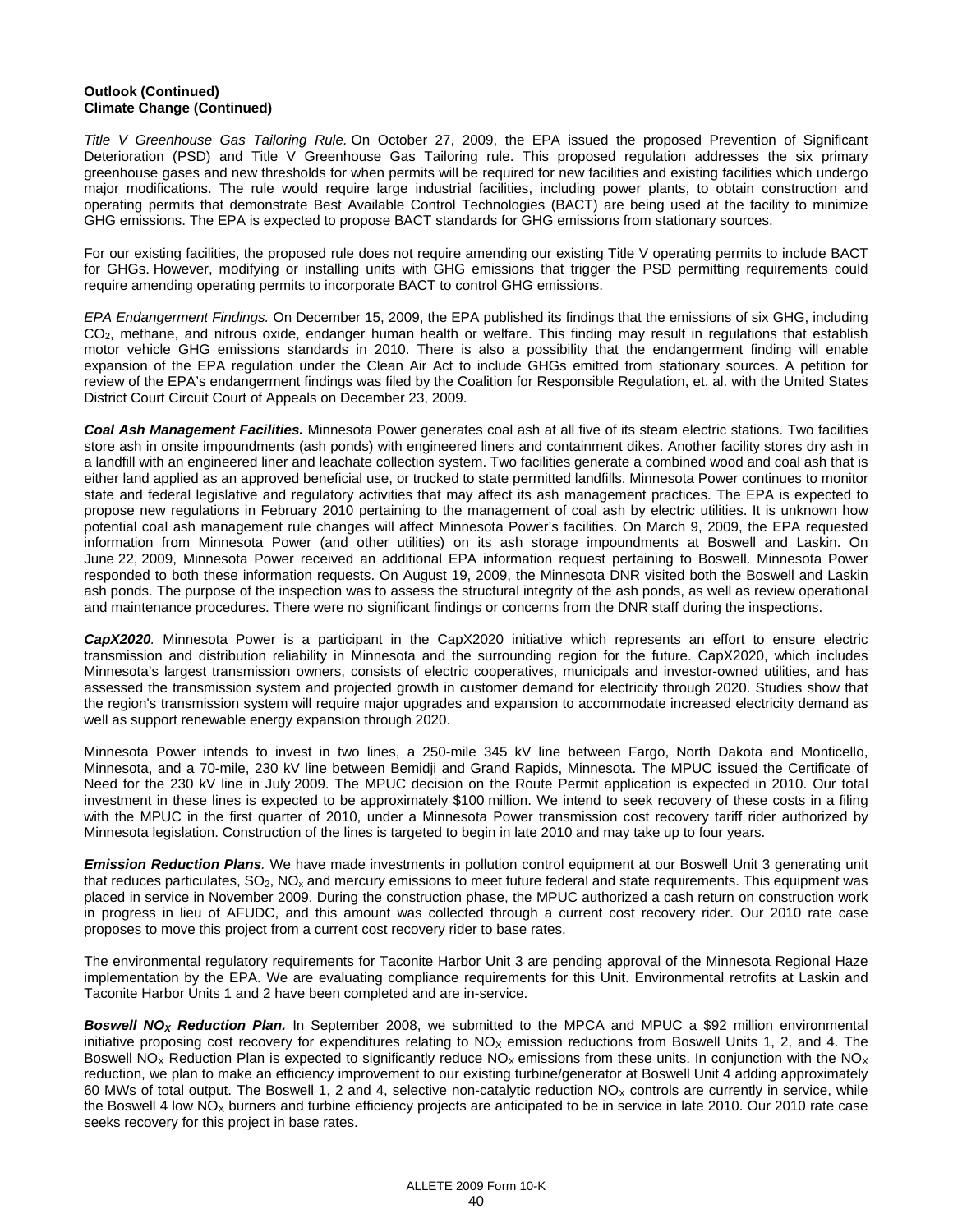# **Outlook (Continued)**

*Transmission.* We have an approved cost recovery rider in-place for certain transmission expenditures, and our current billing factor was approved by the MPUC in June 2009. The billing factor allows us to charge our retail customers on a current basis for the costs of constructing certain transmission facilities plus a return on the capital invested. Our 2010 rate case proposes to move completed transmission projects from the current cost recovery rider to base rates.

*Power Sales Agreement.* On October 29, 2009, Minnesota Power entered into an agreement to sell Basin 100 MWs of capacity and energy for the next ten years. The transaction is scheduled to begin in May 2010, following the expiration of two wholesale power sales contracts on April 30, 2010. The Basin agreement contains a fixed monthly schedule of capacity charges with an annual escalation provision. The energy charge is based on a fixed monthly schedule and provides for annual escalation based on our cost of fuel. The agreement allows us to recover a pro-rata share of increased costs related to emissions that may occur during the last five years of the contract. (See Item 3. Power Marketing.)

*Investment in ATC.* At December 31, 2009, our equity investment was \$88.4 million, representing an approximate 8 percent ownership interest. ATC provides transmission service under rates regulated by the FERC that are set in accordance with the FERC's policy of establishing the independent operation and ownership of, and investment in, transmission facilities. ATC rates are based on a 12.2 percent return on common equity dedicated to utility plant. ATC has identified \$2.5 billion in future projects needed over the next 10 years to improve the adequacy and reliability of the electric transmission system. This investment is expected to be funded through a combination of internally generated cash, debt, and investor contributions. As additional opportunities arise, we plan to make additional investments in ATC through general capital calls based upon our pro-rata ownership interest in ATC. On January 29, 2010, we invested an additional \$1.2 million in ATC. In total, we expect to invest approximately \$2 million throughout 2010. (See Note 6. Investment in ATC.)

# **Investments and Other**

*BNI Coal.* In 2009, BNI Coal sold approximately 4.2 million tons of coal (4.5 million tons in 2008) and anticipates similar sales in 2010.

*ALLETE Properties.* ALLETE Properties represents our Florida real estate investment. Our current strategy for the assets is to complete and maintain key entitlements and infrastructure improvements without requiring significant additional investment, and sell the portfolio over time or in bulk transactions. ALLETE intends to sell its Florida land assets at reasonable prices when opportunities arise, and reinvest the proceeds in its growth initiatives. ALLETE does not intend to acquire additional Florida real estate.

Our two major development projects are Town Center and Palm Coast Park. Ormond Crossings, a third major project that is currently in the planning stage, received land use approvals in December 2006. However, due to a change in the Florida law that became effective in July 2009, those approvals are being revised. It is anticipated that the City of Ormond Beach, FL will approve a new Development Agreement for Ormond Crossings in the first quarter of 2010. The new agreement will facilitate development of the project as currently planned. Separately, Lake Swamp wetland mitigation bank was permitted on land that was previously part of Ormond Crossings.

| <b>Summary of Development Projects</b><br><b>Land Available-for-Sale</b> | Ownership | Total<br>Acres (a) | <b>Residential</b><br>Units $(b)$ | Non-<br>residential<br>Sq. Ft. $(b, c)$ |
|--------------------------------------------------------------------------|-----------|--------------------|-----------------------------------|-----------------------------------------|
| <b>Current Development Projects</b>                                      |           |                    |                                   |                                         |
| Town Center                                                              | 80%       | 854                | 2.264                             | 2,238,400                               |
| Palm Coast Park                                                          | 100%      | 3.143              | 3.154                             | 3,555,000                               |
| <b>Total Current Development Projects</b>                                |           | 3,997              | 5.418                             | 5,793,400                               |
| <b>Proposed Development Project</b>                                      |           |                    |                                   |                                         |
| <b>Ormond Crossings</b>                                                  | 100%      | 2.924              | (d)                               | (d)                                     |
| Other                                                                    |           |                    |                                   |                                         |
| Lake Swamp Wetland Mitigation Project                                    | 100%      | 3.034              | (e)                               | (e)                                     |
| <b>Total of Development Projects</b>                                     |           | 9.955              | 5.418                             | 5.793.400                               |

*(a) Acreage amounts are approximate and shown on a gross basis, including wetlands and non-controlling interest.* 

*(b) Estimated and includes non-controlling interest. Density at build out may differ from these estimates.* 

*(c) Depending on the project, non-residential includes retail commercial, non-retail commercial, office, industrial, warehouse, storage and institutional.* 

*(d) A development order that was approved by the City of Ormond Beach is being replaced by a development agreement to facilitate development of Ormond Crossings as currently planned. At build-out, we expect the project to include 2,950 residential units, 4.87 million square feet of various types of non-residential space and public facilities.* 

*(e) Lake Swamp wetland mitigation bank is a regionally significant wetlands mitigation bank that was permitted by the St. Johns River Water Management District in 2008 and by the U.S. Army Corps of Engineers in December 2009. Wetland mitigation credits will be used at Ormond Crossings and will also be available for sale to developers of other projects that are located in the bank's service area.*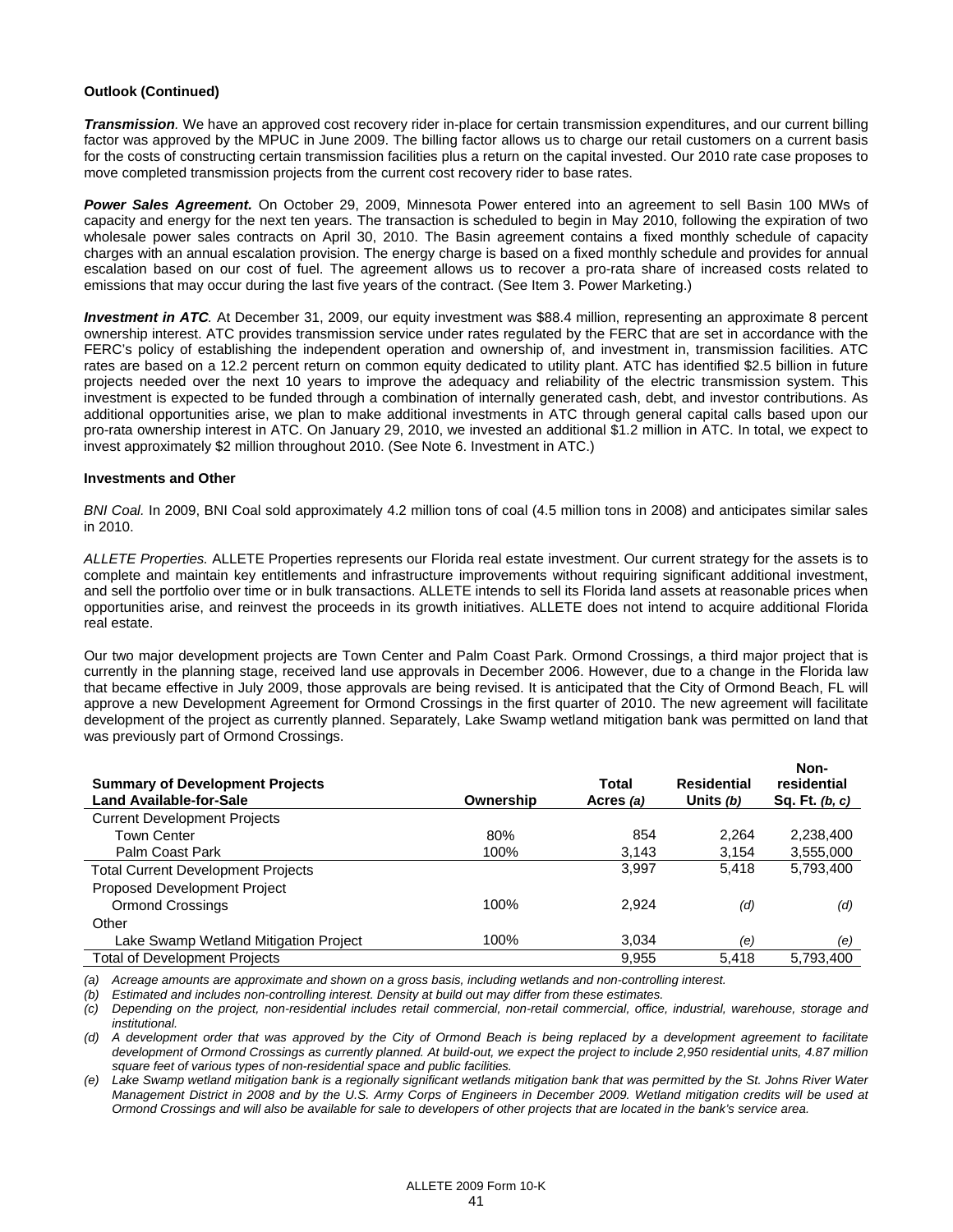# **Outlook (Continued) Investments and Other (Continued)**

|                                   |       |                  |             | Non-        |              |
|-----------------------------------|-------|------------------|-------------|-------------|--------------|
| Other Land Available-for-Sale (a) | Total | <b>Mixed Use</b> | Residential | residential | Agricultural |
| Acres (b)                         |       |                  |             |             |              |
| Other Land                        | 1.277 | 394              | 113         | 267         | 503          |
|                                   |       |                  |             |             |              |

*(a) Other land includes land located in Palm Coast, Lehigh, and Cape Coral, Florida.* 

*(b) Acreage amounts are approximate and shown on a gross basis, including wetlands and non-controlling interest.* 

Long-term finance receivables as of December 31, 2009, were \$12.9 million, which included \$7.8 million due from an entity which filed for voluntary Chapter 11 bankruptcy protection in June 2009. The estimated fair value of the collateral relating to these receivables was greater than the \$7.8 million amount due at December 31, 2009, and no impairment was recorded on these receivables; however, \$0.3 million of impairments was recorded on other receivables.

If a purchaser defaults on a sales contract, the legal remedy is usually limited to terminating the contract and retaining the purchaser's deposit. The property is then available for resale. In many cases, contract purchasers incur significant costs during due diligence, planning, designing and marketing the property before the contract closes, therefore they have substantially more at risk than the deposit.

ALLETE intends to sell its Florida land assets at reasonable prices when opportunities arise. However, if weak market conditions continue for an extended period of time, the impact on our future operations would be the continuation of little to no sales while still incurring operating expenses such as community development district assessments and property taxes. This could result in annual net losses for ALLETE Properties similar to 2009.

**Income Taxes***.* ALLETE's aggregate federal and multi-state statutory tax rate is approximately 41 percent for 2010. On an ongoing basis, ALLETE has certain tax credits and other tax adjustments that will reduce the statutory rate to the expected effective tax rate. These tax credits and adjustments historically have included items such as investment tax credits, wind production tax credits, AFUDC-Equity, domestic manufacturer's deduction, depletion, Medicare prescription reimbursement, as well as other items. The annual effective rate can also be impacted by such items as changes in income from operations before non-controlling interest and income taxes, state and federal tax law changes that become effective during the year, business combinations and configuration changes, tax planning initiatives and resolution of prior years' tax matters. We expect our effective tax rate to be approximately 35 percent for 2010.

# **Liquidity and Capital Resources**

**Liquidity Position.** ALLETE is well-positioned to meet the Company's immediate cash flow needs. At December 31, 2009, we have a cash balance of approximately \$26 million, \$87.8 million of unused lines of credit (\$157.0 million net of \$69.2 million drawn down as of December 31, 2009), and a debt-to-capital ratio of 43 percent. In the first quarter 2010, we expect to use proceeds from the sale of \$80 million First Mortgage Bonds to repay the amount drawn down on the line of credit.

**Capital Structure.** ALLETE's capital structure for each of the last three years is as follows:

| <b>Year Ended December 31</b>                 | 2009      | %   | 2008      | %   | 2007      | %   |
|-----------------------------------------------|-----------|-----|-----------|-----|-----------|-----|
| <b>Millions</b>                               |           |     |           |     |           |     |
| Common Equity                                 | \$929.5   | 57  | \$827.1   | 57  | \$742.6   | 63  |
| Non-Controlling Interest                      | 9.5       |     | 9.8       |     | 9.3       |     |
| Long-Term Debt (Including Current Maturities) | 701.0     | 43  | 598.7     | 42  | 422.7     | 36  |
| Short-Term Debt                               | 1.9       |     | 6.0       |     |           |     |
|                                               | \$1.641.9 | 100 | \$1,441.6 | 100 | \$1.174.6 | 100 |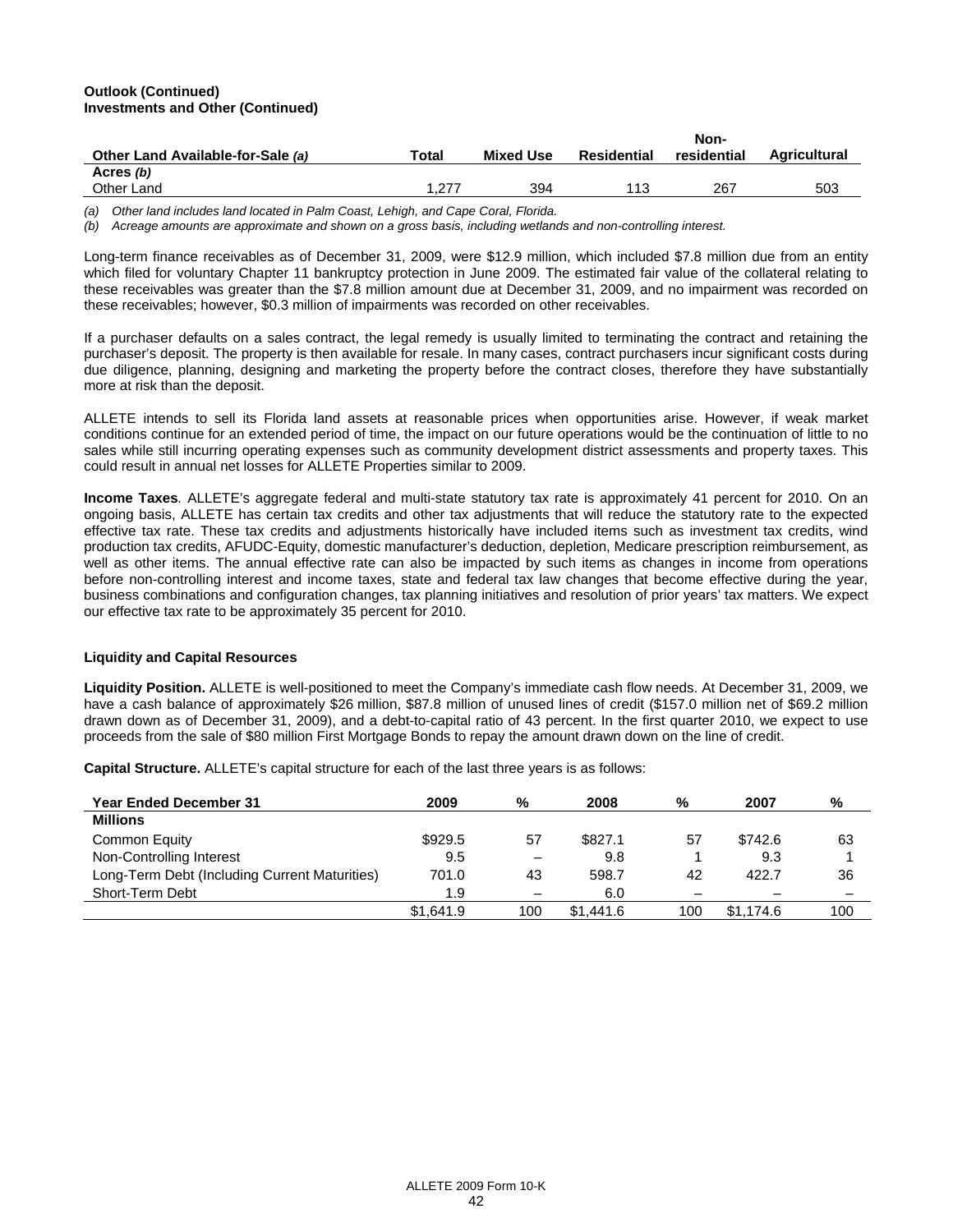#### **Liquidity and Capital Resources (Continued)**

**Cash Flows.** Selected information from ALLETE's Consolidated Statement of Cash Flows is as follows:

| <b>Year Ended December 31</b>                    | 2009    | 2008    | 2007    |
|--------------------------------------------------|---------|---------|---------|
| <b>Millions</b>                                  |         |         |         |
| Cash and Cash Equivalents at Beginning of Period | \$102.0 | \$23.3  | \$44.8  |
| Cash Flows from (used for)                       |         |         |         |
| <b>Operating Activities</b>                      | 137.4   | 153.6   | 124.2   |
| <b>Investing Activities</b>                      | (320.0) | (276.1) | (154.1) |
| <b>Financing Activities</b>                      | 106.3   | 201.2   | 8.4     |
| Change in Cash and Cash Equivalents              | (76.3)  | 78.7    | (21.5)  |
| Cash and Cash Equivalents at End of Period       | \$25.7  | \$102.0 | \$23.3  |

**Operating Activities.** Cash from operating activities was \$137.4 million for 2009 (\$153.6 million for 2008; \$124.2 million for 2007). Cash from operating activities was lower in 2009 primarily due to lower net income, an increase in accounts receivable, and higher deferred regulatory assets, partially offset by higher deferred tax and depreciation expense. Accounts receivable increased due a receivable for 2009 income tax refunds primarily resulting from substantial income tax deductions under the bonus depreciation provision of the American Recovery and Reinvestment Act of 2009 (the Act). Deferred regulatory assets increased due to the collection of certain current cost recovery rider revenue attributable to 2009 being deferred into a later year. Deferred tax expense increased also due to the bonus depreciation provisions of the Act, and depreciation expense increased in conjunction with the increase in property, plant and equipment.

Cash from operating activities was higher in 2008 than 2007 due to an increase in deferred income tax expense and decreased working capital requirements, which was partially offset by lower net income and higher contributions to defined benefit pension and postretirement health plans (included in Other Liabilities on the Consolidated Statement of Cash Flows). Working capital requirements decreased mainly due to lower uncollected purchased power costs (included in Prepayments and Other on the Consolidated Statement of Cash Flows). Deferred income tax expense increased due to the Economic Stimulus Act of 2008, and contributions to defined benefit pension and postretirement health plans increased \$15.6 million during 2008.

**Investing Activities.** Cash used for investing activities was \$320.0 million for 2009 (\$276.1 million for 2008; \$154.1 million for 2007). Cash used for investing activities was higher than 2008 reflecting increased capital additions to property, plant, and equipment. Capital additions to property, plant, and equipment increased due to the purchase of an existing 250 kV DC transmission line for \$69.7 million offset by a decrease in other capital additions because of the completion of some major capital projects in 2008 and 2009. In addition, 2008 included higher net sales of short-term investments and proceeds from the sale of assets (retail shopping center) in Winter Haven, Florida.

Cash used for investing activities was higher in 2008 than 2007 reflecting increased capital additions to property, plant, and equipment which were partially offset by the proceeds from the sale of assets (retail shopping center) in Winter Haven, Florida. Capital additions to property, plant, and equipment increased due to construction activity for environmental retrofit projects, AREA Plan projects, Taconite Ridge, and additional investments in ATC.

**Financing Activities.** Cash from financing activities was \$106.3 million for 2009 (\$201.2 million for 2008; \$8.4 million for 2007). Cash from financing activities was lower in 2009 than 2008 due to less debt and common stock issuance. During 2009, \$111.4 million of debt was issued, while in 2008 \$198.7 million of debt was issued. During 2009, proceeds from common stock issuances totaled \$65.2 million, while in 2008, proceeds from common stock issuances totaled \$71.1 million. Lower debt and common stock issuance in 2009 was a result of issuing capital in 2008 ahead of the need for this capital.

Cash from financing activities was higher in 2008 than 2007 primarily from the issuance of debt for \$198.7 million. In addition, common stock was issued for net proceeds of \$71.1 million. Financing activities increased to support our capital expenditure program.

**Working Capital.** Additional working capital, if and when needed, generally is provided by consolidated bank lines of credit or the sale of securities or commercial paper. We have available consolidated bank lines of credit aggregating \$87.8 million, the majority of which expire in January 2012. In addition, we have 0.4 million original issue shares of our common stock available for issuance through Invest Direct, our direct stock purchase and dividend reinvestment plan, and 3.3 million original issue shares of common stock available for issuance through a Distribution Agreement with KCCI, Inc. The amount and timing of future sales of our securities will depend upon market conditions and our specific needs.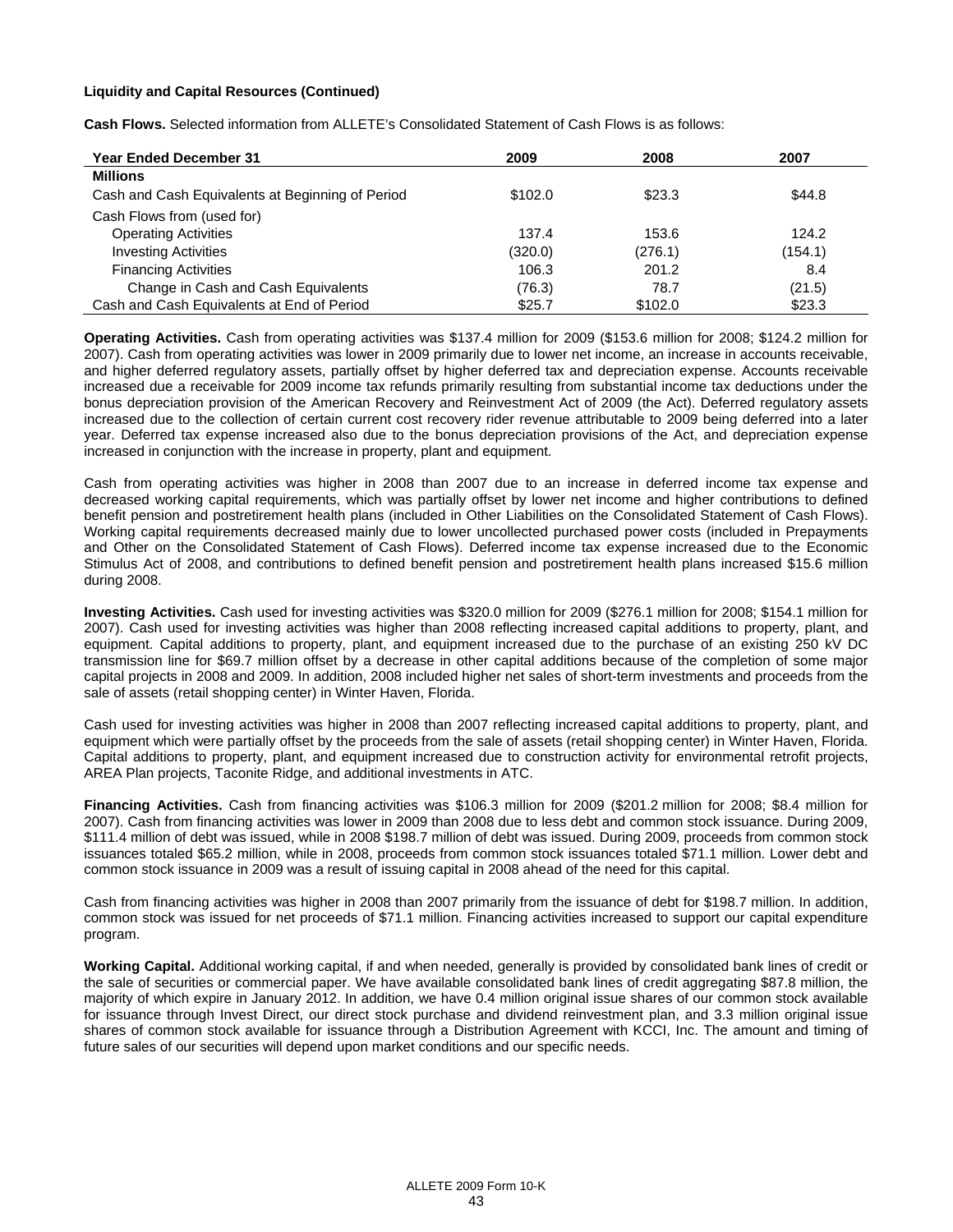## **Liquidity and Capital Resources (Continued)**

**Issue Date** 

**Securities**. In January 2009, we issued \$42.0 million in principal amount of unregistered First Mortgage Bonds (Bonds) in the private placement market. The Bonds mature January 15, 2019, and carry a coupon rate of 8.17 percent. We have the option to prepay all or a portion of the Bonds at our discretion, subject to a make-whole provision. The Bonds are subject to additional terms and conditions which are customary for this type of transaction. We are using the proceeds from the sale of the Bonds to fund utility capital expenditures and for general corporate purposes. The Bonds were sold in reliance on exemption from registration under Section 4(2) of the Securities Act of 1933, as amended, to institutional accredited investors.

In December 2009, we agreed to sell \$80.0 million in principal amount of First Mortgage Bonds (Bonds) in the private placement market in three series as follows:

| ISSUE DAIE        |                |                         |               |  |
|-------------------|----------------|-------------------------|---------------|--|
| (on or about)     | Maturity       | <b>Principal Amount</b> | <b>Coupon</b> |  |
| February 17, 2010 | April 15, 2021 | \$15 Million            | 4.85%         |  |
| February 17, 2010 | April 15, 2025 | \$30 Million            | 5.10%         |  |
| February 17, 2010 | April 15, 2040 | \$35 Million            | 6.00%         |  |

We expect to use the proceeds from the February 2010 sale of Bonds to pay down the syndicated revolving credit facility, to fund utility capital investments or for general corporate purposes.

We entered into a Distribution Agreement with KCCI, Inc., originating in February 2008 and subsequently amended in February 2009, with respect to the issuance and sale of up to an aggregate of 6.6 million shares of our common stock, without par value. The shares may be offered for sale, from time to time, in accordance with the terms of the agreement pursuant to Registration Statement No. 333-147965. During 2009, 1.7 million shares of common stock were issued under this agreement resulting in net proceeds of \$51.9 million. In 2008, 1.6 million shares were issued for net proceeds of \$60.8 million.

In March 2009, we contributed 463,000 shares of ALLETE common stock, with an aggregate value of \$12.0 million, to our pension plan. On May 19, 2009, we registered the 463,000 shares of ALLETE common stock with the SEC pursuant to Registration Statement No. 333-147965.

In 2009, we issued 0.4 million shares of common stock through Invest Direct, Employee Stock Purchase Plan and Retirement Savings and Stock Ownership Plan resulting in net proceeds of \$13.3 million. These shares of common stock were registered under the following Registration Statement Nos. 333-150681, 333-105225, and 333-124455, respectively.

**Financial Covenants**. Our long-term debt arrangements contain customary covenants. In addition, our lines of credit and letters of credit supporting certain long-term debt arrangements contain financial covenants. The most restrictive covenant requires ALLETE to maintain a ratio of its Funded Debt to Total Capital (as the amounts are calculated in accordance with the respective long-term debt arrangements) of less than or equal to 0.65 to 1.00 measured quarterly. As of December 31, 2009, our ratio was approximately 0.41 to 1.00. Failure to meet this covenant would give rise to an event of default if not cured after notice from the lender, in which event ALLETE may need to pursue alternative sources of funding. Some of ALLETE's debt arrangements contain "cross-default" provisions that would result in an event of default if there is a failure under other financing arrangements to meet payment terms or to observe other covenants that would result in an acceleration of payments due. As of December 31, 2009, ALLETE was in compliance with its financial covenants.

**Off-Balance Sheet Arrangements**. Off-balance sheet arrangements are discussed in Note 11. Commitments, Guarantees and Contingencies.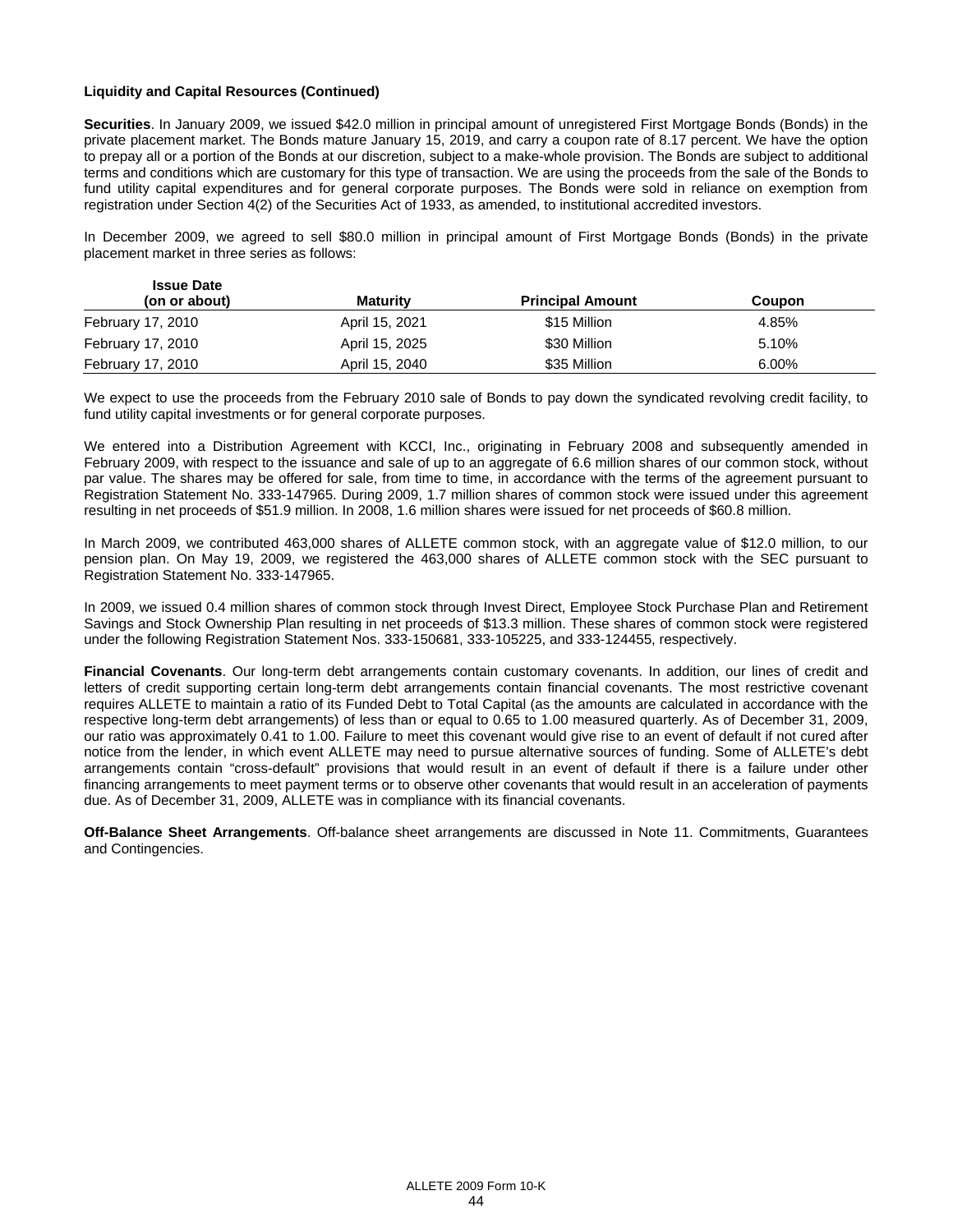## **Liquidity and Capital Resources (Continued)**

**Contractual Obligations and Commercial Commitments**. Minnesota Power has contractual obligations and other commitments that will need to be funded in the future, in addition to its capital expenditure programs. The following is a summarized table of contractual obligations and other commercial commitments at December 31, 2009.

|                                                | <b>Payments Due by Period</b> |           |          |         |           |  |
|------------------------------------------------|-------------------------------|-----------|----------|---------|-----------|--|
| <b>Contractual Obligations</b>                 |                               | Less than | 1 to $3$ | 4 to 5  | After     |  |
| As of December 31, 2009                        | Total                         | 1 Year    | Years    | Years   | 5 Years   |  |
| <b>Millions</b>                                |                               |           |          |         |           |  |
| Long-Term Debt $(a)$                           | \$1.172.1                     | \$41.5    | \$196.6  | \$98.2  | \$835.8   |  |
| Pension and Other Postretirement Benefit Plans | 194.1                         | 36.6      | 105.4    | 52.1    |           |  |
| <b>Operating Lease Obligations</b>             | 89.1                          | 8.8       | 26.4     | 15.8    | 38.1      |  |
| Uncertain Tax Positions (b)                    |                               |           |          |         |           |  |
| <b>Unconditional Purchase Obligations</b>      | 394.0                         | 114.1     | 102.7    | 30.4    | 146.8     |  |
|                                                | \$1.849.3                     | \$201.0   | \$431.1  | \$196.5 | \$1,020.7 |  |

*(a) Includes interest and assumes variable interest rates in effect at December 31, 2009, remains constant through remaining term.* 

*(b) Excludes \$9.5 million of noncurrent unrecognized tax benefits due to uncertainty regarding the timing of future cash payments related to the guidance in accounting for uncertain tax positions.* 

*Long-Term Debt.* Our long-term debt obligations, including long-term debt due within one year, represent the principal amount of bonds, notes and loans which are recorded on our consolidated balance sheet, plus interest. The table above assumes the interest rate in effect at December 31, 2009, remains constant through the remaining term. (See Note 10. Short-Term and Long-Term Debt.)

*Pension and Other Postretirement Benefit Plans.* The funded status of the defined pension and other postretirement benefit obligations refers to the difference between plan assets and estimated obligations under the plans. The funded status may change over time due to several factors, including contribution levels, assumed discount rates and actual and assumed rates of return on plan assets.

Management considers various factors when making funding decisions such as regulatory requirements, actuarially determined minimum contribution requirements, and contributions required to avoid benefit restrictions for the pension plans. Estimated defined benefit pension contributions for years 2010 through 2014 are expected to be up to \$25 million per year, and are based on estimates and assumptions that are subject to change. Funding for the other postretirement benefit plans is impacted by utility regulatory requirements. Estimated postretirement health and life contributions for years 2010 through 2014 are approximately \$11 million per year, and are based on estimates and assumptions that are subject to change.

*Unconditional Purchase Obligations.* Unconditional purchase obligations represent our Square Butte power purchase agreements, minimum purchase commitments under coal and rail contracts, and purchase obligations for certain capital expenditure projects. (See Note 11. Commitments, Guarantees and Contingencies.)

Under our power purchase agreement with Square Butte that extends through 2026, we are obligated to pay our pro rata share of Square Butte's costs based on our entitlement to the output of Square Butte's 455-MW coal-fired generating unit near Center, North Dakota. Minnesota Power's payment obligation will be suspended if Square Butte fails to deliver any power, whether produced or purchased, for a period of one year. Square Butte's fixed costs consist primarily of debt service. The table above reflects our share of future debt service based on our output entitlement of 50 percent. This debt service may be reduced if the contingent power sales agreement with Minnkota Power goes into effect in 2013. For further information on Square Butte see Note 11. Commitments, Guarantees and Contingencies.

We have two wind power purchase agreements with an affiliate of NextEra Energy to purchase the output from two wind facilities, Oliver Wind I and Oliver Wind II located near Center, North Dakota. We began purchasing the output from Oliver Wind I, a 50-MW facility, in December 2006 and the output from Oliver Wind II, a 48-MW facility in November 2007. Each agreement is for 25 years and provides for the purchase of all output from the facilities. There are no fixed capacity charges, and we only pay for energy as it is delivered to us.

**Credit Ratings**. Our securities have been rated by Standard & Poor's and by Moody's. Rating agencies use both quantitative and qualitative measures in determining a company's credit rating. These measures include business risk, liquidity risk, competitive position, capital mix, financial condition, predictability of cash flows, management strength and future direction. Some of the quantitative measures can be analyzed through a few key financial ratios, while the qualitative ones are more subjective. The disclosure of these credit ratings is not a recommendation to buy, sell or hold our securities. Ratings are subject to revision or withdrawal at any time by the assigning rating organization. Each rating should be evaluated independently of any other rating.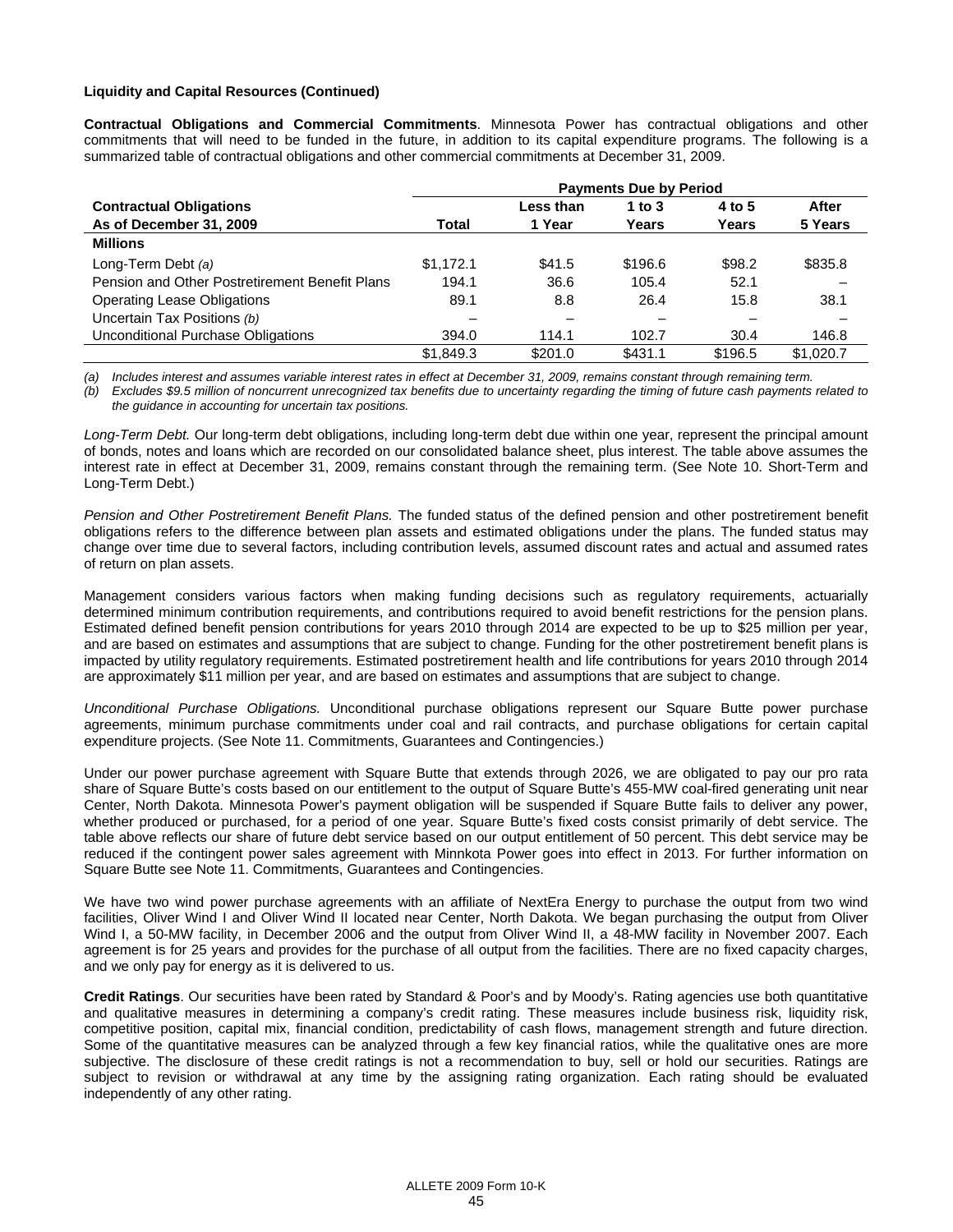# **Liquidity and Capital Resources (Continued) Credit Ratings (Continued)**

| <b>Credit Ratings</b>                                            | <b>Standard &amp; Poor's</b> | Moody's |
|------------------------------------------------------------------|------------------------------|---------|
| <b>Issuer Credit Rating</b>                                      | BBB+                         | Baa1    |
| <b>Commercial Paper</b>                                          | $A-2$                        | $P-2$   |
| Senior Secured                                                   |                              |         |
| First Mortgage Bonds (a)                                         | A–                           | A2      |
| <b>Unsecured Debt</b>                                            |                              |         |
| Collier County Industrial Development Revenue Bonds - Fixed Rate | BBB                          |         |

*(a) Includes collateralized pollution control bonds.*

**Common Stock Dividends**. ALLETE is committed to providing an attractive, secure dividend to its shareholders while, at the same time, funding its growth strategy. The Company's long-term objective is to maintain a dividend payout ratio similar to our peers and provide for future dividend increases. In 2009, we paid out 93 percent (61 percent in 2008; 53 percent in 2007) of our per share earnings in dividends. On January 21, 2010, our Board of Directors declared a dividend of \$0.44 per share, unchanged from 2009, which is payable on March 1, 2010, to shareholders of record at the close of business on February 15, 2010.

# **Capital Requirements**

ALLETE's projected capital expenditures for the years 2010 through 2014 are presented in the table below. Actual capital expenditures may vary from the estimates due to changes in forecasted plant maintenance, regulatory decisions or approvals, future environmental requirements, base load growth or capital market conditions.

| <b>Capital Expenditures</b>                   | 2010  | 2011  | 2012  | 2013  | 2014  | Total |
|-----------------------------------------------|-------|-------|-------|-------|-------|-------|
| <b>Regulated Utility Operations</b>           |       |       |       |       |       |       |
| Base and Other                                | \$156 | \$82  | \$81  | \$82  | \$89  | \$490 |
| Current Cost Recovery (a)                     |       |       |       |       |       |       |
| Environmental                                 | 2     |       |       |       |       | っ     |
| Renewable                                     | 81    | 66    | -     |       | -     | 147   |
| Transmission                                  | 5     | 21    | 27    | 42    | 13    | 108   |
| Generation                                    |       |       |       |       |       |       |
| <b>Total Current Cost Recovery</b>            | 88    | 87    | 27    | 42    | 13    | 257   |
| <b>Regulated Utility Capital Expenditures</b> | 244   | 169   | 108   | 124   | 102   | 747   |
| Other                                         | 6     | 18    | 24    | 8     | 8     | 64    |
| <b>Total Capital Expenditures</b>             | \$250 | \$187 | \$132 | \$132 | \$110 | \$811 |

*(a) Estimated current capital expenditures recoverable outside of a rate case.*

We intend to finance expenditures from both internally generated funds and incremental debt and equity.

# **Environmental and Other Matters**

Our businesses are subject to regulation of environmental matters by various federal, state and local authorities. Due to future restrictive environmental requirements through legislation and/or rulemaking, we anticipate that potential expenditures for environmental matters will be material and will require significant capital investments. We are unable to predict the outcome of the issues discussed in Note 11. Commitments, Guarantees and Contingencies. (See Item 1. Business – Environmental Matters.)

# **Market Risk**

# **Securities Investments**

*Available-for-Sale Securities.* At December 31, 2009, our available-for-sale securities portfolio consisted of securities established to fund certain employee benefits and auction rate securities. (See Note 7. Investments.)

**Interest Rate Risk**. We are exposed to risks resulting from changes in interest rates as a result of our issuance of variable rate debt. We manage our interest rate risk by varying the issuance and maturity dates of our fixed rate debt, limiting the amount of variable rate debt, and continually monitoring the effects of market changes in interest rates. The table below presents the long-term debt obligations and the corresponding weighted average interest rate at December 31, 2009.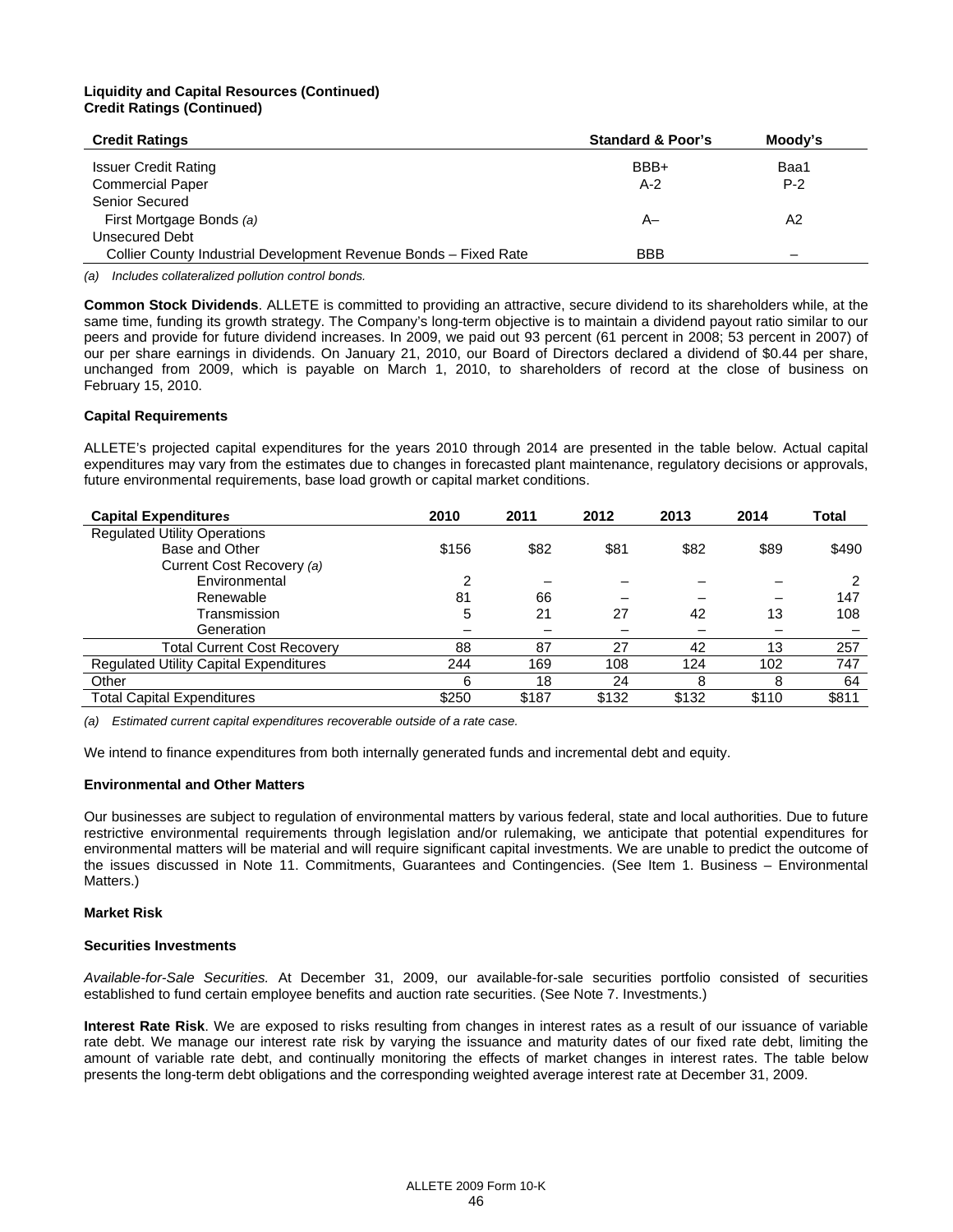# **Market Risk (Continued) Interest Rate Risk (Continued)**

|                                                                | <b>Expected Maturity Date</b> |        |       |        |        |            |         |               |
|----------------------------------------------------------------|-------------------------------|--------|-------|--------|--------|------------|---------|---------------|
| <b>Interest Rate Sensitive</b><br><b>Financial Instruments</b> | 2010                          | 2011   | 2012  | 2013   | 2014   | Thereafter | Total   | Fair<br>Value |
| <b>Dollars in Millions</b>                                     |                               |        |       |        |        |            |         |               |
| Long-Term Debt                                                 |                               |        |       |        |        |            |         |               |
| Fixed Rate (a)                                                 | \$1.6                         | \$1.6  | \$1.6 | \$71.1 | \$19.6 | \$528.1    | \$623.6 | \$657.3       |
| Average Interest Rate $-$ %                                    | 5.9                           | 5.9    | 5.9   | 5.2    | 6.9    | 5.9        | 5.8     |               |
| Variable Rate                                                  | \$3.6                         | \$12.3 | \$1.7 | \$2.8  | —      | \$57.0     | \$77.4  | \$77.5        |
| Average Interest Rate $-$ % (b)                                | 0.4                           | 3.6    | 1.9   | 0.3    |        | 0.3        | 0.9     |               |

*(a) The \$65 million line of credit is included in the fixed rate maturity of \$528.1 as it will be refinanced with long-term debt in the first quarter of 2010.* 

*(b) Assumes rate in effect at December 31, 2009, remains constant through remaining term.* 

Interest rates on variable rate long-term debt are reset on a periodic basis reflecting current market conditions. Based on the variable rate debt outstanding at December 31, 2009, and assuming no other changes to our financial structure, an increase or decrease of 100 basis points in interest rates would impact the amount of pretax interest expense by \$0.8 million.

**Commodity Price Risk**. Our regulated utility operations in Minnesota and Wisconsin incur costs for fuel (primarily coal and related transportation), power, and natural gas purchased for resale in our regulated service territories. Our regulated utilities' exposure to price risk for these commodities is significantly mitigated by the current ratemaking process and regulatory environment, which allows recovery of fuel costs in excess of those in the 2008 retail rate case filing. Conversely, costs below those in the 2008 retail rate case filing result in a credit to our ratepayers. We seek to prudently manage our customers' exposure to price risk by entering into contracts of various durations and terms for the purchase of coal and power (in Minnesota), power and natural gas (in Wisconsin), and related transportation costs.

**Power Marketing**. Our power marketing activities consist of (1) purchasing energy in the wholesale market for resale in our regulated service territories when retail energy requirements exceed generation output and (2) selling excess available energy and purchased power. From time to time, our utility operations may have excess energy that is temporarily not required by retail and wholesale customers in our regulated service territory. We actively sell this energy to the wholesale market to optimize the value of our generating facilities.

In 2009 kilowatt-hour sales to our taconite customers were lower by approximately 54 percent from 2008 levels. During 2009, we sold available power to Other Power Suppliers to partially mitigate the earnings impact of these lower industrial sales. Minnesota Power expects an increase in taconite production in 2010 compared to 2009, although production will still be less than previous years' levels.

For the year ended December 31, 2009, we have entered into financial derivative instruments to manage price risk for certain power marketing contracts. Outstanding derivative contracts at December 31, 2009, consist of cash flow hedges for an energy sale that includes pricing based on daily natural gas prices, and FTRs purchased to manage congestion risk for forward power sales contracts. These derivative instruments are recorded on our consolidated balance sheet at fair value. As of December 31, 2009, we recorded approximately \$0.7 million of derivatives in other assets on our consolidated balance sheet of which the entire balance relates to our FTRs. These derivative instruments settle monthly throughout the first five months of 2010. (See Note 8. Derivatives.)

Approximately 200 MWs of capacity and energy from our Taconite Harbor facility in northern Minnesota has been sold through two sales contracts totaling 175 MWs (201 MWs including a 15 percent reserve), which were effective May 1, 2005, and expire on April 30, 2010. Both contracts contain fixed monthly capacity charges and fixed minimum energy charges. One contract provides for an annual escalator to the energy charge based on increases in our cost of fuel, subject to a small minimum annual escalation. The other contract provides that the energy charge will be the greater of the fixed minimum charge or an annual amount based on the variable production cost of a combined-cycle, natural gas unit. Our exposure in the event of a full or partial outage at our Taconite Harbor facility is significantly limited under both contracts. When the buyer is notified at least two months prior to an outage, there is no liability. Outages with less than two months notice are subject to an annual duration limitation typical of this type of contract. These contracts qualify for the normal purchase normal sale exception under the guidance for derivative instruments and hedging activities and are not required to be recorded at fair value.

We are exposed to credit risk primarily through our power marketing activities. We use credit policies to manage credit risk, which includes utilizing an established credit approval process and monitoring counterparty limits.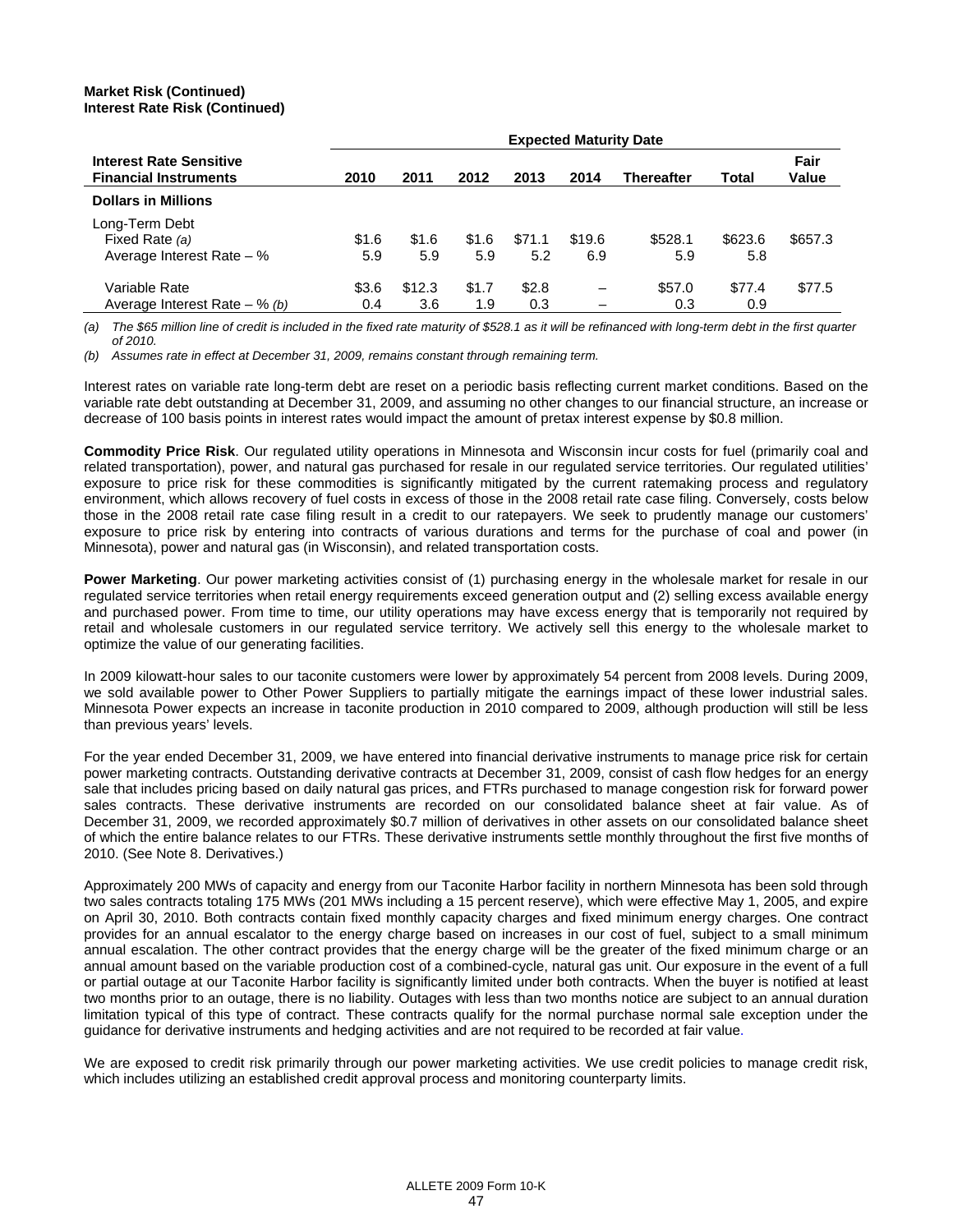# **Market Risk (Continued) Power Marketing (Continued)**

*Power Sales Agreement.* On October 29, 2009, Minnesota Power entered into an agreement to sell Basin 100 MWs of capacity and energy for the next ten years. The transaction is scheduled to begin in May 2010, following the expiration of two wholesale power sales contracts on April 30, 2010. The Basin agreement contains a fixed monthly schedule of capacity charges with a minimum annual escalation provision. The energy charge is based on a fixed monthly schedule and provides for annual escalation based on our cost of fuel. The agreement allows us to recover a pro-rata share of increased costs related to emissions that may occur during the last five years of the contract.

# **New Accounting Standards**

New accounting standards are discussed in Note 1.

# **Item 7A. Quantitative and Qualitative Disclosures about Market Risk**

See Item 7. Management's Discussion and Analysis of Financial Condition and Results of Operations – Market Risk for information related to quantitative and qualitative disclosure about market risk.

# **Item 8. Financial Statements and Supplementary Data**

See our consolidated financial statements as of December 31, 2009 and 2008, and for each of the three years in the period ended December 31, 2009, and supplementary data, which are indexed in Item 15(a).

# **Item 9. Changes in and Disagreements with Accountants on Accounting and Financial Disclosure**

Not applicable.

# **Item 9A. Controls and Procedures**

# **Conclusion Regarding the Effectiveness of Disclosure Controls and Procedures**

Under the supervision and with the participation of management, including our principal executive officer and principal financial officer, we conducted an evaluation of the effectiveness of the design and operation of ALLETE's disclosure controls and procedures (as defined in Rules 13a-15(e) and 15d-15(e) of the Securities Exchange Act of 1934 ("Exchange Act")). Based upon those evaluations, our principal executive officer and principal financial officer have concluded that such disclosure controls and procedures are effective to provide assurance that information required to be disclosed in ALLETE's reports filed or submitted under the Exchange Act is recorded, processed, summarized, and reported within the time periods specified in the SEC's rules and forms and such information is accumulated and communicated to our management, including our principal executive and principal financial officer, to allow timely decisions regarding required disclosure.

# **Management's Report on Internal Control Over Financial Reporting**

Our management is responsible for establishing and maintaining adequate internal control over financial reporting, as such term is defined in Exchange Act Rule 13a-15(f). Under the supervision and with the participation of our management, including our principal executive officer and principal financial officer, we conducted an evaluation of the effectiveness of our internal control over financial reporting based on the framework in Internal Control—Integrated Framework issued by the Committee of Sponsoring Organizations of the Treadway Commission. Based on our evaluation under the framework in Internal Control— Integrated Framework, our management concluded that our internal control over financial reporting was effective as of December 31, 2009.

The effectiveness of the Company's internal control over financial reporting as of December 31, 2009, has been audited by PricewaterhouseCoopers LLP, an independent registered public accounting firm, as stated in their report which is included herein.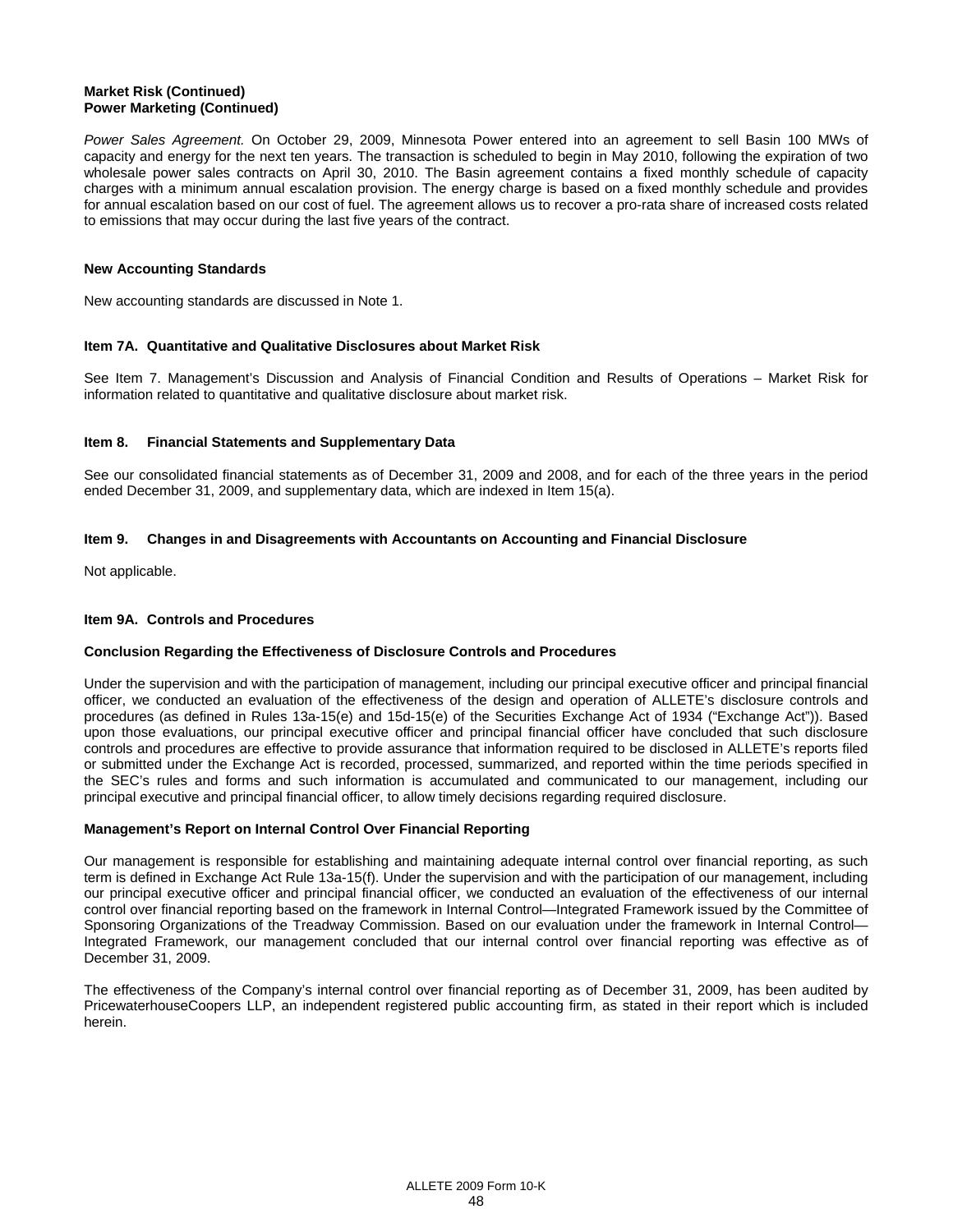# **Item 9A. Controls and Procedures (Continued)**

# **Changes in Internal Controls**

There has been no change in our internal control over financial reporting that occurred during our most recent fiscal quarter that has materially affected, or is reasonably likely to materially affect, our internal control over financial reporting.

# **Item 9B. Other Information**

None.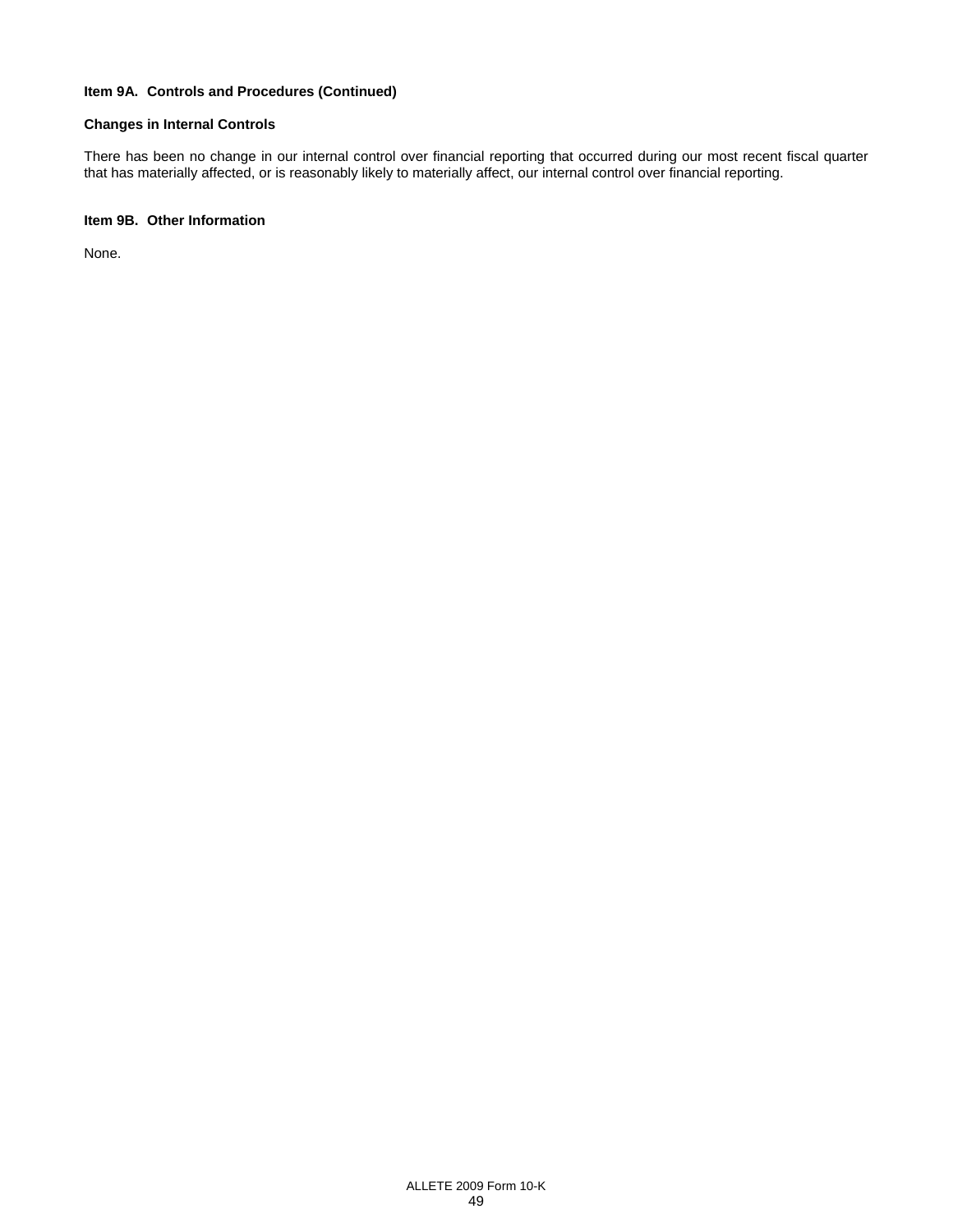#### **Part III**

## **Item 10. Directors, Executive Officers and Corporate Governance**

Unless otherwise stated, the information required for this Item is incorporated by reference herein from our Proxy Statement for the 2010 Annual Meeting of Shareholders (2010 Proxy Statement) under the following headings:

- **Directors.** The information regarding directors will be included in the "Election of Directors" section;
- **Audit Committee Financial Expert.** The information regarding the Audit Committee financial expert will be included in the "Audit Committee Report" section;
- **Audit Committee Members.** The identity of the Audit Committee members is included in the "Audit Committee Report" section;
- **Executive Officers.** The information regarding executive officers is included in Part I of this Form 10-K; and
- **Section 16(a) Compliance.** The information regarding Section 16(a) compliance will be included in the "Section 16(a) Beneficial Ownership Reporting Compliance" section.

Our 2010 Proxy Statement will be filed with the SEC within 120 days after the end of our 2009 fiscal year.

**Code of Ethics.** We have adopted a written Code of Ethics that applies to all of our employees, including our chief executive officer, chief financial officer and controller. A copy of our Code of Ethics is available on our website at www.allete.com and print copies are available without charge upon request to ALLETE, Inc., Attention: Secretary, 30 West Superior St. Duluth, Minnesota 55802. Any amendment to the Code of Ethics or any waiver of the Code of Ethics will be disclosed on our website at www.allete.com promptly following the date of such amendment or waiver.

**Corporate Governance.** The following documents are available on our website at www.allete.com and print copies are available upon request:

- Corporate Governance Guidelines;
- Audit Committee Charter;
- Executive Compensation Committee Charter; and
- Corporate Governance and Nominating Committee Charter.

Any amendment to these documents will be disclosed on our website at www.allete.com promptly following the date of such amendment.

#### **Item 11. Executive Compensation**

The information required for this Item is incorporated by reference herein from the "Compensation of Executive Officers," the "Compensation Discussion and Analysis", the "Executive Compensation Committee Report" and the "Director Compensation – 2009" sections in our 2010 Proxy Statement.

#### **Item 12. Security Ownership of Certain Beneficial Owners and Management and Related Stockholder Matters**

The information required for this Item is incorporated by reference herein from the "Securities Owned by Certain Beneficial Owners," the "Securities owned by Directors and Management" and the "Equity Compensation Plan Information" sections in our 2010 Proxy Statement.

#### **Item 13. Certain Relationships and Related Transactions, and Director Independence**

The information required for this Item is incorporated by reference herein from the "Corporate Governance" section in our 2010 Proxy Statement.

We have adopted a Related Person Transaction Policy which is available on our website at [www.allete.com.](http://www.allete.com/) Print copies are available without charge, upon request. Any amendment to this policy will be disclosed on our website at www.allete.com promptly following the date of such amendment.

#### **Item 14. Principal Accounting Fees and Services**

The information required by this Item is incorporated by reference herein from the "Audit Committee Report" section in our 2010 Proxy Statement.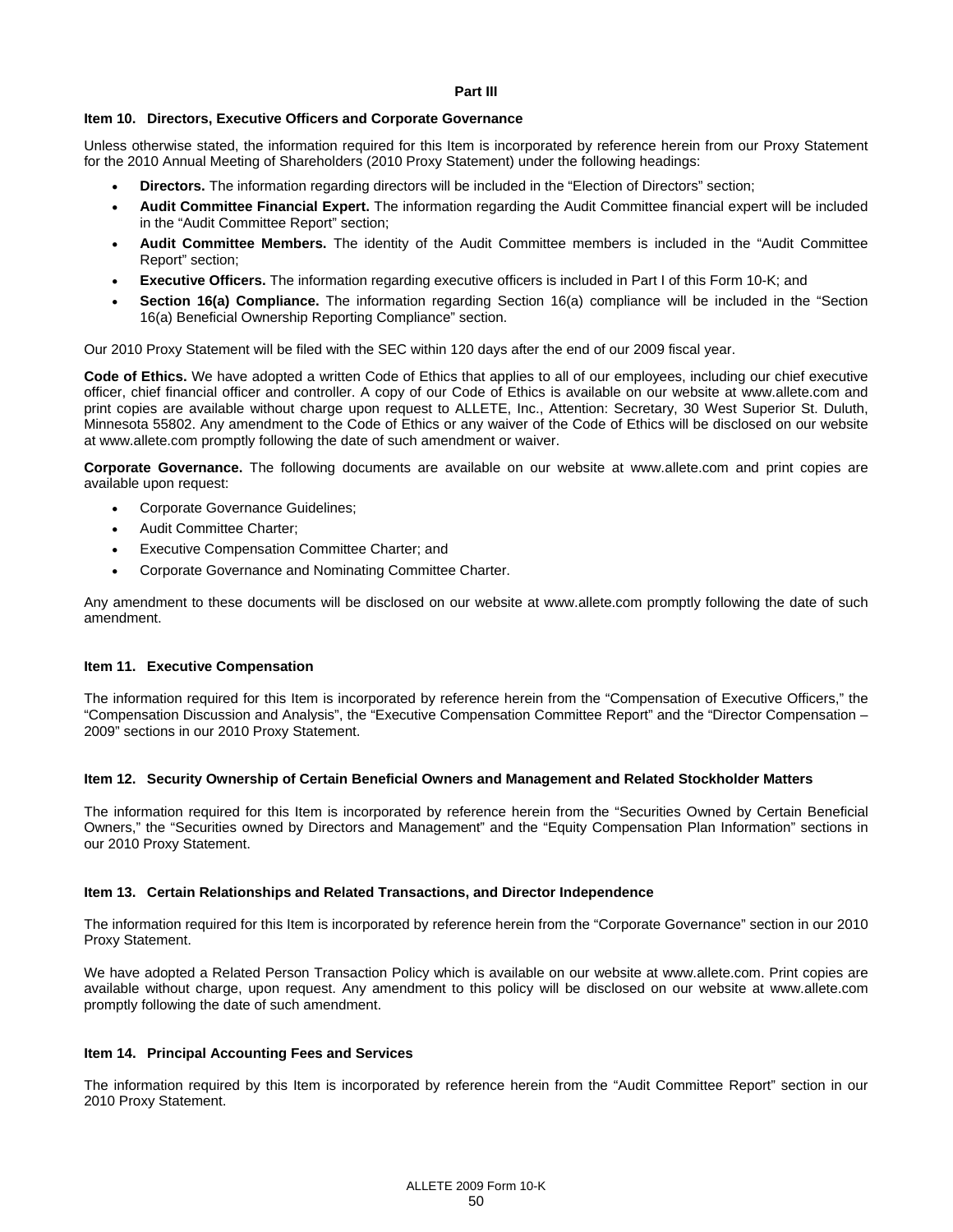#### **Item 15. Exhibits and Financial Statement Schedules**

(a) Certain Documents Filed as Part of this Form 10-K.

| (1) | <b>Financial Statements</b>                                                                                                                                                                                    | Page |
|-----|----------------------------------------------------------------------------------------------------------------------------------------------------------------------------------------------------------------|------|
|     | ALLETE                                                                                                                                                                                                         |      |
|     |                                                                                                                                                                                                                | 57   |
|     |                                                                                                                                                                                                                | 58   |
|     | For the Three Years Ended December 31, 2009                                                                                                                                                                    |      |
|     |                                                                                                                                                                                                                | 59   |
|     |                                                                                                                                                                                                                | 60   |
|     |                                                                                                                                                                                                                | 61   |
|     |                                                                                                                                                                                                                | 62   |
| (2) | <b>Financial Statement Schedules</b>                                                                                                                                                                           |      |
|     |                                                                                                                                                                                                                | 97   |
|     | All other schedules have been omitted either because the information is not required to be reported by ALLETE or<br>because the information is included in the consolidated financial statements or the notes. |      |

(3) Exhibits including those incorporated by reference.

#### **Exhibit Number**

- $*3(a)1$  Articles of Incorporation, amended and restated as of May 8, 2001, (filed as Exhibit 3(b) to the March 31, 2001, Form 10-Q, File No. 1-3548).
- \*3(a)2 Amendment to Articles of Incorporation, dated as of May 12, 2009, (filed as Exhibit 3 to the June 30, 2009, Form 10-Q, File No. 1-3548).
- \*3(a)3 Amendment to Certificate of Assumed Name, filed with the Minnesota Secretary of State on May 8, 2001, (filed as Exhibit 3(a) to the March 31, 2001, Form 10-Q, File No. 1-3548).
- \*3(b) Bylaws, as amended effective August 24, 2004, (filed as Exhibit 3 to the August 25, 2004, Form 8-K, File No. 1-3548).
- \*4(a)1 Mortgage and Deed of Trust, dated as of September 1, 1945, between Minnesota Power & Light Company (now ALLETE) and The Bank of New York Mellon (formerly Irving Trust Company) and Douglas J. MacInnes (successor to Richard H. West), Trustees (filed as Exhibit 7(c), File No. 2-5865).
- \*4(a)2 Supplemental Indentures to ALLETE's Mortgage and Deed of Trust:

| <b>Number</b>  | Dated as of       | <b>Reference File</b>             | <b>Exhibit</b> |
|----------------|-------------------|-----------------------------------|----------------|
| First          | March 1, 1949     | 2-7826                            | 7(b)           |
| Second         | July 1, 1951      | 2-9036                            | 7(c)           |
| <b>Third</b>   | March 1, 1957     | 2-13075                           | 2(c)           |
| Fourth         | January 1, 1968   | 2-27794                           | 2(c)           |
| Fifth          | April 1, 1971     | 2-39537                           | 2(c)           |
| <b>Sixth</b>   | August 1, 1975    | 2-54116                           | 2(c)           |
| Seventh        | September 1, 1976 | 2-57014                           | 2(c)           |
| Eighth         | September 1, 1977 | 2-59690                           | 2(c)           |
| <b>Ninth</b>   | April 1, 1978     | 2-60866                           | 2(c)           |
| Tenth          | August 1, 1978    | 2-62852                           | 2(d)2          |
| Eleventh       | December 1, 1982  | 2-56649                           | 4(a)3          |
| Twelfth        | April 1, 1987     | 33-30224                          | 4(a)3          |
| Thirteenth     | March 1, 1992     | 33-47438                          | 4(b)           |
| Fourteenth     | June 1, 1992      | 33-55240                          | 4(b)           |
| Fifteenth      | July 1, 1992      | 33-55240                          | 4(c)           |
| Sixteenth      | July 1, 1992      | 33-55240                          | 4(d)           |
| Seventeenth    | February 1, 1993  | 33-50143                          | 4(b)           |
| Eighteenth     | July 1, 1993      | 33-50143                          | 4(c)           |
| Nineteenth     | February 1, 1997  | 1-3548 (1996 Form 10-K)           | 4(a)3          |
| Twentieth      | November 1, 1997  | 1-3548 (1997 Form 10-K)           | 4(a)3          |
| Twenty-first   | October 1, 2000   | 333-54330                         | 4(c)3          |
| Twenty-second  | July 1, 2003      | 1-3548 (June 30, 2003 Form 10-Q)  | 4              |
| Twenty-third   | August 1, 2004    | 1-3548 (Sept. 30, 2004 Form 10-Q) | 4(a)           |
| Twenty-fourth  | March 1, 2005     | 1-3548 (March 31, 2005 Form 10-Q) | 4              |
| Twenty-fifth   | December 1, 2005  | 1-3548 (March 31, 2006 Form 10-Q) | 4              |
| Twenty-sixth   | October 1, 2006   | 1-3548 (2006 Form 10-K)           | 4              |
| Twenty-seventh | February 1, 2008  | 1-3548 (2007 Form 10-K)           | 4(a)3          |
| Twenty-eighth  | May 1, 2008       | 1-3548 (June 30, 2008 Form 10-Q)  | 4              |
| Twenty-ninth   | November 1, 2008  | 1-3548 (2008 Form 10-K)           | 4(a)3          |
| Thirtieth      | January 1, 2009   | 1-3548 (2008 Form 10-K)           | 4(a)4          |
|                |                   |                                   |                |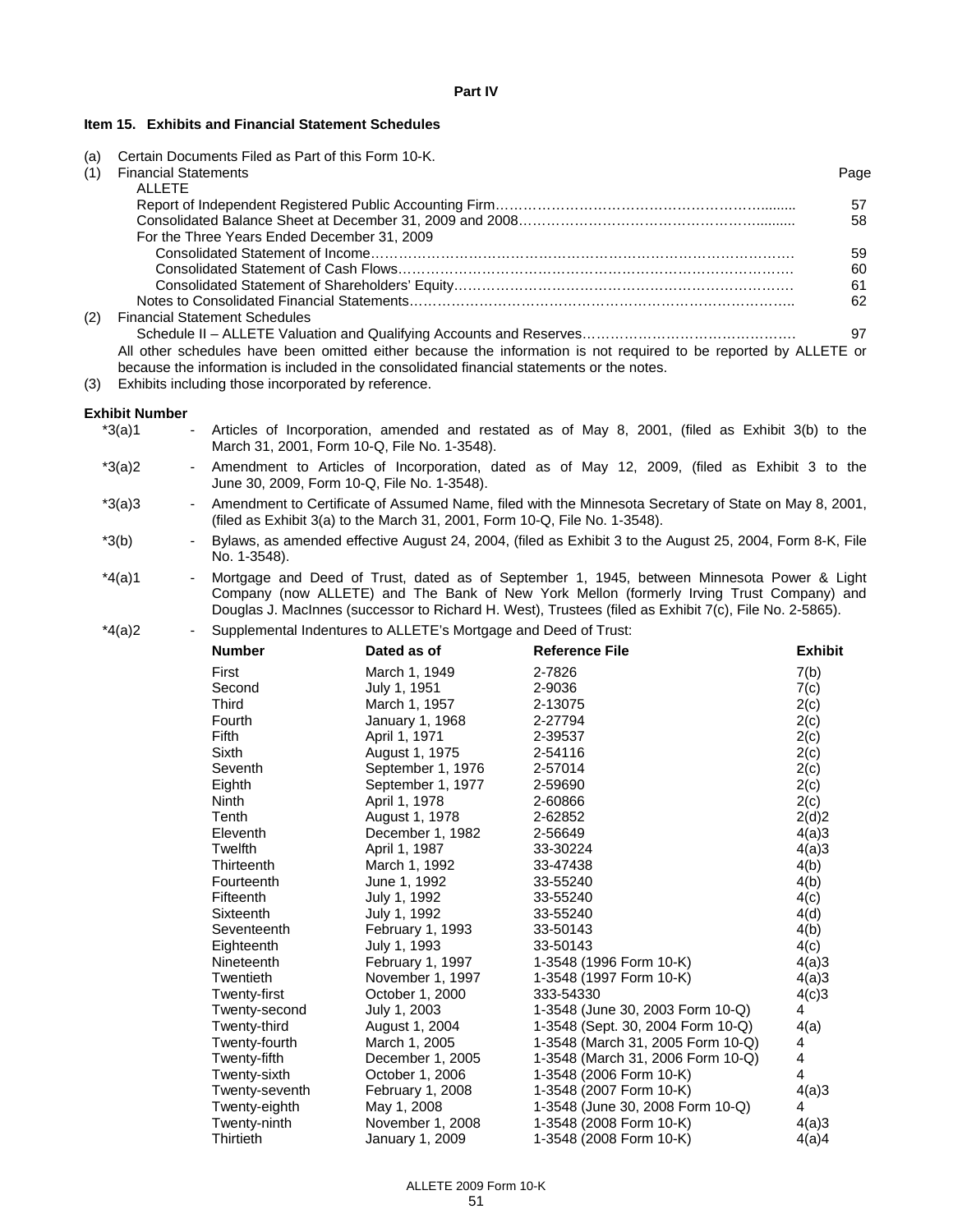| <b>Exhibit Number</b> |   |                                                                                             |                                                                                                                                                                                                             |                                                                                                                                                                                                                                                                                                                |                                                                                         |  |  |  |
|-----------------------|---|---------------------------------------------------------------------------------------------|-------------------------------------------------------------------------------------------------------------------------------------------------------------------------------------------------------------|----------------------------------------------------------------------------------------------------------------------------------------------------------------------------------------------------------------------------------------------------------------------------------------------------------------|-----------------------------------------------------------------------------------------|--|--|--|
| $*4(b)1$              |   |                                                                                             |                                                                                                                                                                                                             | Indenture of Trust, dated as of August 1, 2004, between the City of Cohasset, Minnesota and U.S. Bank<br>National Association, as Trustee relating to \$111 Million Collateralized Pollution Control Refunding<br>Revenue Bonds (filed as Exhibit 4(b) to the September 30, 2004, Form 10-Q, File No. 1-3548). |                                                                                         |  |  |  |
| $*4(b)2$              |   |                                                                                             | the September 30, 2004, Form 10-Q, File No. 1-3548).                                                                                                                                                        | Loan Agreement, dated as of August 1, 2004, between the City of Cohasset, Minnesota and ALLETE<br>relating to \$111 Million Collateralized Pollution Control Refunding Revenue Bonds (filed as Exhibit 4(c) to                                                                                                 |                                                                                         |  |  |  |
| $*4(c)1$              |   |                                                                                             |                                                                                                                                                                                                             | Mortgage and Deed of Trust, dated as of March 1, 1943, between Superior Water, Light and Power<br>Company and Chemical Bank & Trust Company and Howard B. Smith, as Trustees, both succeeded by<br>U.S. Bank National Association, as Trustee (filed as Exhibit 7(c), File No. 2-8668).                        |                                                                                         |  |  |  |
| $*4(c)2$              | ٠ |                                                                                             |                                                                                                                                                                                                             | Supplemental Indentures to Superior Water, Light and Power Company's Mortgage and Deed of Trust:                                                                                                                                                                                                               |                                                                                         |  |  |  |
|                       |   | <b>Number</b>                                                                               | Dated as of                                                                                                                                                                                                 | <b>Reference File</b>                                                                                                                                                                                                                                                                                          | <b>Exhibit</b>                                                                          |  |  |  |
|                       |   | First<br>Second<br>Third<br>Fourth<br>Fifth<br>Sixth<br>Seventh<br>Eighth<br>Ninth<br>Tenth | March 1, 1951<br>March 1, 1962<br>July 1, 1976<br>March 1, 1985<br>December 1, 1992<br>March 24, 1994<br>November 1, 1994<br>January 1, 1997<br>October 1, 2007<br>October 1, 2007                          | 2-59690<br>2-27794<br>2-57478<br>2-78641<br>1-3548 (1992 Form 10-K)<br>1-3548 (1996 Form 10-K)<br>1-3548 (1996 Form 10-K)<br>1-3548 (1996 Form 10-K)<br>1-3548 (2007 Form 10-K)<br>1-3548 (2007 Form 10-K)                                                                                                     | 2(d)(1)<br>2(d)1<br>2(e)1<br>4(b)<br>4(b)1<br>4(b)1<br>4(b)2<br>4(b)3<br>4(c)3<br>4(c)4 |  |  |  |
| *10(a)                |   | Eleventh<br>No. 1-3548).                                                                    | December 1, 2008                                                                                                                                                                                            | 1-3548 (2008 Form 10-K)<br>Power Purchase and Sale Agreement, dated as of May 29, 1998, between Minnesota Power, Inc. (now<br>ALLETE) and Square Butte Electric Cooperative (filed as Exhibit 10 to the June 30, 1998, Form 10-Q, File                                                                         | 4(c)3                                                                                   |  |  |  |
| 10(d)1                |   |                                                                                             | ALLETE and LaSalle Bank National Association, as Agent.                                                                                                                                                     | Fourth Amended and Restated Committed Facility Letter, dated January 11, 2006, by and among                                                                                                                                                                                                                    |                                                                                         |  |  |  |
| $*10(d)2$             |   |                                                                                             | June 30, 2006, Form 10-Q, File No. 1-3548).                                                                                                                                                                 | First Amendment to Fourth Amended and Restated Committed Facility Letter dated June 19, 2006, by<br>and among ALLETE and LaSalle Bank National Association, as Agent (filed as Exhibit 10(a) to the                                                                                                            |                                                                                         |  |  |  |
| $*10(d)3$             |   |                                                                                             | Second Amendment to Fourth Amended and<br>Exhibit 10(d)3 to the 2006 Form 10-K, File No. 1-3548).                                                                                                           | Restated<br>Committed<br>December 14, 2006, by and among ALLETE and LaSalle Bank National Association, as Agent (filed as                                                                                                                                                                                      | Facility<br>Letter<br>dated                                                             |  |  |  |
| $*10(e)1$             |   |                                                                                             |                                                                                                                                                                                                             | Financing Agreement between Collier County Industrial Development Authority and ALLETE dated as of<br>July 1, 2006, (filed as Exhibit 10(b)1 to the June 30, 2006, Form 10-Q, File No. 1-3548).                                                                                                                |                                                                                         |  |  |  |
| $*10(e)2$             |   |                                                                                             | the June 30, 2006, Form 10-Q, File No. 1-3548).                                                                                                                                                             | Letter of Credit Agreement, dated as of July 5, 2006, among ALLETE, the Participating Banks and Wells<br>Fargo Bank, National Association, as Administrative Agent and Issuing Bank (filed as Exhibit 10(b)2 to                                                                                                |                                                                                         |  |  |  |
| 10(g)                 |   | Investments, LLC.                                                                           |                                                                                                                                                                                                             | Agreement dated December 16, 2005, among ALLETE, Wisconsin Public Service Corporation and WPS                                                                                                                                                                                                                  |                                                                                         |  |  |  |
| $+10(h)1$             |   | January 1, 2010.                                                                            |                                                                                                                                                                                                             | ALLETE Executive Annual Incentive Plan as amended and restated with amendments through                                                                                                                                                                                                                         |                                                                                         |  |  |  |
| $+*10(h)2$            |   |                                                                                             | to the 2008 Form 10-K, File No. 1-3548).                                                                                                                                                                    | Form of ALLETE Executive Annual Incentive Plan Form of Awards Effective 2009 (filed as Exhibit 10(h)7                                                                                                                                                                                                          |                                                                                         |  |  |  |
| $+10(h)3$             |   |                                                                                             |                                                                                                                                                                                                             | Form of ALLETE Executive Annual Incentive Plan Form of Awards Effective 2010.                                                                                                                                                                                                                                  |                                                                                         |  |  |  |
| $+*10(i)1$            |   |                                                                                             | ALLETE and Affiliated Companies Supplemental Executive Retirement Plan I (SERP I), as amended and<br>restated, effective January 1, 2009, (filed as Exhibit 10(i)4 to the 2008 Form 10-K, File No. 1-3548). |                                                                                                                                                                                                                                                                                                                |                                                                                         |  |  |  |
| $+*10(i)2$            |   |                                                                                             |                                                                                                                                                                                                             | ALLETE and Affiliated Companies Supplemental Executive Retirement Plan II (SERP II), effective<br>January 1, 2009, (filed as Exhibit 10(i)5 to the 2008 Form 10-K, File No. 1-3548).                                                                                                                           |                                                                                         |  |  |  |
| $+*10(i)3$            |   | 3548).                                                                                      |                                                                                                                                                                                                             | January 2009 Amendment to the ALLETE and Affiliated Companies Supplemental Executive Retirement<br>Plan II (SERP II), effective January 20, 2009, (filed as Exhibit 10(i)6 to the 2008 Form 10-K, File No. 1-                                                                                                  |                                                                                         |  |  |  |
| $+*10(j)1$            |   |                                                                                             |                                                                                                                                                                                                             | Minnesota Power and Affiliated Companies Executive Investment Plan I, as amended and restated,<br>effective November 1, 1988, (filed as Exhibit 10(c) to the 1988 Form 10-K, File No. 1-3548).                                                                                                                 |                                                                                         |  |  |  |
| $+*10(j)2$            |   |                                                                                             |                                                                                                                                                                                                             | Amendments through December 2003 to the Minnesota Power and Affiliated Companies Executive<br>Investment Plan I (filed as Exhibit $10(v)2$ to the 2003 Form $10$ -K, File No. 1-3548).                                                                                                                         |                                                                                         |  |  |  |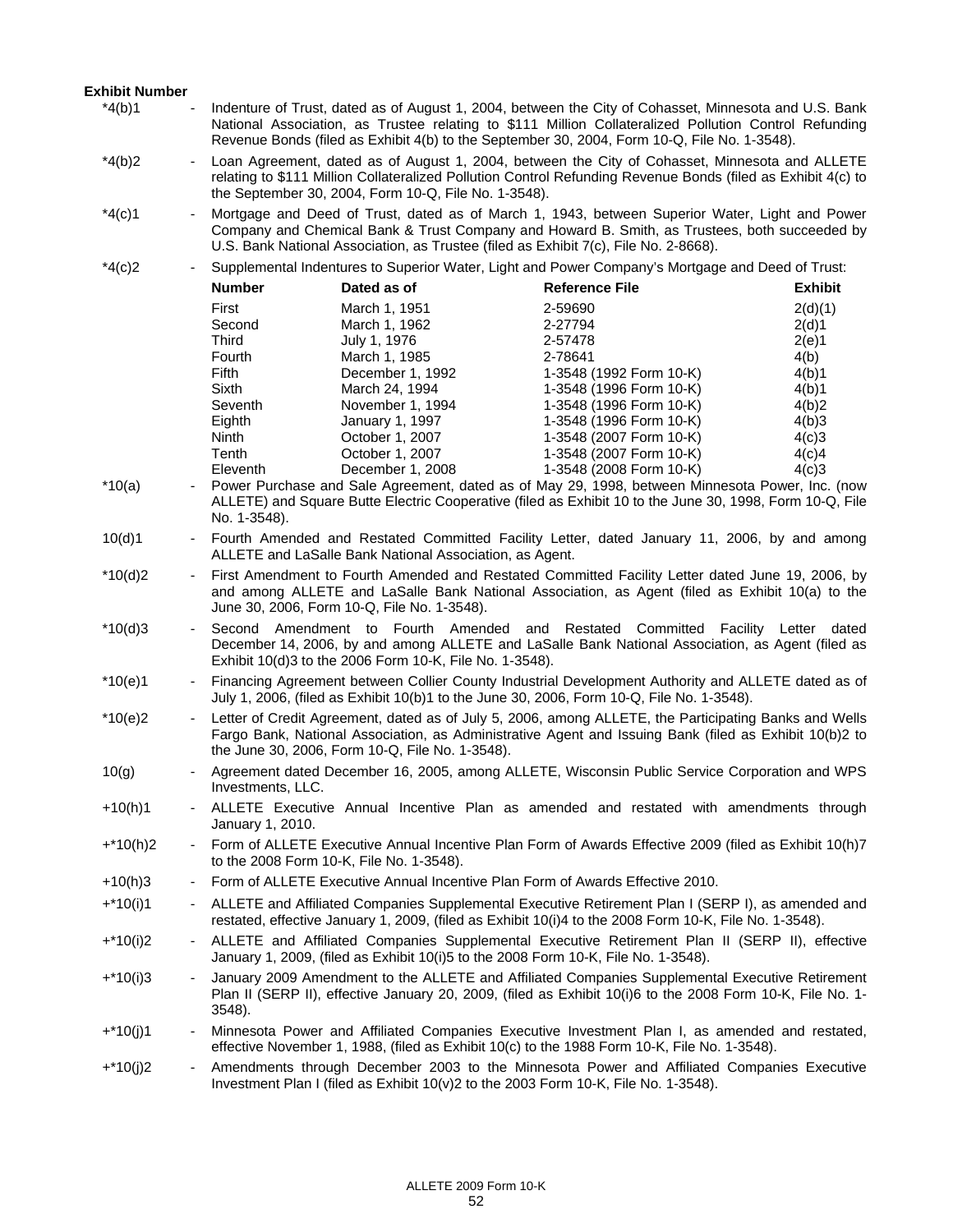# **Exhibit Number**

| $+*10(j)3$ |                | July 2004 Amendment to the Minnesota Power and Affiliated Companies Executive Investment Plan I<br>(filed as Exhibit 10(b) to the June 30, 2004, Form 10-Q, File No. 1-3548).                   |
|------------|----------------|-------------------------------------------------------------------------------------------------------------------------------------------------------------------------------------------------|
| $+*10(j)4$ |                | August 2006 Amendment to the Minnesota Power and Affiliated Companies Executive Investment Plan I<br>(filed as Exhibit 10(b) to the September 30, 2006, Form 10-Q, File No. 1-3548).            |
| $+*10(k)1$ |                | Minnesota Power and Affiliated Companies Executive Investment Plan II, as amended and restated,<br>effective November 1, 1988, (filed as Exhibit 10(d) to the 1988 Form 10-K, File No. 1-3548). |
| $+*10(k)2$ |                | Amendments through December 2003 to the Minnesota Power and Affiliated Companies Executive<br>Investment Plan II (filed as Exhibit 10(w)2 to the 2003 Form 10-K, File No. 1-3548).              |
| $+*10(k)3$ |                | July 2004 Amendment to the Minnesota Power and Affiliated Companies Executive Investment Plan II<br>(filed as Exhibit 10(c) to the June 30, 2004, Form 10-Q, File No. 1-3548).                  |
| $+*10(k)4$ |                | August 2006 Amendment to the Minnesota Power and Affiliated Companies Executive Investment Plan II<br>(filed as Exhibit 10(c) to the September 30, 2006, Form 10-Q, File No. 1-3548).           |
| $+*10(l)$  |                | Deferred Compensation Trust Agreement, as amended and restated, effective January 1, 1989 (filed as<br>Exhibit 10(f) to the 1988 Form 10-K, File No. 1-3548).                                   |
| $+*10(m)1$ |                | ALLETE Executive Long-Term Incentive Compensation Plan as amended and restated effective<br>January 1, 2006, (filed as Exhibit 10 to the May 16, 2005, Form 8-K, File No. 1-3548).              |
| $+*10(m)2$ |                | Form of ALLETE Executive Long-Term Incentive Compensation Plan 2006 Nonqualified Stock Option<br>Grant (filed as Exhibit 10(a)1 to the January 30, 2006, Form 8-K, File No. 1-3548).            |
| $+*10(m)3$ |                | Form of ALLETE Executive Long-Term Incentive Compensation Plan Nonqualified Stock Option Grant<br>Effective 2007 (filed as Exhibit 10(m)6 to the 2006 Form 10-K, File No. 1-3548).              |
| $+*10(m)4$ |                | Form of ALLETE Executive Long-Term Incentive Compensation Plan Performance Share Grant Effective<br>2007 (filed as Exhibit 10(m)7 to the 2006 Form 10-K, File No. 1-3548).                      |
| $+*10(m)5$ |                | Form of ALLETE Executive Long-Term Incentive Compensation Plan Performance Share Grant Effective<br>2008 (filed as Exhibit 10(m)10 to the 2007 Form 10-K, File No. 1-3548).                     |
| $+*10(m)6$ | $\blacksquare$ | Form of ALLETE Executive Long-Term Incentive Compensation Plan Performance Share Grant Effective<br>2009 (filed as Exhibit 10(m)11 to the 2008 Form 10-K, File No. 1-3548).                     |
| $+*10(m)7$ | $\blacksquare$ | Form of ALLETE Executive Long-Term Incentive Compensation Plan - Restricted Stock Unit Grant<br>Effective 2009 (filed as Exhibit 10(m)12 to the 2008 Form 10-K, File No. 1-3548).               |
| $+10(m)8$  |                | Form of ALLETE Executive Long-Term Incentive Compensation Plan Performance Share Grant Effective<br>2010.                                                                                       |
| $+10(m)9$  |                | Form of ALLETE Executive Long-Term Incentive Compensation Plan - Restricted Stock Unit Grant<br>Effective 2010.                                                                                 |
| $+*10(n)1$ |                | Minnesota Power (now ALLETE) Director Stock Plan, effective January 1, 1995 (filed as Exhibit 10 to the<br>March 31, 1995, Form 10-Q, File No. 1-3548).                                         |
| $+*10(n)2$ |                | Amendments through December 2003 to the Minnesota Power (now ALLETE) Director Stock Plan (filed<br>as Exhibit 10(z)2 to the 2003 Form 10-K, File No. 1-3548).                                   |
| $+*10(n)3$ |                | July 2004 Amendment to the ALLETE Director Stock Plan (filed as Exhibit 10(e) to the June 30, 2004,<br>Form 10-Q, File No. 1-3548).                                                             |
| $+*10(n)4$ |                | January 2007 Amendment to the ALLETE Director Stock Plan (filed as Exhibit 10(n)4 to the 2006 Form<br>10-K, File No. 1-3548).                                                                   |
| $+*10(n)5$ |                | May 2009 Amendment to the ALLETE Director Stock Plan (filed as Exhibit 10(b) to the June 30, 2009,<br>Form 10-Q, File No. 1-3548).                                                              |
| $+*10(n)6$ |                | ALLETE Non-Management Director Compensation Summary Effective February 15, 2007 (filed as Exhibit<br>10(n)6 to the 2006 Form 10-K, File No. 1-3548).                                            |
| $+*10(0)1$ |                | Minnesota Power (now ALLETE) Director Compensation Deferral Plan Amended and Restated, effective<br>January 1, 1990, (filed as Exhibit 10(ac) to the 2002 Form 10-K, File No. 1-3548).          |
| $+*10(0)2$ |                | October 2003 Amendment to the Minnesota Power (now ALLETE) Director Compensation Deferral Plan<br>(filed as Exhibit 10(aa)2 to the 2003 Form 10-K, File No. 1-3548).                            |
| $+*10(0)3$ |                | January 2005 Amendment to the ALLETE Director Compensation Deferral Plan (filed as Exhibit 10(c) to<br>the March 31, 2005, Form 10-Q, File No. 1-3548).                                         |
| $+10(0)4$  |                | August 2006 Amendment to the ALLETE Director Compensation Deferral Plan (filed as Exhibit 10(d) to<br>the September 30, 2006, Form 10-Q, File No. 1-3548).                                      |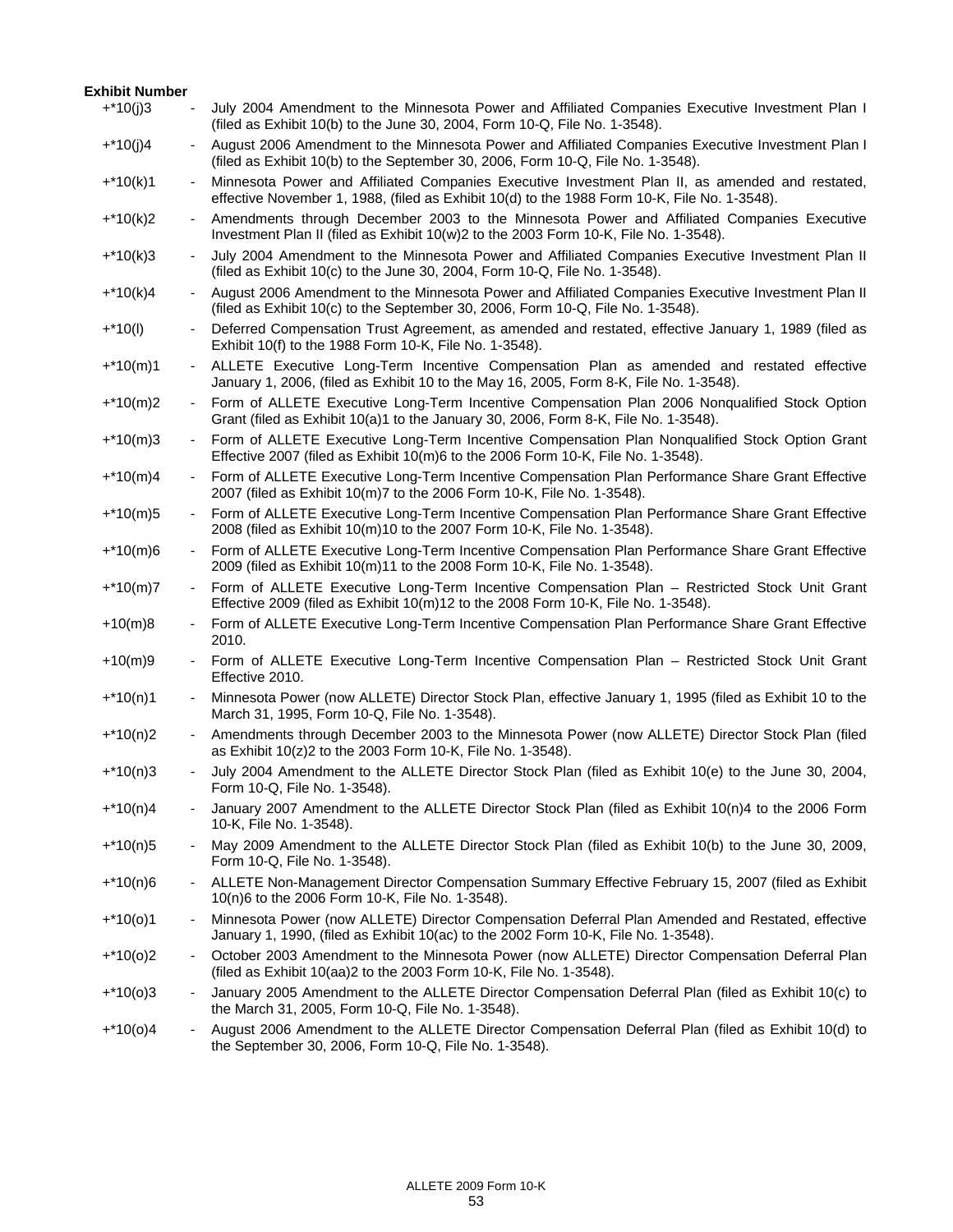#### **Exhibit Number**

| $+*10(0)5$ |                                                     | ALLETE Non-Employee Director Compensation Deferral Plan II, effective May 1, 2009 (filed as Exhibit                                                                                                                                                                                                                                                                                            |
|------------|-----------------------------------------------------|------------------------------------------------------------------------------------------------------------------------------------------------------------------------------------------------------------------------------------------------------------------------------------------------------------------------------------------------------------------------------------------------|
|            |                                                     | 10(a) to the June 30, 2009, Form 10-Q, File No. 1-3548).                                                                                                                                                                                                                                                                                                                                       |
| $+*10(p)$  |                                                     | ALLETE Director Compensation Trust Agreement, effective October 11, 2004, (filed as Exhibit 10(a) to<br>the September 30, 2004, Form 10-Q, File No. 1-3548).                                                                                                                                                                                                                                   |
| $+*10(q)$  | the 2007 Form 10-K, File No. 1-3548).               | ALLETE Change of Control Severance Pay Plan Effective February 13, 2008, (filed as Exhibit 10(q) to                                                                                                                                                                                                                                                                                            |
| 12         | Computation of Ratios of Earnings to Fixed Charges. |                                                                                                                                                                                                                                                                                                                                                                                                |
| 21         | Subsidiaries of the Registrant.                     |                                                                                                                                                                                                                                                                                                                                                                                                |
| 23(a)      |                                                     | Consent of Independent Registered Public Accounting Firm.                                                                                                                                                                                                                                                                                                                                      |
| 31(a)      | Sarbanes-Oxley Act of 2002.                         | Rule 13a-14(a)/15d-14(a) Certification by the Chief Executive Officer Pursuant to Section 302 of the                                                                                                                                                                                                                                                                                           |
| 31(b)      | Sarbanes-Oxley Act of 2002.                         | Rule 13a-14(a)/15d-14(a) Certification by the Chief Financial Officer Pursuant to Section 302 of the                                                                                                                                                                                                                                                                                           |
| 32         |                                                     | Section 1350 Certification of Annual Report by the Chief Executive Officer and Chief Financial Officer<br>Pursuant to Section 906 of the Sarbanes-Oxley Act of 2002.                                                                                                                                                                                                                           |
| 99         | specific reference in such filing.)                 | ALLETE News Release dated February 12, 2010, announcing earnings for the year ended<br>December 31, 2009. (This exhibit has been furnished and shall not be deemed "filed" for purposes<br>of Section 18 of the Securities Exchange Act of 1934, nor shall it be deemed incorporated by<br>reference in any filing under the Securities Act of 1933, except as shall be expressly set forth by |

SWL&P is a party to other long-term debt instruments, \$6,370,000 of City of Superior, Wisconsin, Collateralized Utility Revenue Refunding Bonds Series 2007A and \$6,130,000 of City of Superior, Wisconsin, Collateralized Utility Revenue Bonds Series 2007B, that, pursuant to Regulation S-K, Item 601(b)(4)(iii), are not filed as exhibits since the total amount of debt authorized under each of these omitted instruments does not exceed 10 percent of our total consolidated assets. We will furnish copies of these instruments to the SEC upon its request.

We are a party to another long-term debt instrument, \$38,995,000 of City of Cohasset, Minnesota, Variable Rate Demand Revenue Refunding Bonds (ALLETE, formerly Minnesota Power & Light Company, Project) Series 1997A, Series 1997B and Series 1997C that, pursuant to Regulation S-K, Item 601(b)(4)(iii), is not filed as an exhibit since the total amount of debt authorized under this omitted instrument does not exceed 10 percent of our total consolidated assets. We will furnish copies of this instrument to the SEC upon its request.

*<sup>\*</sup> Incorporated herein by reference as indicated.* 

*<sup>+</sup> Management contract or compensatory plan or arrangement pursuant to Item 15(b).*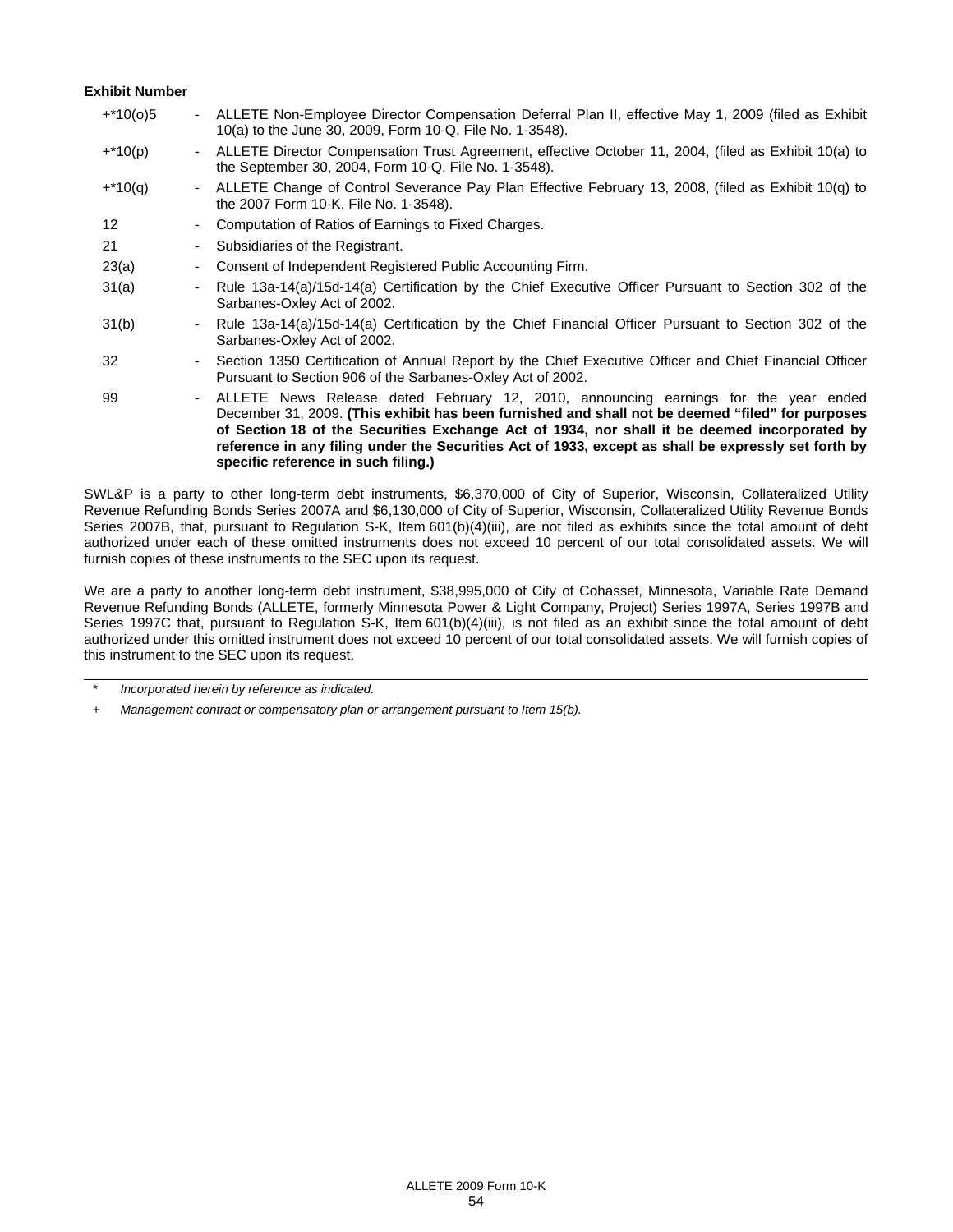# **Signatures**

Pursuant to the requirements of Section 13 or 15(d) of the Securities Exchange Act of 1934, the registrant has duly caused this report to be signed on its behalf by the undersigned, thereunto duly authorized.

# **ALLETE, Inc.**

Dated: February 12, 2010 By

Donald J. Shippar<br>Donald J. Shippar Chairman and Chief Executive Officer

Pursuant to the requirements of the Securities Exchange Act of 1934, this report has been signed below by the following persons on behalf of the registrant and in the capacities and on the dates indicated.

| <b>Signature</b>                       | <b>Title</b>                                                                       | <b>Date</b>       |
|----------------------------------------|------------------------------------------------------------------------------------|-------------------|
| Donald J. Shippar<br>Donald J. Shippar | Chairman, Chief Executive Officer<br>and Director<br>(Principal Executive Officer) | February 12, 2010 |
| Alan R. Hodnik<br>Alan R. Hodnik       | <b>President and Director</b>                                                      | February 12, 2010 |
| Mark A. Schober<br>Mark A. Schober     | Senior Vice President and Chief Financial Officer<br>(Principal Financial Officer) | February 12, 2010 |
| Steven Q. DeVinck<br>Steven Q. DeVinck | Controller and Vice President – Business Support<br>(Principal Accounting Officer) | February 12, 2010 |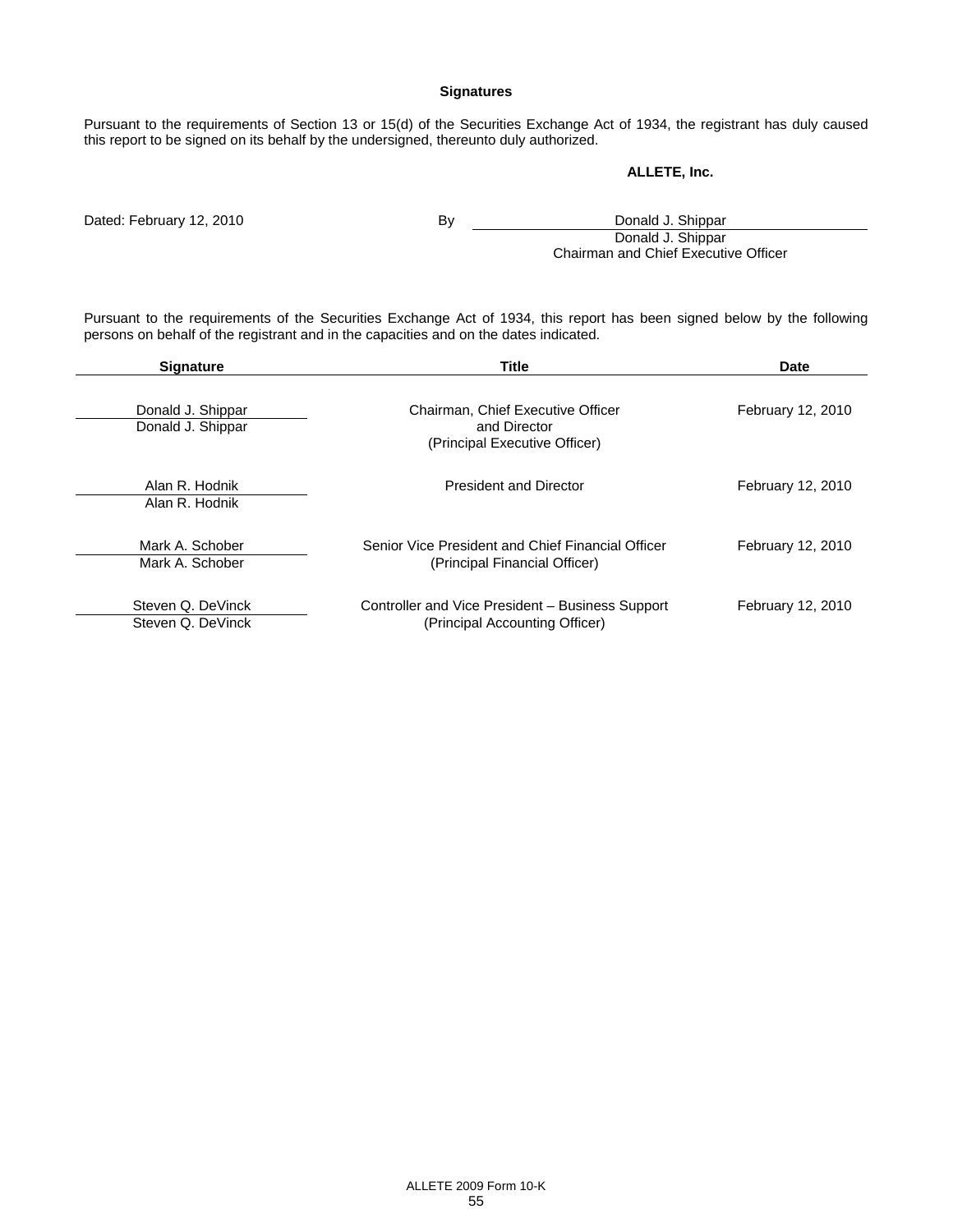# **Signatures (Continued)**

| Signature                                    | <b>Title</b>    | <b>Date</b>       |
|----------------------------------------------|-----------------|-------------------|
| Kathleen A. Brekken<br>Kathleen A. Brekken   | <b>Director</b> | February 12, 2010 |
| Kathryn W. Dindo<br>Kathryn W. Dindo         | <b>Director</b> | February 12, 2010 |
| Heidi J. Eddins<br>Heidi J. Eddins           | Director        | February 12, 2010 |
| Sidney W. Emery, Jr.<br>Sidney W. Emery, Jr. | Director        | February 12, 2010 |
| James S. Haines, Jr<br>James S. Haines, Jr   | Director        | February 12, 2010 |
| James J. Hoolihan<br>James J. Hoolihan       | Director        | February 12, 2010 |
| Madeleine W. Ludlow<br>Madeleine W. Ludlow   | Director        | February 12, 2010 |
| George L. Mayer<br>George L. Mayer           | Director        | February 12, 2010 |
| Douglas C. Neve<br>Douglas C. Neve           | Director        | February 12, 2010 |
| Jack I. Rajala<br>Jack I. Rajala             | Director        | February 12, 2010 |
| Leonard C. Rodman<br>Leonard C. Rodman       | Director        | February 12, 2010 |
| Bruce W. Stender<br>Bruce W. Stender         | Director        | February 12, 2010 |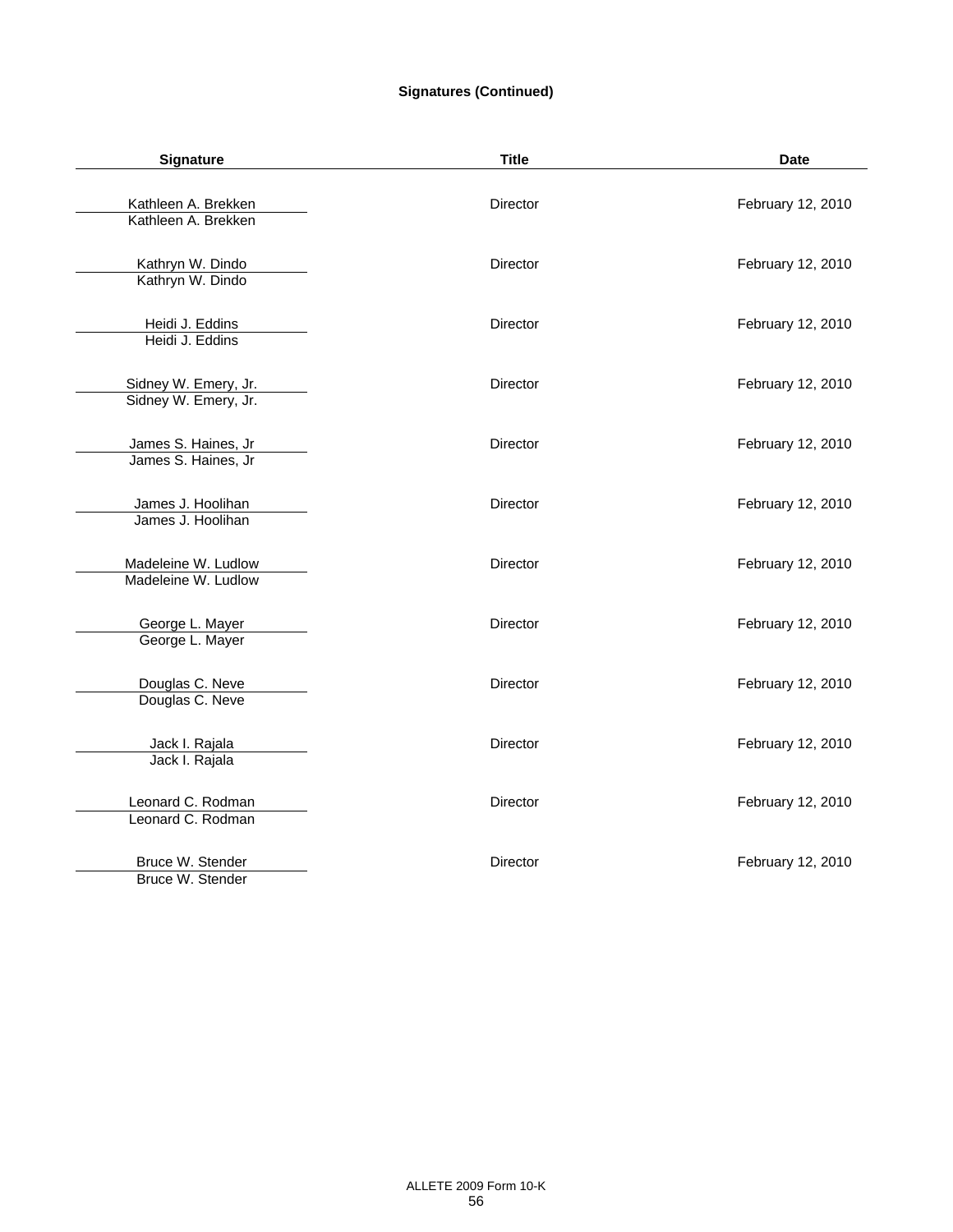#### **Report of Independent Registered Public Accounting Firm**

To the Board of Directors and Shareholders of ALLETE, Inc,

In our opinion, the accompanying consolidated financial statements listed in the index appearing under Item  $15(a)(1)$  present fairly, in all material respects, the financial position of ALLETE, Inc. and its subsidiaries (the Company) at December 31, 2009 and 2008, and the results of their operations and their cash flows for each of the three years in the period ended December 31, 2009 in conformity with accounting principles generally accepted in the United States of America. In addition, in our opinion, the financial statement schedule listed in the index appearing under Item 15(a)(2) presents fairly, in all material respects, the information set forth therein when read in conjunction with the related consolidated financial statements. Also in our opinion, the Company maintained, in all material respects, effective internal control over financial reporting as of December 31, 2009, based on criteria established in *Internal Control - Integrated Framework* issued by the Committee of Sponsoring Organizations of the Treadway Commission (COSO). The Company's management is responsible for these financial statements and financial statement schedule, for maintaining effective internal control over financial reporting and for its assessment of the effectiveness of internal control over financial reporting, included in Management's Report on Internal Control Over Financial Reporting appearing under Item 9A. Our responsibility is to express opinions on these financial statements, on the financial statement schedule, and on the Company's internal control over financial reporting based on our integrated audits. We conducted our audits in accordance with the standards of the Public Company Accounting Oversight Board (United States). Those standards require that we plan and perform the audits to obtain reasonable assurance about whether the financial statements are free of material misstatement and whether effective internal control over financial reporting was maintained in all material respects. Our audits of the financial statements included examining, on a test basis, evidence supporting the amounts and disclosures in the financial statements, assessing the accounting principles used and significant estimates made by management, and evaluating the overall financial statement presentation. Our audit of internal control over financial reporting included obtaining an understanding of internal control over financial reporting, assessing the risk that a material weakness exists, and testing and evaluating the design and operating effectiveness of internal control based on the assessed risk. Our audits also included performing such other procedures as we considered necessary in the circumstances. We believe that our audits provide a reasonable basis for our opinions.

As discussed in Note 1 to the consolidated financial statements, the Company changed the manner in which it accounts for uncertain tax positions in 2007.

A company's internal control over financial reporting is a process designed to provide reasonable assurance regarding the reliability of financial reporting and the preparation of financial statements for external purposes in accordance with generally accepted accounting principles. A company's internal control over financial reporting includes those policies and procedures that (i) pertain to the maintenance of records that, in reasonable detail, accurately and fairly reflect the transactions and dispositions of the assets of the company; (ii) provide reasonable assurance that transactions are recorded as necessary to permit preparation of financial statements in accordance with generally accepted accounting principles, and that receipts and expenditures of the company are being made only in accordance with authorizations of management and directors of the company; and (iii) provide reasonable assurance regarding prevention or timely detection of unauthorized acquisition, use, or disposition of the company's assets that could have a material effect on the financial statements.

Because of its inherent limitations, internal control over financial reporting may not prevent or detect misstatements. Also, projections of any evaluation of effectiveness to future periods are subject to the risk that controls may become inadequate because of changes in conditions, or that the degree of compliance with the policies or procedures may deteriorate.

PricewaterhouseCoopers LLP Minneapolis, Minnesota February 12, 2010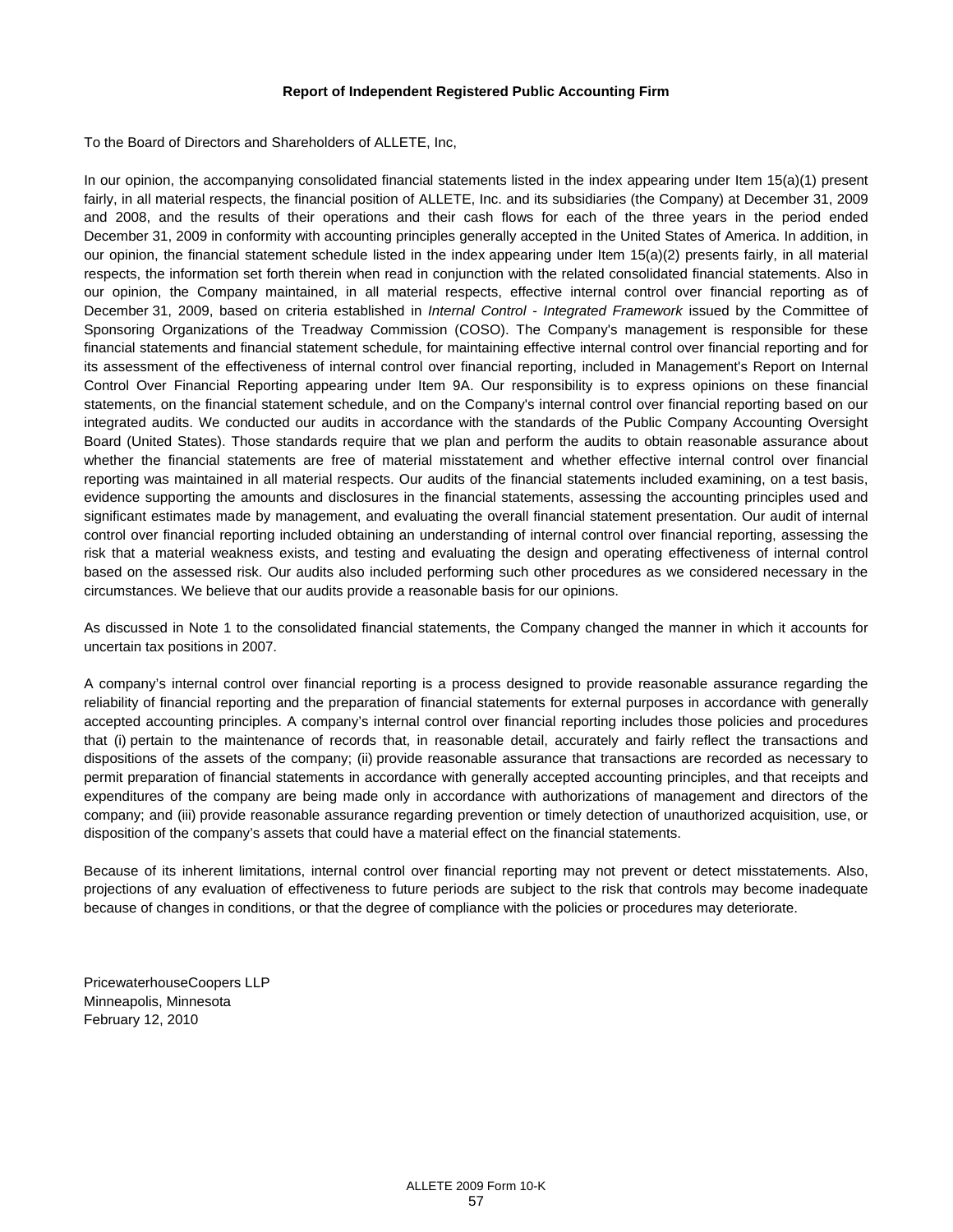# **Consolidated Financial Statements**

**ALLETE Consolidated Balance Sheet** 

| As of December 31                                                     | 2009      | 2008      |
|-----------------------------------------------------------------------|-----------|-----------|
| <b>Millions</b>                                                       |           |           |
| <b>Assets</b>                                                         |           |           |
| <b>Current Assets</b>                                                 |           |           |
| Cash and Cash Equivalents                                             | \$25.7    | \$102.0   |
| Accounts Receivable (Less Allowance of \$0.9 and \$0.7)               | 118.5     | 76.3      |
| Inventories                                                           | 57.0      | 49.7      |
| Prepayments and Other                                                 | 24.3      | 24.3      |
| <b>Total Current Assets</b>                                           | 225.5     | 252.3     |
| Property, Plant and Equipment - Net                                   | 1,622.7   | 1,387.3   |
| <b>Regulatory Assets</b>                                              | 293.2     | 249.3     |
| Investment in ATC                                                     | 88.4      | 76.9      |
| <b>Other Investments</b>                                              | 130.5     | 136.9     |
| <b>Other Assets</b>                                                   | 32.8      | 32.1      |
| <b>Total Assets</b>                                                   | \$2,393.1 | \$2,134.8 |
| <b>Liabilities and Equity</b>                                         |           |           |
| <b>Liabilities</b>                                                    |           |           |
| <b>Current Liabilities</b>                                            |           |           |
| <b>Accounts Payable</b>                                               | \$62.1    | \$75.7    |
| <b>Accrued Taxes</b>                                                  | 20.6      | 12.9      |
| <b>Accrued Interest</b>                                               | 11.1      | 8.9       |
| Long-Term Debt Due Within One Year                                    | 5.2       | 10.4      |
| Notes Payable                                                         | 1.9       | 6.0       |
| Other                                                                 | 32.2      | 36.8      |
| <b>Total Current Liabilities</b>                                      | 133.1     | 150.7     |
| Long-Term Debt                                                        | 695.8     | 588.3     |
| Deferred Income Taxes                                                 | 253.1     | 169.6     |
| <b>Regulatory Liabilities</b>                                         | 47.1      | 50.0      |
| <b>Other Liabilities</b>                                              | 325.0     | 339.3     |
| <b>Total Liabilities</b>                                              | 1,454.1   | 1,297.9   |
| <b>Commitments and Contingencies (Note 11)</b>                        |           |           |
| <b>Equity</b>                                                         |           |           |
| <b>ALLETE's Equity</b>                                                |           |           |
| Common Stock Without Par Value, 80.0 Shares Authorized, 35.2 and 32.6 |           |           |
| <b>Shares Outstanding</b>                                             | 613.4     | 534.1     |
| <b>Unearned ESOP Shares</b>                                           | (45.3)    | (54.9)    |
| Accumulated Other Comprehensive Loss                                  | (24.0)    | (33.0)    |
| <b>Retained Earnings</b>                                              | 385.4     | 380.9     |
| <b>Total ALLETE Equity</b>                                            | 929.5     | 827.1     |
| Non-Controlling Interest in Subsidiaries                              | 9.5       | 9.8       |
| <b>Total Equity</b>                                                   | 939.0     | 836.9     |
| <b>Total Liabilities and Equity</b>                                   | \$2,393.1 | \$2,134.8 |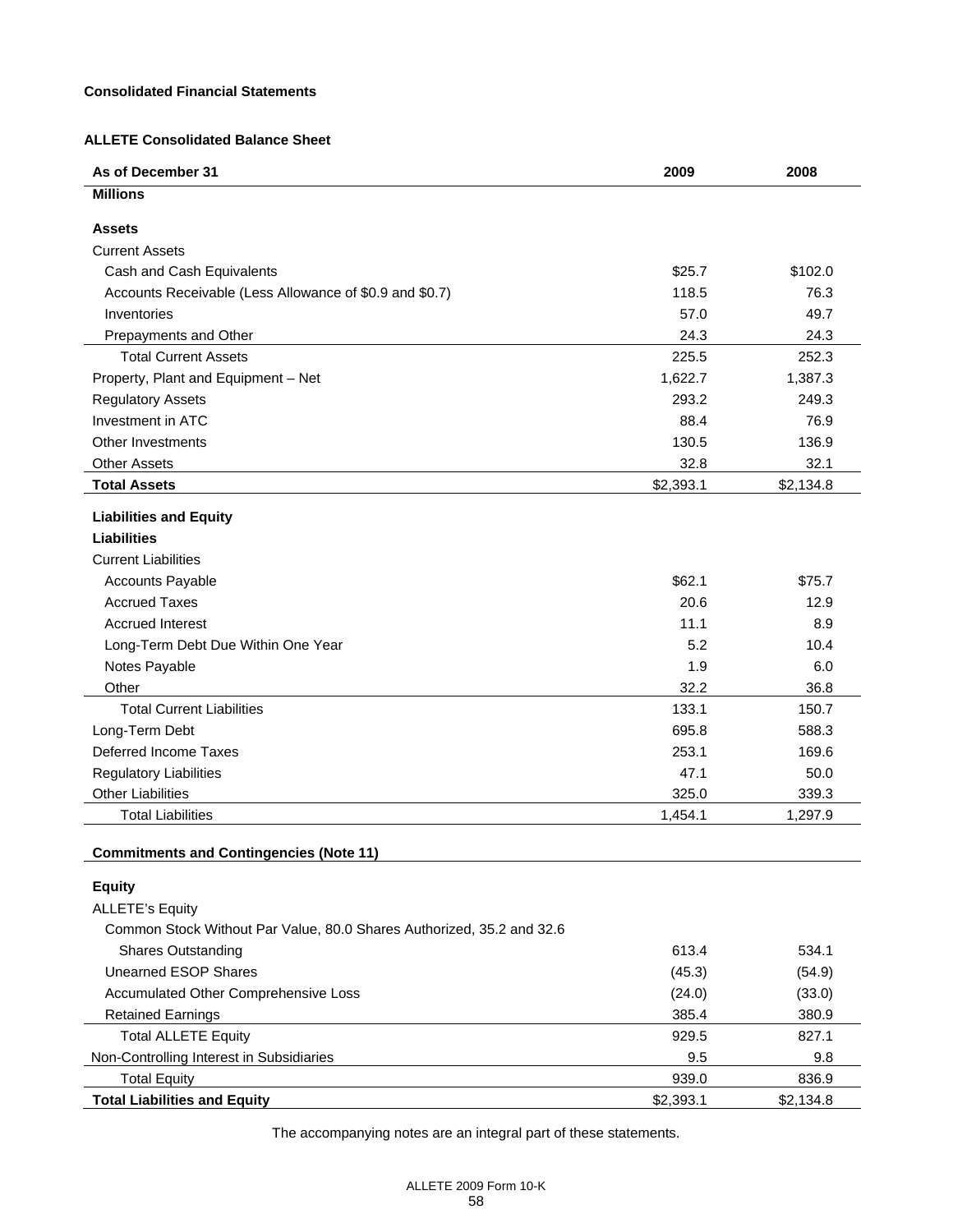# **ALLETE Consolidated Statement of Income**

| <b>Year Ended December 31</b>                           | 2009    | 2008    | 2007    |
|---------------------------------------------------------|---------|---------|---------|
| <b>Millions Except Per Share Amounts</b>                |         |         |         |
| <b>Operating Revenue</b>                                |         |         |         |
| <b>Operating Revenue</b>                                | \$766.7 | \$801.0 | \$841.7 |
| Prior Year Rate Refunds                                 | (7.6)   |         |         |
| <b>Total Operating Revenue</b>                          | 759.1   | 801.0   | 841.7   |
| <b>Operating Expenses</b>                               |         |         |         |
| Fuel and Purchased Power                                | 279.5   | 305.6   | 347.6   |
| Operating and Maintenance                               | 308.9   | 318.1   | 313.9   |
| Depreciation                                            | 64.7    | 55.5    | 48.5    |
| <b>Total Operating Expenses</b>                         | 653.1   | 679.2   | 710.0   |
| <b>Operating Income</b>                                 | 106.0   | 121.8   | 131.7   |
| <b>Other Income (Expense)</b>                           |         |         |         |
| <b>Interest Expense</b>                                 | (33.8)  | (26.3)  | (22.6)  |
| <b>Equity Earnings in ATC</b>                           | 17.5    | 15.3    | 12.6    |
| Other                                                   | 1.8     | 15.6    | 15.5    |
| Total Other Income (Expense)                            | (14.5)  | 4.6     | 5.5     |
|                                                         |         |         |         |
| Income Before Non-Controlling Interest and Income Taxes | 91.5    | 126.4   | 137.2   |
| <b>Income Tax Expense</b>                               | 30.8    | 43.4    | 47.7    |
| <b>Net Income</b>                                       | 60.7    | 83.0    | 89.5    |
| Less: Non-Controlling Interest in Subsidiaries          | (0.3)   | 0.5     | 1.9     |
| <b>Net Income Attributable to ALLETE</b>                | \$61.0  | \$82.5  | \$87.6  |
|                                                         |         |         |         |
| <b>Average Shares of Common Stock</b>                   |         |         |         |
| <b>Basic</b>                                            | 32.2    | 29.2    | 28.3    |
| <b>Diluted</b>                                          | 32.2    | 29.3    | 28.4    |
|                                                         |         |         |         |
| <b>Basic Earnings Per Share of Common Stock</b>         | \$1.89  | \$2.82  | \$3.09  |
| <b>Diluted Earnings Per Share of Common Stock</b>       | \$1.89  | \$2.82  | \$3.08  |
| <b>Dividends Per Share of Common Stock</b>              | \$1.76  | \$1.72  | \$1.64  |
|                                                         |         |         |         |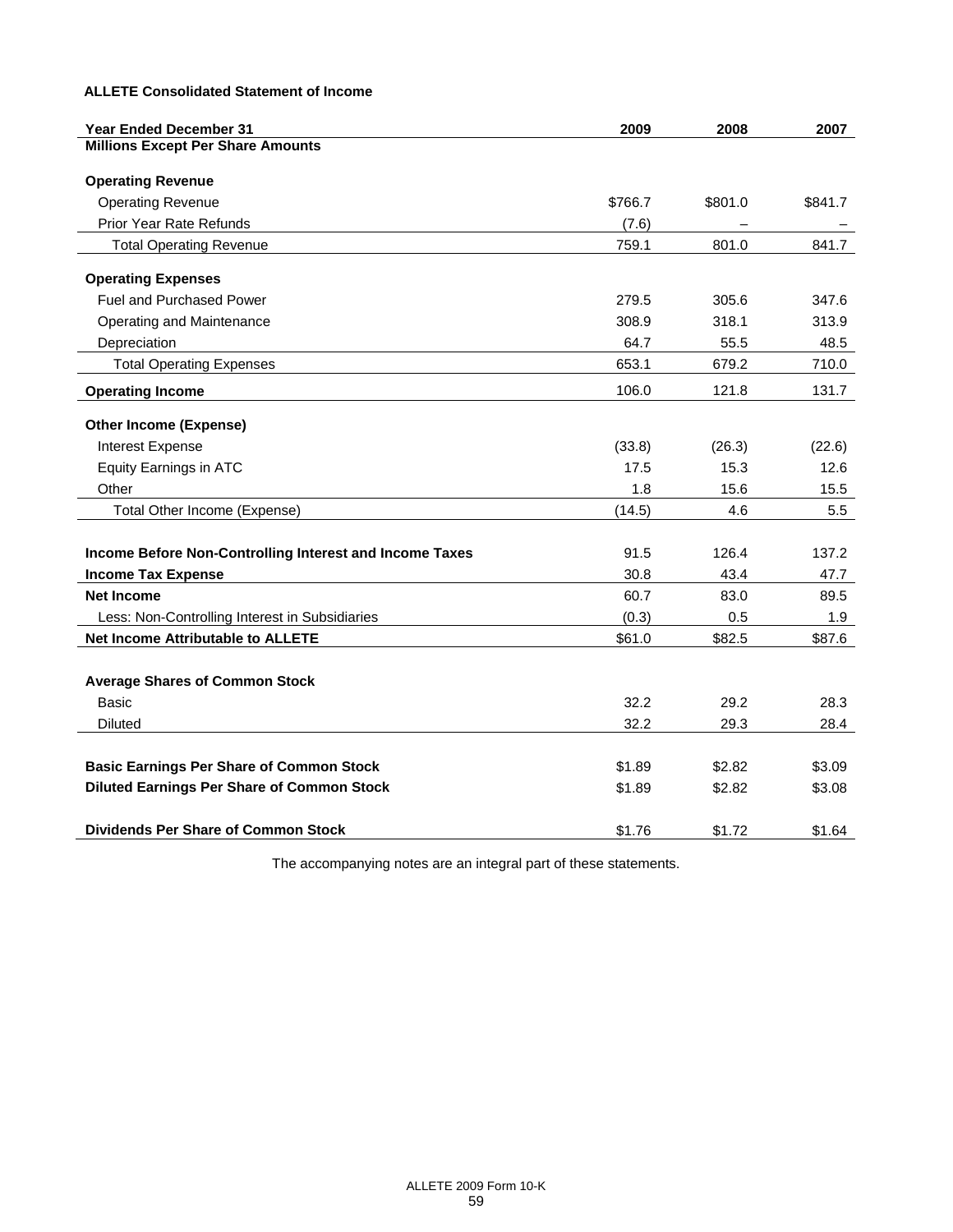# **ALLETE Consolidated Statement of Cash Flows**

| <b>Year Ended December 31</b>                           | 2009            | 2008            | 2007          |
|---------------------------------------------------------|-----------------|-----------------|---------------|
| <b>Millions</b>                                         |                 |                 |               |
| <b>Operating Activities</b>                             |                 |                 |               |
| Net Income                                              | \$60.7          | \$83.0          | \$89.5        |
| Allowance for Funds Used During Construction            | (5.8)           | (3.3)           | (3.8)         |
| Loss (Income) from Equity Investments, Net of Dividends | 0.1             | (3.1)           | (2.7)         |
| Gain on Sale of Assets                                  | (0.2)           | (4.8)           | (2.2)         |
| Gain on Sale of Available-for-sale Securities           |                 | (6.4)           |               |
| Loss on Impairment of Assets                            | 3.1             |                 | 0.3           |
| <b>Depreciation Expense</b>                             | 64.7            | 55.5            | 48.5          |
| Amortization of Debt Issuance Costs                     | 0.9             | 0.8             | 1.0           |
| Deferred Income Tax Expense                             | 75.2            | 38.8            | 14.0          |
| <b>Stock Compensation Expense</b>                       | 2.1             | 1.8             | 2.0           |
| <b>Bad Debt Expense</b>                                 | 1.3             | 0.7             | 1.0           |
| Changes in Operating Assets and Liabilities             |                 |                 |               |
| <b>Accounts Receivable</b>                              | (43.5)          | 2.4             | (6.6)         |
| Inventories                                             | (7.3)           | (0.2)           | (6.1)         |
|                                                         |                 | 11.2            |               |
| Prepayments and Other<br><b>Accounts Payable</b>        | 10.5            |                 | (11.7)<br>9.4 |
| <b>Other Current Liabilities</b>                        | 5.3             | (14.1)<br>5.9   |               |
| <b>Regulatory and Other Assets</b>                      |                 |                 | (10.0)<br>0.9 |
|                                                         | (18.3)          | (1.8)           |               |
| Regulatory and Other Liabilities                        | (11.4)<br>137.4 | (12.8)<br>153.6 | 0.7<br>124.2  |
| Cash from Operating Activities                          |                 |                 |               |
| <b>Investing Activities</b>                             |                 |                 |               |
| Proceeds from Sale of Available-for-sale Securities     | 8.9             | 62.3            | 449.7         |
| Payments for Purchase of Available-for-sale Securities  | (2.2)           | (44.8)          | (368.3)       |
| Investment in ATC                                       | (7.8)           | (7.4)           | (8.7)         |
| Changes to Other Investments                            | (0.7)           | (9.2)           | (12.4)        |
| Additions to Property, Plant and Equipment              | (318.5)         | (301.1)         | (210.2)       |
| Proceeds from Sale of Assets                            | 0.3             | 20.4            | 1.5           |
| Other                                                   |                 | 3.7             | (5.7)         |
| Cash for Investing Activities                           | (320.0)         | (276.1)         | (154.1)       |
|                                                         |                 |                 |               |
| <b>Financing Activities</b>                             |                 |                 |               |
| Proceeds from Issuance of Common Stock                  | 65.2            | 71.1            | 20.6          |
| Proceeds from Issuance of Long-Term Debt                | 111.4           | 198.7           | 123.9         |
| Changes in Notes Payable                                | (4.1)           | 6.0             |               |
| Reductions of Long-Term Debt                            | (9.1)           | (22.7)          | (90.7)        |
| Debt Issuance Costs                                     | (0.6)           | (1.5)           | (1.1)         |
| Dividends on Common Stock                               | (56.5)          | (50.4)          | (44.3)        |
| Cash from Financing Activities                          | 106.3           | 201.2           | 8.4           |
|                                                         |                 |                 |               |
| <b>Change in Cash and Cash Equivalents</b>              | (76.3)          | 78.7            | (21.5)        |
| Cash and Cash Equivalents at Beginning of Period        | 102.0           | 23.3            | 44.8          |
|                                                         |                 |                 |               |
| Cash and Cash Equivalents at End of Period              | \$25.7          | \$102.0         | \$23.3        |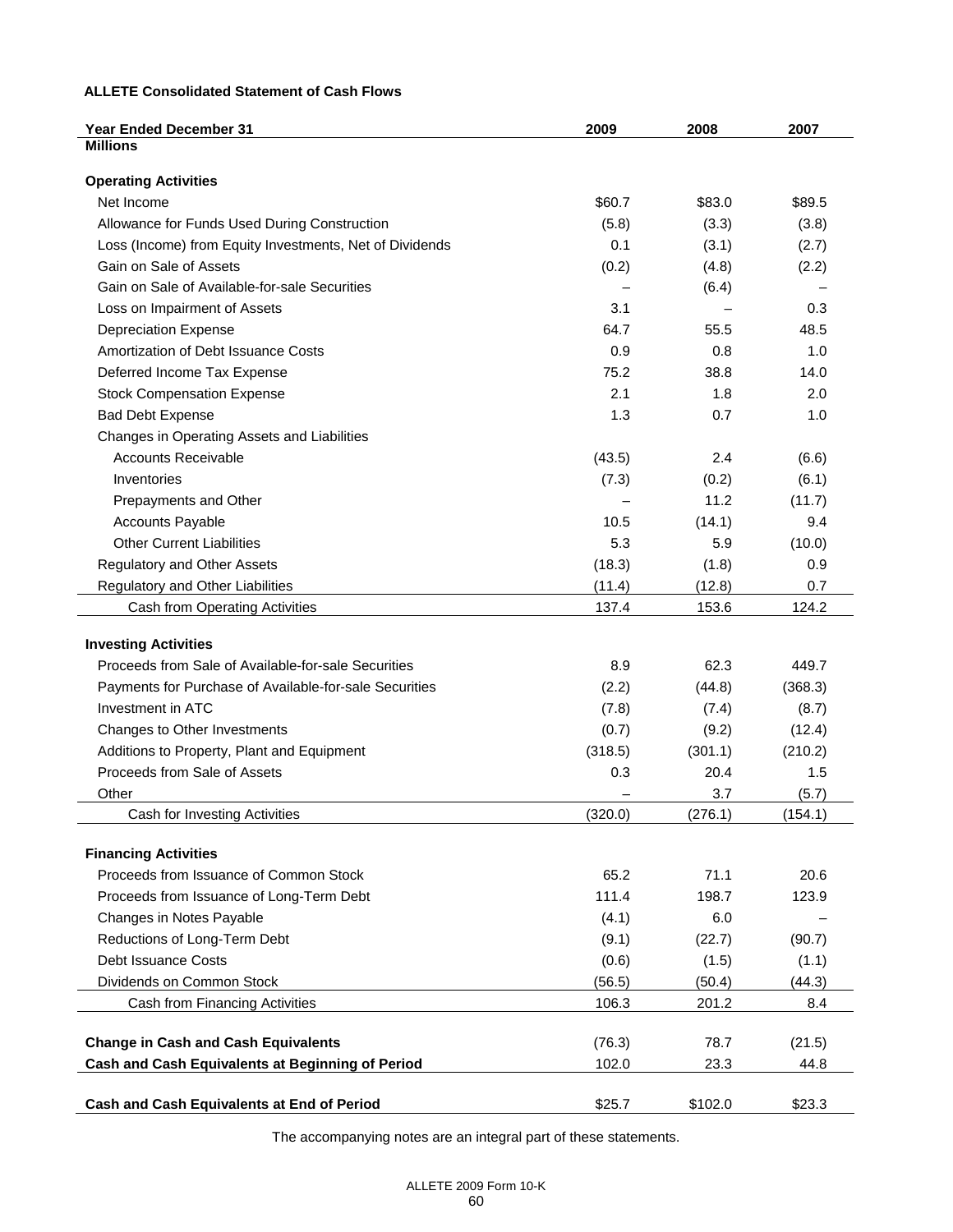# **ALLETE Consolidated Statement of Shareholders' Equity**

|                                                                              | Total                          |                                    | <b>Accumulated</b><br>Other    | <b>Unearned</b>              |                        |
|------------------------------------------------------------------------------|--------------------------------|------------------------------------|--------------------------------|------------------------------|------------------------|
|                                                                              | Shareholders'<br><b>Equity</b> | <b>Retained</b><br><b>Earnings</b> | Comprehensive<br>Income (Loss) | <b>ESOP</b><br><b>Shares</b> | Common<br><b>Stock</b> |
| <b>Millions</b>                                                              |                                |                                    |                                |                              |                        |
| Balance as of December 31, 2006                                              | \$665.8                        | \$307.8                            | \$(8.8)                        | \$(71.9)                     | \$438.7                |
| Comprehensive Income                                                         |                                |                                    |                                |                              |                        |
| Net Income                                                                   | 89.5                           | 89.5                               |                                |                              |                        |
| Other Comprehensive Income - Net of Tax                                      |                                |                                    |                                |                              |                        |
| Unrealized Gains on Securities - Net                                         | 1.1                            |                                    | 1.1                            |                              |                        |
| Defined Benefit Pension and Other Postretirement Plans                       | 3.2                            |                                    | 3.2                            |                              |                        |
| <b>Total Comprehensive Income</b>                                            | 93.8                           |                                    |                                |                              |                        |
| Non-Controlling Interest in Subsidiaries                                     | (1.9)                          | (1.9)                              |                                |                              |                        |
| Comprehensive Income Attributable to ALLETE                                  | 91.9                           |                                    |                                |                              |                        |
| Adjustment to apply accounting standards for Income Taxes                    | (0.7)                          | (0.7)                              |                                |                              |                        |
| Common Stock Issued - Net                                                    | 22.5                           |                                    |                                |                              | 22.5                   |
| Dividends Declared                                                           | (44.3)                         | (44.3)                             |                                |                              |                        |
| <b>ESOP Shares Earned</b>                                                    | 7.4                            |                                    |                                | 7.4                          |                        |
| Balance as of December 31, 2007                                              | 742.6                          | 350.4                              | (4.5)                          | (64.5)                       | 461.2                  |
| Comprehensive Income                                                         |                                |                                    |                                |                              |                        |
| Net Income                                                                   | 83.0                           | 83.0                               |                                |                              |                        |
| Other Comprehensive Income - Net of Tax                                      |                                |                                    |                                |                              |                        |
| Unrealized Loss on Securities - Net                                          | (6.0)                          |                                    | (6.0)                          |                              |                        |
| Reclassification Adjustment for Gains Included in Income                     | (3.7)                          |                                    | (3.7)                          |                              |                        |
| Defined Benefit Pension and Other Postretirement Plans                       | (18.8)                         |                                    | (18.8)                         |                              |                        |
| <b>Total Comprehensive Income</b>                                            | 54.5                           |                                    |                                |                              |                        |
| Non-Controlling Interest in Subsidiaries                                     | (0.5)                          | (0.5)                              |                                |                              |                        |
| Comprehensive Income Attributable to ALLETE                                  | 54.0                           |                                    |                                |                              |                        |
| Adjustment to apply change in Pension and Postretirement<br>measurement date | (1.6)                          | (1.6)                              |                                |                              |                        |
| Common Stock Issued - Net                                                    | 72.9                           |                                    |                                |                              | 72.9                   |
| <b>Dividends Declared</b>                                                    | (50.4)                         | (50.4)                             |                                |                              |                        |
| <b>ESOP Shares Earned</b>                                                    | 9.6                            |                                    |                                | 9.6                          |                        |
| Balance as of December 31, 2008                                              | 827.1                          | 380.9                              | (33.0)                         | (54.9)                       | 534.1                  |
| Comprehensive Income                                                         |                                |                                    |                                |                              |                        |
| Net Income                                                                   | 60.7                           | 60.7                               |                                |                              |                        |
| Other Comprehensive Income - Net of Tax                                      |                                |                                    |                                |                              |                        |
| Unrealized Gain on Securities - Net                                          | 2.8                            |                                    | 2.8                            |                              |                        |
| Defined Benefit Pension and Other Postretirement Plans                       | 6.2                            |                                    | 6.2                            |                              |                        |
| <b>Total Comprehensive Income</b>                                            | 69.7                           |                                    |                                |                              |                        |
| Non-Controlling Interest in Subsidiaries                                     | 0.3                            | 0.3                                |                                |                              |                        |
| Comprehensive Income Attributable to ALLETE                                  | 70.0                           |                                    |                                |                              |                        |
| Common Stock Issued - Net                                                    | 79.3                           |                                    |                                |                              | 79.3                   |
| <b>Dividends Declared</b>                                                    | (56.5)                         | (56.5)                             |                                |                              |                        |
| <b>ESOP Shares Earned</b>                                                    | 9.6                            |                                    |                                | 9.6                          |                        |
| Balance as of December 31, 2009                                              | \$929.5                        | \$385.4                            | \$(24.0)                       | \$(45.3)                     | \$613.4                |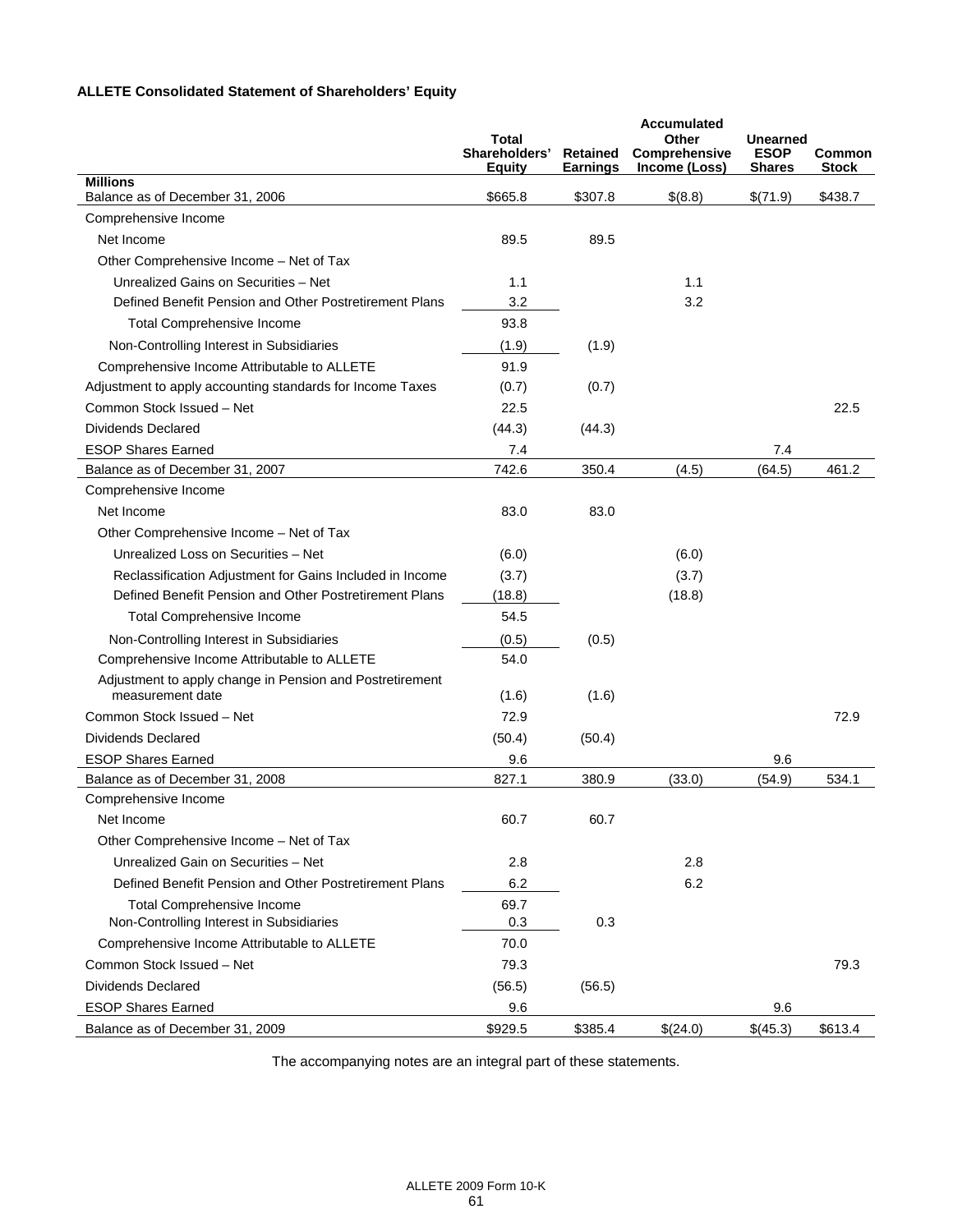#### **Notes to Consolidated Financial Statements**

#### **Note 1. Operations and Significant Accounting Policies**

**Financial Statement Preparation.** References in this report to "we," "us" and "our" are to ALLETE and its subsidiaries, collectively. We prepare our financial statements in conformity with accounting principles generally accepted in the United States of America. These principles require management to make informed judgments, best estimates and assumptions that affect the reported amounts of assets, liabilities, revenue and expenses. Actual results could differ from those estimates.

**Subsequent Events.** The Company performed an evaluation of subsequent events for potential recognition and disclosure through the time of issuing the financial statements on February 12, 2010.

**Principles of Consolidation.** Our consolidated financial statements include the accounts of ALLETE and all of our majorityowned subsidiary companies. All material intercompany balances and transactions have been eliminated in consolidation.

**Business Segments.** Our Regulated Operations and Investments and Other segments were determined in accordance with the guidance on segment reporting. Segmentation is based on the manner in which we operate, assess, and allocate resources to the business. We measure performance of our operations through budgeting and monitoring of contributions to consolidated net income by each business segment.

**Regulated Operations** includes retail and wholesale rate-regulated electric, natural gas, and water services in northeastern Minnesota and northwestern Wisconsin along with our Investment in ATC. Minnesota Power provides regulated utility electric service to 144,000 retail customers in northeastern Minnesota. SWL&P, a wholly-owned subsidiary, provides regulated utility electric, natural gas and water service in northwestern Wisconsin to 15,000 electric customers, 12,000 natural gas customers and 10,000 water customers. Regulated utility rates are under the jurisdiction of Minnesota, Wisconsin and federal regulatory authorities. Billings are rendered on a cycle basis. Revenue is accrued for service provided but not billed. Regulated utility electric rates include adjustment clauses that: (1) bill or credit customers for fuel and purchased energy costs above or below the base levels in rate schedules; (2) bill retail customers for the recovery of conservation improvement program expenditures not collected in base rates; and (3) bill customers for the recovery of certain environmental and renewable energy expenditures. Fuel and purchased power expense is deferred to match the period in which the revenue for fuel and purchased power expense is collected from customers pursuant to the fuel adjustment clause. Our Investment in ATC includes our approximate 8 percent equity ownership interest in ATC, a Wisconsin-based utility that owns and maintains electric transmission assets in parts of Wisconsin, Michigan, Minnesota and Illinois. ATC provides transmission service under rates regulated by the FERC that are set in accordance with the FERC's policy of establishing the independent operation and ownership of, and investment in, transmission facilities. (See Note 6. Investment in ATC.)

**Investments and Other** is comprised primarily of BNI Coal, our coal mining operations in North Dakota, and ALLETE Properties, our Florida real estate investment. This segment also includes a small amount of non-rate base generation, approximately 7,000 acres of land available-for-sale in Minnesota, and earnings on cash and investments.

BNI Coal, a wholly-owned subsidiary, mines and sells lignite coal to two North Dakota mine-mouth generating units, one of which is Square Butte. In 2009, Square Butte supplied approximately 50 percent (227.5 MWs) of its output to Minnesota Power under a long-term contract. (See Note 11. Commitments, Guarantees and Contingencies.) Coal sales are recognized when delivered at the cost of production plus a specified profit per ton of coal delivered.

ALLETE Properties represents our Florida real estate investment. Our current strategy for the assets is to complete and maintain key entitlements and infrastructure improvements without requiring significant additional investment, and sell the portfolio over time or in bulk transactions.

Full profit recognition is recorded on sales upon closing, provided that cash collections are at least 20 percent of the contract price and the other requirements under the guidance for sales of real estate, are met. In certain cases, where there are obligations to perform significant development activities after the date of sale, we recognize profit on a percentage-ofcompletion basis. Pursuant to this method of accounting, gross profit is recognized based upon the relationship of development costs incurred as of that date to the total estimated development costs of the parcels, including related amenities or common costs of the entire project. Revenue and cost of real estate sold in excess of the amount recognized based on the percentage-of-completion method is deferred and recognized as revenue and cost of real estate sold during the period in which the related development costs are incurred. Deferred revenue and cost of real estate sold are recorded net as Deferred Profit on Sales of Real Estate on our consolidated balance sheet. On December 31, 2009 and 2008, we had no deferred profit recorded on our consolidated balance sheet. Certain contracts with customers allow us to receive participation revenue from land sales to third parties if various formula-based criteria are achieved.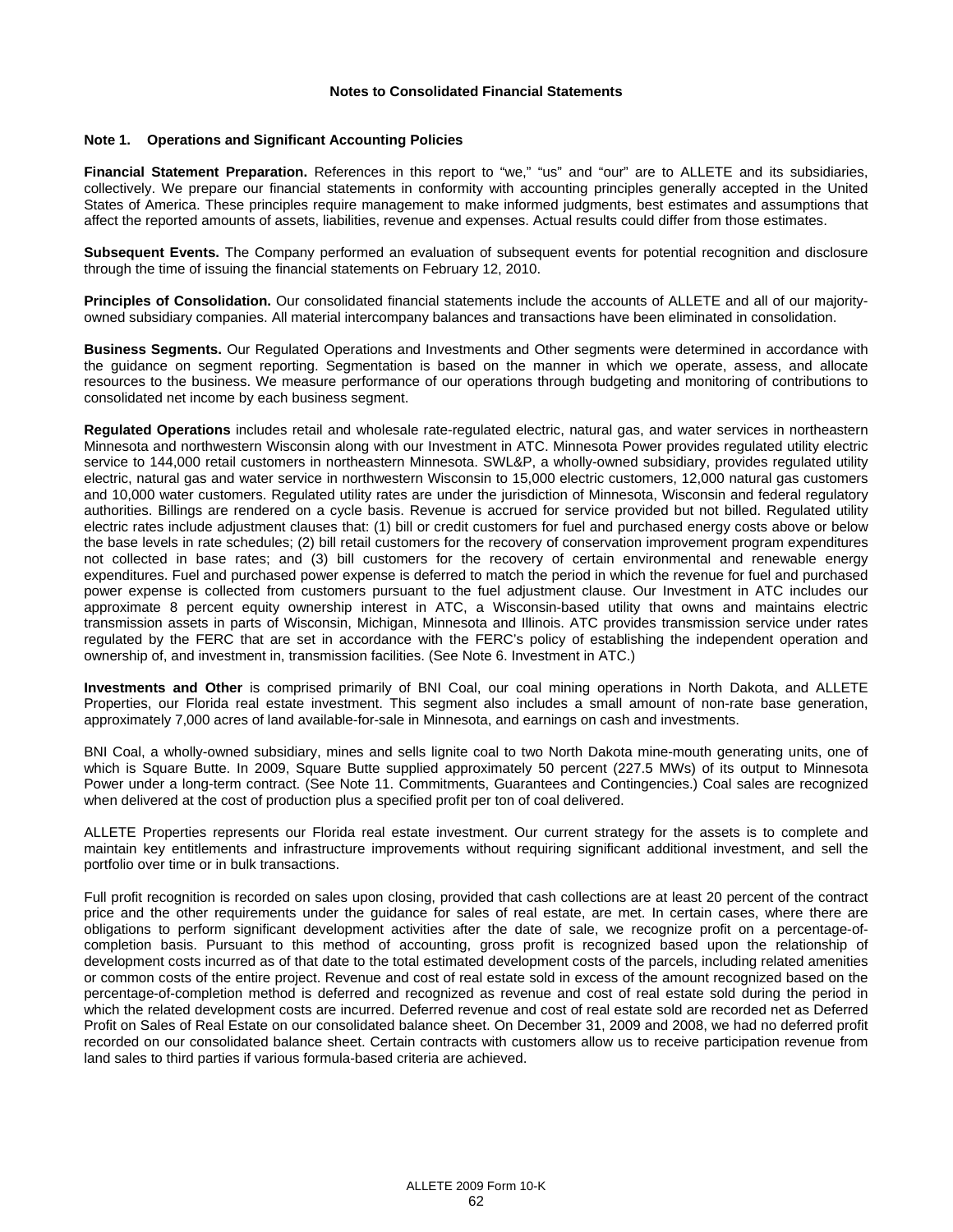In certain cases, we pay fees or construct improvements to mitigate offsite traffic impacts. In return, we receive traffic impact fee credits as a result of some of these expenditures. We recognize revenue from the sale of traffic impact fee credits when payment is received.

Land held-for-sale is recorded at the lower of cost or fair value determined by the evaluation of individual land parcels and is included in Other Investments on our consolidated balance sheet. Real estate costs include the cost of land acquired, subsequent development costs and costs of improvements, capitalized development period interest, real estate taxes and payroll costs of certain employees devoted directly to the development effort. These real estate costs incurred are capitalized to the cost of real estate parcels based upon the relative sales value of parcels within each development project in accordance with the accounting guidance for Real Estate. The cost of real estate includes the actual costs incurred and the estimate of future completion costs allocated to the real estate sold based upon the relative sales value method. Whenever events or circumstances indicate that the carrying value of the real estate may not be recoverable, impairments would be recorded and the related assets would be adjusted to their estimated fair value, less costs to sell. (See Note 7. Investments.)

**Property, Plant and Equipment.** Property, plant and equipment are recorded at original cost and are reported on the balance sheet net of accumulated depreciation. Expenditures for additions and significant replacements and improvements are capitalized; maintenance and repair costs are expensed as incurred. Expenditures for major plant overhauls are also accounted for using this same policy. Gains or losses on non-rate base property, plant and equipment are recognized when they are retired or otherwise disposed. When regulated utility property, plant and equipment are retired or otherwise disposed, no gain or loss is recognized, pursuant to guidance on accounting for Regulated Operations. Our Regulated Operations capitalize AFUDC, which includes both an interest and equity component. (See Note 3. Property, Plant and Equipment.)

**Long-Lived Asset Impairments.** We account for our long-lived assets at depreciated historical cost. A long-lived asset is tested for recoverability whenever events or changes in circumstances indicate that its carrying amount may not be recoverable. We conduct this assessment using the accounting guidance for impairment or disposal of long-lived assets. Judgments and uncertainties affecting the application of accounting for asset impairment include economic conditions affecting market valuations, changes in our business strategy, and changes in our forecast of future operating cash flows and earnings. We would recognize an impairment loss only if the carrying amount of a long-lived asset is not recoverable from its undiscounted future cash flows. Management judgment is involved in both deciding if testing for recoverability is necessary and in estimating undiscounted future cash flows.

**Accounts Receivable.** Accounts receivable are reported on the balance sheet net of an allowance for doubtful accounts. The allowance is based on our evaluation of the receivable portfolio under current conditions, overall portfolio quality, review of specific problems and such other factors that, in our judgment, deserve recognition in estimating losses.

| <b>Accounts Receivable</b>             |         |        |
|----------------------------------------|---------|--------|
| As of December 31                      | 2009    | 2008   |
| <b>Millions</b>                        |         |        |
| <b>Trade Accounts Receivable</b>       |         |        |
| <b>Billed</b>                          | \$56.5  | \$61.1 |
| Unbilled                               | 15.1    | 15.9   |
| Less: Allowance for Doubtful Accounts  | 0.9     | 0.7    |
| <b>Total Trade Accounts Receivable</b> | 70.7    | 76.3   |
| Income Taxes Receivable                | 47.8    |        |
| Total Accounts Receivable - Net        | \$118.5 | \$76.3 |

**Concentration of Credit Risk.** Financial instruments that subject us to concentrations of credit risk consist primarily of accounts receivable. Minnesota Power sells electricity to 12 large industrial customers. Receivables from these customers totaled approximately \$10 million at December 31, 2009 (\$11 million at December 2008). Minnesota Power does not obtain collateral to support utility receivables, but monitors the credit standing of major customers. In addition, our taconite-producing Large Power Customers are on a weekly billing cycle, which allows us to closely manage collection of amounts due.

**Inventories.** Inventories are stated at the lower of cost or market. Amounts removed from inventory are recorded on an average cost basis.

| <b>Inventories</b>            |        |        |
|-------------------------------|--------|--------|
| As of December 31             | 2009   | 2008   |
| <b>Millions</b>               |        |        |
| Fuel                          | \$23.0 | \$16.6 |
| <b>Materials and Supplies</b> | 34.0   | 33.1   |
| <b>Total Inventories</b>      | \$57.0 | \$49.7 |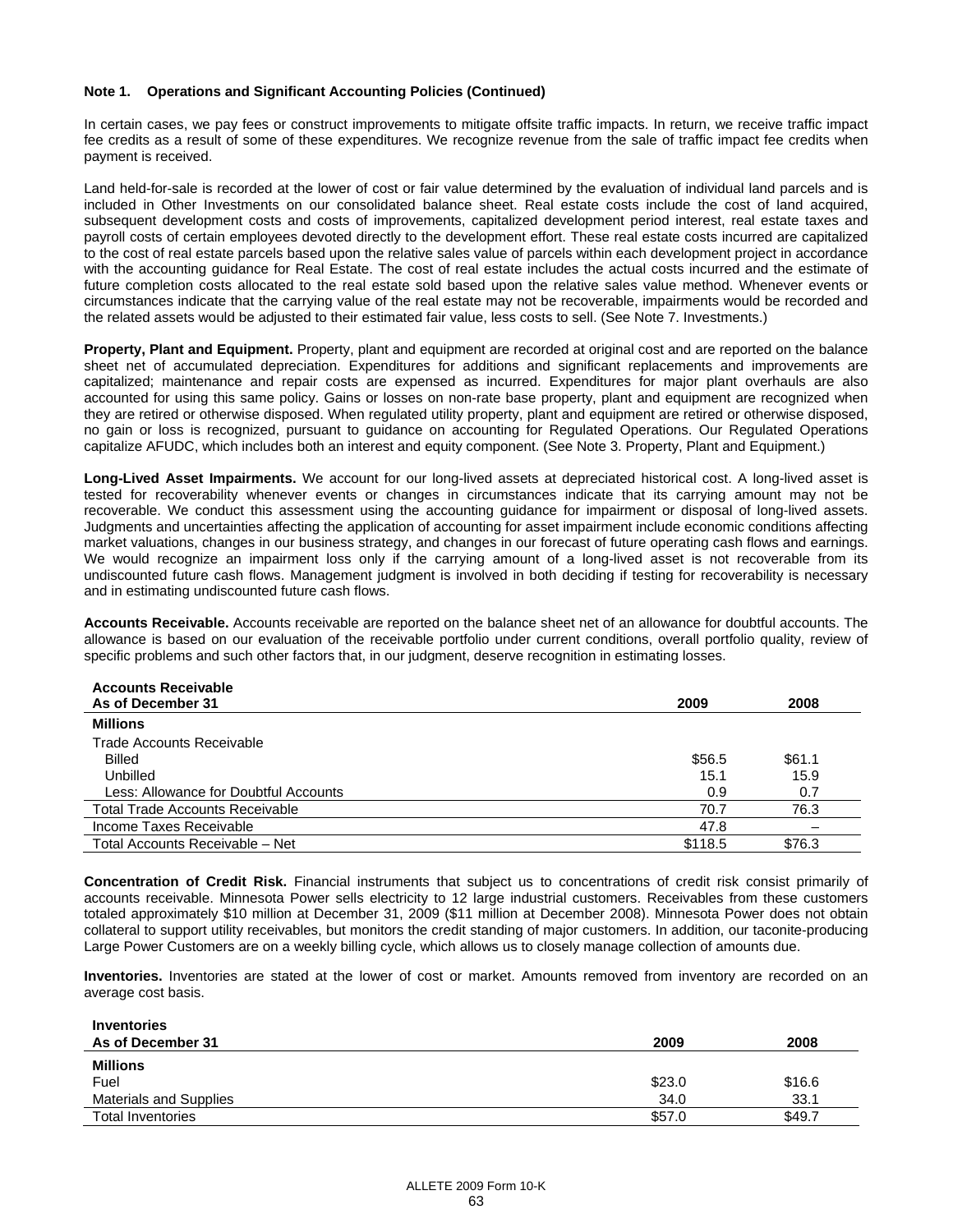**Unamortized Discount and Premium on Debt.** Discount and premium on debt are deferred and amortized over the terms of the related debt instruments using the effective interest method.

**Cash and Cash Equivalents.** We consider all investments purchased with original maturities of three months or less to be cash equivalents.

#### **Supplemental Statement of Cash Flow Information**

# **Consolidated Statement of Cash Flows**

| <b>Supplemental Disclosure</b>                                       |          |        |        |
|----------------------------------------------------------------------|----------|--------|--------|
| <b>Year Ended December 31</b>                                        | 2009     | 2008   | 2007   |
| <b>Millions</b>                                                      |          |        |        |
| Cash Paid During the Period for                                      |          |        |        |
| Interest – Net of Amounts Capitalized                                | \$29.8   | \$25.2 | \$26.3 |
| Income Taxes                                                         | \$1.1    | \$6.5  | \$34.2 |
| Noncash Investing and Financing Activities                           |          |        |        |
| Changes in Accounts Payable for Capital Additions to Property, Plant |          |        |        |
| and Equipment                                                        | \$24.1   | \$17.1 | \$9.8  |
| AFUDC - Equity                                                       | \$5.8    | \$3.3  | \$3.8  |
| ALLETE Common Stock contributed to the Pension Plan                  | \$(12.0) |        |        |

**Available-for-Sale Securities.** Available-for-sale securities are recorded at fair value with unrealized gains and losses included in accumulated other comprehensive income (loss), net of tax. Unrealized losses that are other than temporary are recognized in earnings. Our auction rate securities (ARS), classified as available-for-sale securities, are recorded at cost because their cost approximates fair market value. We use the specific identification method as the basis for determining the cost of securities sold. Our policy is to review available-for-sale securities for other than temporary impairment on a quarterly basis by assessing such factors as the share price trends and the impact of overall market conditions. (See Note 7. Investments.)

**Accounting for Stock-Based Compensation.** We apply the fair value recognition guidance for share-based payments. Under this method, we recognize stock-based compensation expense for all share-based payments granted, net of an estimated forfeiture rate and only for those shares expected to vest over the required service period of the award. (See Note 17. Employee Stock and Incentive Plans.)

#### **Prepayments and Other Current Assets**

| As of December 31                          | 2009   | 2008   |
|--------------------------------------------|--------|--------|
| <b>Millions</b>                            |        |        |
| Deferred Fuel Adjustment Clause            | \$15.5 | \$13.1 |
| Other                                      | 8.8    | 11.2   |
| Total Prepayments and Other Current Assets | \$24.3 | \$24.3 |

| <b>Other Liabilities</b>                                                               |         |         |
|----------------------------------------------------------------------------------------|---------|---------|
| As of December 31                                                                      | 2009    | 2008    |
| <b>Millions</b>                                                                        |         |         |
| Future Benefit Obligation Under Defined Benefit Pension and Other Postretirement Plans | \$231.2 | \$251.8 |
| Asset Retirement Obligation (See Note 3. Property, Plant and Equipment)                | 44.6    | 39.5    |
| Other                                                                                  | 49.2    | 48.0    |
| Total Other Liabilities                                                                | \$325.0 | \$339.3 |

**Environmental Liabilities.** We review environmental matters for disclosure on a quarterly basis. Accruals for environmental matters are recorded when it is probable that a liability has been incurred and the amount of the liability can be reasonably estimated, based on current law and existing technologies. These accruals are adjusted periodically as assessment and remediation efforts progress or as additional technical or legal information becomes available. Accruals for environmental liabilities are included in the balance sheet at undiscounted amounts and exclude claims for recoveries from insurance or other third parties. Costs related to environmental contamination treatment and cleanup are charged to operating expense unless recoverable in rates from customers. (See Note 11. Commitments, Guarantees and Contingencies.)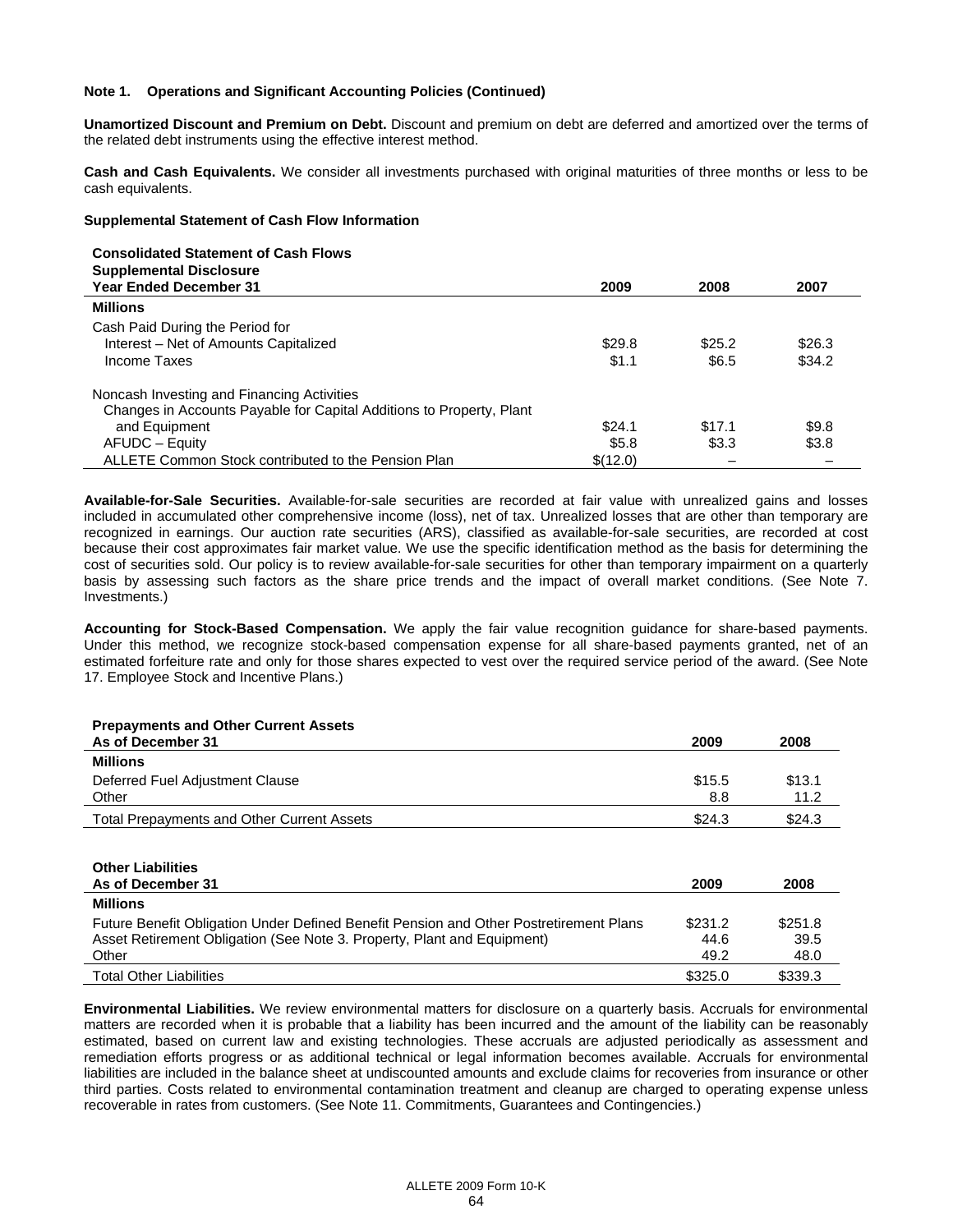**Derivatives.** We review all material power purchase and sales contracts for derivative treatment to determine if they qualify for the normal purchase normal sale exception under the guidance for derivatives and hedging. (See Note 8. Derivatives.)

**Income Taxes.** We file a consolidated federal income tax return. We account for income taxes using the liability method as prescribed by the guidance in accounting for income taxes. Under the liability method, deferred income tax assets and liabilities are established for all temporary differences in the book and tax basis of assets and liabilities, based upon enacted tax laws and rates applicable to the periods in which the taxes become payable. Due to the effects of regulation on Minnesota Power, certain adjustments made to deferred income taxes are, in turn, recorded as regulatory assets or liabilities. Investment tax credits have been recorded as deferred credits and are being amortized to income tax expense over the service lives of the related property. Effective January 1, 2007, we adopted the guidance for uncertainty in income taxes. Under this guidance we are required to recognize in our financial statements the largest tax benefit of a tax position that is "more-likely-than-not" to be sustained, on audit, based solely on the technical merits of the position as of the reporting date. The term "more-likely-thannot" means more than 50 percent. (See Note 14. Income Tax Expense.)

**Excise Taxes.** We collect excise taxes from our customers levied by government entities. These taxes are stated separately on the billing to the customer and recorded as a liability to be remitted to the government entity. We account for the collection and payment of these taxes on the net basis.

#### **New Accounting Standards.**

**Codification.** In June 2009, the FASB approved the FASB Accounting Standards Codification (Codification) as the single source of authoritative nongovernmental GAAP. The Codification is an online research system that reorganizes the thousands of GAAP pronouncements into a topical structure. The Codification was launched on July 1, 2009, at which time all existing accounting standards documents were superseded and all existing accounting literature not included in the Codification was considered non-authoritative, except for guidance issued by the SEC, which remains a source of authoritative GAAP. The Codification was effective September 30, 2009.

**Subsequent Events.** In May 2009, the FASB issued guidance on accounting for, and disclosure of, events that occur after the balance sheet date but before financial statements are issued or are available to be issued. Entities are required to disclose the date through which subsequent events have been evaluated and the basis for that date. The guidance on subsequent events was adopted on June 30, 2009, and did not have a material impact on our consolidated financial position, results of operations, or cash flows.

**Non-controlling Interests.** In December 2007, the FASB issued amended guidance to improve the relevance, comparability, and transparency of the financial information a reporting entity provides in its consolidated financial statements with regards to non-controlling interests. Non-controlling interest in a subsidiary is defined as an ownership interest in the consolidated entity that should be reported as equity in the consolidated financial statements. The amended guidance changes the presentation of the consolidated income statement by requiring consolidated net income to include amounts attributable to the parent and the non-controlling interest. A single method of accounting was established for changes in a parent's ownership interest in a subsidiary which do not result in deconsolidation. Expanded disclosures that clearly identify and distinguish between the interests of the parent and the interests of the non-controlling owners of a subsidiary are also required. The guidance for noncontrolling interests was adopted on January 1, 2009. ALLETE Properties does have certain non-controlling interests in consolidated subsidiaries. The presentation of our consolidated financial statements was impacted, but the adoption of the guidance for non-controlling interests did not have a material impact on our consolidated financial position, results of operations or cash flows.

**Derivatives and Hedging.** In March 2008, the FASB issued guidance that amends and expands the disclosure requirements for derivatives and hedging. The guidance requires enhanced disclosures about how and why an entity uses derivative instruments, how derivative instruments and related hedged items are accounted for and how derivative instruments and related hedged items affect an entity's financial position, financial performance, and cash flows. Qualitative disclosures about objectives and strategies for using derivatives, quantitative disclosures about fair value amounts of and gains and losses on derivative instruments and disclosures about credit-risk-related contingent features in derivative agreements are also required. The guidance on derivatives and hedging was adopted on January 1, 2009. As the amended guidance provides only disclosure requirements, the adoption of this standard did not have an impact on our consolidated financial position, results of operations or cash flows. (See Note 8. Derivatives.)

**Financial Instruments.** In April 2009, the FASB issued amended guidance to require disclosure about fair value of financial instruments for interim reporting periods of publicly traded companies in addition to annual financial statements. This amended guidance was adopted on June 30, 2009. As the amended guidance provided only disclosure requirements, the adoption of this standard did not have a material impact on our consolidated financial position, results of operations or cash flows. (See Note 9. Fair Value.)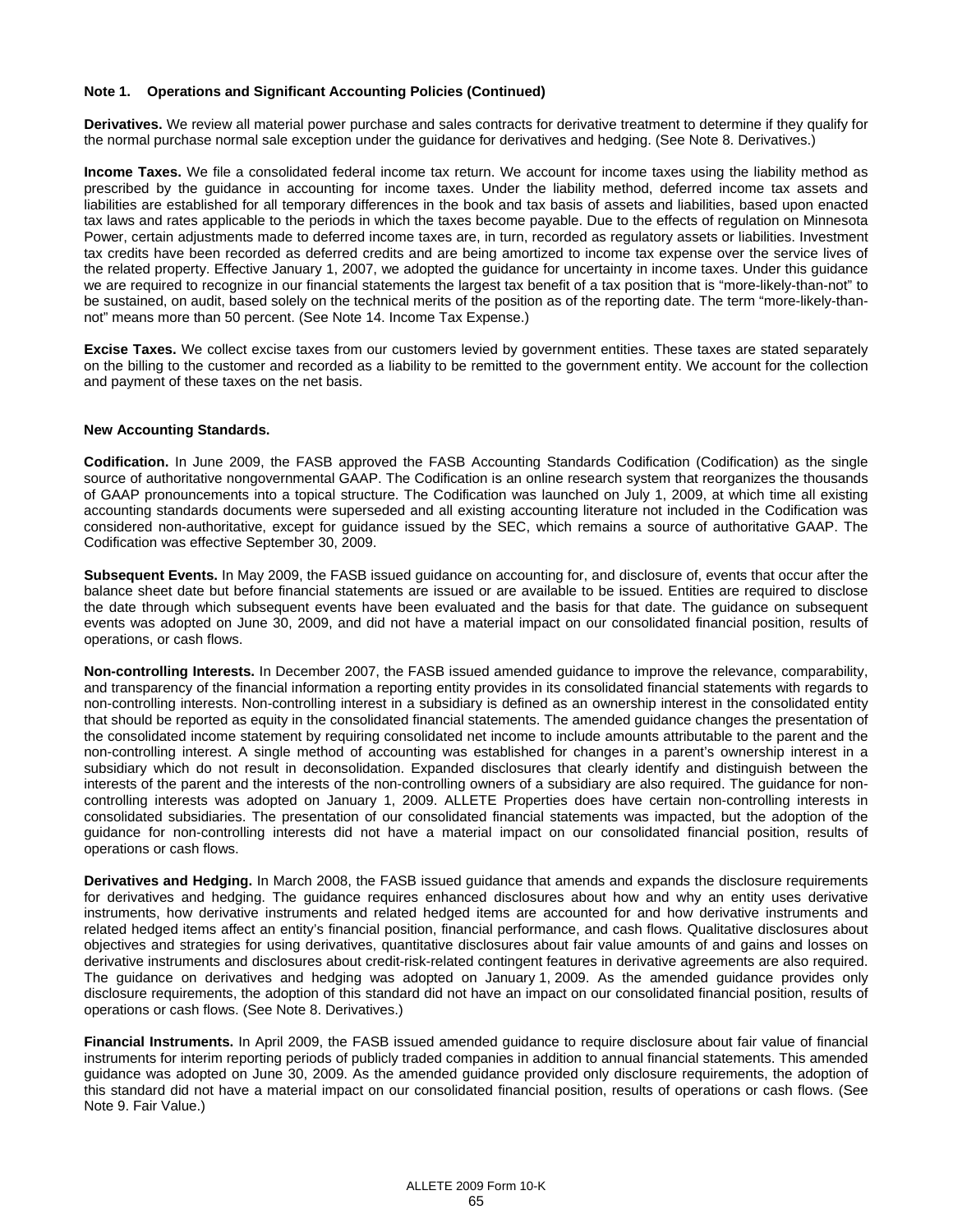**Fair Value.** In April 2009, the FASB issued additional guidance for applying the provisions of fair value. Fair value is defined as the price that would be received to sell an asset or paid to transfer a liability in an orderly transaction between market participants under current market conditions. This guidance requires an evaluation of whether there has been a significant decrease in the volume and level of activity for the asset or liability in relation to normal market activity for the asset or liability. If there has, transactions or quoted prices may not be indicative of fair value and a significant adjustment may need to be made to those prices to estimate fair value. Additionally, an entity must consider whether the observed transaction was orderly (that is, not distressed or forced). If the transaction was orderly, the obtained price can be considered a relevant observable input for determining fair value. If the transaction is not orderly, other valuation techniques must be used when estimating fair value. This additional guidance on fair value was adopted on June 30, 2009, and did not have a material impact on our consolidated financial position, results of operations or cash flows.

In August 2009, the FASB issued an amendment to the guidance for fair value measurement and disclosure of liabilities. This amendment provides clarification for measuring the fair value of liabilities in circumstances in which a quoted price in an active market for the identical liability is not available. The adoption of this standard on September 30, 2009, did not have an impact on our consolidated financial position, results of operations or cash flows.

In September 2009, the FASB issued an amendment to the fair value measurement and disclosure of investments in certain entities that calculate net asset value per share. This amendment requires disclosures, by major category of investment, about the attributes of investments, such as the nature of any restrictions on the investor's ability to redeem its investments at the measurement date, any unfunded commitments, and the investment strategies of the investees. The amended guidance was adopted on December 31, 2009. As the amended guidance provides only disclosure requirements, the adoption of this standard did not have an impact on our consolidated financial position, results of operations or cash flows.

In January 2010, FASB issued an amendment to the fair value measurement and disclosure standard improving disclosures about fair value measurements. This amendment requires disclosure about recurring or nonrecurring fair value measurements, such as transfers in and out of Levels 1 and 2 and activity in Level 3 fair value measurements. Separate disclosures on amounts of significant transfers in and out and reasons for the transfers for Level 1 and Level 2 fair value measurements are required. In Level 3 reconciliations, the activity, such as information about purchases, sales, issuances and settlements, must be presented separately. The guidance for the Level 1 and Level 2 disclosures and clarifications is effective on January 1, 2010. The guidance for the activity in Level 3 disclosures is effective January 1, 2011. As the amended guidance provides only disclosure requirements, the adoption of the amendments will not have an impact on our consolidated financial position, results of operations or cash flows.

**Other-Than-Temporary Impairments.** In April 2009, the FASB issued amended guidance on other-than-temporary impairments. If it is more likely than not that an impaired security will be sold before the recovery of its cost basis, either due to the investor's intent to sell or because it will be required to sell the security, the entire impairment is recognized in earnings. Otherwise, only the portion of the impaired debt security related to estimated credit losses is recognized in earnings, while the remainder of the impairment is recorded in other comprehensive income and recognized over the remaining life of the debt security. In addition, the guidance expands the presentation and disclosure requirements for other-than-temporary impairments for both debt and equity securities. The amended guidance for other-than-temporary impairments was adopted on June 30, 2009, and did not have an impact on our consolidated financial position, results of operations or cash flows.

**Pensions and Other Postretirement Benefits.** In December 2008, the FASB issued guidance that amends employers' disclosures about pensions and other postretirement benefits. These changes provide guidance on disclosures about plan assets, investment strategies, major categories of plan assets, concentrations of risk within plan assets, and valuation techniques used to measure the fair value of plan assets. These disclosure requirements will be effective for fiscal years ending after December 15, 2009. Upon initial adoption, the requirements within this guidance are not required for earlier periods that are presented for comparative purposes. This amended guidance was adopted on December 31, 2009. As the amended guidance provides only disclosure requirements, the adoption of this standard did not have an impact on our consolidated financial position, results of operations or cash flows. (See Note 16. Pension and Other Postretirement Benefit Plans.)

**Transfers of Financial Assets.** In June 2009, the FASB issued amended guidance for the transfers of financial assets. The guidance was issued with the objective of improving the relevance, representational faithfulness, and comparability of the information that a reporting entity provides in its financial statements about a transfer of financial assets; the effects of a transfer on its financial position, financial performance, and cash flows; and a transferor's continuing involvement, if any, in transferred financial assets. Key provisions of the amended guidance include (1) the removal of the concept of qualifying special purpose entities, (2) the introduction of the concept of a participating interest, in circumstances in which a portion of a financial asset has been transferred, and (3) the requirement that to qualify for sale accounting, the transferor must evaluate whether it maintains effective control over transferred financial assets either directly or indirectly. The amended guidance also requires enhanced disclosures about transfers of financial assets and a transferor's continuing involvement. The amended guidance is effective January 1, 2010, and is required to be applied prospectively. We are currently assessing the impact of the adoption on our consolidated financial position, results of operations and cash flows, but we do not believe it will have a material impact on the Company.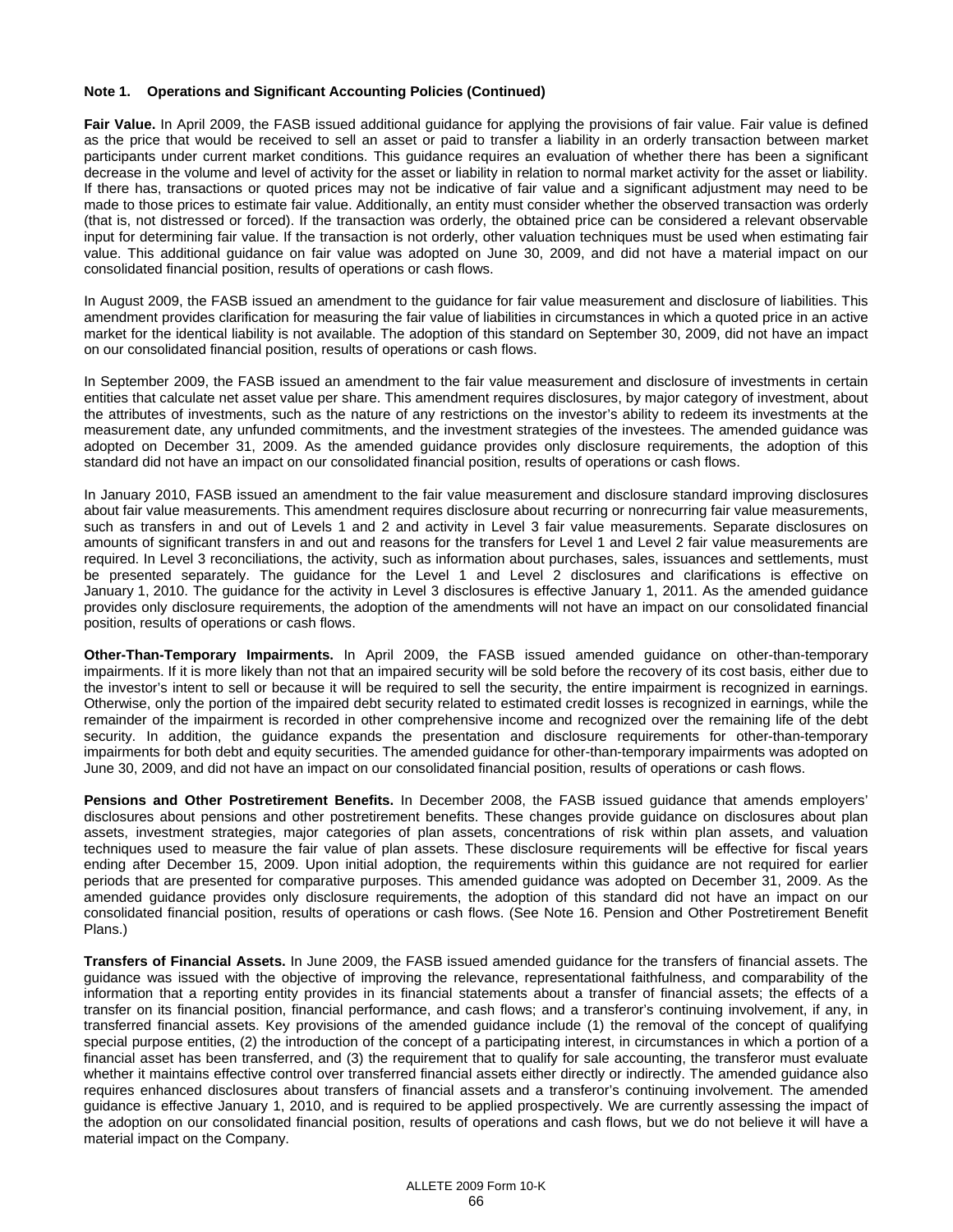**Variable Interest Entities.** In June 2009, the FASB issued guidance amending the manner in which entities evaluate whether consolidation is required for variable interest entities (VIEs). A company must first perform a qualitative analysis in determining whether it must consolidate a VIE, and if the qualitative analysis is not determinative, must perform a quantitative analysis. The guidance requires continuous evaluation of VIEs for consolidation, rather than upon the occurrence of triggering events. Additional enhanced disclosures about how an entity's involvement with a VIE affects its financial statements and exposure to risk will also be required. This guidance is effective January 1, 2010. We are currently assessing the impact of this amended guidance on our consolidated financial position, results of operations and cash flows, but we do not believe it will have a material impact on the Company.

# **Note 2. Business Segments**

Regulated Operations includes our regulated utilities, Minnesota Power and SWL&P, as well as our investment in ATC, a Wisconsin-based utility that owns and maintains electric transmission assets in parts of Wisconsin, Michigan, Minnesota, and Illinois. Investments and Other is comprised primarily of BNI Coal, our coal mining operations in North Dakota, and ALLETE Properties, our Florida real estate investment. This segment also includes a small amount of non-rate base generation, approximately 7,000 acres of land available-for-sale in Minnesota, and earnings on cash and investments. For a description of our reportable business segments, see Item 1. Business.

|                                                          |                     | <b>Regulated</b>  | <b>Investments</b> |
|----------------------------------------------------------|---------------------|-------------------|--------------------|
|                                                          | <b>Consolidated</b> | <b>Operations</b> | and Other          |
| <b>Millions</b>                                          |                     |                   |                    |
| 2009                                                     |                     |                   |                    |
| <b>Operating Revenue</b>                                 | \$766.7             | \$689.4           | \$77.3             |
| <b>Prior Year Rate Refunds</b>                           | (7.6)               | (7.6)             |                    |
| <b>Total Operating Revenue</b>                           | 759.1               | 681.8             | 77.3               |
| <b>Fuel and Purchased Power</b>                          | 279.5               | 279.5             |                    |
| Operating and Maintenance                                | 308.9               | 235.8             | 73.1               |
| <b>Depreciation Expense</b>                              | 64.7                | 60.2              | 4.5                |
| Operating Income (Loss)                                  | 106.0               | 106.3             | (0.3)              |
| Interest Expense                                         | (33.8)              | (28.3)            | (5.5)              |
| Equity Earnings in ATC                                   | 17.5                | 17.5              |                    |
| Other Income (Expense)                                   | 1.8                 | 5.8               | (4.0)              |
| Income (Loss) Before Non-Controlling Interest and Income | 91.5                | 101.3             | (9.8)              |
| Taxes                                                    |                     |                   |                    |
| Income Tax Expense (Benefit)                             | 30.8                | 35.4              | (4.6)              |
| Net Income (Loss)                                        | 60.7                | 65.9              | (5.2)              |
| Less: Non-Controlling Interest in Subsidiaries           | (0.3)               |                   | (0.3)              |
| Net Income (Loss) Attributable to ALLETE                 | \$61.0              | \$65.9            | \$(4.9)            |
|                                                          |                     |                   |                    |
| <b>Total Assets</b>                                      | \$2,393.1           | \$2,184.0         | \$209.1            |
| <b>Capital Additions</b>                                 | \$303.7             | \$299.2           | \$4.5              |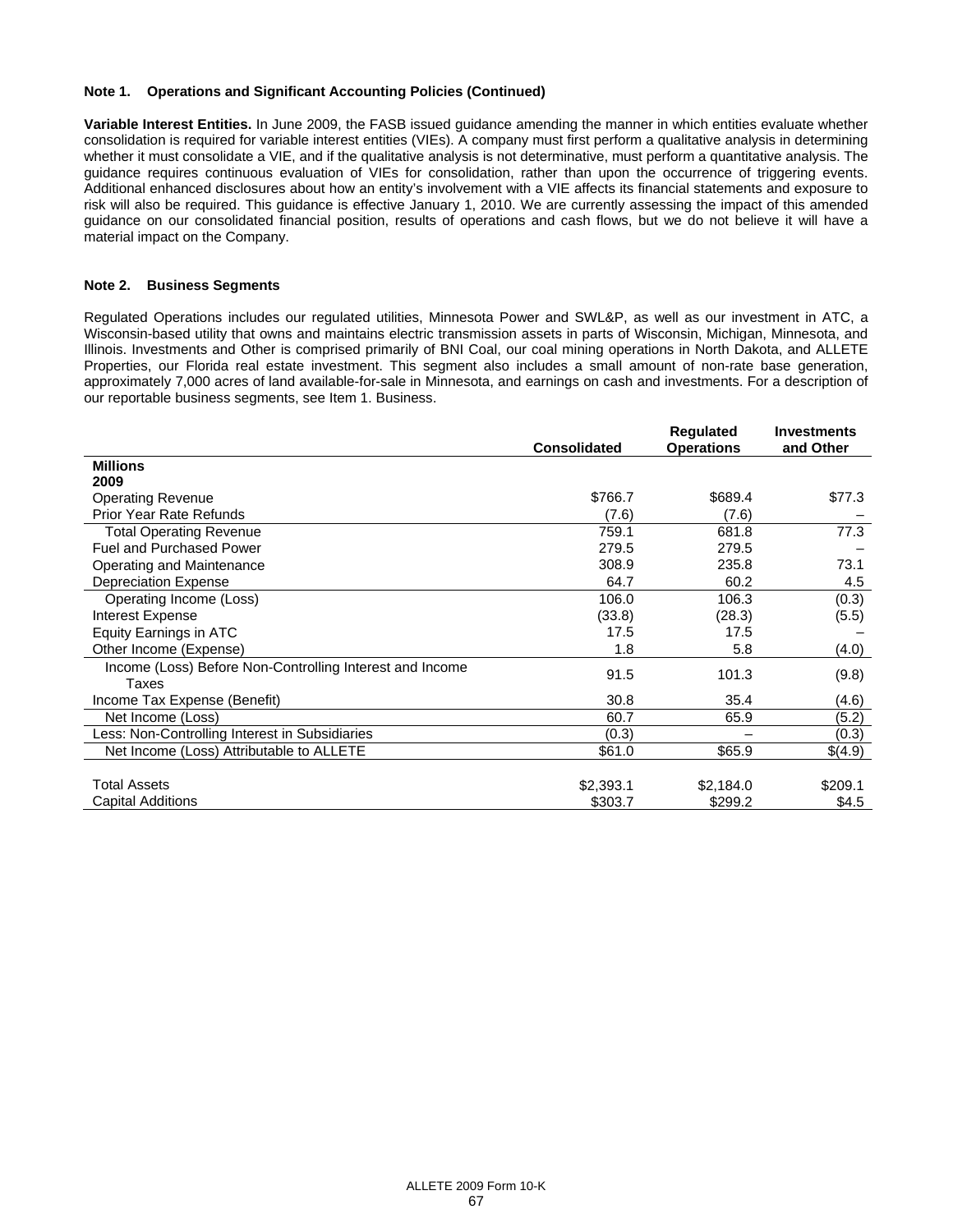# **Note 2. Business Segments (Continued)**

|                                                         | <b>Consolidated</b> | <b>Regulated</b><br><b>Operations</b> | <b>Investments</b><br>and Other |
|---------------------------------------------------------|---------------------|---------------------------------------|---------------------------------|
| <b>Millions</b>                                         |                     |                                       |                                 |
| 2008                                                    |                     |                                       |                                 |
| <b>Operating Revenue</b>                                | \$801.0             | \$712.2                               | \$88.8                          |
| <b>Fuel and Purchased Power</b>                         | 305.6               | 305.6                                 |                                 |
| Operating and Maintenance                               | 318.1               | 239.3                                 | 78.8                            |
| <b>Depreciation Expense</b>                             | 55.5                | 50.7                                  | 4.8                             |
| Operating Income                                        | 121.8               | 116.6                                 | 5.2                             |
| Interest Expense                                        | (26.3)              | (24.0)                                | (2.3)                           |
| Equity Earnings in ATC                                  | 15.3                | 15.3                                  |                                 |
| Other Income                                            | 15.6                | 3.6                                   | 12.0                            |
| Income Before Non-Controlling Interest and Income Taxes | 126.4               | 111.5                                 | 14.9                            |
| Income Tax Expense (Benefit)                            | 43.4                | 43.6                                  | (0.2)                           |
| Net Income                                              | 83.0                | 67.9                                  | 15.1                            |
| Less: Non-Controlling Interest in Subsidiaries          | 0.5                 |                                       | 0.5                             |
| Net Income Attributable to ALLETE                       | \$82.5              | \$67.9                                | \$14.6                          |
|                                                         |                     |                                       |                                 |
| <b>Total Assets</b>                                     | \$2,134.8           | \$1,832.1                             | \$302.7                         |
| <b>Capital Additions</b>                                | \$322.9             | \$317.0                               | \$5.9                           |

|                                                         |                     | <b>Regulated</b>  | <b>Investments</b> |
|---------------------------------------------------------|---------------------|-------------------|--------------------|
|                                                         | <b>Consolidated</b> | <b>Operations</b> | and Other          |
| <b>Millions</b>                                         |                     |                   |                    |
| 2007                                                    |                     |                   |                    |
| <b>Operating Revenue</b>                                | \$841.7             | \$723.8           | \$117.9            |
| <b>Fuel and Purchased Power</b>                         | 347.6               | 347.6             |                    |
| Operating and Maintenance                               | 313.9               | 229.3             | 84.6               |
| <b>Depreciation Expense</b>                             | 48.5                | 43.8              | 4.7                |
| Operating Income                                        | 131.7               | 103.1             | 28.6               |
| <b>Interest Expense</b>                                 | (22.6)              | (21.0)            | (1.6)              |
| Equity Earnings in ATC                                  | 12.6                | 12.6              |                    |
| Other Income                                            | 15.5                | 4.1               | 11.4               |
| Income Before Non-Controlling Interest and Income Taxes | 137.2               | 98.8              | 38.4               |
| Income Tax Expense                                      | 47.7                | 36.4              | 11.3               |
| Net Income                                              | 89.5                | 62.4              | 27.1               |
| Less: Non-Controlling Interest in Subsidiaries          | 1.9                 |                   | 1.9                |
| Net Income Attributable to ALLETE                       | \$87.6              | \$62.4            | \$25.2             |
|                                                         |                     |                   |                    |
| <b>Total Assets</b>                                     | \$1,644.2           | \$1,396.6         | \$247.6            |
| <b>Capital Additions</b>                                | \$223.9             | \$220.6           | \$3.3              |

# **Note 3. Property, Plant and Equipment**

# **Property, Plant and Equipment**

| As of December 31                           | 2009      | 2008      |
|---------------------------------------------|-----------|-----------|
| <b>Millions</b>                             |           |           |
| <b>Regulated Utility</b>                    | \$2,415.7 | \$1,837.2 |
| <b>Construction Work in Progress</b>        | 89.6      | 303.0     |
| <b>Accumulated Depreciation</b>             | (928.8)   | (806.8)   |
| Regulated Utility Plant - Net               | 1,576.5   | 1,333.4   |
| Non-Rate Base Energy Operations             | 87.0      | 94.0      |
| <b>Construction Work in Progress</b>        | 3.6       | 3.9       |
| <b>Accumulated Depreciation</b>             | (45.5)    | (47.2)    |
| Non-Rate Base Energy Operations Plant - Net | 45.1      | 50.7      |
| Other Plant - Net                           | 1.1       | 3.2       |
| Property, Plant and Equipment - Net         | \$1,622.7 | \$1,387.3 |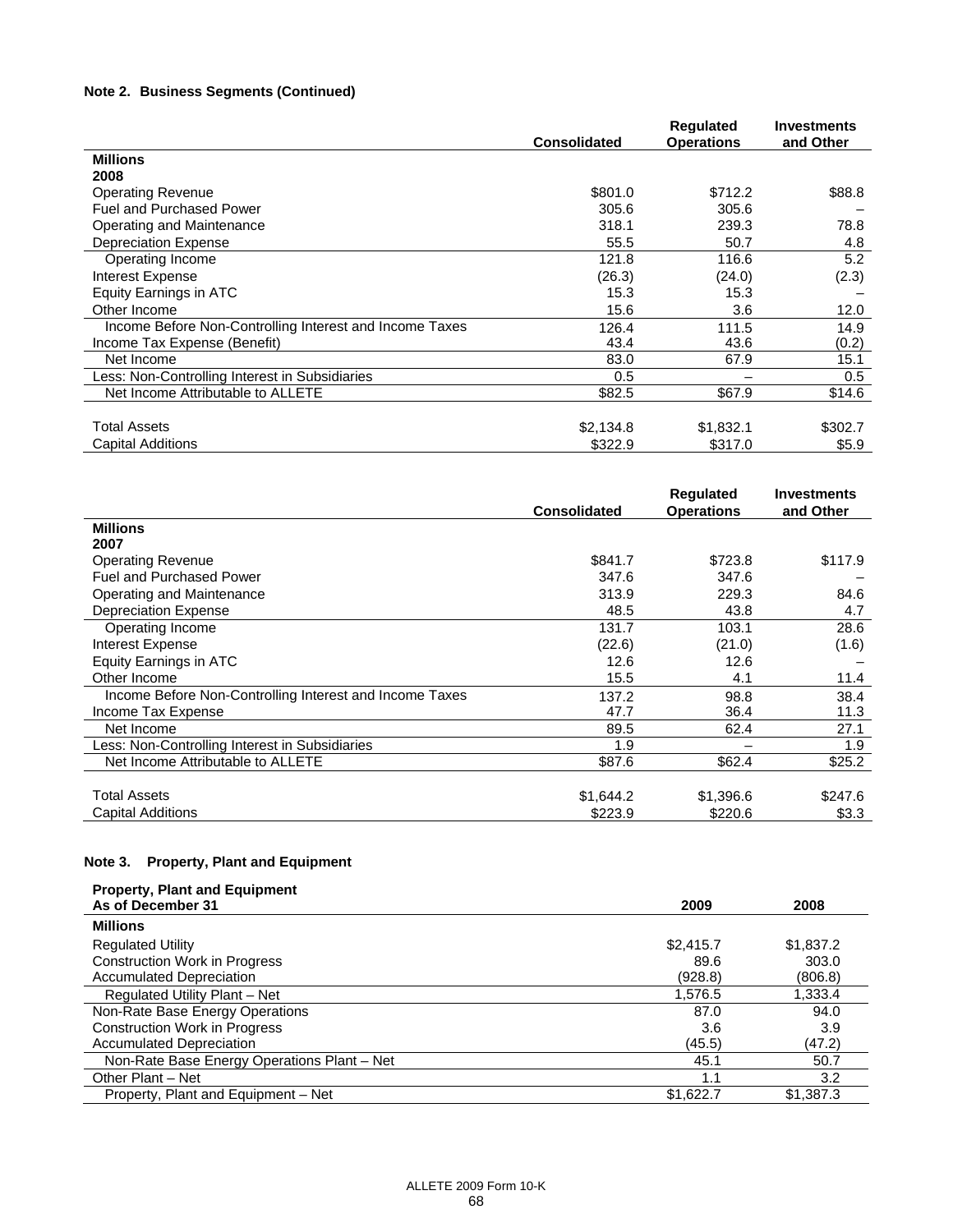# **Note 3. Property, Plant and Equipment (Continued)**

Depreciation is computed using the straight-line method over the estimated useful lives of the various classes of assets. The MPUC and the PSCW have approved depreciation rates for our Regulated Utility plant.

| Regulated Utility $-$ | Generation<br>Transmission<br><b>Distribution</b> | 2 to 34 years<br>42 to 61 years<br>14 to 65 years | Non-Rate Base Operations<br>Other Plant | 3 to 61 years<br>5 to 25 years |
|-----------------------|---------------------------------------------------|---------------------------------------------------|-----------------------------------------|--------------------------------|
|-----------------------|---------------------------------------------------|---------------------------------------------------|-----------------------------------------|--------------------------------|

**Asset Retirement Obligations.** We recognize, at fair value, obligations associated with the retirement of certain tangible, long-lived assets that result from the acquisition, construction or development and/or normal operation of the asset. Asset retirement obligations (ARO) relate primarily to the decommissioning of our utility steam generating facilities and land reclamation at BNI Coal, and are included in Other Liabilities on our consolidated balance sheet. Removal costs associated with certain distribution and transmission assets have not been recognized, as these facilities have indeterminate useful lives. The associated retirement costs are capitalized as part of the related long-lived asset and depreciated over the useful life of the asset. Conditional asset retirement obligations have been identified for treated wood poles and remaining polychlorinated biphenyl and asbestos-containing assets; however, removal costs have not been recognized because they are considered immaterial to our consolidated financial statements.

Long-standing ratemaking practices approved by applicable state and federal regulatory commissions have allowed provisions for future plant removal costs in depreciation rates. These plant removal cost recoveries were included in accumulated depreciation. With the adoption of ARO guidance, accumulated plant removal costs were reclassified either as AROs or as a regulatory liability for non-ARO obligations. To the extent annual accruals for plant removal costs differ from accruals under approved depreciation rates, a regulatory asset has been established in accordance with the guidance for AROs. (See Note 5. Regulatory Matters.)

#### **Asset Retirement Obligation**

| <b>Millions</b>                         |        |
|-----------------------------------------|--------|
| Obligation as of December 31, 2007      | \$36.5 |
| <b>Accretion Expense</b>                | 2.0    |
| Additional Liabilities Incurred in 2008 | 1.0    |
| Obligation as of December 31, 2008      | 39.5   |
| <b>Accretion Expense</b>                | 2.3    |
| Additional Liabilities Incurred in 2009 | 2.8    |
| Obligation as of December 31, 2009      | \$44.6 |

#### **Note 4. Jointly-Owned Electric Facility**

We own 80 percent of the 536-MW Boswell Energy Center Unit 4 (Boswell Unit 4). While we operate the plant, certain decisions about the operations of Boswell Unit 4 are subject to the oversight of a committee on which we and Wisconsin Public Power, Inc., the owner of the remaining 20 percent of Boswell Unit 4, have equal representation and voting rights. Each of us must provide our own financing and is obligated to pay our ownership share of operating costs. Our share of direct operating expenses of Boswell Unit 4 is included in operating expense on our consolidated statement of income. Our 80 percent share of the cost of Boswell Unit 4, which is included in property, plant and equipment at December 31, 2009, was \$331 million (\$328 million at December 31, 2008). The corresponding accumulated depreciation balance was \$178 million at December 31, 2009 (\$173 million at December 31, 2008).

#### **Note 5. Regulatory Matters**

**Electric Rates.** Entities within our Regulated Operations segment file for periodic rate revisions with the MPUC, the FERC or the PSCW.

*2008 Rate Case.* In May 2008, Minnesota Power filed a retail rate increase request with the MPUC seeking additional revenues of approximately \$40 million annually; the request also sought an 11.15 percent return on equity, and a capital structure consisting of 54.8 percent equity and 45.2 percent debt. As a result of a May 2009 Order and an August 2009 Reconsideration Order, the MPUC granted Minnesota Power a revenue increase of approximately \$20 million, including a return on equity of 10.74 percent and a capital structure consisting of 54.79 percent equity and 45.21 percent debt. Rates went into effect on November 1, 2009.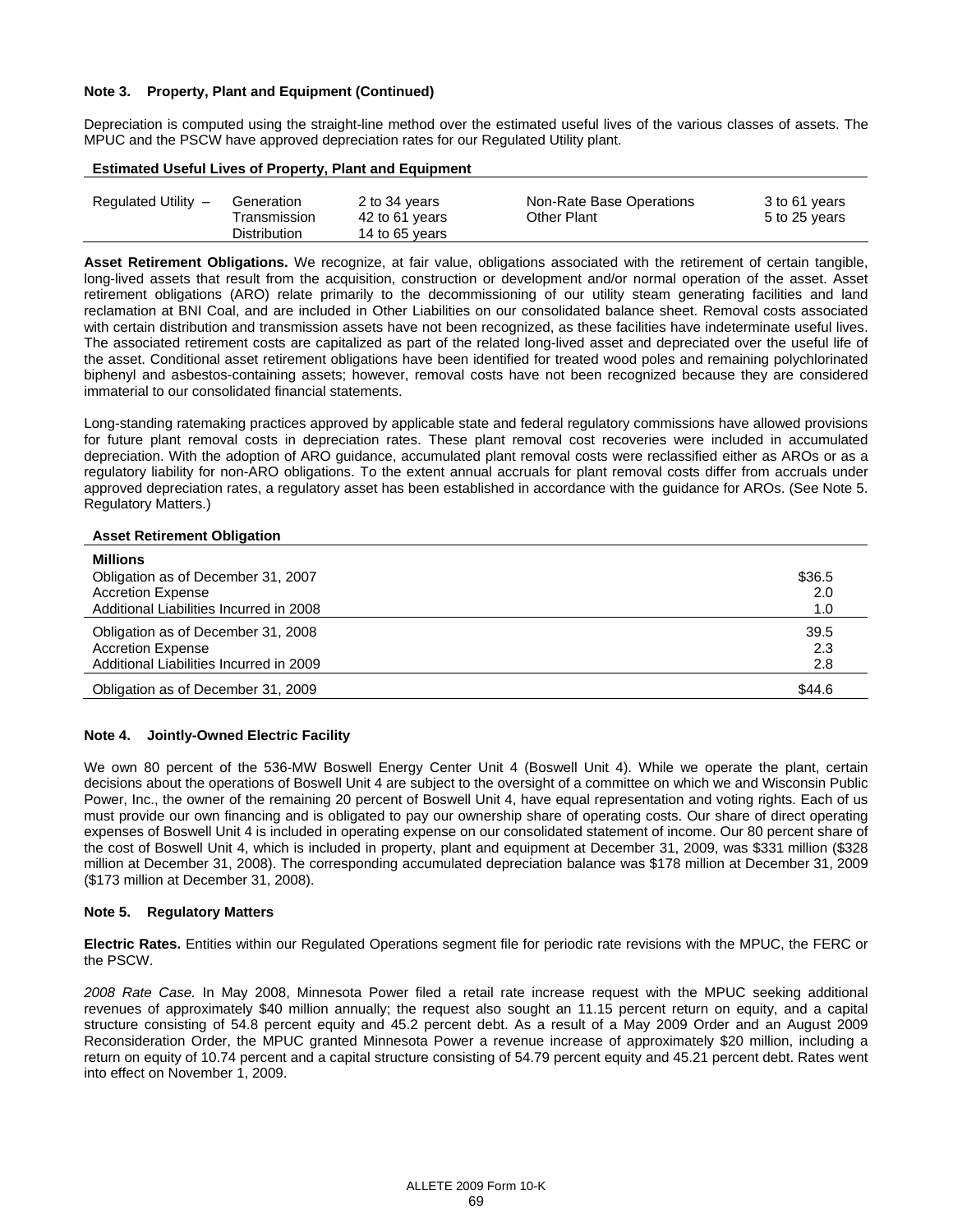#### **Note 5. Regulatory Matters (Continued)**

Interim rates, subject to refund, were in effect from August 1, 2008 through October 31, 2009. During 2009, Minnesota Power recorded a \$21.7 million liability for refunds of interim rates, including interest, required to be made as a result of the May 2009 Order and the August 2009 Reconsideration Order. In 2009, \$21.4 million was refunded, with a remaining \$0.3 million balance to be refunded in early 2010; \$7.6 million of the refunds required to be made were related to interim rates charged in 2008.

With the May 2009 Order, the MPUC also approved the stipulation and settlement agreement that affirmed the Company's continued recovery of fuel and purchased power costs under the former base cost of fuel that was in effect prior to the retail rate filing. The transition to the former base cost of fuel began with the implementation of final rates on November 1, 2009. Any revenue impact associated with this transition will be identified in a future filing related to the Company's fuel clause operation.

*2010 Rate Case.* Minnesota Power previously stated its intention to file for additional revenues to recover the costs of significant investments to ensure current and future system reliability, enhance environmental performance and bring new renewable energy to northeastern Minnesota. As a result, Minnesota Power filed a retail rate increase request with the MPUC on November 2, 2009, seeking a return on equity of 11.50 percent, a capital structure consisting of 54.29 percent equity and 45.71 percent debt, and on an annualized basis, an \$81.0 million net increase in electric retail revenue.

Minnesota law allows the collection of interim rates while the MPUC processes the rate filing. On December 30, 2009, the MPUC issued an Order (the Order) authorizing \$48.5 million of Minnesota Power's November 2, 2009, interim rate increase request of \$73.0 million. The MPUC cited exigent circumstances in reducing Minnesota Power's interim rate request. Because the scope and depth of this reduction in interim rates was unprecedented, and because Minnesota law does not allow Minnesota Power to formally challenge the MPUC's action until a final decision in the case is rendered, on January 6, 2010, Minnesota Power sent a letter to the MPUC expressing its concerns about the Order and requested that the MPUC reconsider its decision on its own motion. Minnesota Power described its belief that the MPUC's decision violates the law by prejudging the merits of the rate request prior to an evidentiary hearing and results in the confiscation of utility property. Further, the Company is concerned that the decision will have negative consequences on the environmental policy directions of the State of Minnesota by denying recovery for statutory mandates during the pendency of the rate proceeding. The MPUC has not acted in response to Minnesota Power's letter.

The rate case process requires public hearings and an evidentiary hearing before an administrative law judge, both of which are scheduled for the second quarter of 2010. A final decision on the rate request is expected in the fourth quarter. We cannot predict the final level of rates that may be approved by the MPUC, and we cannot predict whether a legal challenge to the MPUC's interim rate decision will be forthcoming or successful.

*FERC-Approved Wholesale Rates.* Minnesota Power's non-affiliated municipal customers consist of 16 municipalities in Minnesota and 1 private utility in Wisconsin. SWL&P, a wholly-owned subsidiary of ALLETE, is also a private utility in Wisconsin and a customer of Minnesota Power. In 2008, Minnesota Power entered into new contracts with these customers which transitioned customers to formula-based rates, allowing rates to be adjusted annually based on changes in cost. In February 2009, the FERC approved our municipal contracts which expire December 31, 2013. Under the formula-based rates provision, wholesale rates are set at the beginning of the year based on expected costs and provide for a true-up calculation for actual costs. Wholesale rate increases totaling approximately \$6 million and \$10 million annually were implemented on February 1, 2009 and January 1, 2010, respectively, with approximately \$6 million of additional revenues under the true-up provision accrued in 2009, which will be billed in 2010.

*2009 Wisconsin Rate Increase.* SWL&P's current retail rates are based on a December 2008 PSCW retail rate order that became effective January 1, 2009, and allows for an 11.1 percent return on equity. The new rates reflected a 3.5 percent average increase in retail utility rates for SWL&P customers (a 13.4 percent increase in water rates, a 4.7 percent increase in electric rates, and a 0.6 percent decrease in natural gas rates). On an annualized basis, the rate increase will generate approximately \$3 million in additional revenue.

**Deferred Regulatory Assets and Liabilities.** Our regulated utility operations are subject to the accounting guidance on Regulated Operations. We capitalize incurred costs, as regulatory assets, which are probable of recovery in future utility rates. Regulatory liabilities represent amounts expected to be credited to customers in rates. No regulatory assets or liabilities are currently earning a return.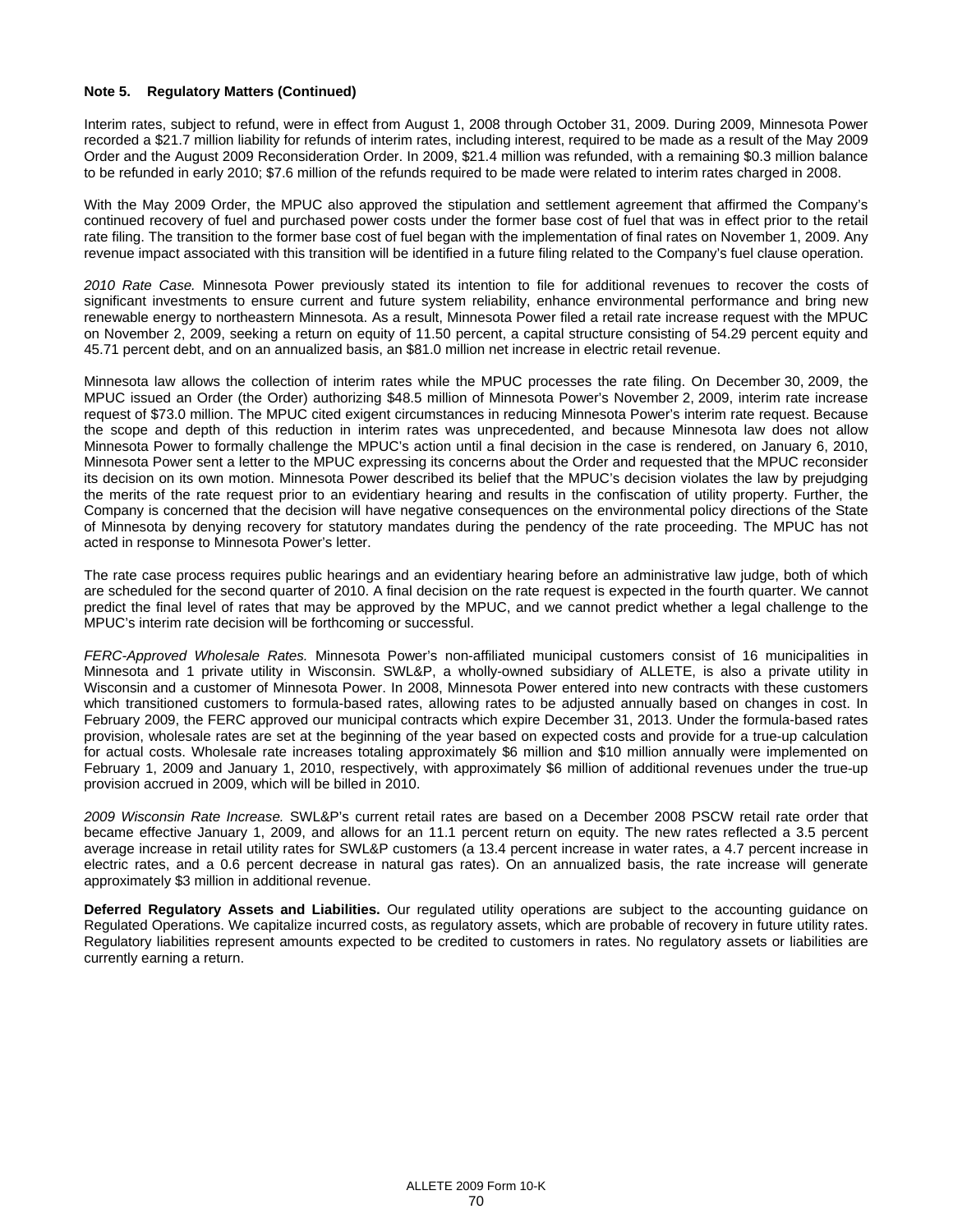#### **Note 5. Regulatory Matters (Continued)**

# **Deferred Regulatory Assets and Liabilities**

| Delerred Requiatory Assets and Liabilities                 |         |         |
|------------------------------------------------------------|---------|---------|
| As of December 31                                          | 2009    | 2008    |
| <b>Millions</b>                                            |         |         |
| <b>Deferred Regulatory Assets</b>                          |         |         |
| <b>Future Benefit Obligations Under</b>                    |         |         |
| Defined Benefit Pension and Other Postretirement Plans (a) | 235.8   | 216.5   |
| Boswell Unit 3 Environmental Rider (b)                     | 20.9    | 3.8     |
| Deferred Fuel (c)                                          | 20.8    | 13.1    |
| Income Taxes                                               | 15.7    | 12.2    |
| <b>Asset Retirement Obligation</b>                         | 6.3     | 5.1     |
| Deferred MISO Costs                                        | 2.4     | 3.9     |
| Premium on Reacquired Debt                                 | 2.0     | 2.2     |
| Other                                                      | 4.8     | 5.6     |
| <b>Total Deferred Regulatory Assets</b>                    | \$308.7 | \$262.4 |
| <b>Deferred Regulatory Liabilities</b>                     |         |         |
| Income Taxes                                               | \$25.9  | \$28.7  |
| <b>Plant Removal Obligations</b>                           | 16.9    | 15.9    |
| <b>Accrued MISO Refund</b>                                 |         | 4.7     |
| Other                                                      | 4.3     | 0.7     |
| <b>Total Deferred Regulatory Liabilities</b>               | \$47.1  | \$50.0  |

*(a) See Note 16. Pension and Other Postretirement Benefit Plans.* 

*(b) MPUC-approved current cost recovery rider. Our 2010 rate case proposes to move this project from a current cost recovery rider to base rates.* 

 *(c) As of December 31, 2009, \$5 million of this balance relates to deferred fuel costs incurred under the former base cost of fuel calculation. Any revenue impact associated with this transition will be identified in a future filing related to the Company's fuel clause operation.* 

## **Current and Non-Current Deferred Regulatory Assets and Liabilities As of December 31 2009 2008**

| AS OF DUCCHING TO I                                      | ∼∪∪    | ∼∪∪    |
|----------------------------------------------------------|--------|--------|
| <b>Millions</b>                                          |        |        |
| Total Current Deferred Regulatory Assets (a)             | \$15.5 | \$13.1 |
| <b>Total Non-Current Deferred Regulatory Assets</b>      | 293.2  | 249.3  |
| <b>Total Deferred Regulatory Assets</b>                  | 308.7  | 262.4  |
| <b>Total Current Deferred Regulatory Liabilities</b>     |        |        |
| <b>Total Non-Current Deferred Regulatory Liabilities</b> | 47.1   | 50.0   |
| <b>Total Deferred Regulatory Liabilities</b>             | \$47.1 | \$50.0 |

*(a) Current deferred regulatory assets are included in prepayments and other on the consolidated balance sheet.* 

# **Note 6. Investment in ATC**

**Investment in ATC.** Our wholly-owned subsidiary Rainy River Energy owns approximately 8 percent of ATC, a Wisconsinbased utility that owns and maintains electric transmission assets in parts of Wisconsin, Michigan, Minnesota, and Illinois. ATC provides transmission service under rates regulated by the FERC that are set in accordance with the FERC's policy of establishing the independent operation and ownership of, and investment in, transmission facilities. We account for our investment in ATC under the equity method of accounting. As of December 31, 2009, our equity investment balance in ATC was \$88.4 million (\$76.9 million at December 31, 2008). On January 29, 2010, we invested an additional \$1.2 million in ATC. In total, we expect to invest approximately \$2 million throughout 2010.

| <b>ALLETE's Interest in ATC</b>         |        |        |
|-----------------------------------------|--------|--------|
| <b>Year Ended December 31</b>           | 2009   | 2008   |
| <b>Millions</b>                         |        |        |
| Equity Investment Beginning Balance     | \$76.9 | \$65.7 |
| Cash Investments                        | 7.8    | 7.4    |
| Equity in ATC Earnings                  | 17.5   | 15.3   |
| Distributed ATC Earnings                | (13.8) | (11.5) |
| <b>Equity Investment Ending Balance</b> | \$88.4 | \$76.9 |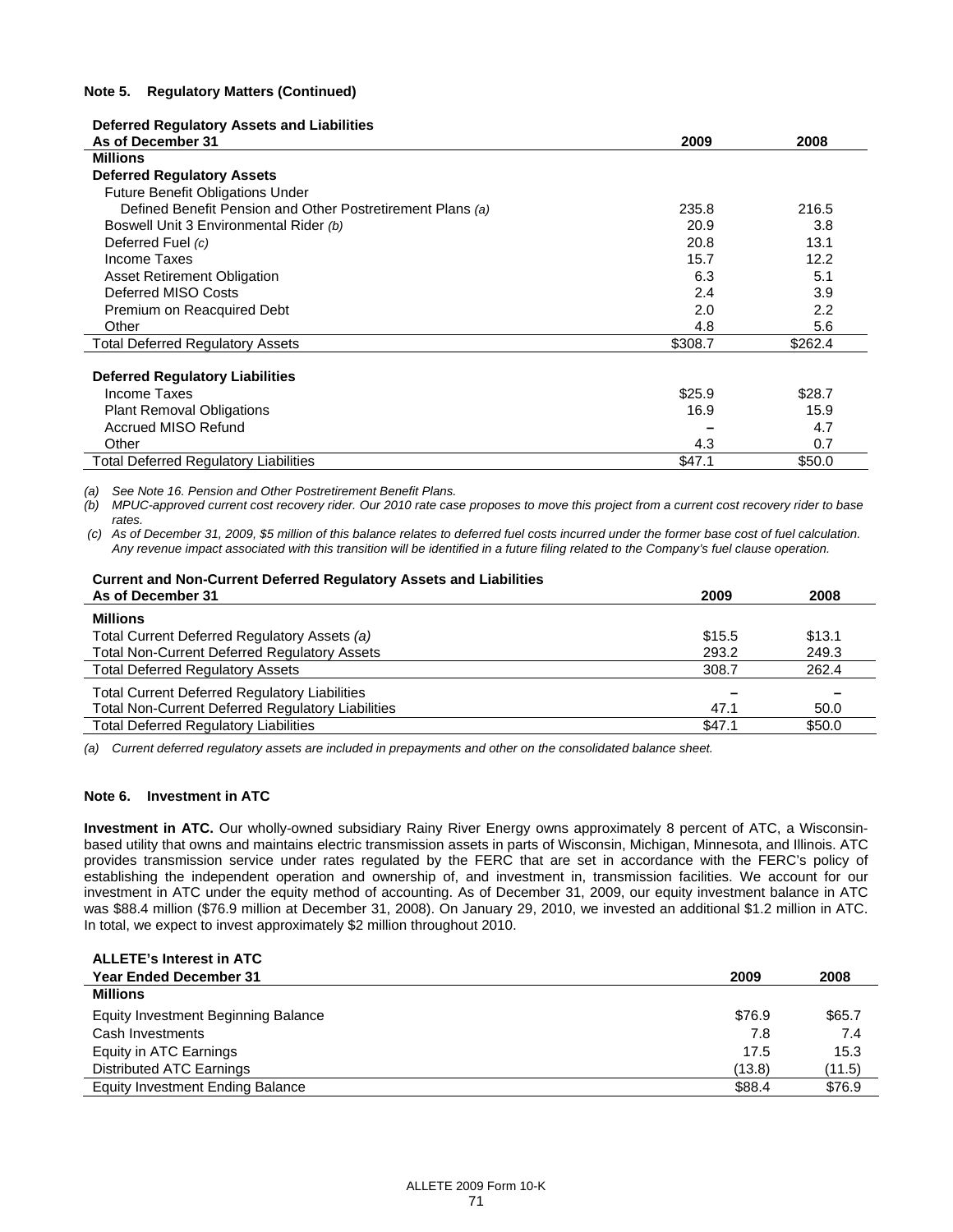## **Note 6. Investment in ATC (Continued)**

# **ATC Summarized Financial Data**

| <b>Year Ended December 31</b> |         |         |         |
|-------------------------------|---------|---------|---------|
| <b>Income Statement Data</b>  | 2009    | 2008    | 2007    |
| <b>Millions</b>               |         |         |         |
| Revenue                       | \$521.5 | \$466.6 | \$408.0 |
| <b>Operating Expense</b>      | 230.3   | 209.0   | 198.2   |
| Other Expense                 | 77.8    | 69.6    | 55.7    |
| Net Income                    | \$213.4 | \$188.0 | \$154.1 |
|                               |         |         |         |

#### **ALLETE's Equity in Net Income \$17.5 \$15.3 \$12.6**

| <b>Balance Sheet Data</b>                    |           |           |           |
|----------------------------------------------|-----------|-----------|-----------|
| <b>Millions</b>                              |           |           |           |
| <b>Current Assets</b>                        | \$51.1    | \$50.8    | \$48.3    |
| Non-Current Assets                           | 2,767.3   | 2,480.0   | 2,189.0   |
| <b>Total Assets</b>                          | 2,818.4   | 2,530.8   | 2,237.3   |
|                                              |           |           |           |
| <b>Current Liabilities</b>                   | 285.5     | 252.0     | 317.1     |
| Long-Term Debt                               | 1,259.6   | 1.109.4   | 899.1     |
| <b>Other Non-Current Liabilities</b>         | 76.9      | 120.2     | 108.5     |
| Members' Equity                              | 1,196.4   | 1,049.2   | 912.6     |
| <b>Total Liabilities and Members' Equity</b> | \$2.818.4 | \$2,530.8 | \$2,237.3 |

# **Note 7. Investments**

**Investments.** At December 31, 2009, our long-term investment portfolio included the real estate assets of ALLETE Properties, debt and equity securities consisting primarily of securities held to fund employee benefits, ARS, and land held-for-sale in Minnesota.

| <b>Investments</b>            |         |         |
|-------------------------------|---------|---------|
| As of December 31             | 2009    | 2008    |
| <b>Millions</b>               |         |         |
| <b>ALLETE Properties</b>      | \$93.1  | \$84.9  |
| Available-for-sale Securities | 29.5    | 32.6    |
| Other                         | 7.9     | 19.4    |
| Total Investments             | \$130.5 | \$136.9 |

# **ALLETE Properties As of December 31 2009 2008 Millions**  Land Held-for-Sale Beginning Balance \$62.6 Additions during period: Capitalized Improvements 5.6 10.5 Deductions during period: Cost of Real Estate Sold (1.9) (1.9) Land Held-for-Sale Ending Balance 74.9 71.2 Long-Term Finance Receivables 12.9 13.6 Other 5.3 0.1 Total Real Estate Assets  $$84.9$

*Land Held-for-Sale.* Land held-for-sale is recorded at the lower of cost or fair value determined by the evaluation of individual land parcels. Land values are reviewed for impairment and no impairments were recorded for the year ended December 31, 2009 (none in 2008).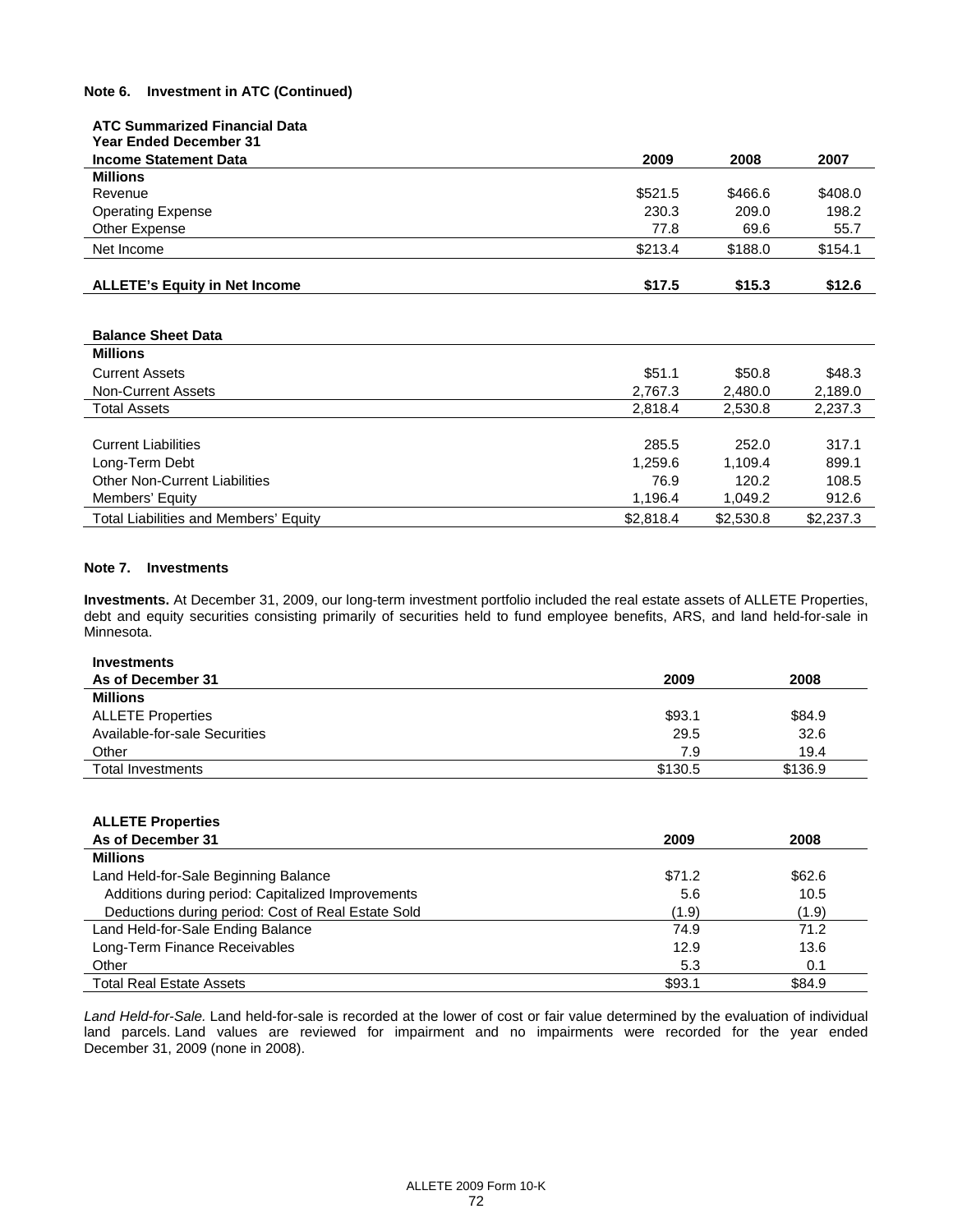#### **Note 7. Investments (Continued)**

**Available-For-Sale Securities** 

*Long-Term Finance Receivables.* Long-term finance receivables, which are collateralized by property sold, accrue interest at market-based rates and are net of an allowance for doubtful accounts of \$0.4 million at December 31, 2009 (\$0.1 million at December 31, 2008). The allowance for doubtful accounts includes \$0.3 million of impairments that were recorded for other receivables during the year ended December 31, 2009. The majority are receivables having maturities up to four years. Finance receivables totaling \$7.8 million at December 31, 2009, were due from an entity which filed for voluntary Chapter 11 bankruptcy protection in June 2009. The estimated fair value of the collateral relating to these receivables was greater than the \$7.8 million amount due at December 31, 2009 and no impairment was recorded on these receivables. Due to the lack of recent market activity, we estimated fair value based primarily on recent property tax assessed values. This valuation technique constitutes a Level 3 non-recurring fair value measurement.

**Available-for-Sale Investments.** We account for our available-for-sale portfolio in accordance with the guidance for certain investments in debt and equity securities. Our available-for-sale securities portfolio consisted of securities established to fund certain employee benefits and auction rate securities.

| <b>Million</b>    |        | <b>Gross Unrealized</b> |         |                   |
|-------------------|--------|-------------------------|---------|-------------------|
| As of December 31 | Cost   | Gain                    | (Loss)  | <b>Fair Value</b> |
|                   |        |                         |         |                   |
| 2009              | \$33.1 | \$0.1                   | \$(3.7) | \$29.5            |
| 2008              | \$40.5 |                         | \$(7.9) | \$32.6            |
| 2007              | \$45.3 | \$8.4                   | \$(0.1) | \$53.6            |

|                               | <b>Net</b>      | <b>Gross Realized</b> |         | <b>Net Unrealized</b><br>Gain (Loss) in Other |
|-------------------------------|-----------------|-----------------------|---------|-----------------------------------------------|
| <b>Year Ended December 31</b> | <b>Proceeds</b> | Gain                  | (Loss)  | <b>Comprehensive Income</b>                   |
|                               |                 |                       |         |                                               |
| 2009                          | \$6.7           |                       |         | \$4.5                                         |
| 2008                          | \$17.5          | \$6.5                 | \$(0.1) | \$(9.7)                                       |
| 2007                          | \$81.4          |                       |         | \$1.4                                         |

*Auction Rate Securities.* Included in Available-for-Sale Securities as of December 31, 2009, is an auction rate municipal bond of \$6.7 million (\$15.2 million at December 31, 2008) with a stated maturity date of March 1, 2024. The ARS consists of guaranteed student loans insured or reinsured by the federal government. ARS were historically auctioned every 35 days to set new rates and provided a liquidating event in which investors could either buy or sell securities. Beginning in 2008, the auctions have been unable to sustain themselves due to the overall lack of market liquidity and we have been unable to liquidate all of our ARS. As a result, we have classified our ARS as long-term investments and have the ability to hold these securities to maturity, until called by the issuer, or until liquidity returns to this market.

The Company used a discounted cash flow model to determine the estimated fair value of its investment in the ARS as of December 31, 2009. The assumptions used in preparing the discounted cash flow model include the following: the effective interest rate, amount of cash flows, and expected holding periods of the ARS. These inputs reflect the Company's judgments about assumptions that market participants would use in pricing ARS including assumptions about risk.

Of the remaining ARS outstanding as of December 31, 2009, approximately \$0.3 million was called at par value effective March 1, 2010. We anticipate the remainder of our ARS will be redeemed in the second quarter of 2010, as we received a Notice of Contemplated Refunding on January 29, 2010. The investment remains classified as long-term until officially called by the bondholders.

## **Note 8. Derivatives**

During 2009 we entered into financial derivative instruments to manage price risk for certain power marketing contracts. Outstanding derivative contracts at December 31, 2009, consist of cash flow hedges for an energy sale that includes pricing based on daily natural gas prices, and Financial Transmission Rights (FTRs) purchased to manage congestion risk for forward power sales contracts. These derivative instruments are recorded on our consolidated balance sheet at fair value. During 2009, we purchased \$2.4 million of FTRs and expensed \$1.7 million through our consolidated statement of income. As of December 31, 2009, approximately \$0.7 million remains in other assets on our consolidated balance sheet. These derivative instruments settle monthly throughout the first five months of 2010.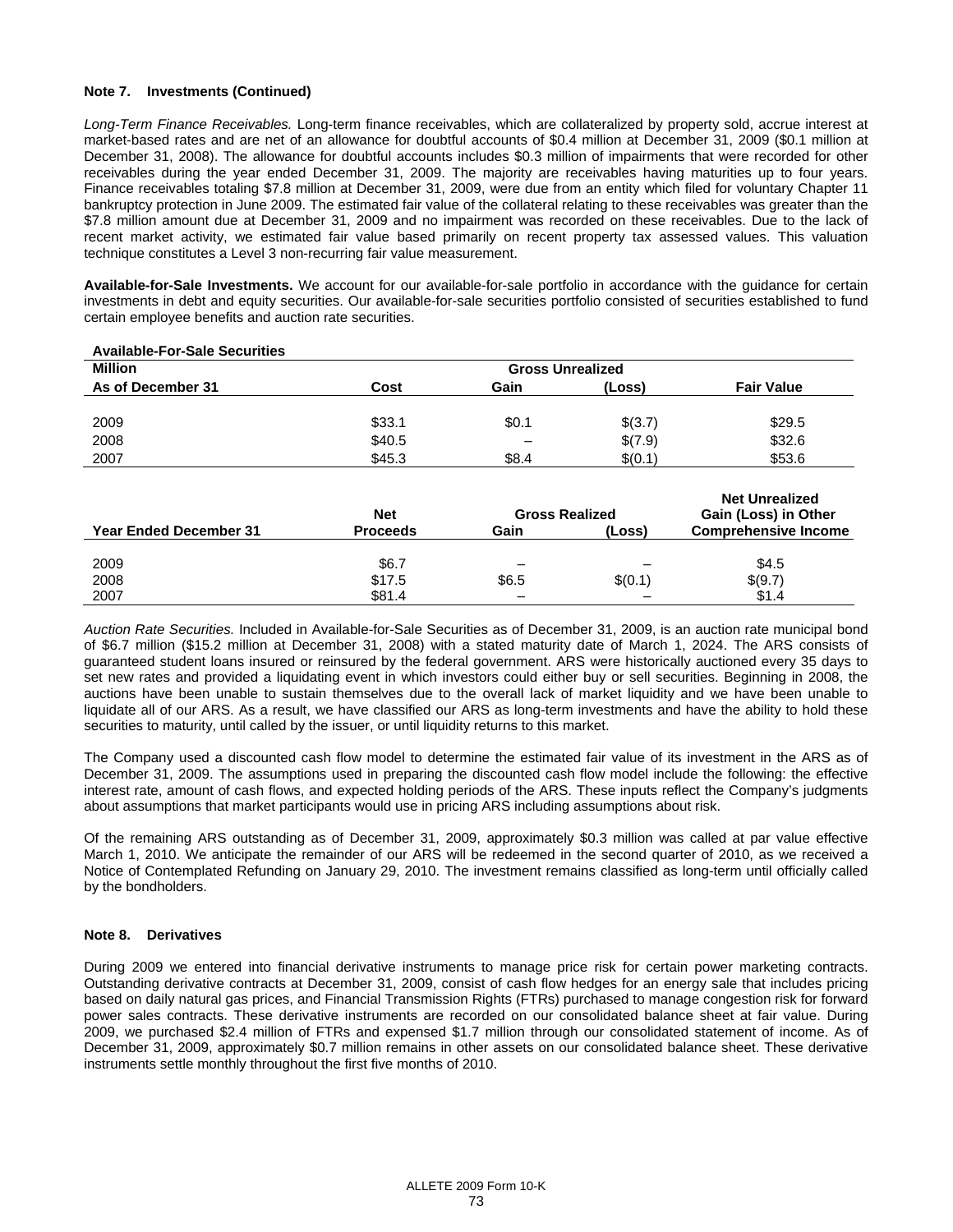#### **Note 8. Derivatives (Continued)**

Changes in the derivatives' fair value are recognized currently in earnings unless specific hedge accounting criteria is met. Favorable changes in fair value of \$0.3 million and \$0.1 million were recorded in operating revenue in the first and second quarters of 2009, respectively; and a \$0.4 million decrease was recorded in the third quarter of 2009 when the corresponding energy swap contract ended.

The mark-to-market fluctuations on the cash flow hedge were recorded in other comprehensive income on the consolidated balance sheet; a \$0.1 million increase in fair value was recorded in the first quarter of 2009, and a decrease of \$0.1 million was recorded in the second quarter of 2009. There were no mark-to-market changes in the third or fourth quarters of 2009.

## **Note 9. Fair Value**

Fair value is the price that would be received to sell an asset or paid to transfer a liability in an orderly transaction between market participants at the measurement date (exit price). We utilize market data or assumptions that market participants would use in pricing the asset or liability, including assumptions about risk and the risks inherent in the inputs to the valuation technique. These inputs can be readily observable, market corroborated, or generally unobservable. We primarily apply the market approach for recurring fair value measurements and endeavor to utilize the best available information. Accordingly, we utilize valuation techniques that maximize the use of observable inputs and minimize the use of unobservable inputs. These inputs, which are used to measure fair value, are prioritized through the fair value hierarchy. The hierarchy gives the highest priority to unadjusted quoted prices in active markets for identical assets or liabilities (Level 1 measurement) and the lowest priority to unobservable inputs (Level 3 measurement). The three levels of the fair value hierarchy are as follows:

Level 1 — Quoted prices are available in active markets for identical assets or liabilities as of the reported date. Active markets are those in which transactions for the asset or liability occur in sufficient frequency and volume to provide pricing information on an ongoing basis. This category includes primarily mutual fund investments held to fund employee benefits.

Level 2 — Pricing inputs are other than quoted prices in active markets, but are either directly or indirectly observable as of the reported date. The types of assets and liabilities included in Level 2 are typically either comparable to actively traded securities or contracts, such as treasury securities with pricing interpolated from recent trades of similar securities, or priced with models using highly observable inputs, such as commodity options priced using observable forward prices and volatilities. This category includes deferred compensation, fixed income securities, and derivative instruments consisting of cash flow hedges.

Level 3 — Significant inputs that are generally less observable from objective sources. The types of assets and liabilities included in Level 3 are those with inputs requiring significant management judgment or estimation, such as the complex and subjective models and forecasts used to determine the fair value. This category includes ARS consisting of guaranteed student loans and derivative instruments consisting of FTRs.

The following tables set forth by level within the fair value hierarchy our assets and liabilities that were accounted for at fair value on a recurring basis as of December 31, 2009 and December 31, 2008. Each asset and liability is classified based on the lowest level of input that is significant to the fair value measurement. Our assessment of the significance of a particular input to the fair value measurement requires judgment, and may affect the valuation of fair value assets and liabilities and their placement within the fair value hierarchy levels.

|                                                             |         |         | At Fair Value as of December 31, 2009 |        |
|-------------------------------------------------------------|---------|---------|---------------------------------------|--------|
| <b>Recurring Fair Value Measures</b>                        | Level 1 | Level 2 | Level 3                               | Total  |
| <b>Millions</b>                                             |         |         |                                       |        |
| Assets:                                                     |         |         |                                       |        |
| <b>Equity Securities</b>                                    | \$17.8  |         |                                       | \$17.8 |
| <b>Corporate Debt Securities</b>                            |         | \$6.4   |                                       | 6.4    |
| Derivatives                                                 |         |         | \$0.7                                 | 0.7    |
| Debt Securities Issued by States of the United States (ARS) |         |         | 6.7                                   | 6.7    |
| Money Market Funds                                          | 1.4     |         |                                       | 1.4    |
| <b>Total Fair Value of Assets</b>                           | \$19.2  | \$6.4   | \$7.4                                 | \$33.0 |
| Liabilities:                                                |         |         |                                       |        |
| Deferred Compensation                                       |         | \$14.6  |                                       | \$14.6 |
| <b>Total Fair Value of Liabilities</b>                      |         | \$14.6  |                                       | \$14.6 |
| Total Net Fair Value of Assets (Liabilities)                | \$19.2  | \$(8.2) | \$7.4                                 | \$18.4 |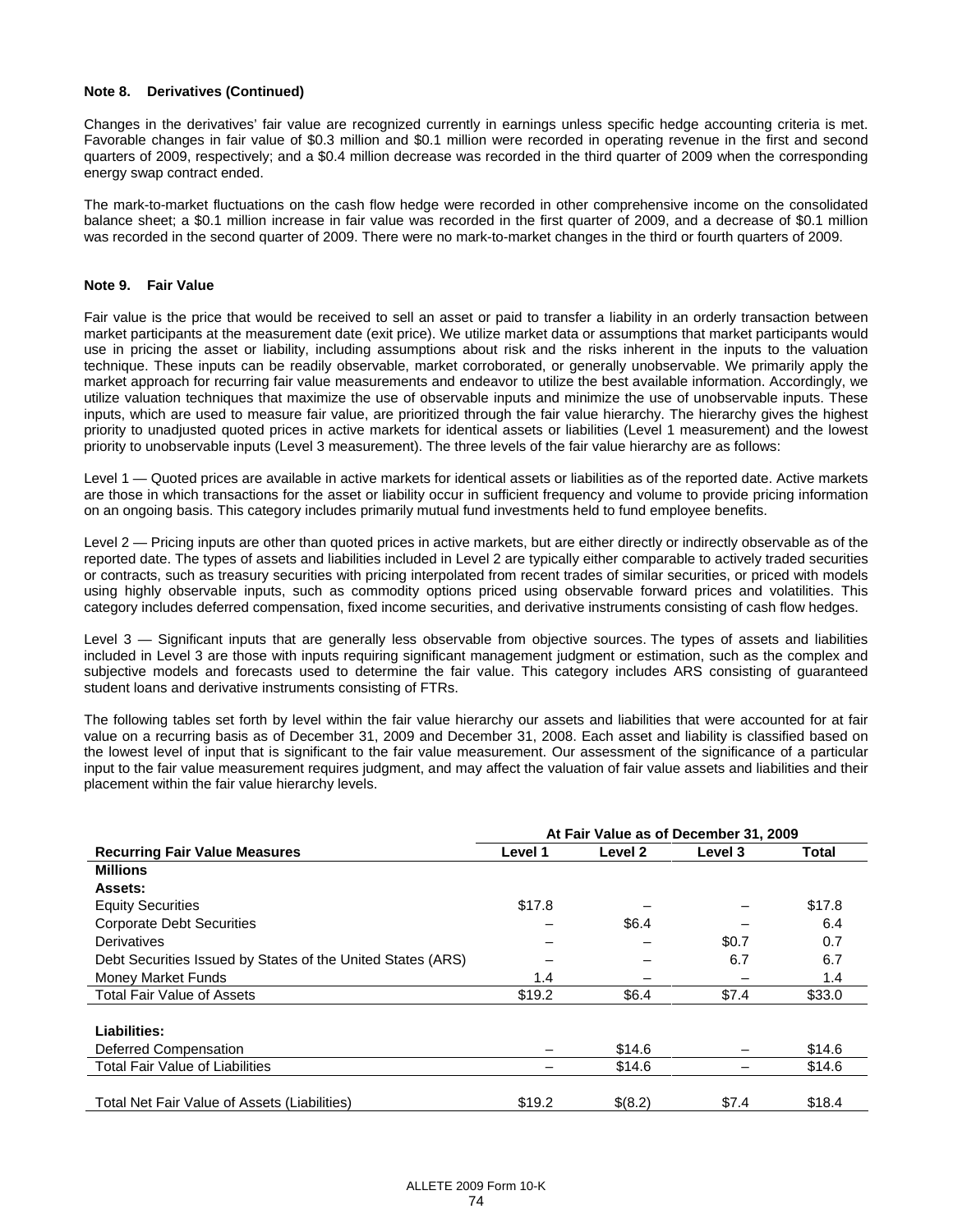## **Note 9. Fair Value (Continued)**

|                    | <b>Debt Securities</b><br><b>Issued by the States</b> |
|--------------------|-------------------------------------------------------|
|                    | of the United States                                  |
| <b>Derivatives</b> | (ARS)                                                 |
|                    |                                                       |
|                    | \$15.2                                                |
| \$0.7              | (8.5)                                                 |
|                    |                                                       |
| \$0.7              | \$6.7                                                 |
|                    |                                                       |

*(a) ARS called during 2009 at par value.* 

|                                                             | At Fair Value as of December 31, 2008 |          |         |        |
|-------------------------------------------------------------|---------------------------------------|----------|---------|--------|
| <b>Recurring Fair Value Measures</b>                        | Level 1                               | Level 2  | Level 3 | Total  |
| <b>Millions</b>                                             |                                       |          |         |        |
| <b>Assets:</b>                                              |                                       |          |         |        |
| <b>Equity Securities</b>                                    | \$13.5                                |          |         | \$13.5 |
| <b>Corporate Debt Securities</b>                            |                                       | \$3.3    |         | 3.3    |
| Debt Securities Issued by States of the United States (ARS) |                                       |          | \$15.2  | 15.2   |
| Money Market Funds                                          | 10.6                                  |          |         | 10.6   |
| <b>Total Fair Value of Assets</b>                           | \$24.1                                | \$3.3    | \$15.2  | \$42.6 |
|                                                             |                                       |          |         |        |
| Liabilities:                                                |                                       |          |         |        |
| Deferred Compensation                                       |                                       | \$13.5   |         | \$13.5 |
| <b>Total Fair Value of Liabilities</b>                      |                                       | \$13.5   |         | \$13.5 |
|                                                             |                                       |          |         |        |
| Total Net Fair Value of Assets (Liabilities)                | \$24.1                                | \$(10.2) | \$15.2  | \$29.1 |
|                                                             |                                       |          |         |        |

|                                                      | <b>Debt Securities</b><br><b>Issued by the States</b> |
|------------------------------------------------------|-------------------------------------------------------|
| <b>Recurring Fair Value Measures</b>                 | of the United States                                  |
| <b>Activity in Level 3</b>                           | (ARS)                                                 |
| <b>Millions</b>                                      |                                                       |
| Balance as of December 31, 2007                      |                                                       |
| Purchases, sales, issuances and settlements, net (a) | \$(10.0)                                              |
| Level 3 transfers in                                 | 25.2                                                  |
| Balance as of December 31, 2008                      | \$15.2                                                |

*(a) 2008 includes a \$5.2 million transfer of ARS to our Voluntary Employee Benefit Association trust used to fund postretirement health and life benefits.* 

**Fair Value of Financial Instruments.** With the exception of the items listed below, the estimated fair value of all financial instruments approximates the carrying amount. The fair value for the items below were based on quoted market prices for the same or similar instruments.

| <b>Financial Instruments</b>              | <b>Carrying Amount</b><br><b>Fair Value</b> |         |
|-------------------------------------------|---------------------------------------------|---------|
| <b>Millions</b>                           |                                             |         |
| Long-Term Debt, Including Current Portion |                                             |         |
| December 31, 2009                         | \$701.0                                     | \$734.8 |
| December 31, 2008                         | \$598.7                                     | \$561.6 |

## **Note 10. Short-Term and Long-Term Debt**

**Short-Term Debt.** Total short-term debt outstanding as of December 31, 2009, was \$5.2 million (\$10.4 million at December 31, 2008) and consisted of long-term debt due within one year. (See ALLETE consolidated balance sheet.)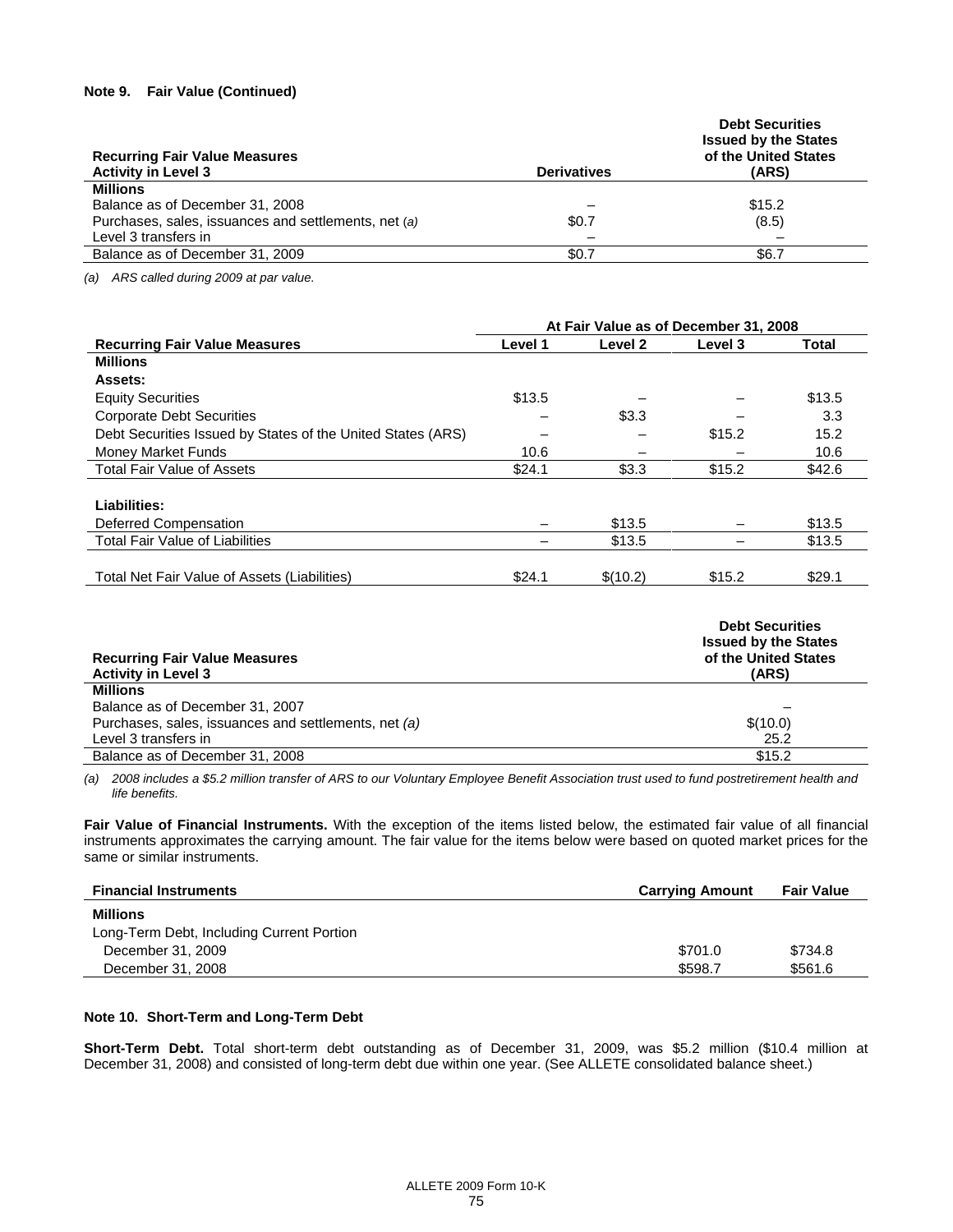#### **Note 10. Short-Term and Long-Term Debt (Continued)**

As of December 31, 2009, we had bank lines of credit aggregating \$157.0 million (\$160.5 million at December 31, 2008), the majority of which expire in January 2012. These bank lines of credit make financing available through short-term bank loans and provide credit support for commercial paper. At December 31, 2009, \$69.2 million (\$7.3 million at December 31, 2008) was drawn on our lines of credit leaving a \$87.8 million balance available for use (\$153.2 million at December 31, 2008). In December 2009, we drew \$65.0 million on our \$150.0 million syndicated revolving credit facility to temporarily fund the purchase of the 250 kV DC transmission line. In December 2009, we agreed to sell \$80.0 million of First Mortgage Bonds in February 2010 (see Long-Term Debt, below). We intend to use proceeds from these bonds to repay the amount drawn on the line, resulting in \$65.0 million of our line of credit being classified as long-term at December 31, 2009.

On November 12, 2009, BNI Coal replaced a \$6.0 million Promissory Note and Supplement (Line of Credit) with CoBANK, ACB with a \$3.0 million Line of Credit and a \$3.0 million term loan with CoBANK, ACB. The Line of Credit has a variable interest rate with the option to fix the rate based on LIBOR plus a certain spread. The term of the Line of Credit is 24 months. The Line of Credit is being used for general corporate purposes. As of December 31, 2009, \$1.9 million was drawn on the Line of Credit. The \$3.0 million term loan has a fixed interest rate of 5.19 percent and is payable in 28 equal quarterly installments commencing January 20, 2010, and ending on October 20, 2016.

**Long-Term Debt.** The aggregate amount of long-term debt maturing during 2010 is \$5.2 million (\$13.9 million in 2011; \$3.3 million in 2012; \$73.9 million in 2013; \$19.6 million in 2014; and \$520.1 million thereafter). Substantially all of our electric plant is subject to the lien of the mortgages collateralizing various first mortgage bonds. The mortgages contain non-financial covenants customary in utility mortgages, including restrictions on our ability to incur liens, dispose of assets, and merge with other entities.

In January 2009, we issued \$42.0 million in principal amount of unregistered First Mortgage Bonds (Bonds) in the private placement market. The Bonds mature January 15, 2019, and carry a coupon rate of 8.17 percent. We used the proceeds from the sale of the Bonds to fund utility capital investments and for general corporate purposes.

In December 2009, we agreed to sell \$80.0 million in principal amount of First Mortgage Bonds (Bonds) in the private placement market in three series as follows:

| <b>Issue Date</b><br>(on or about) | <b>Maturity</b> | <b>Principal Amount</b> | Coupon |
|------------------------------------|-----------------|-------------------------|--------|
| February 17, 2010                  | April 15, 2021  | \$15 Million            | 4.85%  |
| February 17, 2010                  | April 15, 2025  | \$30 Million            | 5.10%  |
| February 17, 2010                  | April 15, 2040  | \$35 Million            | 6.00%  |

We expect to use the proceeds from the February 2010 sale of Bonds to pay down the syndicated revolving credit facility, to fund utility capital investments or for general corporate purposes.

For the January 2009 and the February 2010 bond issuances (the Bonds), we have the option to prepay all or a portion of the Bonds at our discretion, subject to a make-whole provision. The Bonds are subject to the terms and conditions of our utility mortgage. The Bonds were sold or will be sold in reliance on an exemption from registration under Section 4(2) of the Securities Act of 1933, as amended, to institutional accredited investors.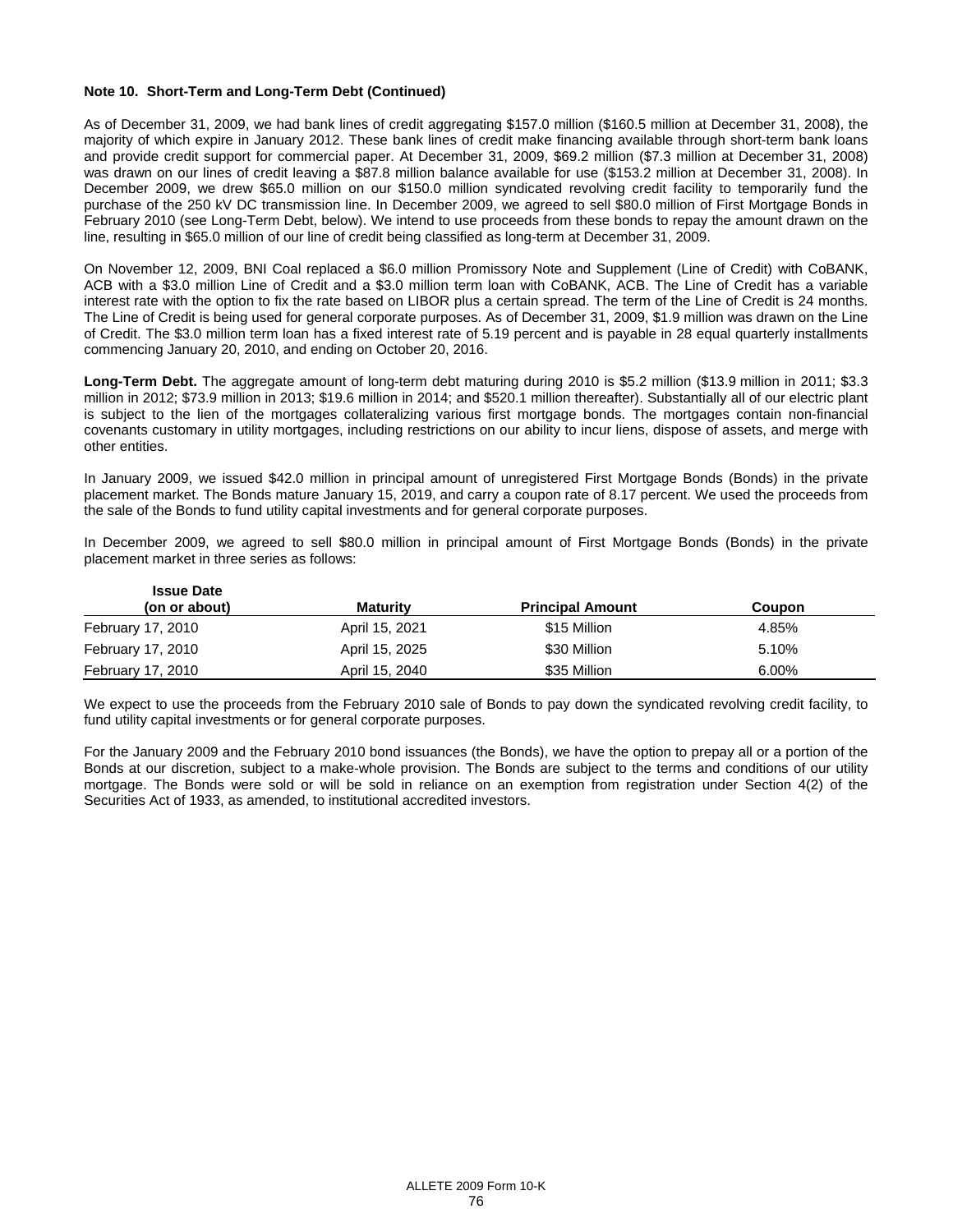#### **Note 10. Short-Term and Long-Term Debt (Continued)**

| <b>Long-Term Debt</b>                                                           |         |         |
|---------------------------------------------------------------------------------|---------|---------|
| As of December 31                                                               | 2009    | 2008    |
| <b>Millions</b>                                                                 |         |         |
| First Mortgage Bonds                                                            |         |         |
| 4.86% Series Due 2013                                                           | \$60.0  | \$60.0  |
| 6.94% Series Due 2014                                                           | 18.0    | 18.0    |
| 7.70% Series Due 2016                                                           | 20.0    | 20.0    |
| 8.17% Series Due 2019                                                           | 42.0    |         |
| 5.28% Series Due 2020                                                           | 35.0    | 35.0    |
| 4.95% Pollution Control Series F Due 2022                                       | 111.0   | 111.0   |
| 6.02% Series Due 2023                                                           | 75.0    | 75.0    |
| 5.99% Series Due 2027                                                           | 60.0    | 60.0    |
| 5.69% Series Due 2036                                                           | 50.0    | 50.0    |
| SWL&P First Mortgage Bonds                                                      |         |         |
| 7.25% Series Due 2013                                                           | 10.0    | 10.0    |
| Senior Unsecured Notes 5.99% Due 2017                                           | 50.0    | 50.0    |
| Variable Demand Revenue Refunding Bonds Series 1997 A, B, and C Due 2009 – 2020 | 28.3    | 28.3    |
| Industrial Development Revenue Bonds 6.5% Due 2025                              | 6.0     | 6.0     |
| Industrial Development Variable Rate Demand Refunding                           |         |         |
| Revenue Bonds Series 2006 Due 2025                                              | 27.8    | 27.8    |
| Line of Credit Facility (a)                                                     | 65.0    |         |
| Other Long-Term Debt, 2.0% - 8.0% Due 2009 - 2037                               | 42.9    | 47.6    |
| <b>Total Long-Term Debt</b>                                                     | 701.0   | 598.7   |
| Less: Due Within One Year                                                       | 5.2     | 10.4    |
| Net Long-Term Debt                                                              | \$695.8 | \$588.3 |

 *(a) The \$80 million First Mortgage Bonds due in 2021, 2025 and 2040 to be issued on or about February 17, 2010, will replace the balance due on the Line of Credit Facility as of December 31, 2009.* 

**Financial Covenants.** Our long-term debt arrangements contain customary covenants. In addition, our lines of credit and letters of credit supporting certain long-term debt arrangements contain financial covenants. The most restrictive covenant requires ALLETE to maintain a ratio of its Funded Debt to Total Capital (as the amounts are calculated in accordance with the respective long-term debt arrangements) of less than or equal to 0.65 to 1.00, measured quarterly. As of December 31, 2009, our ratio was approximately 0.41 to 1.00. Failure to meet this covenant would give rise to an event of default, if not cured after notice from the lender, in which event ALLETE may need to pursue alternative sources of funding. Some of ALLETE's debt arrangements contain "cross-default" provisions that would result in an event of default if there is a failure under other financing arrangements to meet payment terms or to observe other covenants that would result in an acceleration of payments due. None of ALLETE's long-term debt arrangements or credit facilities contain credit rating triggers that would cause an event of default or acceleration of repayment of outstanding balances. As of December 31, 2009, ALLETE was in compliance with its financial covenants.

## **Note 11. Commitments, Guarantees and Contingencies**

## **Off-Balance Sheet Arrangements**

**Power Purchase Agreements.** Our long-term power purchase agreements (PPA) have been evaluated under the accounting guidance for variable interest entities. We have determined that either we have no variable interest in the PPA, or where we do have variable interests, we are not the primary beneficiary; therefore, consolidation is not required. These conclusions are based on the following factors: we have no equity investment in these facilities and do not incur actual or expected losses related to the loss of facility value, and we do not have significant control over the operations of each of these facilities. Our financial exposure relating to these PPAs is limited to our fixed capacity and energy payments.

*Square Butte Power Purchase Agreement.* Minnesota Power has a power purchase agreement with Square Butte that extends through 2026 (Agreement). It provides a long-term supply of energy to customers in our electric service territory and enables Minnesota Power to meet power pool reserve requirements. Square Butte, a North Dakota cooperative corporation, owns a 455-MW coal-fired generating unit (Unit) near Center, North Dakota. The Unit is adjacent to a generating unit owned by Minnkota Power, a North Dakota cooperative corporation whose Class A members are also members of Square Butte. Minnkota Power serves as the operator of the Unit and also purchases power from Square Butte.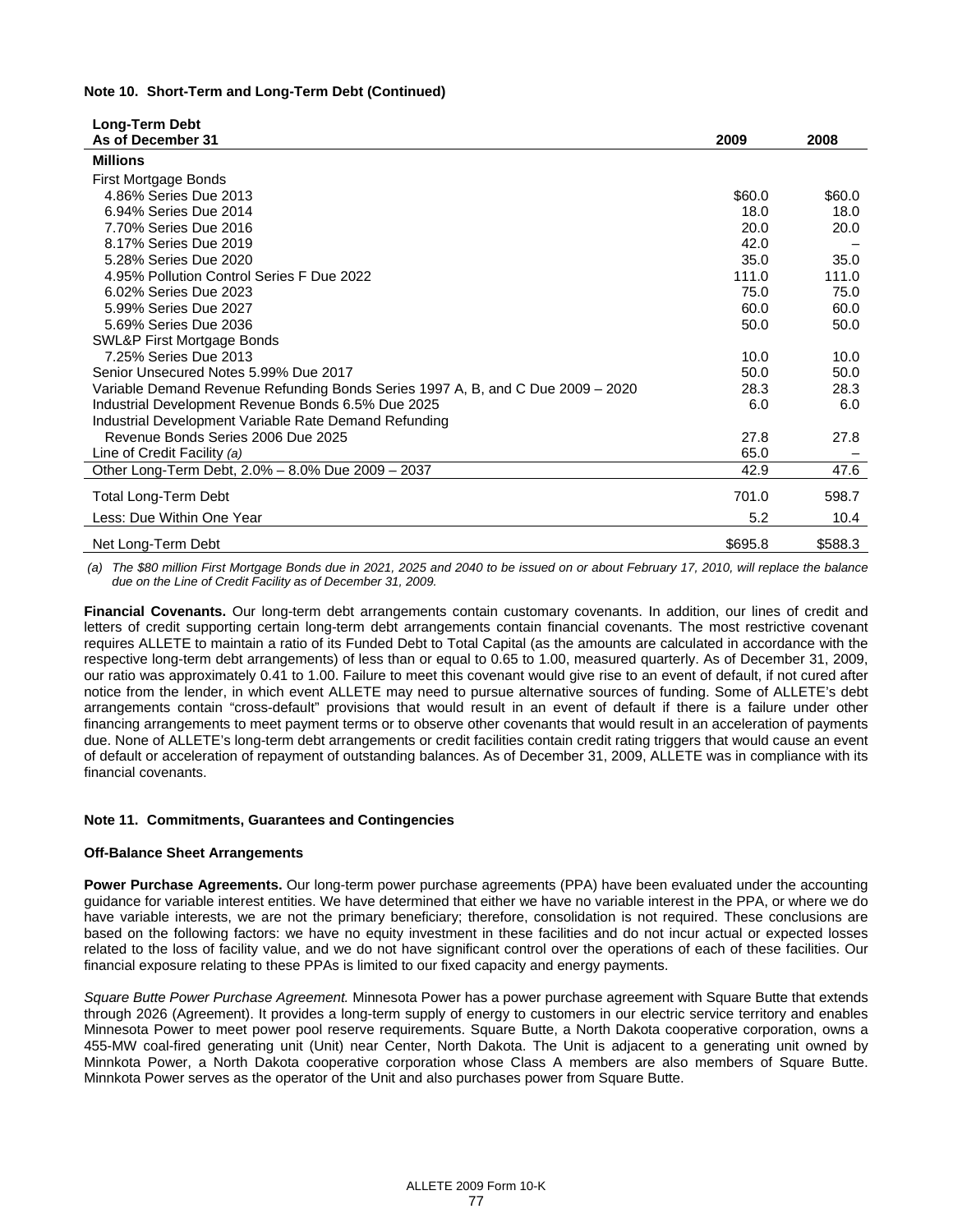#### **Note 11. Commitments, Guarantees and Contingencies (Continued)**

Minnesota Power is obligated to pay its pro rata share of Square Butte's costs based on Minnesota Power's entitlement to Unit output. Our output entitlement under the Agreement is 50 percent for the remainder of the contract. Minnesota Power's payment obligation will be suspended if Square Butte fails to deliver any power, whether produced or purchased, for a period of one year. Square Butte's fixed costs consist primarily of debt service. At December 31, 2009, Square Butte had total debt outstanding of \$351.0 million. Annual debt service for Square Butte is expected to be approximately \$34 million in each of the five years, 2010 through 2014. Variable operating costs include the price of coal purchased from BNI Coal, our subsidiary, under a long-term contract.

Minnesota Power's cost of power purchased from Square Butte during 2009 was \$53.9 million (\$56.7 million in 2008; \$57.3 million in 2007). This reflects Minnesota Power's pro rata share of total Square Butte costs, based on the 50 percent output entitlement in 2009, the 55 percent output entitlement in 2008 and the 60 percent output entitlement in 2007. Included in this amount was Minnesota Power's pro rata share of interest expense of \$11.0 million in 2009 (\$11.6 million in 2008; \$11.0 million in 2007). Minnesota Power's payments to Square Butte are approved as a purchased power expense for ratemaking purposes by both the MPUC and the FERC.

In conjunction with the DC line purchase in December 2009, Minnesota Power entered into a contingent new Power Sales Agreement with Minnkota Power. Under the new Power Sales Agreement, Minnesota Power will be able to sell a portion of our output from Square Butte to Minnkota, resulting in Minnkota's net entitlement increasing and Minnesota Power's net entitlement decreasing until Minnesota Power's share is eliminated at the end of 2025.

No power will be sold under this agreement until Minnkota Power has placed in service a new AC transmission line, which is anticipated to occur in late 2013. This new AC transmission line will allow Minnkota to transmit their entitlement from Square Butte to their customers, and allow Minnesota Power additional capacity on the recently acquired DC line to transmit new wind generation.

*Wind Power Purchase Agreements.* We have two wind power purchase agreements with an affiliate of NextEra Energy to purchase the output from two wind facilities, Oliver Wind I (50 MWs) and Oliver Wind II (48 MWs), located near Center, North Dakota. Each agreement is for 25 years and provides for the purchase of all output from the facilities.

*Hydro Power Purchase Agreement.* We also have a power purchase agreement with Manitoba Hydro that began in May 2009 and expires in April 2015. Under the agreement with Manitoba Hydro, Minnesota Power will purchase 50 MW of capacity and the energy associated with that capacity. Both the capacity price and the energy price are adjusted annually by the change in a governmental inflationary index.

**North Dakota Wind Project.** On December 31, 2009, we purchased an existing 250 kV DC transmission line from Square Butte for \$69.7 million. The 465-mile transmission line runs from Center, North Dakota, to Duluth, Minnesota. We expect to use this line to transport increasing amounts of wind energy from North Dakota while gradually phasing out coal-based electricity currently being delivered to our system over this transmission line from Square Butte's lignite coal-fired generating unit. Acquisition of this transmission line was approved by an MPUC order dated December 21, 2009. In addition, the FERC issued an order on November 24, 2009, authorizing acquisition of the transmission facilities and conditionally accepting, upon compliance and other filings, the proposed tariff revisions, interconnection agreement and other related agreements.

On July 7, 2009, the MPUC approved our petition seeking current cost recovery of investments and expenditures related to Bison I and associated transmission upgrades. Bison I is the first portion of several hundred MWs of our North Dakota Wind Project, which upon completion will help fulfill the 2025 renewable energy supply requirement for our retail load. Bison I, located near Center, North Dakota, will be comprised of 33 wind turbines with a total nameplate capacity of 75.9 MWs and will be phased into service in late 2010 and 2011. We anticipate filing a petition with the MPUC in the first quarter 2010 to establish customer billing rates for the approved cost recovery.

On September 29, 2009, the NDPSC authorized site construction for Bison I. On October 2, 2009, Minnesota Power filed a route permit application with the NDPSC for a 22 mile, 230 kV Bison I transmission line that will connect Bison I to the DC transmission line at the Square Butte Substation in Center, North Dakota. An order is expected in the first quarter 2010.

**Leasing Agreements.** BNI Coal is obligated to make lease payments for a dragline totaling \$2.8 million annually for the lease term which expires in 2027. BNI Coal has the option at the end of the lease term to renew the lease at a fair market value, to purchase the dragline at fair market value, or to surrender the dragline and pay a \$3.0 million termination fee. We lease other properties and equipment under operating lease agreements with terms expiring through 2016. The aggregate amount of minimum lease payments for all operating leases is \$8.8 million in 2010, \$8.9 million in 2011, \$9.0 million in 2012, \$8.5 million in 2013, \$8.2 million in 2014 and \$45.7 million thereafter. Total rent and lease expense was \$9.3 million in 2009 (\$8.5 million in 2008; \$8.4 million in 2007).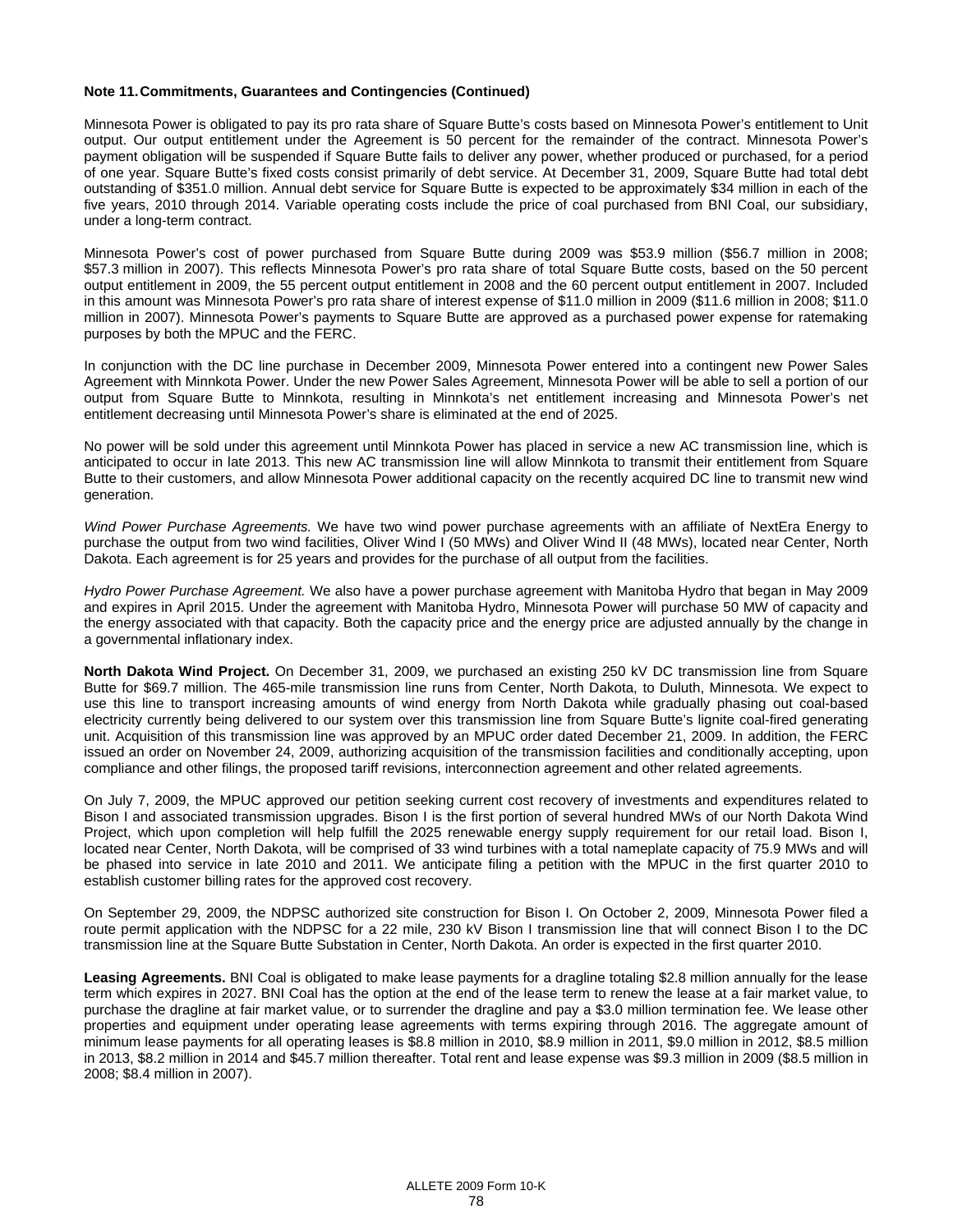#### **Note 11. Commitments, Guarantees and Contingencies (Continued)**

**Coal, Rail and Shipping Contracts.** We have two primary coal supply agreements with expiration dates through December 2011. We also have rail and shipping agreements for the transportation of all of our coal, with expiration dates through January 2012. Two of our rail and shipping agreements contain options to extend the agreements, which options Minnesota Power may exercise unilaterally. The term extensions are for an additional two year term and an additional four year term. Our minimum annual payment obligations under these coal, rail and shipping agreements are currently \$35.7 million in 2010 and \$7.6 million in 2011, with no specific commitments beyond 2011. Our minimum annual payment obligations will increase when annual nominations are made for coal deliveries in future years.

#### **Environmental Matters.**

Our businesses are subject to regulation of environmental matters by various federal, state and local authorities. Currently, a number of regulatory changes are under consideration by both the Congress and the EPA. Most notably, clean energy technologies and the regulation of GHGs have taken a lead in these discussions. Minnesota Power's fossil fueled facilities will likely to be subject to regulation under these climate change policies. Our intention is to reduce our exposure to possible future carbon and GHG legislation by reshaping our generation portfolio, over time, to reduce our reliance on coal.

We consider our businesses to be in substantial compliance with currently applicable environmental regulations and believe all necessary permits to conduct such operations have been obtained. Due to future restrictive environmental requirements through legislation and/or rulemaking, we anticipate that potential expenditures for environmental matters will be material and will require significant capital investments.

We review environmental matters on a quarterly basis. Accruals for environmental matters are recorded when it is probable that a liability has been incurred and the amount of the liability can be reasonably estimated, based on current law and existing technologies. These accruals are adjusted periodically as assessment and remediation efforts progress or as additional technical or legal information become available. Accruals for environmental liabilities are included in the consolidated balance sheet at undiscounted amounts and exclude claims for recoveries from insurance or other third parties. Costs related to environmental contamination treatment and cleanup are charged to expense unless recoverable in rates from customers.

*Clean Air Act.* The federal Clean Air Act Amendments of 1990 (Clean Air Act) established the acid rain program which created emission allowances for  $SO_2$  and system-wide average  $NO<sub>X</sub>$  limits. Minnesota Power's generating facilities mainly burn lowsulfur western sub-bituminous coal. Square Butte, located in North Dakota, burns lignite coal. All of these facilities are equipped with pollution control equipment such as scrubbers, bag houses, or electrostatic precipitators. Minnesota Power's generating facilities are currently in compliance with applicable emission requirements.

*New Source Review.* On August 8, 2008, Minnesota Power received a Notice of Violation (NOV) from the United States EPA asserting violations of the New Source Review (NSR) requirements of the Clean Air Act at Boswell Units 1-4 and Laskin Unit 2. The NOV also asserts that the Boswell Unit 4 Title V permit was violated, and that seven projects undertaken at these coalfired plants between the years 1981 and 2000 should have been reviewed under the NSR requirements. Minnesota Power believes the projects were in full compliance with the Clean Air Act, NSR requirements and applicable permits.

We are engaged in discussions with the EPA regarding resolution of these matters, but we are unable to predict the outcome of these discussions. Since 2006, Minnesota Power has significantly reduced, and continues to reduce, emissions at Boswell and Laskin. The resolution could result in civil penalties and the installation of control technology, some of which is already planned or completed for other regulatory requirements. Any costs of installing pollution control technology would likely be eligible for recovery in rates over time subject to MPUC and FERC approval in a rate proceeding. We are unable to predict the ultimate financial impact or the resolution of these matters at this time.

*EPA Clean Air Interstate Rule.* In March 2005, the EPA announced the Clean Air Interstate Rule (CAIR) that sought to reduce and permanently cap emissions of  $SO_2$ ,  $NO_X$  and particulates in the eastern United States. Minnesota was included as one of the 28 states considered as "significantly contributing" to air quality standards non-attainment in other downwind states. On July 11, 2008, the United States Court of Appeals for the District of Columbia Circuit (Court) vacated the CAIR and remanded the rulemaking to the EPA for reconsideration while also granting our petition that the EPA reconsider including Minnesota as a CAIR state. In September 2008, the EPA and others petitioned the Court for a rehearing or alternatively requested that the CAIR be remanded without a court order. In December 2008, the Court granted the request that the CAIR be remanded without a court order, effectively reinstating a January 1, 2009 compliance date for the CAIR, including Minnesota. However, in the May 12, 2009 Federal Register the EPA issued a proposed rule that would amend the CAIR to stay its effectiveness with respect to Minnesota until completion of the EPA's determination of whether Minnesota should be included as a CAIR state. The formal administrative stay of CAIR for Minnesota was published in the November 3, 2009, Federal Register with an effective date of December 3, 2009.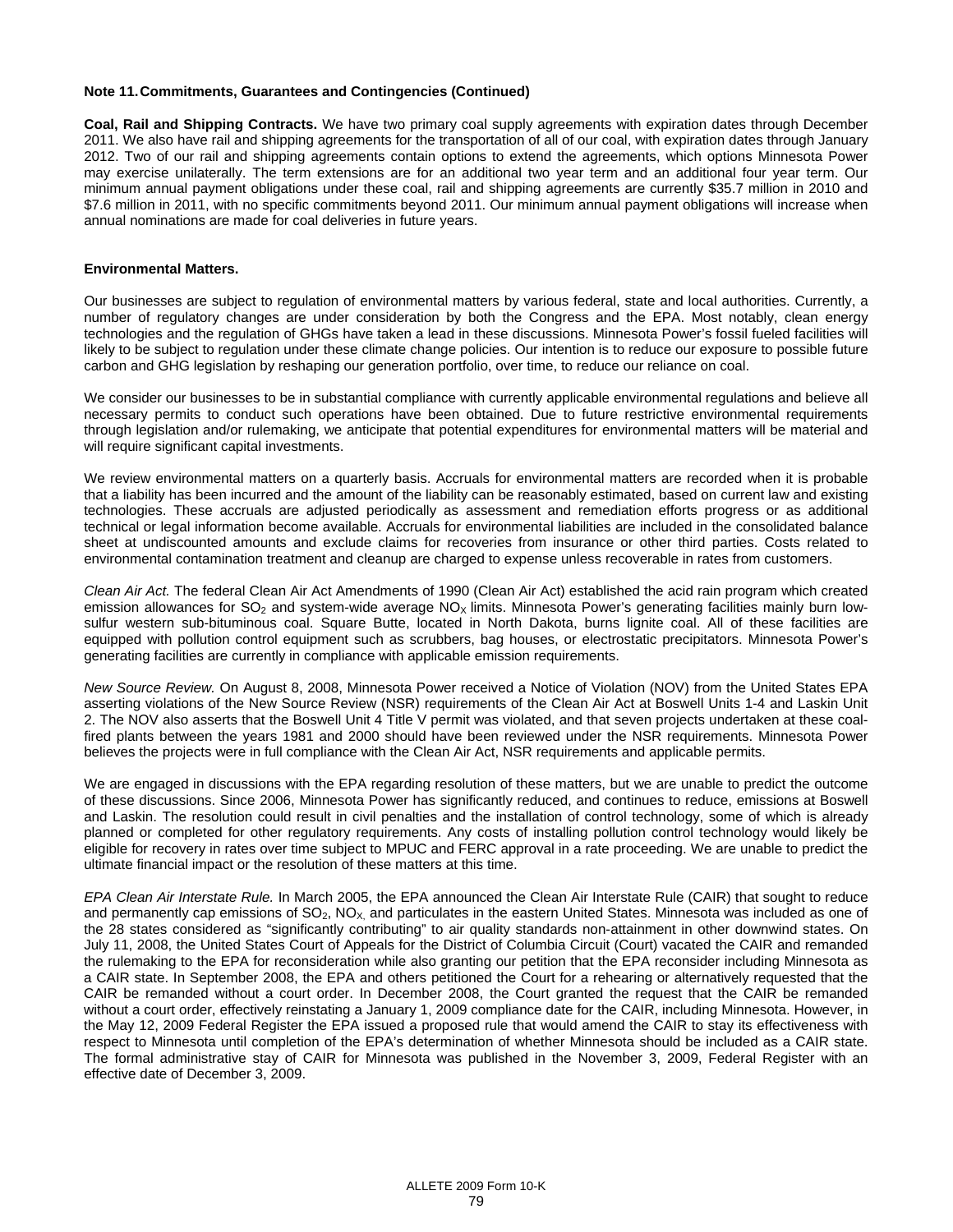#### **Note 11. Commitments, Guarantees and Contingencies (Continued) Environmental Matters (Continued)**

*Minnesota Regional Haze*. The federal regional haze rule requires states to submit state implementation plans (SIPs) to the EPA to address regional haze visibility impairment in 156 federally-protected parks and wilderness areas. Under the regional haze rule, certain large stationary sources, that were put in place between 1962 and 1977 with emissions contributing to visibility impairment are required to install emission controls, known as best available retrofit technology (BART). We have certain steam units, Boswell Unit 3 and Taconite Harbor Unit 3, which are subject to BART requirements.

Pursuant to the regional haze rule, Minnesota was required to develop its SIP by December 2007. As a mechanism for demonstrating progress towards meeting the long-term regional haze goal, in April 2007, the MPCA advanced a draft conceptual SIP which relied on the implementation of CAIR. However, a formal SIP was never filed due to the Court's review of CAIR as more fully described above under "EPA Clean Air Interstate Rule." Subsequently, the MPCA requested that companies with BART eligible units complete and submit a BART emissions control retrofit study, which was done on Taconite Harbor Unit 3 in November 2008. The retrofit work completed in 2009 at Boswell Unit 3 meets the BART requirement for that unit. On December 15, 2009, the MPCA approved the SIP for submittal to the EPA for review and approval. It is uncertain what controls will ultimately be required at Taconite Harbor Unit 3 in connection with the regional haze rule.

*EPA National Emission Standards for Hazardous Air Pollutants.* In March 2005, the EPA also announced the Clean Air Mercury Rule (CAMR) that would have reduced and permanently capped electric utility mercury emissions in the continental United States through a cap-and-trade program. In February 2008, the United States Court of Appeals for the District of Columbia Circuit vacated the CAMR and remanded the rulemaking to the EPA for reconsideration. In October 2008, the EPA petitioned the Supreme Court to review the Court's decision in the CAMR case. In January 2009, the EPA withdrew its petition, paving the way for possible regulation of mercury and other hazardous air pollutant emissions through Section 112 of the Clean Air Act, setting Maximum Achievable Control Technology standards for the utility sector. In December 2009, Minnesota Power and other utilities received an Information Collection Request from the EPA, requiring that emissions data be provided and stack testing be performed in order to develop an improved database with which to base future regulations. Cost estimates for complying with potential future mercury and other hazardous air pollutant regulations under the Clean Air Act cannot be estimated at this time.

*Minnesota Mercury Emission Reduction Act.* This legislation requires Minnesota Power to file mercury emission reduction plans for Boswell Units 3 and 4, with a goal of 90 percent reduction in mercury emissions. The Boswell Unit 3 emission reduction plan was filed with the MPCA in October 2006. Mercury control equipment has been installed and was placed into service in November 2009. (See Item 1. Business – Regulated Operations – Minnesota Public Utilities Commission – Emission Reduction Plans.) A mercury emissions reduction plan for Boswell Unit 4 is required by July 1, 2011, with implementation no later than December 31, 2014. The legislation calls for an evaluation of a mercury control alternative which provides for environmental and public health benefits without imposing excessive costs on the utility's customers. Cost estimates for the Boswell Unit 4 emission reduction plan are not available at this time.

*Ozone*. The EPA is attempting to control, more stringently, emissions that result in ground level ozone. In January 2010, the EPA proposed to reduce the eight-hour ozone standard and to adopt a secondary standard for the protection of sensitive vegetation from ozone-related damage. The EPA projects stating rules to address attainment of these new, more stringent standards will not be required until December 2013.

*EPA Greenhouse Gas Reporting Rule*. On September 22, 2009, the EPA issued the final rule mandating that certain GHG emission sources, including electric generating units, are required to report emission levels. The rule is intended to allow the EPA to collect accurate and timely data on GHG emissions that can be used to form future policy decisions. The rule was effective January 1, 2010, and all GHG emissions must be reported on an annual basis by March 31 of the following year. Currently, we have the equipment and data tools necessary to report our 2010 emissions to comply with this rule.

*Title V Greenhouse Gas Tailoring Rule.* On October 27, 2009, the EPA issued the proposed Prevention of Significant Deterioration (PSD) and Title V Greenhouse Gas Tailoring rule. This proposed regulation addresses the six primary greenhouse gases and new thresholds for when permits will be required for new facilities and existing facilities which undergo major modifications. The rule would require large industrial facilities, including power plants, to obtain construction and operating permits that demonstrate Best Available Control Technologies (BACT) are being used at the facility to minimize GHG emissions. The EPA is expected to propose BACT standards for GHG emissions from stationary sources.

For our existing facilities, the proposed rule does not require amending our existing Title V operating permits to include BACT for GHGs. However, modifying or installing units with GHG emissions that trigger the PSD permitting requirements could require amending operating permits to incorporate BACT to control GHG emissions.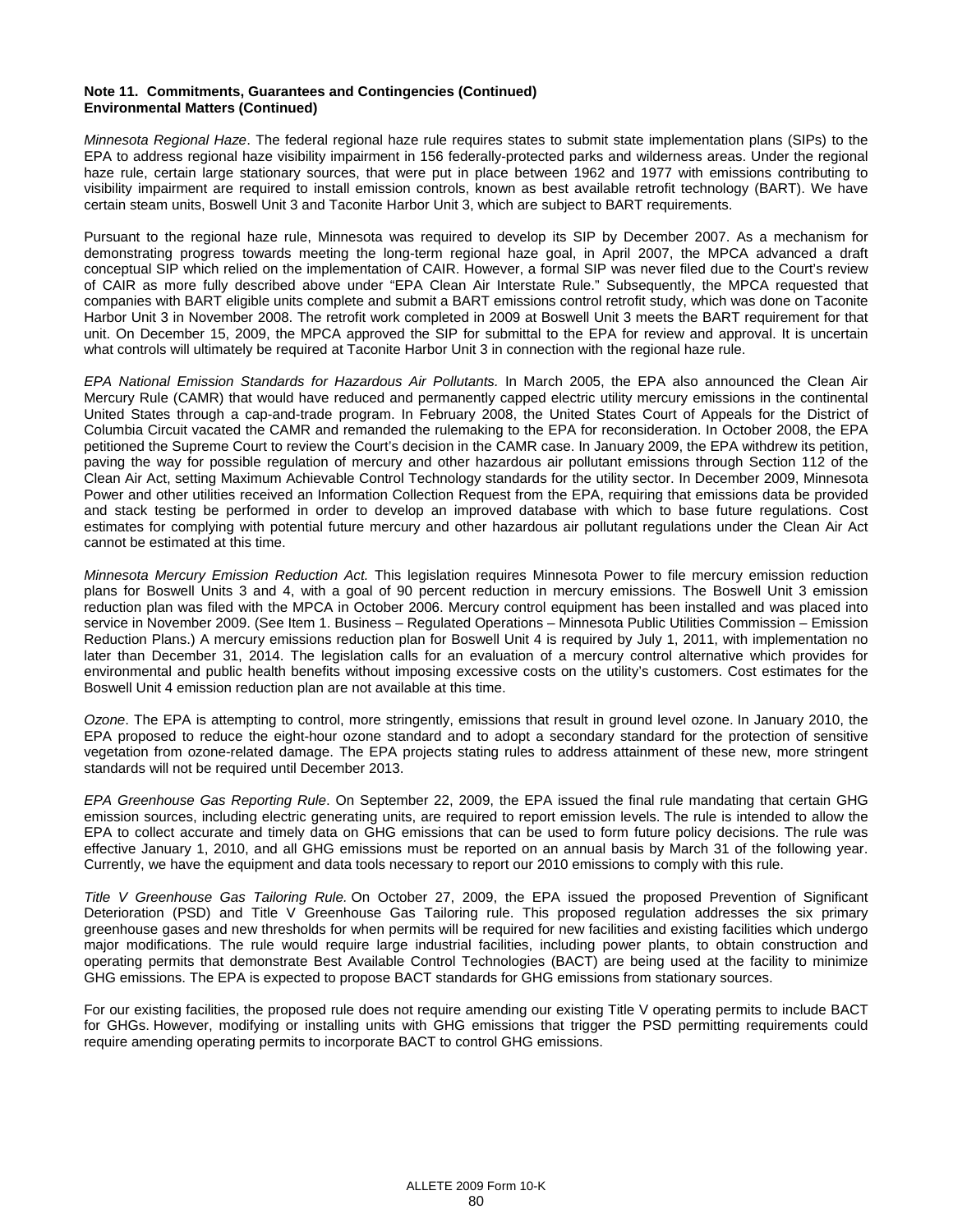#### **Note 11. Commitments, Guarantees and Contingencies (Continued) Environmental Matters (Continued)**

*EPA Endangerment Findings.* On December 15, 2009, the EPA published its findings that the emissions of six GHG, including CO2, methane, and nitrous oxide, endanger human health or welfare. This finding may result in regulations that establish motor vehicle GHG emissions standards in 2010. There is also a possibility that the endangerment finding will enable expansion of the EPA regulation under the Clean Air Act to include GHGs emitted from stationary sources. A petition for review of the EPA's endangerment findings was filed by the Coalition for Responsible Regulation, et. al. with the United States District Court Circuit Court of Appeals on December 23, 2009.

*Coal Ash Management Facilities.* Minnesota Power generates coal ash at all five of its steam electric stations. Two facilities store ash in onsite impoundments (ash ponds) with engineered liners and containment dikes. Another facility stores dry ash in a landfill with an engineered liner and leachate collection system. Two facilities generate a combined wood and coal ash that is either land applied as an approved beneficial use, or trucked to state permitted landfills. Minnesota Power continues to monitor state and federal legislative and regulatory activities that may affect its ash management practices. The USEPA is expected to propose new regulations in February 2010, pertaining to the management of coal ash by electric utilities. It is unknown how potential coal ash management rule changes will affect Minnesota Power's facilities. On March 9, 2009, the EPA requested information from Minnesota Power (and other utilities) on its ash storage impoundments at Boswell and Laskin. On June 22, 2009, Minnesota Power received an additional EPA information request pertaining to Boswell. Minnesota Power responded to both these information requests. On August 19, 2009, Dam Safety officials from the Minnesota DNR visited both the Boswell and Laskin ash ponds. The purpose of the inspection was to assess the structural integrity of the ash ponds, as well as review operational and maintenance procedures. There were no significant findings or concerns from the DNR staff during the inspections.

*Manufactured Gas Plant Site.* We are reviewing and addressing environmental conditions at a former manufactured gas plant site within the City of Superior, Wisconsin and formerly operated by SWL&P. We have been working with the WDNR to determine the extent of contamination and the remediation of contaminated locations. At December 31, 2009 we have a \$0.5 million liability for this site, and a corresponding regulatory asset as we expect recovery of remediation costs to be allowed by the PSCW.

**BNI Coal.** As of December 31, 2009, BNI Coal had surety bonds outstanding of \$18.4 million related to the reclamation liability for closing costs associated with its mine and mine facilities. Although the coal supply agreements obligate the customers to provide for the closing costs, an additional guarantee is required by federal and state regulations. In addition to the surety bonds, BNI has secured a Letter of Credit with CoBANK, ACB for an additional \$10.0 million, of which \$6.7 million is needed to meet the requirements for BNI's total reclamation liability currently estimated at \$25.1 million.

**ALLETE Properties.** As of December 31, 2009, ALLETE Properties, through its subsidiaries, had surety bonds outstanding of \$19.1 million primarily related to performance and maintenance obligations to governmental entities to construct improvements in the company's various projects. The remaining work to be completed on these improvements is estimated to be approximately \$10.2 million, and ALLETE Properties does not believe it is likely that any of these outstanding bonds will be drawn upon.

**Community Development District Obligations.** In March 2005, the Town Center District issued \$26.4 million of tax-exempt, 6 percent Capital Improvement Revenue Bonds, Series 2005; and in May 2006, the Palm Coast Park District issued \$31.8 million of tax-exempt, 5.7 percent Special Assessment Bonds, Series 2006. The Capital Improvement Revenue Bonds and the Special Assessment Bonds are payable through property tax assessments on the land owners over 31 years (by May 1, 2036, and 2037, respectively). The bond proceeds were used to pay for the construction of a portion of the major infrastructure improvements in each district, and to mitigate traffic and environmental impacts. The bonds are payable from and secured by the revenue derived from assessments imposed, levied and collected by each district. The assessments were billed to the landowners in November 2006, for Town Center and November 2007, for Palm Coast Park. To the extent that we still own land at the time of the assessment, we will incur the cost of our portion of these assessments, based upon our ownership of benefited property. At December 31, 2009, we owned 69 percent of the assessable land in the Town Center District (69 percent at December 31, 2008) and 86 percent of the assessable land in the Palm Coast Park District (86 percent at December 31, 2008). At these ownership levels our annual assessments are \$1.4 million for Town Center and \$1.9 million for Palm Coast Park. As we sell property, the obligation to pay special assessments will pass to the new landowners. Under current accounting rules, these bonds are not reflected as debt on our consolidated balance sheet.

**Other.** We are involved in litigation arising in the normal course of business. Also in the normal course of business, we are involved in tax, regulatory and other governmental audits, inspections, investigations and other proceedings that involve state and federal taxes, safety, compliance with regulations, rate base and cost of service issues, among other things. While the resolution of such matters could have a material effect on earnings and cash flows in the year of resolution, none of these matters are expected to materially change our present liquidity position, or have a material adverse effect on our financial condition.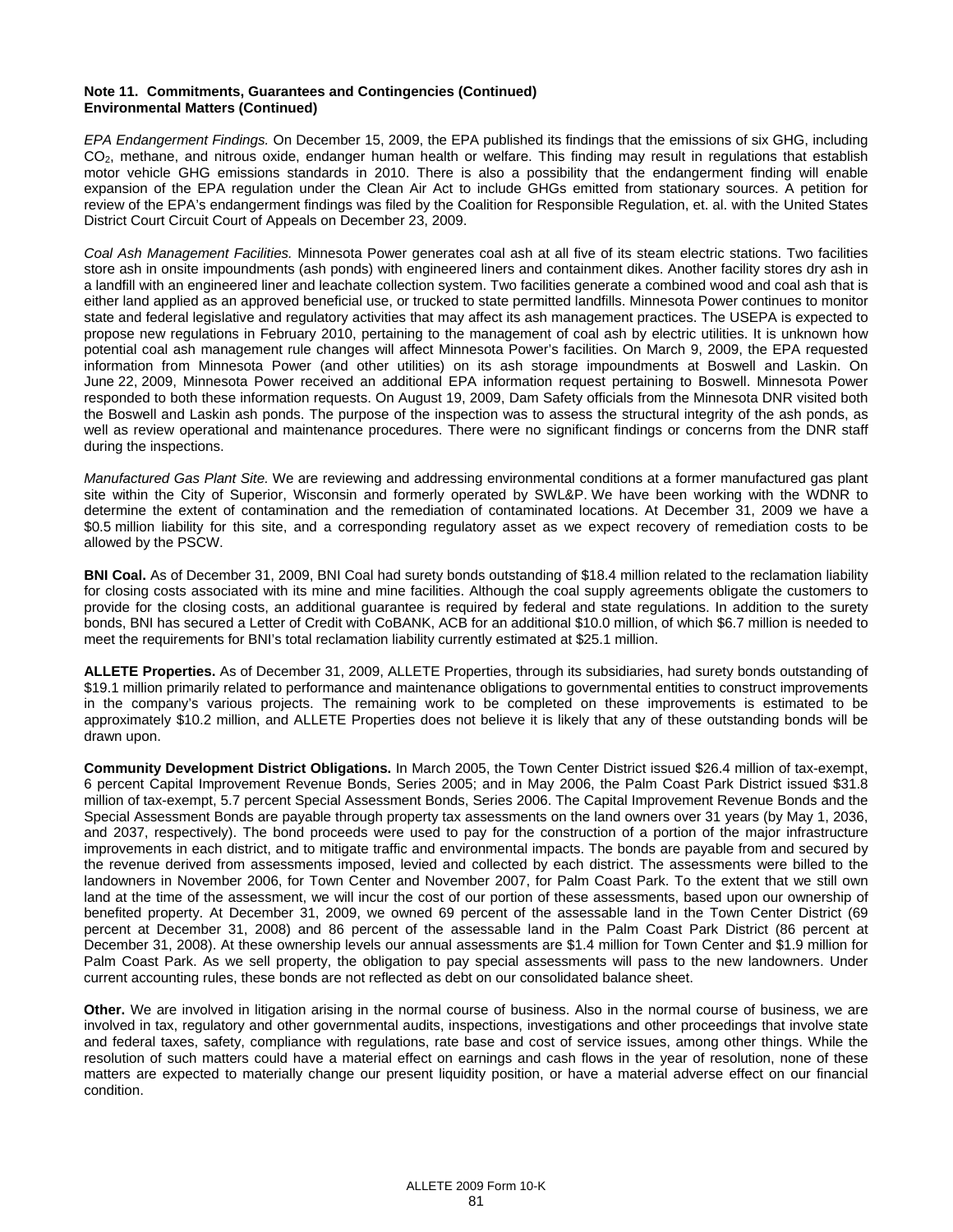#### **Note 12. Common Stock and Earnings Per Share**

| <b>Summary of Common Stock</b>       | <b>Shares</b>    |                 |
|--------------------------------------|------------------|-----------------|
|                                      | <b>Thousands</b> | <b>Millions</b> |
| Balance as of December 31, 2006      | 30.436           | \$438.7         |
| Employee Stock Purchase Plan<br>2007 | 17               | 0.7             |
| <b>Invest Direct</b>                 | 331              | 15.1            |
| <b>Options and Stock Awards</b>      | 43               | 6.7             |
| Balance as of December 31, 2007      | 30,827           | \$461.2         |
| Employee Stock Purchase Plan<br>2008 | 17               | 0.6             |
| <b>Invest Direct</b>                 | 161              | 6.9             |
| <b>Options and Stock Awards</b>      | 24               | 4.6             |
| Equity Issuance Program              | 1,556            | 60.8            |
| Balance as of December 31, 2008      | 32,585           | \$534.1         |
| Employee Stock Purchase Plan<br>2009 | 24               | 0.7             |
| <b>Invest Direct</b>                 | 456              | 13.6            |
| <b>Options and Stock Awards</b>      | 8                | 1.1             |
| Equity Issuance Program              | 1,685            | 51.9            |
| Contributions to Pension             | 463              | 12.0            |
| Balance as of December 31, 2009      | 35,221           | \$613.4         |

**Equity Issuance Program.** We entered into a Distribution Agreement with KCCI, Inc., originating in February 2008 and subsequently amended in February 2009, with respect to the issuance and sale of up to an aggregate of 6.6 million shares of our common stock, without par value. The shares may be offered for sale, from time to time, in accordance with the terms of the agreement pursuant to Registration Statement No. 333-147965. During 2009, 1.7 million shares of common stock were issued under this agreement resulting in net proceeds of \$51.9 million. In 2008, 1.6 million shares were issued for net proceeds of \$60.8 million. (See Item 7. Management's Discussion and Analysis of Financial Condition and Results of Operations – Liquidity and Capital Resources.)

**Contributions to Pension.** In March 2009, we contributed 0.5 shares of ALLETE common stock, with an aggregate value of \$12.0 million, to our pension plan. On May 19, 2009, we registered the 0.5 shares of ALLETE common stock with the SEC pursuant to Registration Statement No. 333-147965. (See Item 7. Management's Discussion and Analysis of Financial Condition and Results of Operations – Liquidity and Capital Resources.)

**Authorized Common Stock.** On May 12, 2009, shareholders approved an amendment to the Company's Amended and Restated Articles of Incorporation to increase the number of authorized shares of common stock from 43.3 million to 80.0 million.

**Shareholder Rights Plan.** On July 25, 1996, ALLETE adopted a shareholder rights plan, which was amended and restated on July 12, 2006 (collectively, the "Rights Plan"). The amendment to the Rights Plan, among other things, extended the final expiration date of the Rights Plan to July 11, 2009. The Rights Plan expired according to its terms on July 11, 2009. As a result, ALLETE's preferred share purchase rights issued in accordance with the Rights Plan are no longer outstanding.

**Earnings Per Share.** The difference between basic and diluted earnings per share arises, if any, from outstanding stock options, non-vested restricted stock, and performance share awards granted under our Executive and Director Long-Term Incentive Compensation Plans. In accordance with accounting standards for earnings per share, for 2009, 0.6 million options to purchase shares of common stock were excluded from the computation of diluted earnings per share because the option exercise prices were greater than the average market prices, and therefore, their effect would be anti-dilutive (0.6 million shares were excluded for 2008 and 0.2 million in 2007).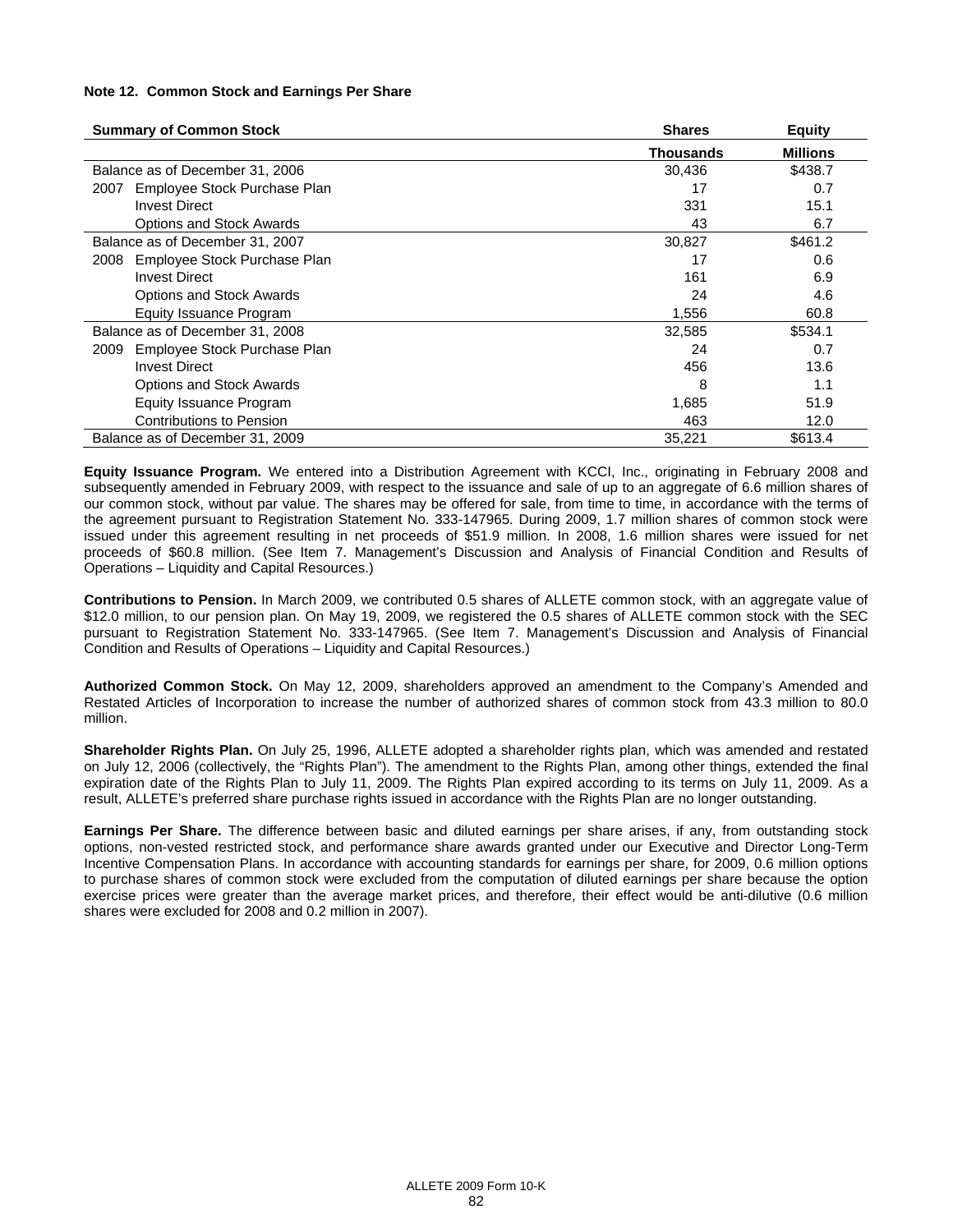## **Note 12. Common Stock and Earnings Per Share (Continued)**

| <b>Reconciliation of Basic and Diluted</b> |                 |                   |                |
|--------------------------------------------|-----------------|-------------------|----------------|
| <b>Earnings Per Share</b>                  | <b>Dilutive</b> |                   |                |
| <b>Year Ended December 31</b>              | Basic           | <b>Securities</b> | <b>Diluted</b> |
| <b>Millions Except Per Share Amounts</b>   |                 |                   |                |
| 2009                                       |                 |                   |                |
|                                            |                 |                   |                |
| Net Income Attributable to ALLETE          | \$61.0          |                   | \$61.0         |
| <b>Common Shares</b>                       | 32.2            |                   | 32.2           |
| Per Share of Common Stock                  | \$1.89          |                   | \$1.89         |
| 2008                                       |                 |                   |                |
| Net Income Attributable to ALLETE          | \$82.5          |                   | \$82.5         |
| <b>Common Shares</b>                       | 29.2            | 0.1               | 29.3           |
| Per Share of Common Stock                  | \$2.82          |                   | \$2.82         |
| 2007                                       |                 |                   |                |
| Net Income Attributable to ALLETE          | \$87.6          |                   | \$87.6         |
| <b>Common Shares</b>                       | 28.3            | 0.1               | 28.4           |
| Per Share of Common Stock                  | \$3.09          |                   | \$3.08         |

#### **Note 13. Other Income (Expense)**

| <b>Year Ended December 31</b>           | 2009    | 2008    | 2007    |
|-----------------------------------------|---------|---------|---------|
| <b>Millions</b>                         |         |         |         |
| Loss on Emerging Technology Investments | \$(4.6) | \$(0.7) | \$(1.3) |
| AFUDC - Equity                          | 5.8     | 3.3     | 3.8     |
| Investments and Other Income (a)        | 0.6     | 13.0    | 13.0    |
| <b>Total Other Income</b>               | \$1.8   | \$15.6  | \$15.5  |

*(a) In 2008, Investment and Other Income included a gain from the sale of certain available-for-sale securities. The gain was triggered*  when securities were sold to reallocate investments to meet defined investment allocations based upon an approved investment *strategy. In 2007, Investment and Other Income primarily included earnings on excess cash and Minnesota land sales.* 

## **Note 14. Income Tax Expense**

| <b>Income Tax Expense</b>                 |          |        |        |
|-------------------------------------------|----------|--------|--------|
| <b>Year Ended December 31</b>             | 2009     | 2008   | 2007   |
| <b>Millions</b>                           |          |        |        |
| Current Tax Expense (Benefit)             |          |        |        |
| Federal (a)                               | \$(42.6) | \$6.2  | \$26.5 |
| <b>State</b>                              | (1.8)    | (1.6)  | 7.2    |
| Total Current Tax Expense (Benefit)       | (44.4)   | 4.6    | 33.7   |
| Deferred Tax Expense                      |          |        |        |
| Federal                                   | 66.0     | 29.3   | 10.7   |
| <b>State</b>                              | 10.3     | 13.4   | 4.7    |
| Change in Valuation Allowance             | (0.1)    | (2.9)  | (0.3)  |
| <b>Investment Tax Credit Amortization</b> | (1.0)    | (1.0)  | (1.1)  |
| Total Deferred Tax Expense                | 75.2     | 38.8   | 14.0   |
| <b>Total Income Tax Expense</b>           | \$30.8   | \$43.4 | \$47.7 |

*(a) Due to the bonus depreciation provisions in the American Recovery and Reinvestment Act of 2009, we are in a net operating loss position for 2009. The loss will be utilized by carrying it back against prior years' taxable income.*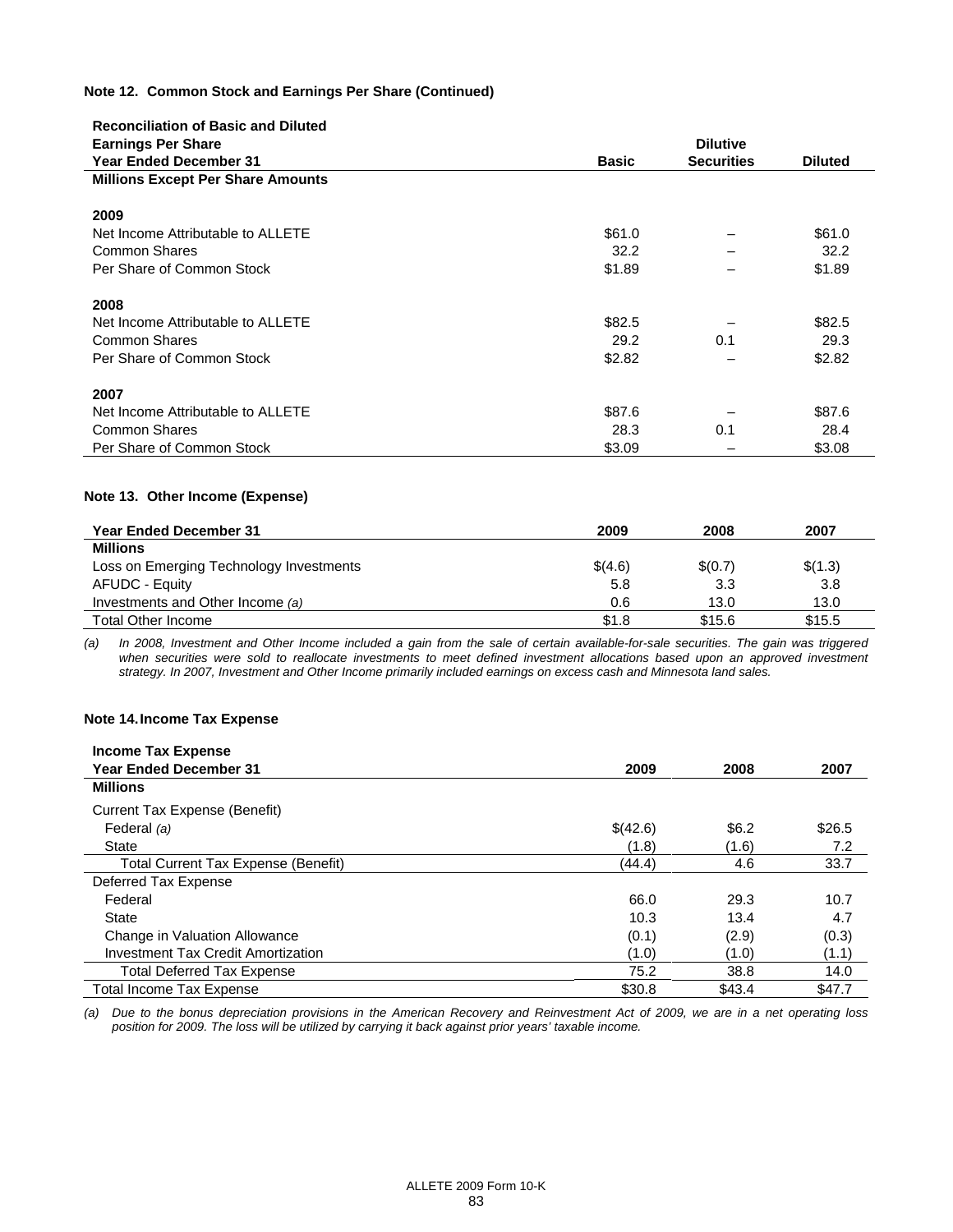#### **Note 14. Income Tax Expense (Continued)**

#### **Reconciliation of Taxes from Federal Statutory Rate to Total Income Tax Expense**

| <b>Nate to Total Intollie Tax Expense</b>                  |        |         |         |
|------------------------------------------------------------|--------|---------|---------|
| <b>Year Ended December 31</b>                              | 2009   | 2008    | 2007    |
| <b>Millions</b>                                            |        |         |         |
| Income Before Non-Controlling Interest and Income Taxes    | \$91.5 | \$126.4 | \$137.2 |
| <b>Statutory Federal Income Tax Rate</b>                   | 35%    | 35%     | 35%     |
| Income Taxes Computed at 35 percent Statutory Federal Rate | \$32.0 | \$44.2  | \$48.0  |
| Increase (Decrease) in Tax Due to:                         |        |         |         |
| Amortization of Deferred Investment Tax Credits            | (1.0)  | (1.0)   | (1.1)   |
| State Income Taxes - Net of Federal Income Tax Benefit     | 5.4    | 4.8     | 7.4     |
| Depletion                                                  | (0.9)  | (0.8)   | (0.9)   |
| Regulatory Differences for Utility Plant                   | (2.5)  | (1.6)   | (2.2)   |
| <b>Production Tax Credit</b>                               | (1.2)  | (0.4)   |         |
| Positive Resolution of Audit Issues                        |        |         | (1.6)   |
| Other                                                      | (1.0)  | (1.8)   | (1.9)   |
| <b>Total Income Tax Expense</b>                            | \$30.8 | \$43.4  | \$47.7  |

The effective tax rate on income from continuing operations before non-controlling interest was 33.7 percent for 2009; (34.3 percent for 2008; 34.8 percent for 2007). The 2009 effective tax rate was primarily impacted by deductions for AFUDC-Equity (included in Regulatory Differences for Utility Plant, above), investment tax credits, wind production tax credits and depletion. The 2008 effective tax rate was impacted by deductions for AFUDC-Equity (included in Regulatory Differences for Utility Plant, above), investment tax credits, wind production tax credits, depletion, recognition of a benefit on the reversal of a previously uncertain tax position (\$1.7 million included in Other, above) and a benefit for the reversal of a state income tax valuation allowance (\$2.9 million included in State Income Taxes, above).

## **Deferred Tax Assets and Liabilities**

| As of December 31                               | 2009    | 2008    |
|-------------------------------------------------|---------|---------|
| <b>Millions</b>                                 |         |         |
| <b>Deferred Tax Assets</b>                      |         |         |
| Employee Benefits and Compensation (a)          | \$118.2 | \$125.2 |
| <b>Property Related</b>                         | 46.5    | 36.4    |
| <b>Investment Tax Credits</b>                   | 10.0    | 10.7    |
| Other                                           | 14.4    | 16.3    |
| <b>Gross Deferred Tax Assets</b>                | 189.1   | 188.6   |
| Deferred Tax Asset Valuation Allowance          | (0.3)   | (0.4)   |
| Total Deferred Tax Assets                       | \$188.8 | \$188.2 |
| Deferred Tax Liabilities                        |         |         |
| <b>Property Related</b>                         | \$294.1 | \$235.6 |
| <b>Regulatory Asset for Benefit Obligations</b> | 96.5    | 87.7    |
| Unamortized Investment Tax Credits              | 14.1    | 15.1    |
| Partnership Basis Differences                   | 14.6    | 3.7     |
| Other                                           | 28.2    | 16.8    |
| <b>Total Deferred Tax Liabilities</b>           | \$447.5 | \$358.9 |
| Net Deferred Income Taxes                       | \$258.7 | \$170.7 |
| Recorded as:                                    |         |         |
| Net Current Deferred Tax Liabilities (b)        | \$5.6   | \$1.1   |

Net Deferred Income Taxes \$258.7 \$170.7 *(a) Includes Unfunded Employee Benefits* 

*(b) Included in Other Current Liabilities.* 

As of December 31, 2009 we had a federal net operating loss of \$85.7 million primarily due to the bonus depreciation provisions in the American Recovery and Reinvestment Act of 2009. In 2010, this federal net operating loss will be fully utilized by carrying it back against prior years' taxable income. We also have various state net operating loss carryforwards totaling \$23.8 million available to reduce future taxable income. We expect to fully utilize the tax benefit of these losses prior to their expirations in 2024 through 2029.

Net Long-Term Deferred Tax Liabilities 253.1 169.6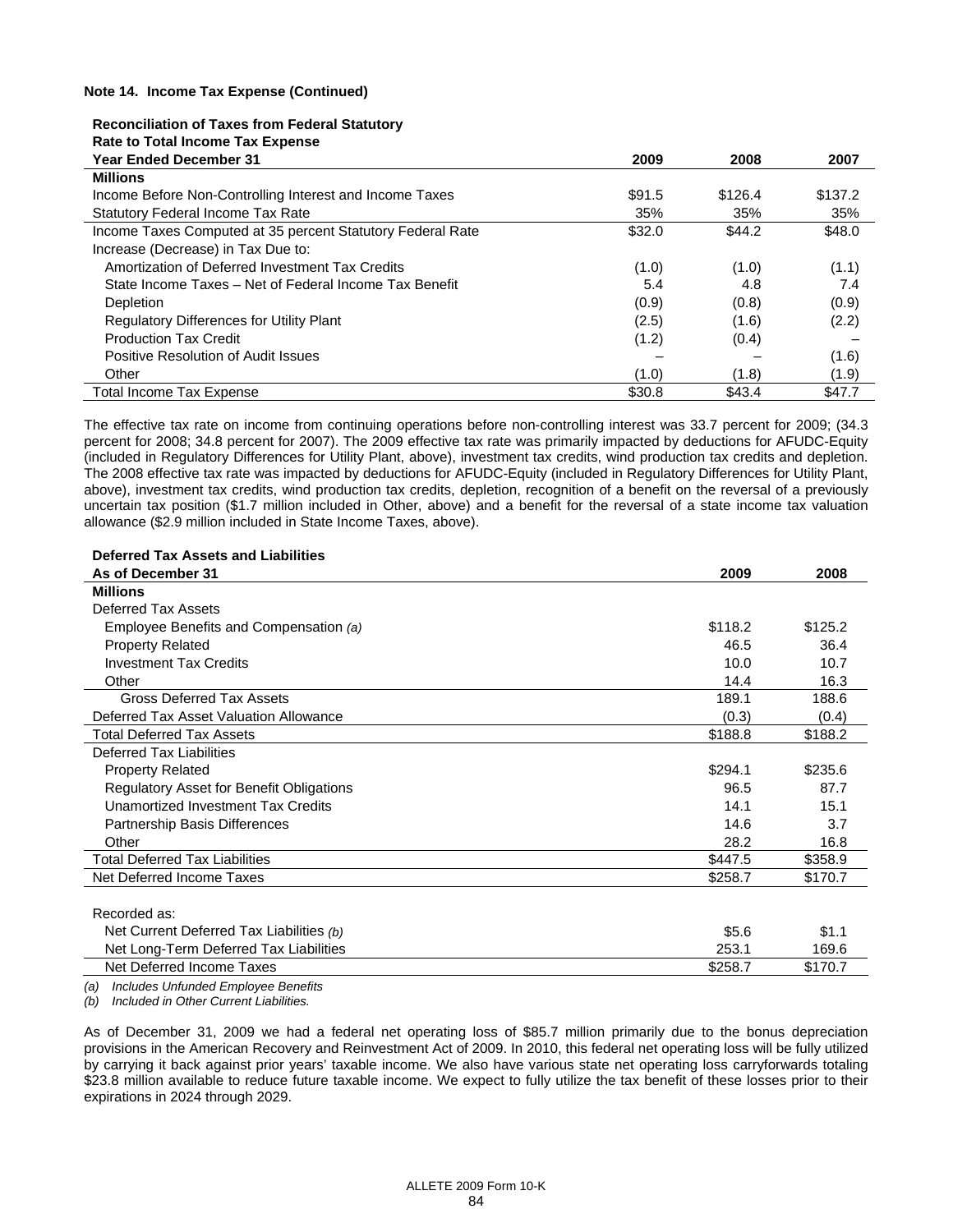## **Note 14. Income Tax Expense (Continued)**

| <b>Gross Unrecognized Income Tax Benefits</b>            | 2009  | 2008  | 2007   |
|----------------------------------------------------------|-------|-------|--------|
| <b>Millions</b>                                          |       |       |        |
| Balance at January 1                                     | \$8.0 | \$5.3 | \$10.4 |
| Additions for Tax Positions Related to the Current Year  | 0.5   | 0.7   | 0.8    |
| Reductions for Tax Positions Related to the Current Year |       |       |        |
| Additions for Tax Positions Related to Prior Years       | 1.0   | 4.5   |        |
| Reduction for Tax Positions Related to Prior Years       |       | (2.5) | (2.4)  |
| Settlements                                              |       |       | (3.5)  |
| Balance as of December 31                                | \$9.5 | \$8.0 | \$5.3  |

The gross amount of unrecognized tax benefits as of December 31, 2009, includes \$1.5 million of net unrecognized tax benefits that, if recognized, would affect the annual effective income tax rate.

As of December 31, 2009, we had \$0.9 million (\$0.6 million for 2008) of accrued interest related to unrecognized tax benefits included in the consolidated balance sheet. We classify interest related to unrecognized tax benefits as interest expense and tax-related penalties in operating expenses in the consolidated statement of income. In 2009, we recognized \$0.4 million of interest expense (\$0.4 million for 2008 and \$0.1 million for 2007). There were no penalties recognized for 2009, 2008 or 2007.

We file a consolidated federal income tax return in the United States and various state jurisdictions. ALLETE is no longer subject to federal examination for years before 2005 or state examinations for years before 2004.

During the next 12 months it is reasonably possible the amount of unrecognized tax benefits could be reduced by \$3.6 million due to statute expirations and anticipated audit settlements. This amount is primarily due to timing issues.

| <b>Other Comprehensive income (LOSS)</b>                                                                             |        |        |        |
|----------------------------------------------------------------------------------------------------------------------|--------|--------|--------|
| <b>Year Ended December 31</b>                                                                                        | 2009   | 2008   | 2007   |
| <b>Millions</b>                                                                                                      |        |        |        |
| Net Income                                                                                                           | \$60.7 | \$83.0 | \$89.5 |
| Other Comprehensive Income                                                                                           |        |        |        |
| Unrealized Gain on Securities<br>Net of income taxes of $$1.7, $(3.7)$ , and $$0.3$                                  | 2.8    | (6.0)  | 1.1    |
| Reclassification Adjustment for Losses Included in Income<br>Net of income taxes of $\frac{6}{3}$ , \$(2.7), and \$– |        | (3.7)  |        |
| Defined Benefit Pension and Other Postretirement Plans<br>Net of income taxes of \$4.1, \$(13.3), and \$2.3          | 6.2    | (18.8) | 3.2    |
| Total Other Comprehensive Income (Loss)                                                                              | 9.0    | (28.5) | 4.3    |
| <b>Total Comprehensive Income</b>                                                                                    | \$69.7 | \$54.5 | \$93.8 |
| Less: Non-Controlling Interest in Subsidiaries                                                                       | (0.3)  | 0.5    | 1.9    |
| Comprehensive Income Attributable to ALLETE                                                                          | \$70.0 | \$54.0 | \$91.9 |

## **Note 15. Other Comprehensive Income (Loss)**

**Other Comprehensive Income (Loss)** 

| Accumulated Other Comprehensive Income (Loss)          |          |          |
|--------------------------------------------------------|----------|----------|
| As of December 31                                      | 2009     | 2008     |
| <b>Millions</b>                                        |          |          |
| Unrealized Gain (Loss) on Securities                   | \$(1.8)  | \$(4.6)  |
| Defined Benefit Pension and Other Postretirement Plans | (22.2)   | (28.4)   |
| <b>Total Accumulated Other Comprehensive Loss</b>      | \$(24.0) | \$(33.0) |

## **Note 16. Pension and Other Postretirement Benefit Plans**

We have noncontributory union and non-union defined benefit pension plans covering eligible employees. The plans provide defined benefits based on years of service and final average pay. In 2009, we made a total of \$32.9 million (\$10.9 million in 2008) in contributions to ALLETE's defined benefit pension plans of which \$12.0 million was contributed in shares of ALLETE common stock. We also have defined contribution pension plans covering substantially all employees. The 2009 plan year employer contributions, which are made through our employee stock ownership plan, totaled \$9.1 million (\$7.1 million for the 2008 plan year.) (See Note 12. Common Stock and Earnings Per Share and Note 17. Employee Stock and Incentive Plans)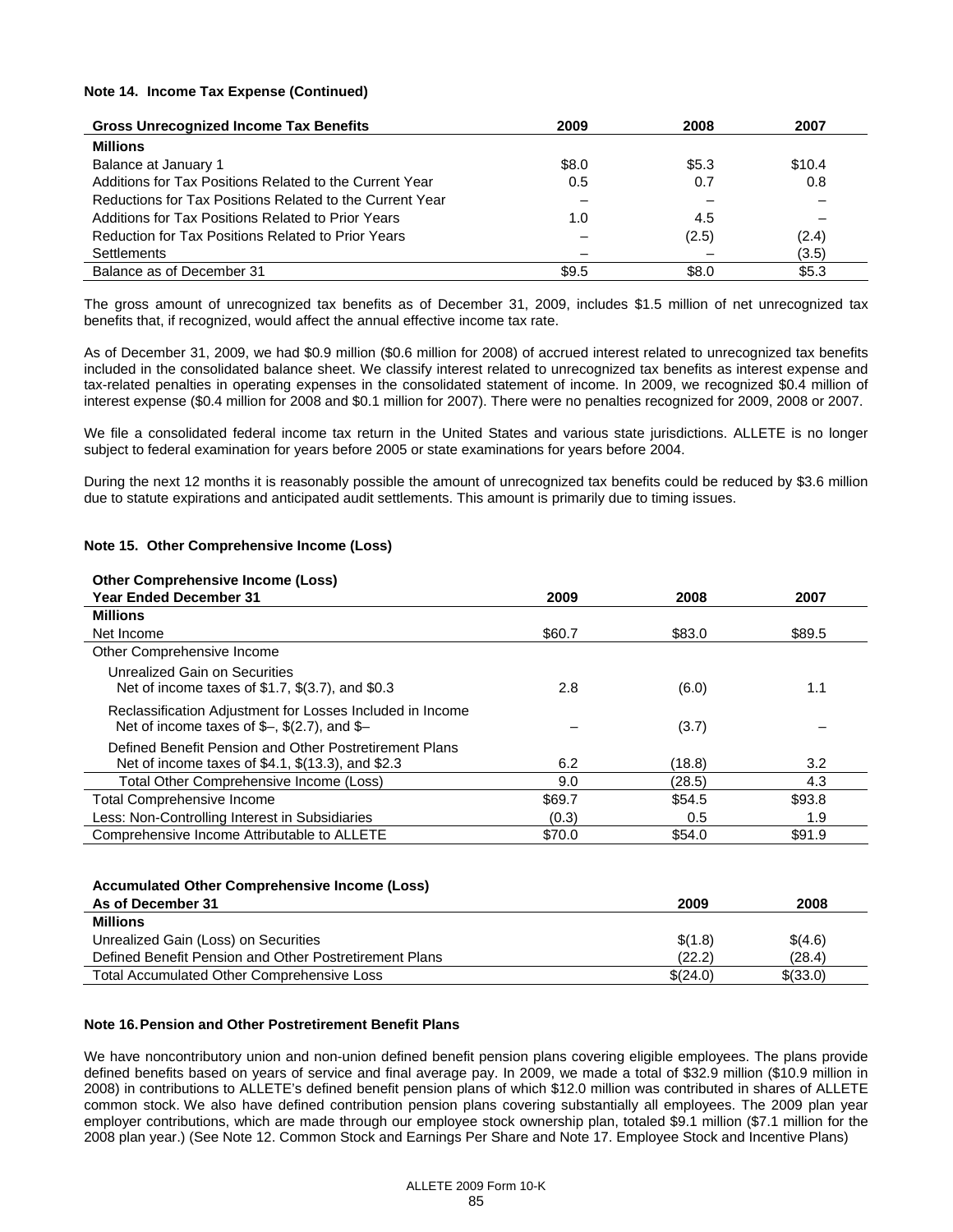In 2006, amendments were made to the non-union defined benefit pension plan and the Retirement Savings and stock Ownership Plan (RSOP). The non-union defined benefit pension plan was amended to suspend further crediting of service to the plan and closed the plan to new participants. In conjunction with the change, contributions were increased to the RSOP.

We have postretirement health care and life insurance plans covering eligible employees. The postretirement health plans are contributory with participant contributions adjusted annually. Postretirement health and life benefits are funded through a combination of Voluntary Employee Benefit Association trusts (VEBAs), established under section 501(c)(9) of the Internal Revenue Code, and irrevocable grantor trusts. In 2009 we made a net contribution of \$0.3 million to the grantor trust and \$9.3 million to the VEBAs. In 2008 \$3.7 million was contributed to the VEBAs.

Management considers various factors when making funding decisions such as regulatory requirements, actuarially determined minimum contribution requirements, and contributions required to avoid benefit restrictions for the pension plans. Estimated defined benefit pension contributions for years 2010 through 2014 are expected to be up to \$25 million per year, and are based on estimates and assumptions that are subject to change. Funding for the other postretirement benefit plans is impacted by utility regulatory requirements. Estimated postretirement health and life contributions for years 2010 through 2014 are approximately \$11 million per year, and are based on estimates and assumptions that are subject to change.

Accounting for Defined Benefit Pension and Postretirement Benefit Plans requires that employers recognize on a prospective basis the funded status of their defined benefit pension and other postretirement plans on their consolidated balance sheet and recognize as a component of other comprehensive income, net of tax, the gains or losses and prior service costs or credits that arise during the period but that are not recognized as components of net periodic benefit cost.

The defined benefit pension and postretirement health and life benefit costs recognized annually by our regulated companies are expected to be recovered through rates filed with our regulatory jurisdictions. As a result, these amounts that are required to otherwise be recognized in accumulated other comprehensive income have been recognized as a long-term regulatory asset on our consolidated balance sheet, in accordance with the accounting requirements for Regulated Operations. The defined benefit pension and postretirement health and life benefit costs associated with our other non-rate base operations are recognized in accumulated other comprehensive income.

During the year ended December 31, 2008, we were required to change our measurement date from September 30 to December 31. On January 1, 2008, ALLETE recorded three months of pension expense as a reduction to retained earnings in the amount of \$1.6 million, net of tax, to reflect the impact of this measurement date change. Also on January 1, 2008, we recorded \$0.8 million relating to three months of amortization for transition obligations, prior service costs, and prior gains and losses within accumulated other comprehensive income.

## **Pension Obligation and Funded Status**

| <b>Year Ended December 31</b>         | 2009      | 2008      |
|---------------------------------------|-----------|-----------|
| <b>Millions</b>                       |           |           |
| <b>Accumulated Benefit Obligation</b> | \$435.9   | \$406.6   |
| Change in Benefit Obligation          |           |           |
| Obligation, Beginning of Year         | \$440.4   | \$421.9   |
| Service Cost                          | 5.7       | 7.3       |
| <b>Interest Cost</b>                  | 26.2      | 31.8      |
| Actuarial Loss (Gain)                 | 14.6      | 3.2       |
| <b>Benefits Paid</b>                  | (25.5)    | (29.9)    |
| <b>Participant Contributions</b>      | 3.9       | 6.1       |
| Obligation, End of Year               | \$465.3   | \$440.4   |
| Change in Plan Assets                 |           |           |
| Fair Value, Beginning of Year         | \$273.7   | \$405.6   |
| Actual Return on Plan Assets          | 41.6      | (120.2)   |
| <b>Employer Contribution</b>          | 37.8      | 18.2      |
| <b>Benefits Paid</b>                  | (25.5)    | (29.9)    |
| Fair Value, End of Year               | \$327.6   | \$273.7   |
| Funded Status, End of Year            | \$(137.7) | \$(166.7) |
|                                       |           |           |

| Net Pension Amounts Recognized in Consolidated Balance Sheet Consist of: |           |           |
|--------------------------------------------------------------------------|-----------|-----------|
| <b>Current Liabilities</b>                                               | \$(0.9)   | \$(0.9)   |
| Noncurrent Liabilities                                                   | \$(136.8) | \$(165.8) |
|                                                                          |           |           |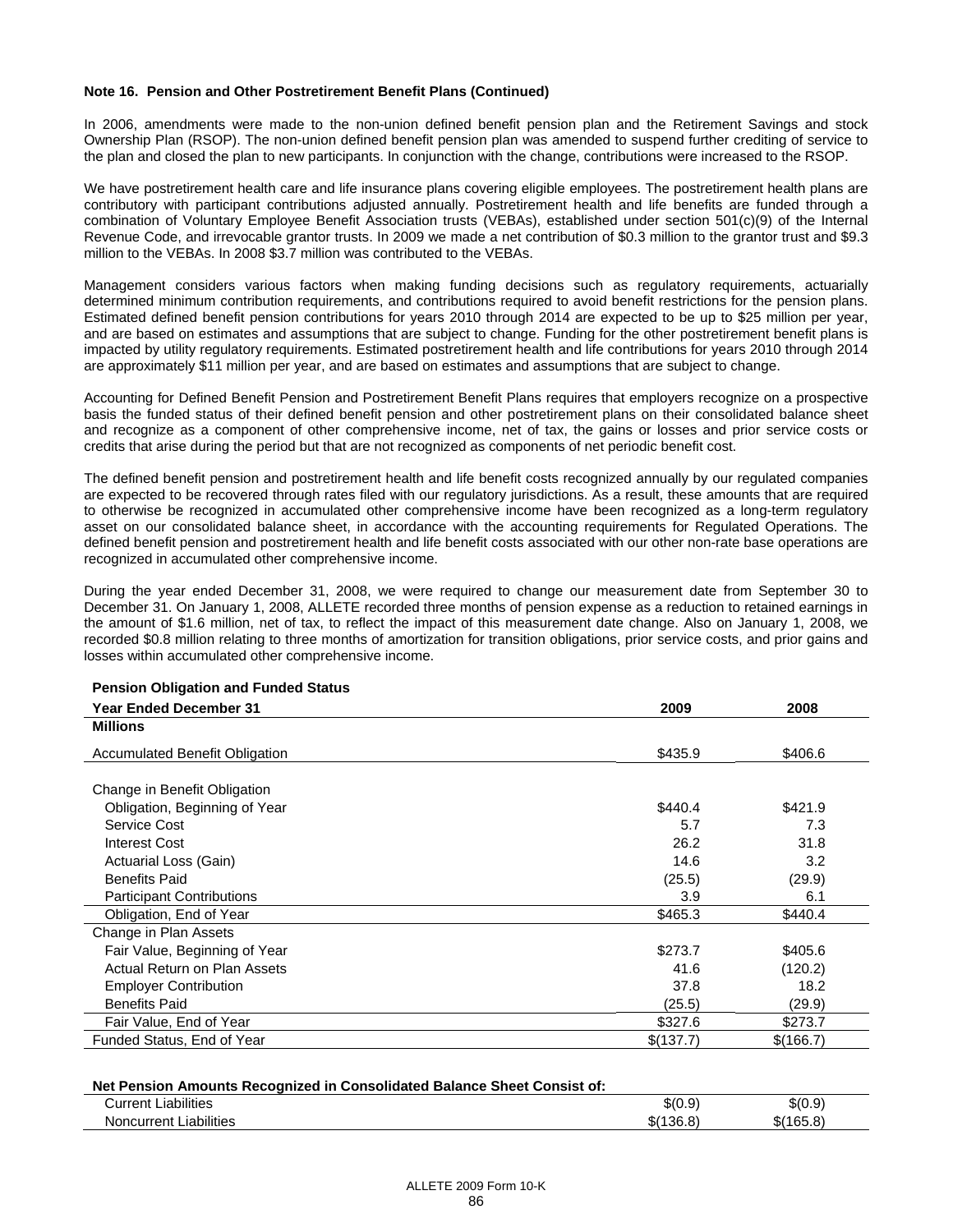The pension costs that are reported as a component within our consolidated balance sheet, reflected in regulatory long-term assets and accumulated other comprehensive income, consist of the following:

### **Unrecognized Pension Costs**

| <b>Year Ended December 31</b>           | 2009    | 2008    |
|-----------------------------------------|---------|---------|
| <b>Millions</b>                         |         |         |
| Net Loss                                | \$196.5 | \$193.2 |
| <b>Prior Service Cost</b>               | 1.8     | 2.4     |
| <b>Transition Obligation</b>            | -       | -       |
| <b>Total Unrecognized Pension Costs</b> | \$198.3 | \$195.6 |

# **Components of Net Periodic Pension Expense**

| <b>Year Ended December 31</b>         | 2009   | 2008   | 2007   |
|---------------------------------------|--------|--------|--------|
| <b>Millions</b>                       |        |        |        |
| Service Cost                          | \$5.7  | \$5.8  | \$5.3  |
| Interest Cost                         | 26.2   | 25.4   | 23.4   |
| <b>Expected Return on Plan Assets</b> | (33.8) | (32.5) | (30.6) |
| Amortization of Loss                  | 3.4    | 1.6    | 4.9    |
| Amortization of Prior Service Costs   | 0.6    | 0.6    | 0.6    |
| Net Pension Expense                   | \$2.1  | \$0.9  | \$3.6  |

## **Other Changes in Pension Plan Assets and Benefit Obligations Recognized in Other Comprehensive Income and Regulatory Assets**

| <b>Year Ended December 31</b>                                        | 2009  | 2008    |
|----------------------------------------------------------------------|-------|---------|
| <b>Millions</b>                                                      |       |         |
| Net Loss (Gain)                                                      | \$6.8 | \$164.0 |
| Amortization of Prior Service Costs                                  | (0.6) | (0.6)   |
| Amortization of Loss (Gain)                                          | (3.4) | (1.6)   |
| Total Recognized in Other Comprehensive Income and Regulatory Assets | \$2.8 | \$161.8 |

# **Information for Pension Plans with an Accumulated Benefit Obligation in Excess of Plan Assets Year Ended December 31 2009 2008 Millions**

| Projected Benefit Obligation   | \$465.3 | \$440.4 |
|--------------------------------|---------|---------|
| Accumulated Benefit Obligation | \$435.9 | \$406.6 |
| Fair Value of Plan Assets      | \$327.6 | \$273.7 |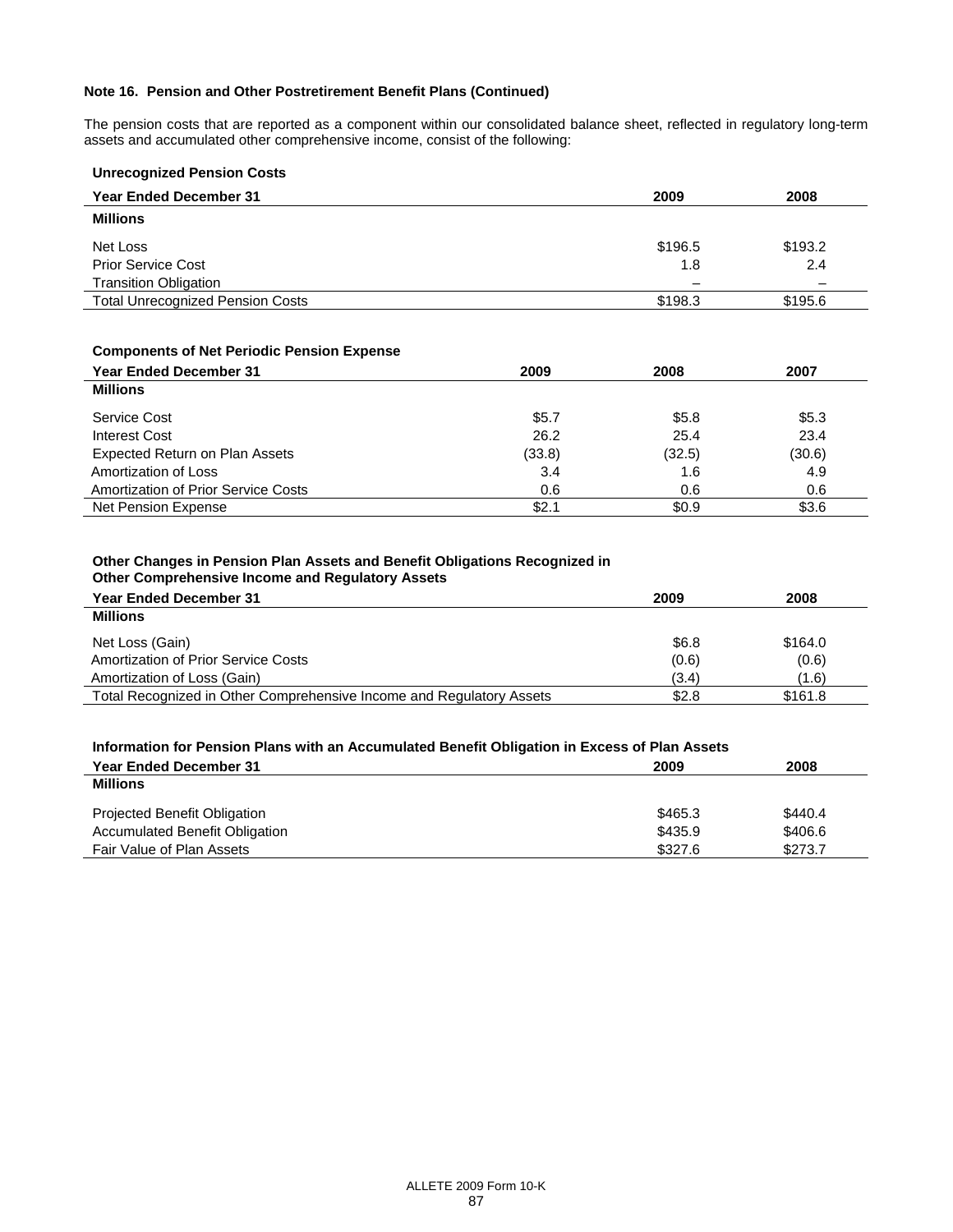#### **Postretirement Health and Life Obligation and Funded Status**

| <b>Year Ended December 31</b>    | 2009     | 2008     |
|----------------------------------|----------|----------|
| <b>Millions</b>                  |          |          |
| Change in Benefit Obligation     |          |          |
| Obligation, Beginning of Year    | \$166.9  | \$153.7  |
| Service Cost                     | 4.1      | 5.0      |
| <b>Interest Cost</b>             | 10.0     | 11.7     |
| <b>Actuarial Loss</b>            | 18.4     | 4.0      |
| <b>Participant Contributions</b> | 1.7      | 2.0      |
| Plan Amendments                  | (1.3)    |          |
| <b>Benefits Paid</b>             | (7.7)    | (9.5)    |
| Obligation, End of Year          | \$192.1  | \$166.9  |
| Change in Plan Assets            |          |          |
| Fair Value, Beginning of Year    | \$78.6   | \$90.9   |
| Actual Return on Plan Assets     | 13.9     | (25.2)   |
| <b>Employer Contribution</b>     | 9.9      | 20.3     |
| <b>Participant Contributions</b> | 1.6      | 1.9      |
| <b>Benefits Paid</b>             | (7.6)    | (9.3)    |
| Fair Value, End of Year          | \$96.4   | \$78.6   |
| Funded Status, End of Year       | \$(95.7) | \$(88.3) |

#### **Net Postretirement Health and Life Amounts Recognized in Consolidated**

| <b>Balance Sheet Consist of:</b> |          |          |
|----------------------------------|----------|----------|
| <b>Current Liabilities</b>       | \$(0.8)  | \$(0.7)  |
| Noncurrent Liabilities           | \$(94.8) | \$(87.6) |

According to the accounting guidance for Retirement Benefits only assets in the VEBAs are treated as plan assets in the above table for the purpose of determining funded status. In addition to the postretirement health and life assets reported in the previous table, we had \$18.2 million in irrevocable grantor trusts is included in Other Investments on our consolidated balance sheet at December 31, 2009 (\$14.1 million at December 31, 2008).

The postretirement health and life costs that are reported as a component within our consolidated balance sheet, reflected in regulatory long-term assets and accumulated other comprehensive income, consist of the following:

#### **Unrecognized Postretirement Health and Life Costs**

| <b>Year Ended December 31</b>                           | 2009   | 2008   |
|---------------------------------------------------------|--------|--------|
| <b>Millions</b>                                         |        |        |
| Net Loss                                                | \$69.6 | \$59.2 |
| <b>Prior Service Cost</b>                               | (1.3)  | -      |
| <b>Transition Obligation</b>                            | 6.9    | 9.4    |
| Total Unrecognized Postretirement Health and Life Costs | \$75.2 | \$68.6 |

## **Components of Net Periodic Postretirement Health and Life Expense**

| <b>Year Ended December 31</b>              | 2009   | 2008   | 2007  |
|--------------------------------------------|--------|--------|-------|
| <b>Millions</b>                            |        |        |       |
| Service Cost                               | \$4.1  | \$4.0  | \$4.2 |
| Interest Cost                              | 10.0   | 9.4    | 7.8   |
| <b>Expected Return on Plan Assets</b>      | (8.3)  | (7.2)  | (6.5) |
| Amortization of Loss                       | 2.5    | 1.4    | 1.0   |
| Amortization of Transition Obligation      | 2.5    | 2.5    | 2.4   |
| Net Postretirement Health and Life Expense | \$10.8 | \$10.1 | \$8.9 |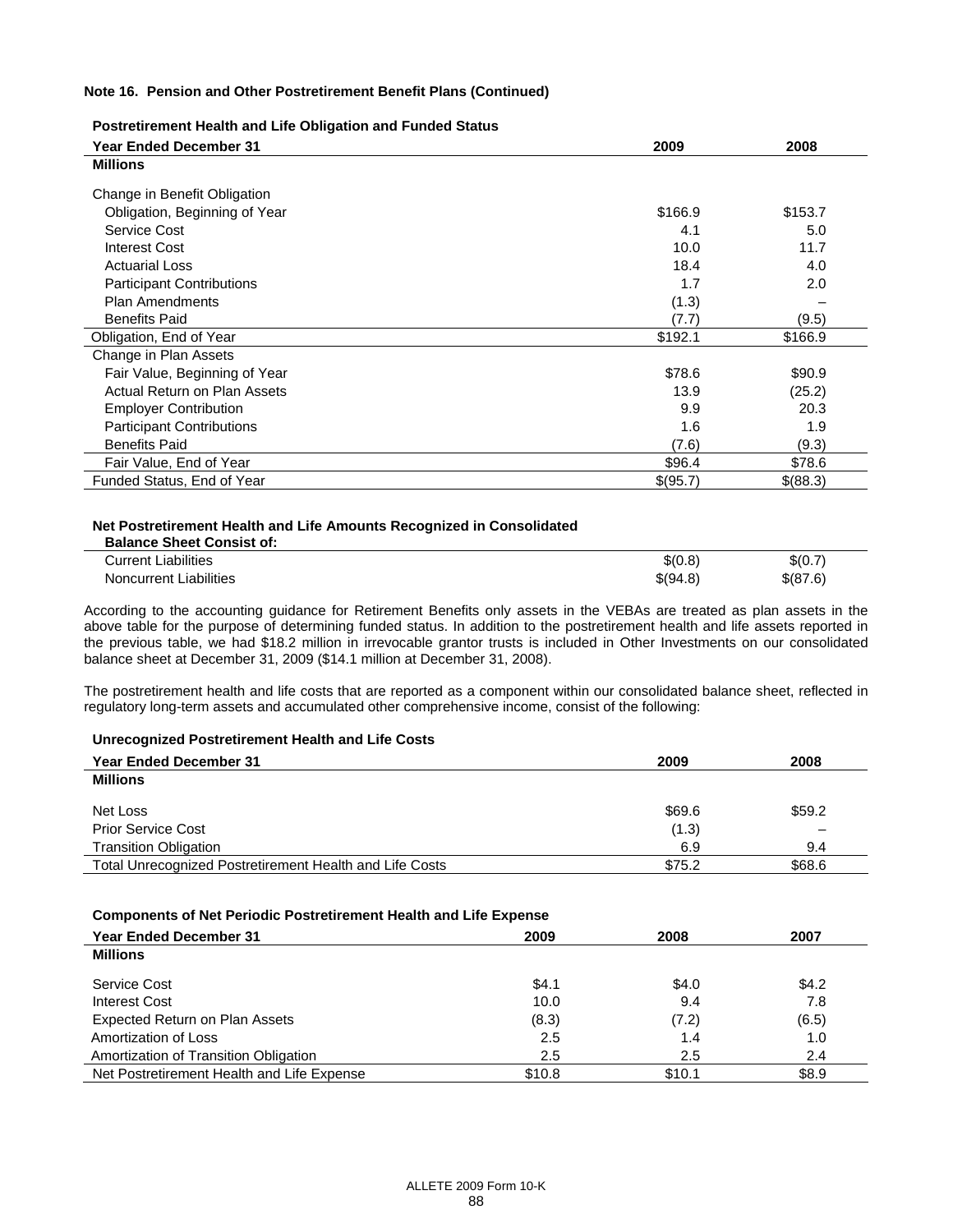#### **Other Changes in Postretirement Benefit Plan Assets and Benefit Obligations Recognized in Other Comprehensive Income and Regulatory Assets**

| <b>Year Ended December 31</b>                                        | 2009   | 2008   |
|----------------------------------------------------------------------|--------|--------|
| <b>Millions</b>                                                      |        |        |
| Net Loss (Gain)                                                      | \$12.9 | \$38.3 |
| Prior Service Cost (Credit) Arising During the Period                | (1.3)  |        |
| Amortization of Transition Obligation                                | (2.5)  | (2.5)  |
| Amortization of Loss (Gain)                                          | (2.5)  | (1.4)  |
| Total Recognized in Other Comprehensive Income and Regulatory Assets | \$6.6  | \$34.4 |

#### **Estimated Future Benefit Payments**

|                   |                | <b>Postretirement</b>  |
|-------------------|----------------|------------------------|
|                   | <b>Pension</b> | <b>Health and Life</b> |
| Millions          |                |                        |
| 2010              | \$26.4         | \$7.5                  |
| 2011              | \$26.9         | \$8.4                  |
| 2012              | \$27.8         | \$9.2                  |
| 2013              | \$28.8         | \$10.0                 |
| 2014              | \$29.9         | \$10.9                 |
| Years 2015 - 2019 | \$165.0        | \$65.5                 |

The pension and postretirement health and life costs recorded in other long-term assets and accumulated other comprehensive income expected to be recognized as a component of net pension and postretirement benefit costs for the year ending December 31, 2010, are as follows:

|                                                        |                | <b>Postretirement</b>  |
|--------------------------------------------------------|----------------|------------------------|
|                                                        | <b>Pension</b> | <b>Health and Life</b> |
| <b>Millions</b>                                        |                |                        |
| Net Loss                                               | \$6.6          | \$4.8                  |
| <b>Prior Service Costs</b>                             | \$0.5          | \$(0.1)                |
| <b>Transition Obligations</b>                          |                | \$2.5                  |
| Total Pension and Postretirement Health and Life Costs | \$7.1          | \$7.2                  |

#### **Weighted-Average Assumptions Used to Determine Benefit Obligation**

| <b>Year Ended December 31</b>      | 2009          | 2008         |
|------------------------------------|---------------|--------------|
| Discount Rate                      | 5.81%         | 6.12%        |
| Rate of Compensation Increase      | $4.3 - 4.6\%$ | $4.3 - 4.6%$ |
| <b>Health Care Trend Rates</b>     |               |              |
| <b>Trend Rate</b>                  | 8.5%          | 9%           |
| Ultimate Trend Rate                | 5%            | 5%           |
| Year Ultimate Trend Rate Effective | 2017          | 2012         |

# **Weighted-Average Assumptions Used to Determine Net Periodic Benefit Costs**

| <b>Year Ended December 31</b>            | 2009          | 2008          | 2007          |
|------------------------------------------|---------------|---------------|---------------|
| Discount Rate                            | 6.12%         | 6.25%         | 5.75%         |
| Expected Long-Term Return on Plan Assets |               |               |               |
| Pension                                  | 8.5%          | $9.0\%$       | $9.0\%$       |
| Postretirement Health and Life           | $6.8 - 8.5\%$ | $7.2 - 9.0\%$ | $5.0 - 9.0\%$ |
| Rate of Compensation Increase            | $4.3 - 4.6\%$ | $4.3 - 4.6%$  | $4.3 - 4.6\%$ |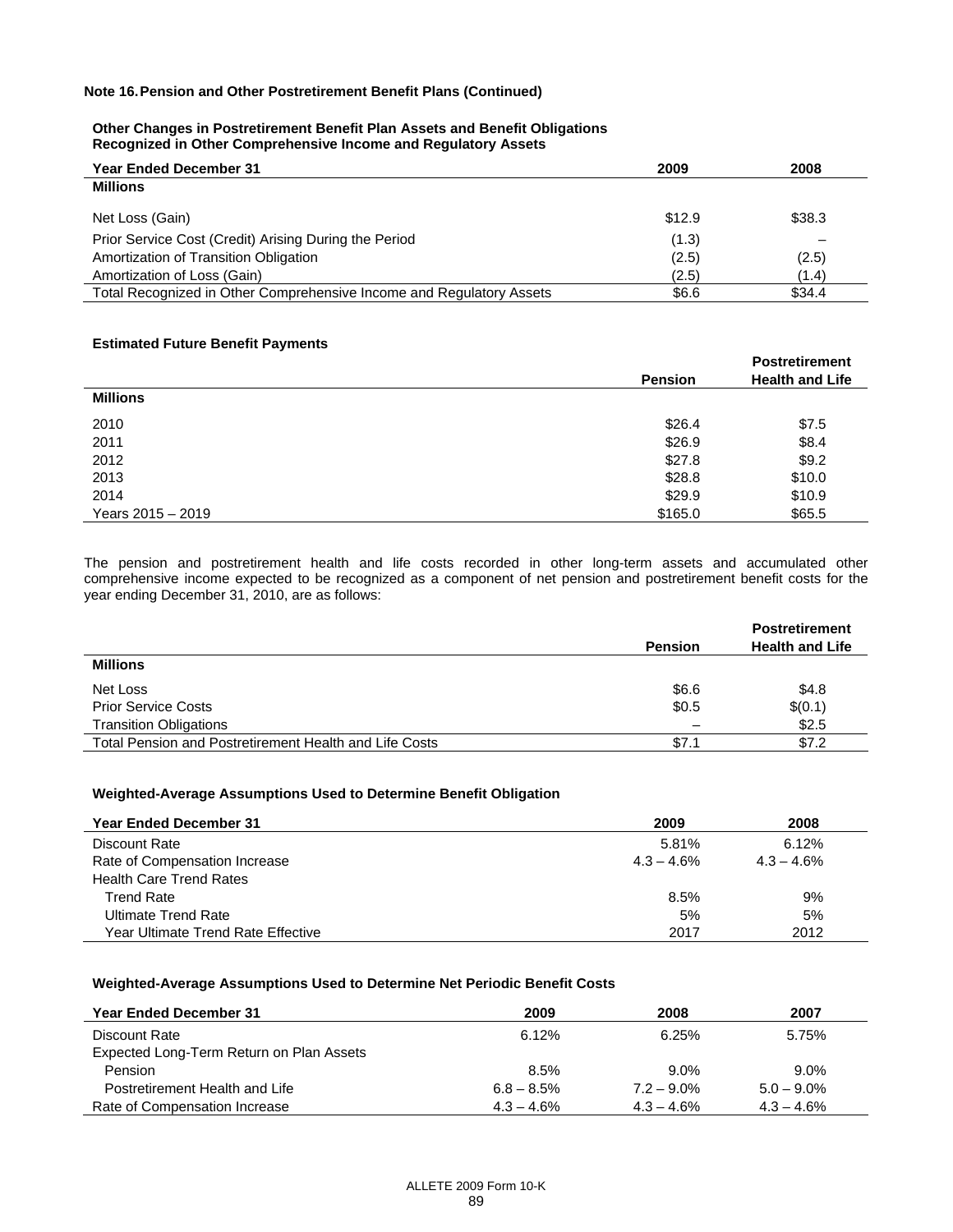In establishing the expected long-term return on plan assets, we take into account the actual long-term historical performance of our plan assets, the actual long-term historical performance for the type of securities we are invested in, and apply the historical performance utilizing the target allocation of our plan assets to forecast an expected long-term return. Our expected rate of return is then selected after considering the results of each of those factors, in addition to considering the impact of current economic conditions, if applicable, on long-term historical returns.

The discount rate is computed using the Citigroup Pension Discount Curve adjusted for ALLETE's projected cash flows to match our plan characteristics. The Citigroup Pension Discount Curve is determined using high-quality long-term corporate bond rates at the valuation date.

### **Sensitivity of a One-Percentage-Point Change in Health Care Trend Rates**

|                                                                             | <b>One Percent</b> | <b>One Percent</b> |
|-----------------------------------------------------------------------------|--------------------|--------------------|
|                                                                             | <b>Increase</b>    | <b>Decrease</b>    |
| <b>Millions</b>                                                             |                    |                    |
| Effect on Total of Postretirement Health and Life Service and Interest Cost | \$2.1              | \$(1.8)            |
| Effect on Postretirement Health and Life Obligation                         | \$23.6             | \$(20.9)           |

#### **Actual Plan Asset Allocations**

|                          | <b>Pension</b> |      | <b>Postretirement</b><br>Health and Life (a) |      |
|--------------------------|----------------|------|----------------------------------------------|------|
|                          | 2009           | 2008 | 2009                                         | 2008 |
| <b>Equity Securities</b> | 53%            | 46%  | 54%                                          | 47%  |
| <b>Debt Securities</b>   | 28%            | 32%  | 38%                                          | 40%  |
| <b>Real Estate</b>       | 5%             | 6%   |                                              |      |
| <b>Private Equity</b>    | 14%            | 16%  | 8%                                           | 9%   |
| Cash                     | -              | -    | -                                            | 4%   |
|                          | 100%           | 100% | 100%                                         | 100% |

*(a) Includes VEBAs and irrevocable grantor trusts.* 

Pension plan equity securities included \$9.9 million, or 3.0 percent, of ALLETE common stock at December 31, 2009 (none at December 31, 2008).

To achieve strong returns within managed risk, we diversify our asset portfolio to approximate the target allocations in the table below. Equity securities are diversified among domestic companies with large, mid and small market capitalizations, as well as investments in international companies. The majority of debt securities are made up of investment grade bonds.

#### **Plan Asset Target Allocations**

|                          |                | <b>Postretirement</b> |
|--------------------------|----------------|-----------------------|
|                          | <b>Pension</b> | Health and Life (a)   |
| <b>Equity Securities</b> | 50%            | 48%                   |
| <b>Debt Securities</b>   | 30%            | 34%                   |
| <b>Real Estate</b>       | 10%            | 9%                    |
| <b>Private Equity</b>    | 10%            | 9%                    |
|                          | 100%           | 100%                  |

*(a) Includes VEBAs and irrevocable grantor trusts.* 

Fair value is the price that would be received to sell an asset or paid to transfer a liability in an orderly transaction between market participants at the measurement date (exit price). We utilize market data or assumptions that market participants would use in pricing the asset or liability, including assumptions about risk and the risks inherent in the inputs to the valuation technique. These inputs can be readily observable, market corroborated, or generally unobservable. We primarily apply the market approach for recurring fair value measurements and endeavor to utilize the best available information. Accordingly, we utilize valuation techniques that maximize the use of observable inputs and minimize the use of unobservable inputs. These inputs, which are used to measure fair value, are prioritized through the fair value hierarchy. The hierarchy gives the highest priority to unadjusted quoted prices in active markets for identical assets or liabilities (Level 1 measurement) and the lowest priority to unobservable inputs (Level 3 measurement). The three levels of the fair value hierarchy are as follows: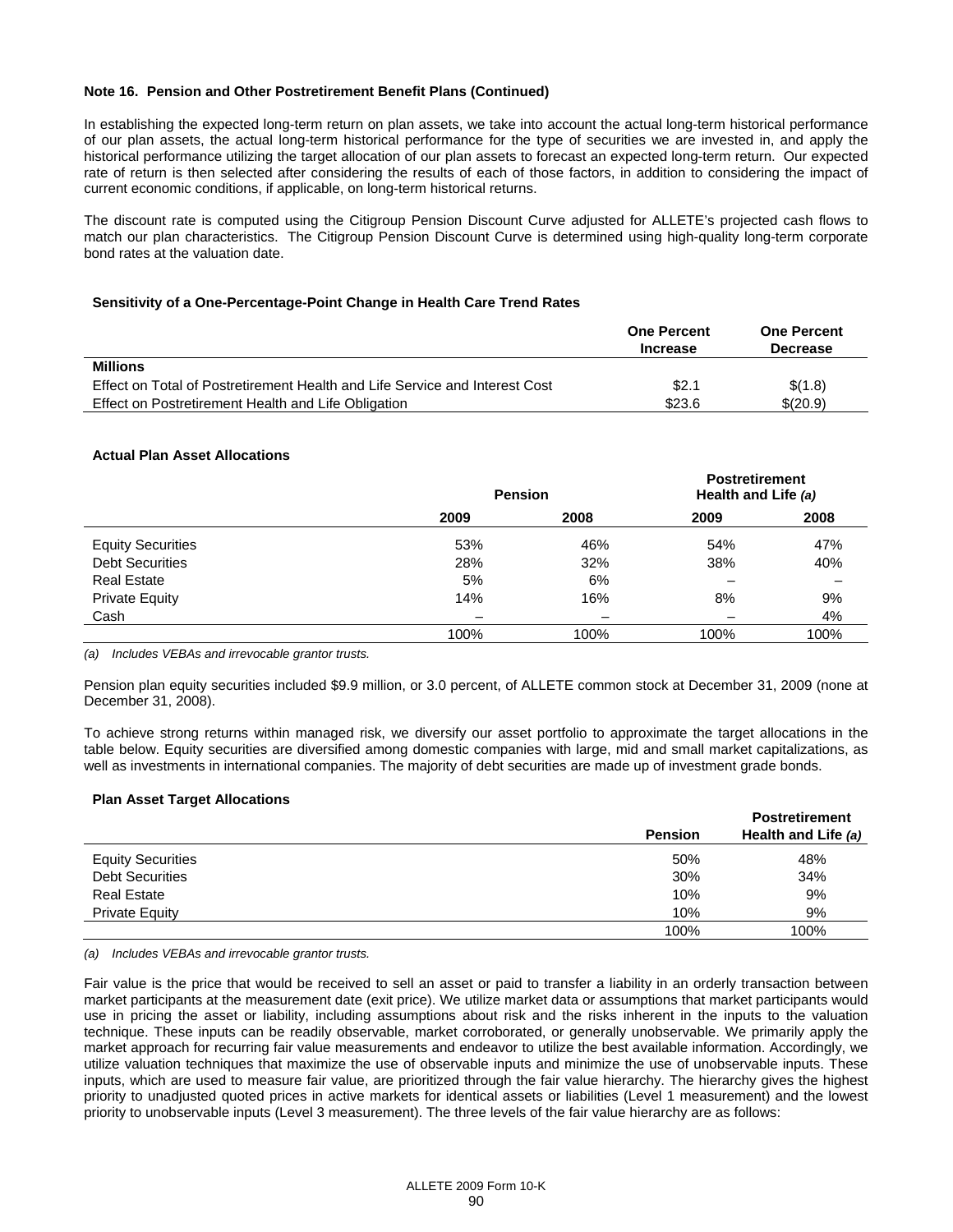Level 1 — Quoted prices are available in active markets for identical assets as of the reported date. Active markets are those in which transactions for the asset occur in sufficient frequency and volume to provide pricing information on an ongoing basis.

Level 2 — Pricing inputs are other than quoted prices in active markets, but are either directly or indirectly observable as of the reported date. The types of assets included in Level 2 are typically either comparable to actively traded securities or contracts, such as treasury securities with pricing interpolated from recent trades of similar securities, or priced with models using highly observable inputs, such as commodity options priced using observable forward prices and volatilities.

Level 3 — Significant inputs that are generally less observable from objective sources. The types of assets included in Level 3 are those with inputs requiring significant management judgment or estimation, such as the complex and subjective models and forecasts used to determine the fair value.

## **Pension Fair Value**

|                                      | At Fair Value as of December 31, 2009 |                    |         |              |  |
|--------------------------------------|---------------------------------------|--------------------|---------|--------------|--|
| <b>Recurring Fair Value Measures</b> | Level 1                               | Level <sub>2</sub> | Level 3 | <b>Total</b> |  |
| <b>Millions</b>                      |                                       |                    |         |              |  |
| <b>Assets:</b>                       |                                       |                    |         |              |  |
| <b>Equity Securities</b>             |                                       |                    |         |              |  |
| U.S. Large-cap (a)                   | \$23.2                                | \$27.5             | \$5.2   | \$55.9       |  |
| U.S. Mid-cap Growth $(a)$            | 8.9                                   | 10.6               | 2.0     | 21.5         |  |
| U.S. Small-cap $(a)$                 | 8.6                                   | 10.1               | 1.9     | 20.6         |  |
| International                        |                                       | 66.4               |         | 66.4         |  |
| <b>ALLETE</b>                        | 9.9                                   |                    |         | 9.9          |  |
| <b>Debt Securities:</b>              |                                       |                    |         |              |  |
| <b>Mutual Funds</b>                  | 32.0                                  |                    |         | 32.0         |  |
| Fixed Income                         |                                       | 59.3               |         | 59.3         |  |
| Other Types of Investments:          |                                       |                    |         |              |  |
| <b>Private Equity Funds</b>          |                                       |                    | 44.7    | 44.7         |  |
| <b>Real Estate</b>                   |                                       |                    | 17.3    | 17.3         |  |
| <b>Total Fair Value of Assets</b>    | \$82.6                                | \$173.9            | \$71.1  | \$327.6      |  |

*(a) The underlying investments classified under U.S. Equity Securities represent Money Market Funds and U.S. Government Bonds (Level 1), Hedge Funds (Level 2), and Auction Rate Securities (Level 3), which are combined with futures, which settle daily, in a portable alpha program to achieve the returns of the U.S. Equity Securities Large-cap, Mid-cap Growth, and Small-cap funds. Our exposure with respect to these investments includes both the futures and the underlying investments.*

| <b>Recurring Fair Value Measures</b>   | <b>Equity Securities</b><br><b>(Auction Rate)</b> | <b>Private Equity</b> |                    |
|----------------------------------------|---------------------------------------------------|-----------------------|--------------------|
| <b>Activity in Level 3</b>             | Securities)                                       | <b>Funds</b>          | <b>Real Estate</b> |
| <b>Millions</b>                        |                                                   |                       |                    |
| Balance as of December 31, 2008        | \$10.2                                            | \$43.2                | \$17.0             |
| Actual Return on Plan Assets           | 0.1                                               | (8.7)                 | (8.6)              |
| Purchases, sales, and settlements, net | (1.1)                                             | 10.2                  | 8.9                |
| Balance as of December 31, 2009        | \$9.1                                             | \$44.7                | \$17.3             |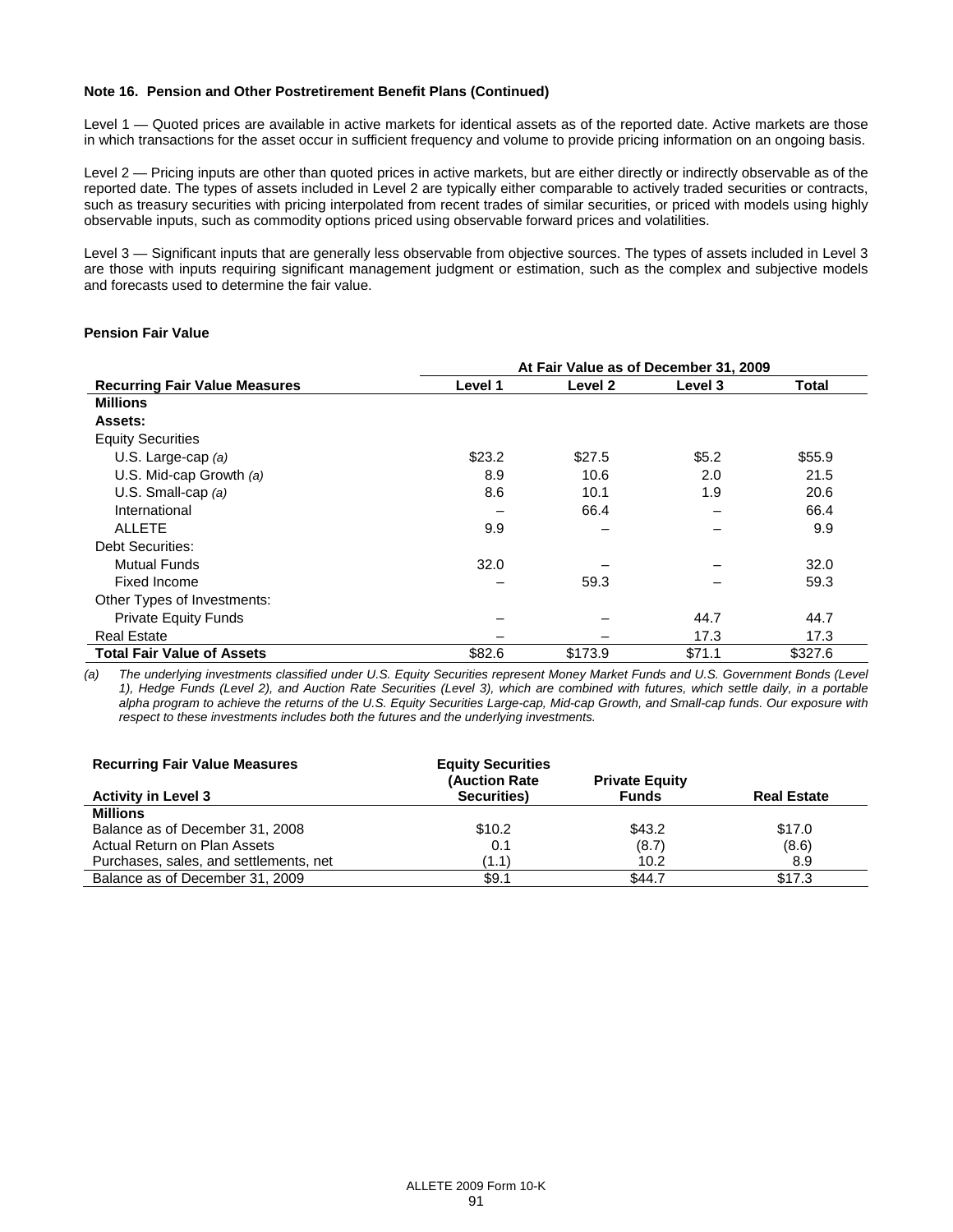**Postretirement Health and Life Fair Value** 

|                                      | At Fair Value as of December 31, 2009 |         |                             |        |  |
|--------------------------------------|---------------------------------------|---------|-----------------------------|--------|--|
| <b>Recurring Fair Value Measures</b> | Level 1                               | Level 2 | Level 3                     | Total  |  |
| <b>Millions</b>                      |                                       |         |                             |        |  |
| Assets:                              |                                       |         |                             |        |  |
| <b>Equity Securities</b>             |                                       |         |                             |        |  |
| U.S. Large-cap                       | \$13.4                                |         |                             | \$13.4 |  |
| U.S. Mid-cap Growth                  | 9.0                                   |         |                             | 9.0    |  |
| U.S. Small-cap                       | 6.3                                   |         |                             | 6.3    |  |
| International                        | 21.4                                  |         |                             | 21.4   |  |
| <b>Debt Securities:</b>              |                                       |         |                             |        |  |
| <b>Mutual Funds</b>                  | 5.5                                   |         |                             | 5.5    |  |
| Fixed Income                         |                                       | \$31.4  |                             | 31.4   |  |
| Other Types of Investments:          |                                       |         |                             |        |  |
| <b>Private Equity Funds</b>          |                                       |         | \$9.4                       | 9.4    |  |
| <b>Total Fair Value of Assets</b>    | \$55.6                                | \$31.4  | \$9.4                       | \$96.4 |  |
|                                      |                                       |         |                             |        |  |
| <b>Recurring Fair Value Measures</b> |                                       |         |                             |        |  |
| <b>Activity in Level 3</b>           |                                       |         | <b>Private Equity Funds</b> |        |  |
| <b>Millions</b>                      |                                       |         |                             |        |  |
| Balance as of December 31, 2008      |                                       |         |                             | \$7.9  |  |
| Actual Return on Plan Assets         |                                       |         |                             | (1.1)  |  |

Accounting and disclosure requirements for the Medicare Prescription Drug, Improvement and Modernization Act of 2003 (Act) provides guidance for employers that sponsor postretirement health care plans that provide prescription drug benefits. We provide postretirement health benefits that include prescription drug benefits, which qualify us for the federal subsidy under the Act. The expected reimbursement for Medicare health subsidies reduced our after-tax postretirement medical expense by \$2.0 million for 2009 (\$1.2 million for 2008; \$2.3 million in 2007). In 2005 we enrolled with the Centers for Medicare and Medicaid Services' (CMS) and began recovering the subsidy in 2007. We received a reimbursement of \$0.6 million in 2009 and \$0.3 million in 2007.

Purchases, sales, and settlements, net 2.6 Balance as of December 31, 2009 **\$9.4** Section 31, 2009

#### **Note 17. Employee Stock and Incentive Plans**

**Employee Stock Ownership Plan.** We sponsor a leveraged employee stock ownership plan (ESOP) within the RSOP. As of their date of hire, all employees of ALLETE, SWL&P and Minnesota Power Affiliate Resources are eligible to contribute to the plan. In 1990, the ESOP issued a \$75 million note (term not to exceed 25 years at 10.25 percent) to us as consideration for 2.8 million shares (1.9 million shares adjusted for stock splits) of our newly issued common stock. The note was refinanced in 2006 at 6 percent. We make annual contributions to the ESOP equal to the ESOP's debt service less available dividends received by the ESOP. The majority of dividends received by the ESOP are used to pay debt service, with the balance distributed to participants. The ESOP shares were initially pledged as collateral for its debt. As the debt is repaid, shares are released from collateral and allocated to participants based on the proportion of debt service paid in the year. As shares are released from collateral, we report compensation expense equal to the current market price of the shares less dividends on allocated shares. Dividends on allocated ESOP shares are recorded as a reduction of retained earnings; available dividends on unallocated ESOP shares are recorded as a reduction of debt and accrued interest. ESOP compensation expense was \$6.5 million in 2009 (\$10.1 million in 2008; \$9.2 million in 2007).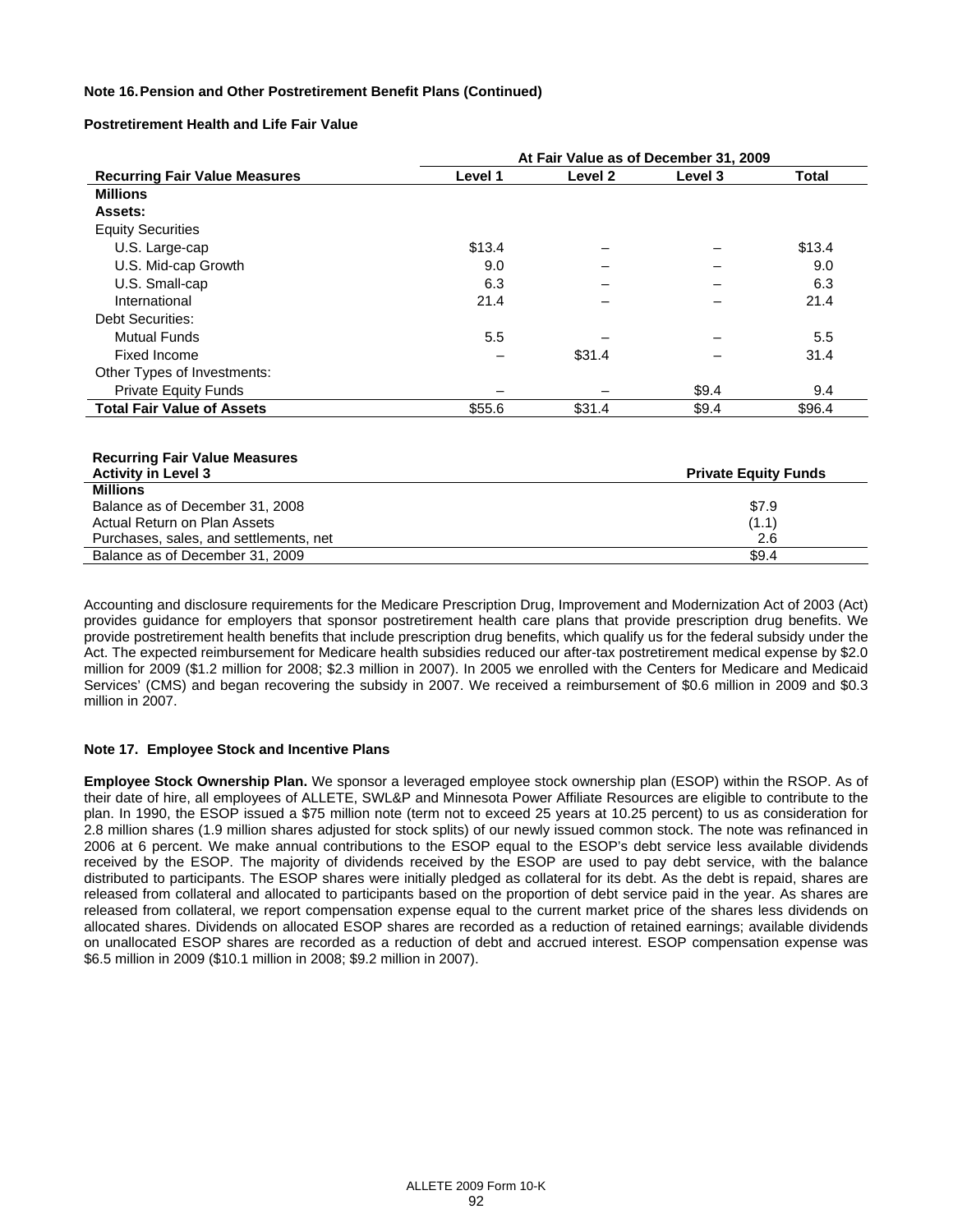#### **Note 17. Employee Stock and Incentive Plans (Continued)**

According to the accounting guidance for stock compensation, unallocated ALLETE common stock currently held and purchased by the ESOP will be treated as unearned ESOP shares and not considered as outstanding for earnings per share computations. ESOP shares are included in earnings per share computations after they are allocated to participants.

| <b>Year Ended December 31</b>    | 2009   | 2008   | 2007   |
|----------------------------------|--------|--------|--------|
| <b>Millions</b>                  |        |        |        |
| <b>ESOP Shares</b>               |        |        |        |
| Allocated                        | 2.2    | 2.0    | 1.8    |
| Unallocated                      | 1.5    | 1.9    | 2.2    |
| Total                            | 3.7    | 3.9    | 4.0    |
| Fair Value of Unallocated Shares | \$49.0 | \$61.3 | \$87.1 |

**Stock-Based Compensation.** *Stock Incentive Plan.* Under our Executive Long-Term Incentive Compensation Plan (Executive Plan), share-based awards may be issued to key employees through a broad range of methods, including non-qualified and incentive stock options, performance shares, performance units, restricted stock, stock appreciation rights and other awards. There are 1.4 million shares of common stock reserved for issuance under the Executive Plan, with 0.6 million of these shares available for issuance as of December 31, 2009.

We had a Director Long-Term Stock Incentive Plan (Director Plan) which expired on January 1, 2006. No grants have been made since 2003 under the Director Plan. Approximately 3,879 options were outstanding under the Director Plan at December 31, 2009.

We currently have the following types of share-based awards outstanding:

*Non-Qualified Stock Options*. The options allow for the purchase of shares of common stock at a price equal to the market value of our common stock at the date of grant. Options become exercisable beginning one year after the grant date, with one-third vesting each year over three years. Options may be exercised up to ten years following the date of grant. In the case of qualified retirement, death or disability, options vest immediately and the period over which the options can be exercised is three years. Employees have up to three months to exercise vested options upon voluntary termination or involuntary termination without cause. All options are cancelled upon termination for cause. All options vest immediately upon retirement, death, disability or a change of control, as defined in the award agreement. We determine the fair value of options using the Black-Scholes option-pricing model. The estimated fair value of options, including the effect of estimated forfeitures, is recognized as expense on the straight-line basis over the options' vesting periods, or the accelerated vesting period if the employee is retirement eligible.

In 2009, no stock options were granted under our Executive Long-Term Incentive Compensation Plan. The following assumptions were used in determining the fair value of stock options granted during 2008 and 2007, respectively, under the Black-Scholes option-pricing model:

|                                | 2008    | 2007    |
|--------------------------------|---------|---------|
| <b>Risk-Free Interest Rate</b> | 2.8%    | 4.8%    |
| Expected Life                  | 5 Years | 5 Years |
| <b>Expected Volatility</b>     | 20%     | 20%     |
| Dividend Growth Rate           | 4.4%    | 5.0%    |

The risk-free interest rate for periods within the contractual life of the option is based on the U.S. Treasury yield curve in effect at the grant date. Expected volatility is estimated based on the historic volatility of our stock and the stock of our peer group companies. We utilize historical option exercise and employee pre-vesting termination data to estimate the option life. The dividend growth rate is based upon historical growth rates in our dividends.

*Performance Shares.* Under the performance share awards plan, the number of shares earned is contingent upon attaining specific performance targets over a three-year performance period. Performance goals are measured by total shareholder return relative to a group of peer companies. In the case of qualified retirement, death or disability during a performance period, a pro-rata portion of the award will be earned at the conclusion of the performance period based on the performance goals achieved. In the case of termination of employment for any reason other than qualified retirement, death or disability, no award will be earned. If there is a change in control, a pro-rata portion of the award will be paid based on the greater of actual performance up to the date of the change in control or target performance. The fair value of these awards is determined by the probability of meeting the total shareholder return goals. Compensation cost is recognized over the three-year performance period based on our estimate of the number of shares which will be earned by the award recipients.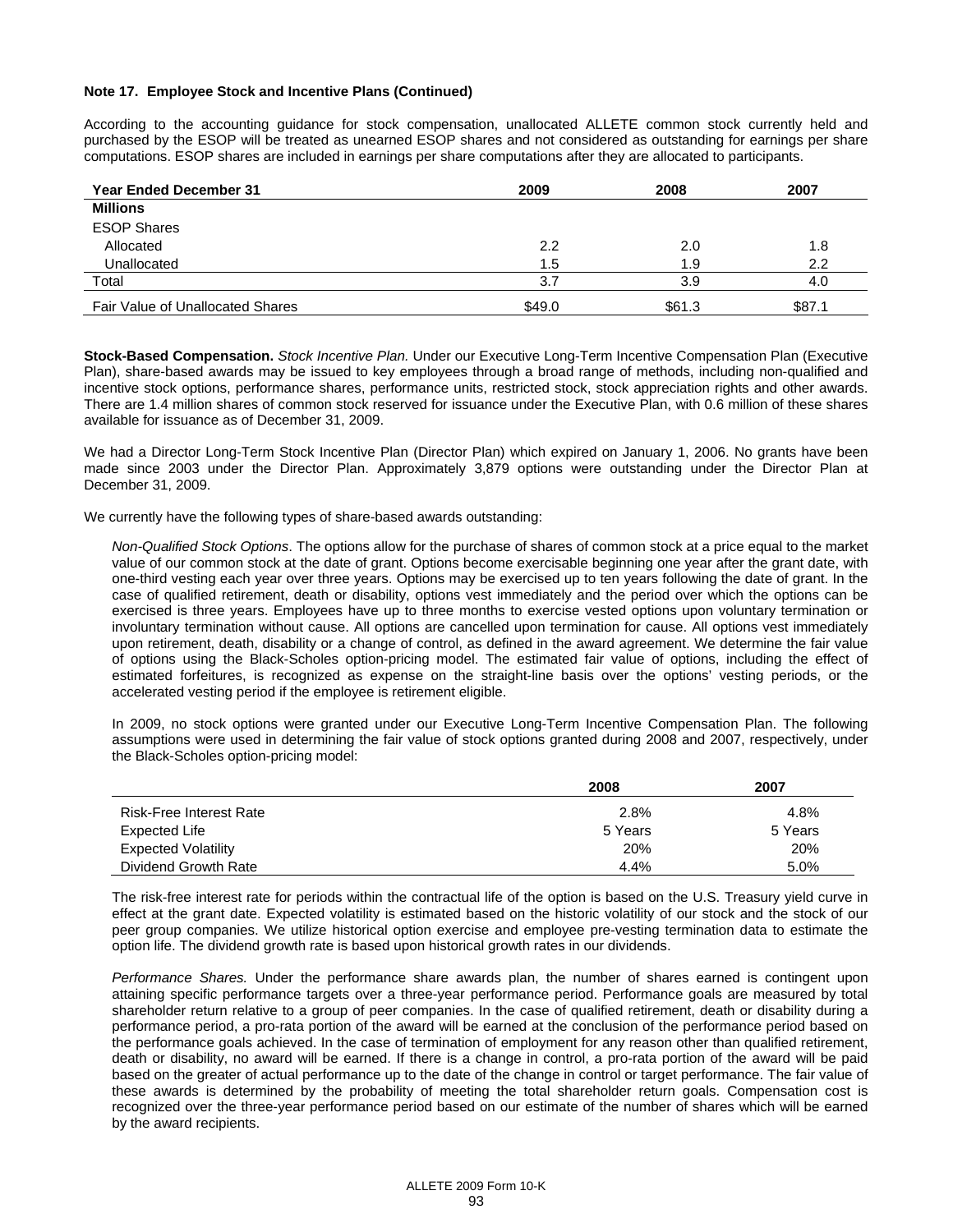#### **Note 17. Employee Stock and Incentive Plans (Continued)**

*Restricted Stock Units.* Under the restricted stock units plan, shares vest at the end of a three-year period, at which time the restrictions will be removed. In the case of qualified retirement, death or disability, a pro-rata portion of the award will be earned at the conclusion of the vesting period. In the case of termination of employment for any other reason other than qualified retirement, death or disability, no award will be earned. If there is a change in control, a pro-rata portion of the award will be paid. The fair value of these awards is equal to the grant date fair value. Compensation cost is recognized over the three-year vesting period based on our estimate of the number of shares which will be earned by the award recipients.

*Employee Stock Purchase Plan (ESPP).* Under our ESPP, eligible employees may purchase ALLETE common stock at a 5 percent discount from the market price. Because the discount is not greater than 5 percent, we are not required to apply fair value accounting to these awards.

*Retirement Savings & Stock Ownership Plan (RSOP)*. The RSOP is a contributory defined contribution plan subject to the provisions of the Employee Retirement Income Security Act of 1974, as amended, and qualifies as an employee stock ownership plan and profit sharing plan. The RSOP provides eligible employees an opportunity to save for retirement.

The following share-based compensation expense amounts were recognized in our consolidated statement of income for the periods presented.

# **Share-Based Compensation Expense**

| <b>Year Ended December 31</b>                 | 2009<br>2008 |       | 2007  |
|-----------------------------------------------|--------------|-------|-------|
| <b>Millions</b>                               |              |       |       |
| <b>Stock Options</b>                          | \$0.3        | \$0.7 | \$0.8 |
| <b>Performance Shares</b>                     | 1.5          | 1.1   | 1.0   |
| <b>Restricted Stock Units</b>                 | 0.3          |       |       |
| <b>Total Share-Based Compensation Expense</b> | \$2.1        | \$1.8 | \$1.8 |
| Income Tax Benefit                            | \$0.8        | \$0.7 | \$0.7 |

There were no capitalized stock-based compensation costs at December 31, 2009, 2008, or 2007.

As of December 31, 2009, the total unrecognized compensation cost for the performance share awards and restricted stock units not yet recognized in our statements of income was \$1.8 million and \$0.5 million, respectively. These amounts are expected to be recognized over a weighted-average period of 1.7 years and 2.0 years, respectively.

The following table presents information regarding our outstanding stock options as of December 31, 2009.

|                                     | Number of<br><b>Options</b> | <b>Weighted-Average</b><br><b>Exercise</b><br><b>Price</b> | Aggregate<br><b>Intrinsic</b><br>Value | <b>Weighted-Average</b><br>Remaining<br><b>Contractual</b><br>Term |
|-------------------------------------|-----------------------------|------------------------------------------------------------|----------------------------------------|--------------------------------------------------------------------|
|                                     |                             |                                                            | <b>Millions</b>                        |                                                                    |
| Outstanding as of December 31, 2008 | 672.419                     | \$39.99                                                    | \$(5.2)                                | 6.9 years                                                          |
| Granted (a)                         |                             |                                                            |                                        |                                                                    |
| Exercised                           | 4.508                       | \$18.85                                                    |                                        |                                                                    |
| Forfeited                           | 21.676                      | \$42.62                                                    |                                        |                                                                    |
| Outstanding as of December 31, 2009 | 646.235                     | \$40.05                                                    | \$(4.8)                                | 5.9 years                                                          |
| Exercisable as of December 31, 2009 | 512.743                     | \$37.34                                                    | \$(3.7)                                | 5.4 years                                                          |

*(a) Restricted stock units were issued in 2009, instead of stock options.* 

The weighted-average grant-date fair value of options was \$6.18 for 2009 (\$6.18 for 2008; \$6.92 for 2007). The intrinsic value of a stock award is the amount by which the fair value of the underlying stock exceeds the exercise price of the award. The total intrinsic value of options exercised was \$0.1 million during 2009 (\$0.2 million in 2008; \$0.4 million in 2007).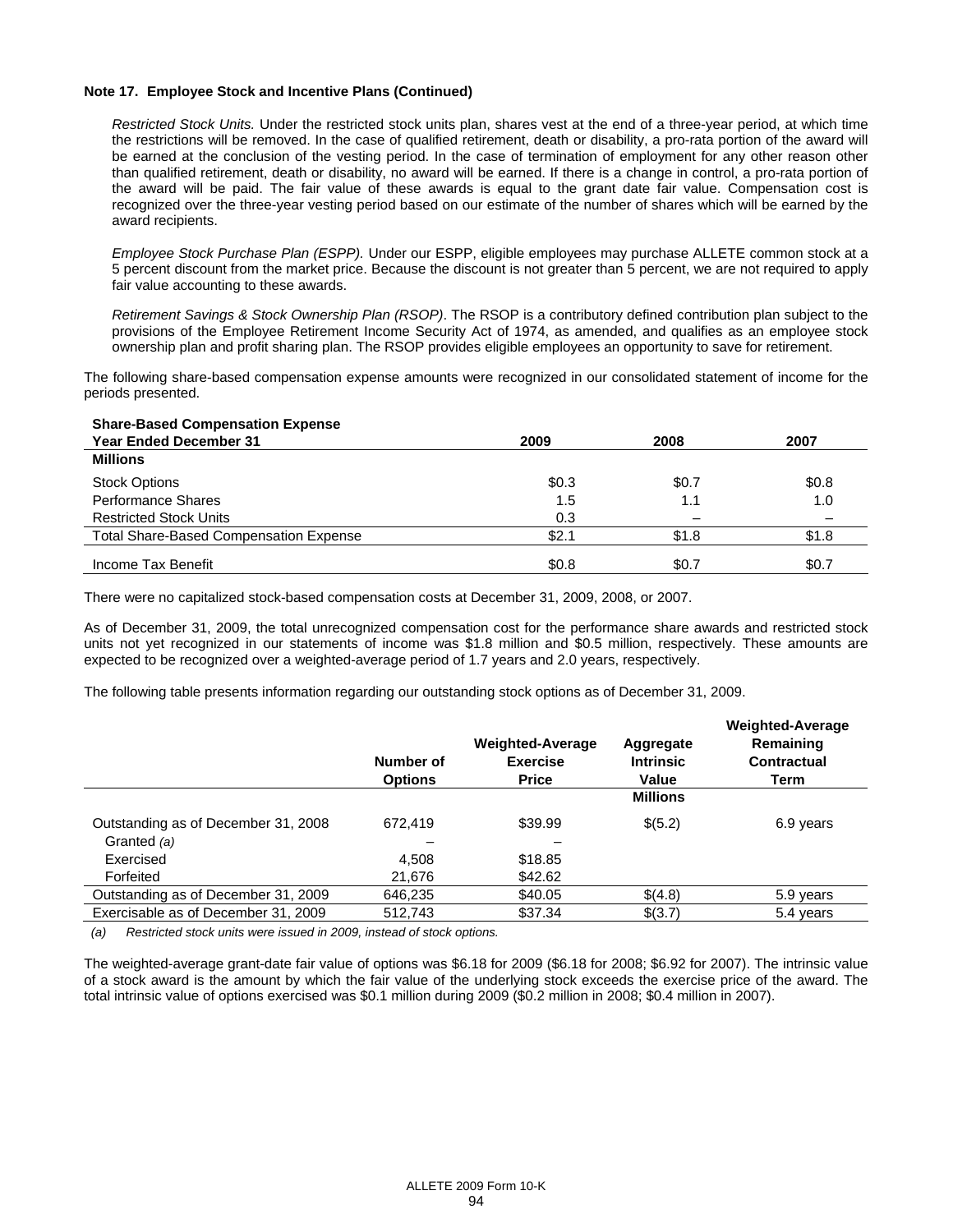#### **Note 17. Employee Stock and Incentive Plans (Continued)**

As of December 31, 2009, options outstanding consisted of 0.1 million with exercise prices ranging from \$18.85 to \$29.79, 0.4 million with exercise prices ranging from \$37.76 to \$41.35 and 0.2 million with exercise prices ranging from \$44.15 to \$48.65. The options with exercise prices ranging from \$18.85 to \$29.79 have an average remaining contractual life of 2.1 years; all were exercisable as of December 31, 2009, at a weighted average price of \$27.34. The options with exercise prices ranging from \$37.76 to \$41.35 have an average remaining contractual life of 6.3 years; 0.2 million were exercisable as of December 31, 2009, at a weighted average price of \$39.47. The options with exercise prices ranging from \$44.15 to \$48.65 have an average remaining contractual life of 6.5 years; less than 0.2 million were exercisable as of December 31, 2009, at a weighted average price of \$46.36.

*Performance Shares.* The following table presents information regarding our non-vested performance shares as of December 31, 2009.

|                                    | Number of<br><b>Shares</b> | <b>Weighted-Average</b><br><b>Grant Date</b><br><b>Fair Value</b> |
|------------------------------------|----------------------------|-------------------------------------------------------------------|
| Non-vested as of December 31, 2008 | 79.238                     | \$47.94                                                           |
| Granted                            | 69.800                     | \$35.06                                                           |
| Unearned Grant Award               | (24, 615)                  | \$41.97                                                           |
| Forfeited                          | (2,598)                    | \$38.78                                                           |
| Non-vested as of December 31, 2009 | 121.825                    | \$41.96                                                           |

Less than 0.1 million performance share were granted in February 2009 for the performance period ending in 2011. The ultimate issuance is contingent upon the attainment of certain future performance goals of ALLETE during the performance periods. The grant date fair value of the performance share awards was \$2.2 million.

No performance shares were awarded in February 2010 for the three-year performance period ending in 2009, as performance targets were not met. However, in accordance with the accounting guidance for stock compensation, no compensation expense previously recognized in connection with those grants will be reversed.

*Restricted Stock Units.* The following table presents information regarding our non-vested restricted stock units as of December 31, 2009.

|                                    | Number of<br><b>Shares</b> | <b>Weighted-Average</b><br><b>Grant Date</b><br><b>Fair Value</b> |
|------------------------------------|----------------------------|-------------------------------------------------------------------|
| Non-vested as of December 31, 2008 |                            |                                                                   |
| Granted                            | 30.465                     | \$29.41                                                           |
| Forfeited                          | (1, 482)                   | \$29.41                                                           |
| Non-vested as of December 31, 2009 | 28,983                     | \$29.41                                                           |

Less than 0.1 million restricted stock units were granted in February 2009 for the vesting period ending in 2011. The grant date fair value of the restricted stock unit awards was \$0.9 million.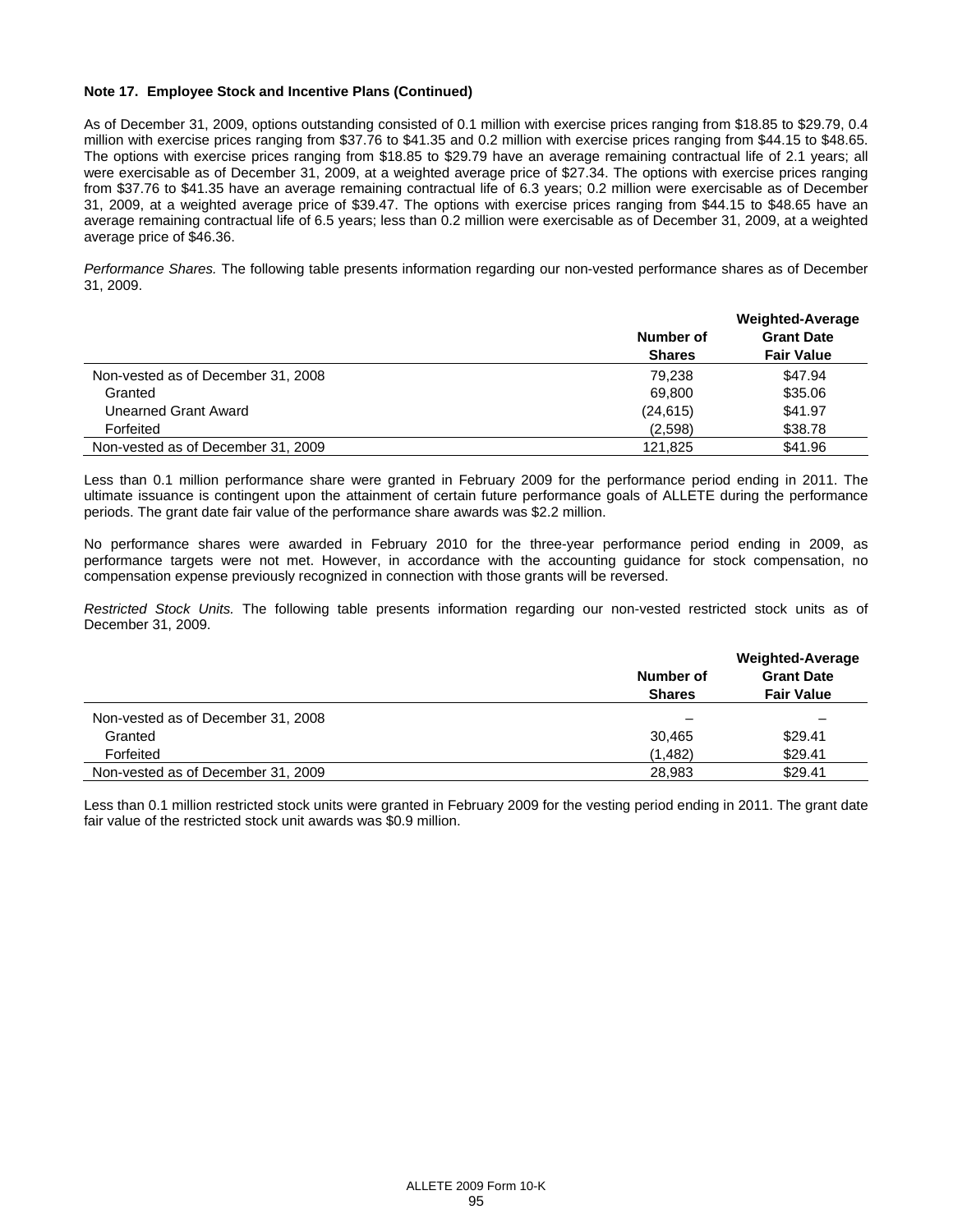# **Note 18. Quarterly Financial Data (Unaudited)**

Information for any one quarterly period is not necessarily indicative of the results which may be expected for the year.

| <b>Quarter Ended</b>                      | <b>Mar. 31</b> | <b>Jun. 30</b> | <b>Sept. 30</b> | Dec. 31 |
|-------------------------------------------|----------------|----------------|-----------------|---------|
| <b>Millions Except Earnings Per Share</b> |                |                |                 |         |
|                                           |                |                |                 |         |
| 2009                                      |                |                |                 |         |
| <b>Operating Revenue</b>                  | \$199.6        | \$164.7        | \$178.8         | \$216.0 |
| Operating Income                          | \$31.1         | \$15.7         | \$25.4          | \$33.8  |
| Net Income Attributable to ALLETE         | \$16.9         | \$9.4          | \$16.0          | \$18.7  |
| Earnings Per Share of Common Stock        |                |                |                 |         |
| Basic                                     | \$0.55         | \$0.29         | \$0.49          | \$0.56  |
| <b>Diluted</b>                            | \$0.55         | \$0.29         | \$0.49          | \$0.56  |
|                                           |                |                |                 |         |
| 2008                                      |                |                |                 |         |
| <b>Operating Revenue</b>                  | \$213.4        | \$189.8        | \$201.7         | \$196.1 |
| Operating Income                          | \$31.3         | \$17.5         | \$33.2          | \$39.8  |
| Net Income Attributable to ALLETE         | \$23.6         | \$10.7         | \$24.7          | \$23.5  |
| Earnings Per Share of Common Stock        |                |                |                 |         |
| Basic                                     | \$0.82         | \$0.37         | \$0.85          | \$0.78  |
| <b>Diluted</b>                            | \$0.82         | \$0.37         | \$0.85          | \$0.78  |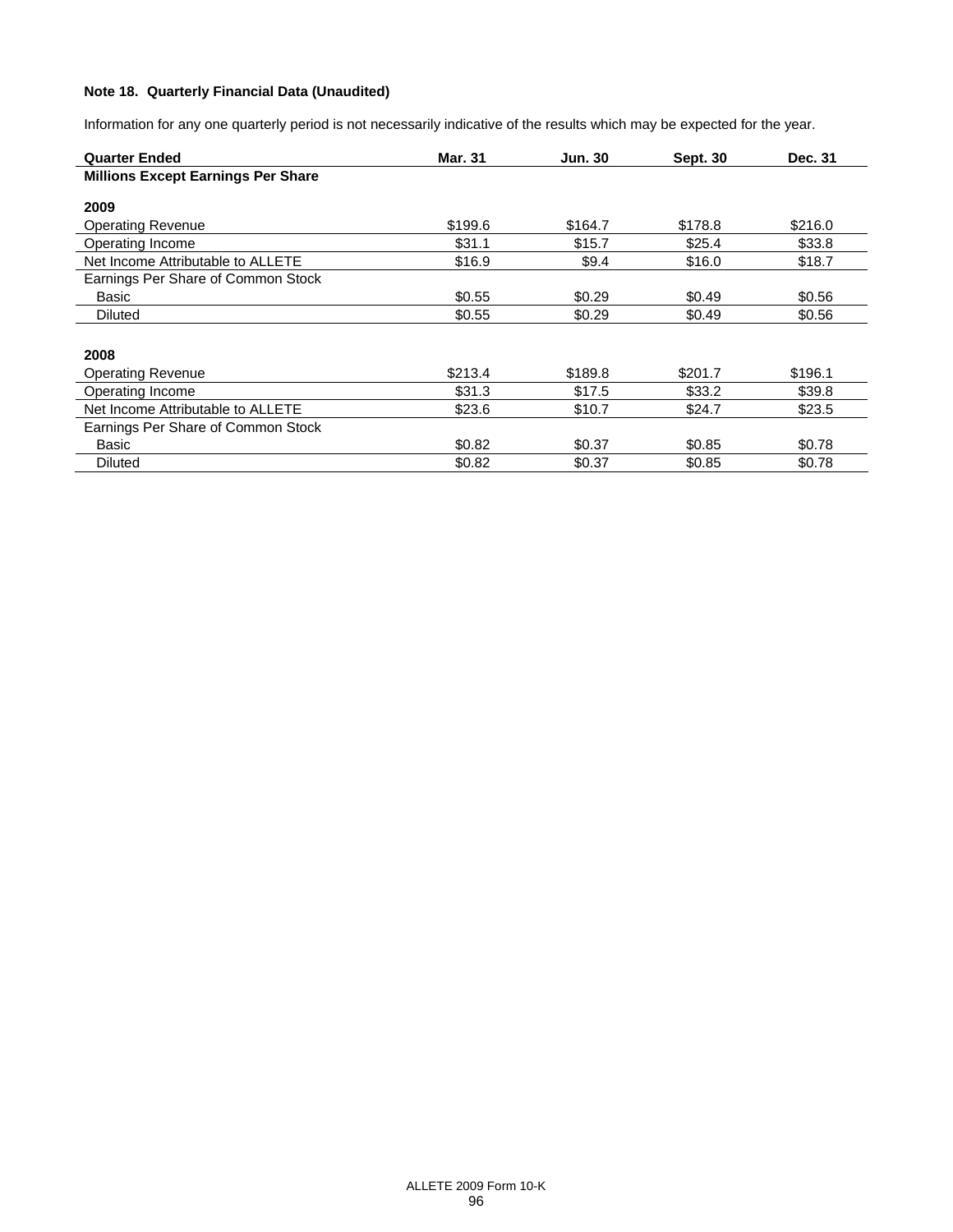## **Schedule II**

# **ALLETE**

# **Valuation and Qualifying Accounts and Reserves**

|                                      | <b>Balance at</b><br><b>Beginning</b> | <b>Additions</b><br>Other<br>Charged |                | <b>Deductions</b><br>from | <b>Balance at</b><br>End of |
|--------------------------------------|---------------------------------------|--------------------------------------|----------------|---------------------------|-----------------------------|
| <b>Year Ended December 31</b>        | of Year                               | to Income                            | <b>Changes</b> | Reserves (a)              | <b>Period</b>               |
| <b>Millions</b>                      |                                       |                                      |                |                           |                             |
| Reserve Deducted from Related Assets |                                       |                                      |                |                           |                             |
| Reserve For Uncollectible Accounts   |                                       |                                      |                |                           |                             |
| 2007 Trade Accounts Receivable       | \$1.1                                 | \$1.0                                |                | \$1.1                     | \$1.0                       |
| Finance Receivables - Long-Term      | 0.2                                   |                                      |                |                           | 0.2                         |
| Trade Accounts Receivable<br>2008.   | 1.0                                   | 1.0                                  |                | 1.3                       | 0.7                         |
| Finance Receivables - Long-Term      | 0.2                                   |                                      |                | 0.1                       | 0.1                         |
| 2009 Trade Accounts Receivable       | 0.7                                   | 1.3                                  |                | 1.1                       | 0.9                         |
| Finance Receivables - Long-Term      | 0.1                                   | 0.3                                  |                |                           | 0.4                         |
| Deferred Asset Valuation Allowance   |                                       |                                      |                |                           |                             |
| 2007 Deferred Tax Assets             | 3.6                                   | (0.3)                                |                |                           | 3.3                         |
| 2008 Deferred Tax Assets             | 3.3                                   | (2.9)                                |                |                           | 0.4                         |
| 2009 Deferred Tax Assets             | 0.4                                   | (0.1)                                |                |                           | 0.3                         |

*(a) Includes uncollectible accounts written off.* 

#### **Exhibit 12**

# **ALLETE Computation of Ratios of Earnings to Fixed Charges (Unaudited)**

| <b>Year Ended December 31</b>                  | 2009   | 2008    | 2007    | 2006    | 2005   |
|------------------------------------------------|--------|---------|---------|---------|--------|
| <b>Millions</b>                                |        |         |         |         |        |
| Earnings as defined:                           |        |         |         |         |        |
| Pretax Income Before Non-Controlling Interest  | \$91.5 | \$126.4 | \$137.2 | \$128.2 | \$19.8 |
| Add: Fixed Charges                             | 38.3   | 30.3    | 26.6    | 27.7    | 27.3   |
| Less: Non-Controlling Interest (a)             |        |         |         |         |        |
| Undistributed Income from Less than 50 percent |        |         |         |         |        |
| <b>Owned Equity Investment</b>                 | 3.7    | 3.8     | 3.3     | 2.3     |        |
| Earnings as defined:                           | 126.1  | 152.9   | 160.5   | 153.6   | 47.1   |
| <b>Fixed Charges:</b>                          |        |         |         |         |        |
| Interest on Long-Term Debt                     | 34.2   | 27.4    | 23.2    | 22.8    | 23.4   |
| <b>Other Interest Charges</b>                  | 1.6    | 0.4     | 1.5     | 2.9     | 1.1    |
| Interest Component of All Rentals (b)          | 2.5    | $2.5\,$ | 1.9     | 2.0     | 2.8    |
| <b>Total Fixed Charges</b>                     | 38.3   | 30.3    | 26.6    | 27.7    | 27.3   |
| <b>Ratio of Earnings to Fixed Charges</b>      | 3.29   | 5.05    | 6.03    | 5.55    | 1.73   |

*(a) Pre-tax income of subsidiaries that have not incurred fixed charges.* 

*(b) Represents interest portion of rents estimated at 33 1/3 percent.*